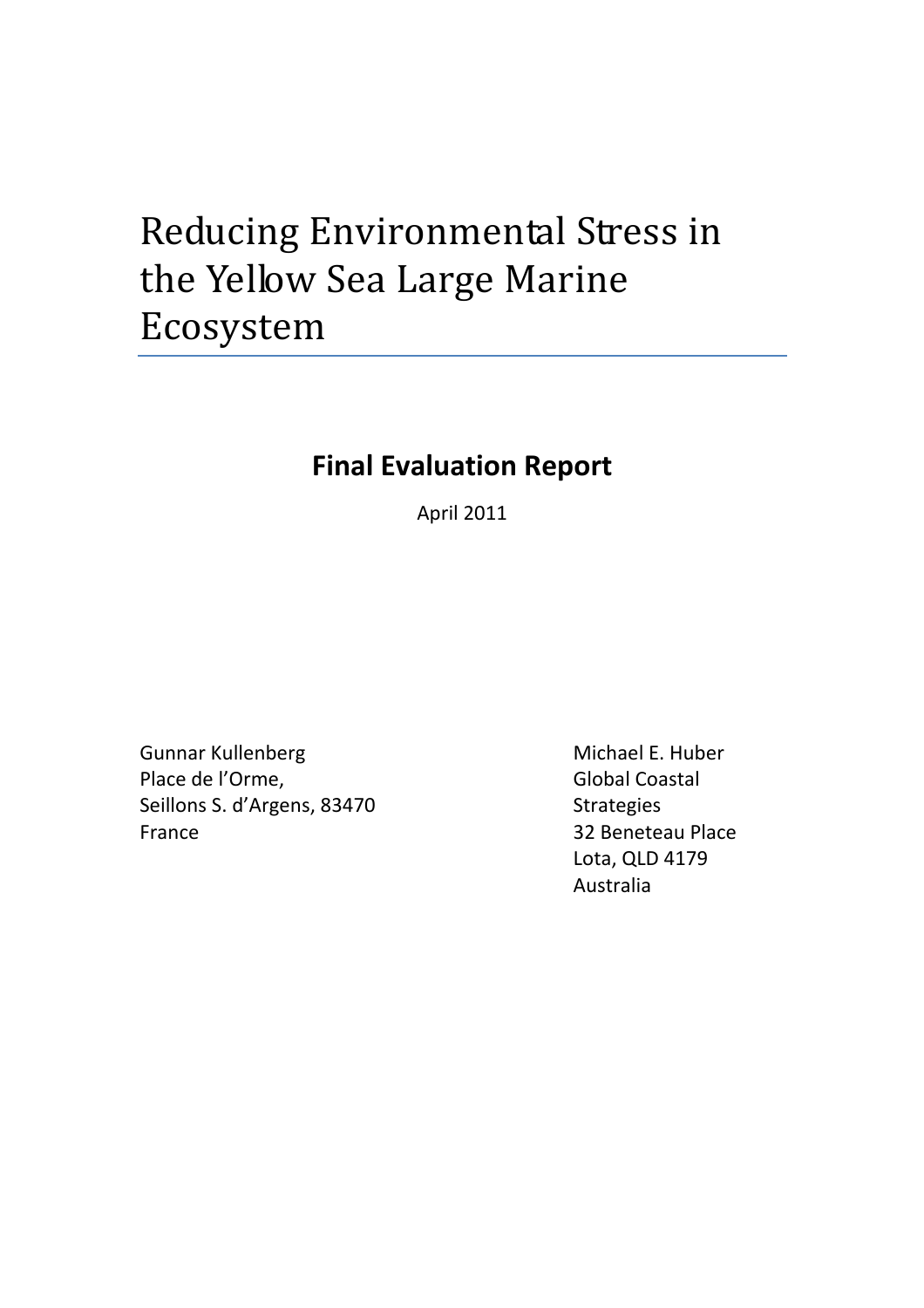This page is intentionally blank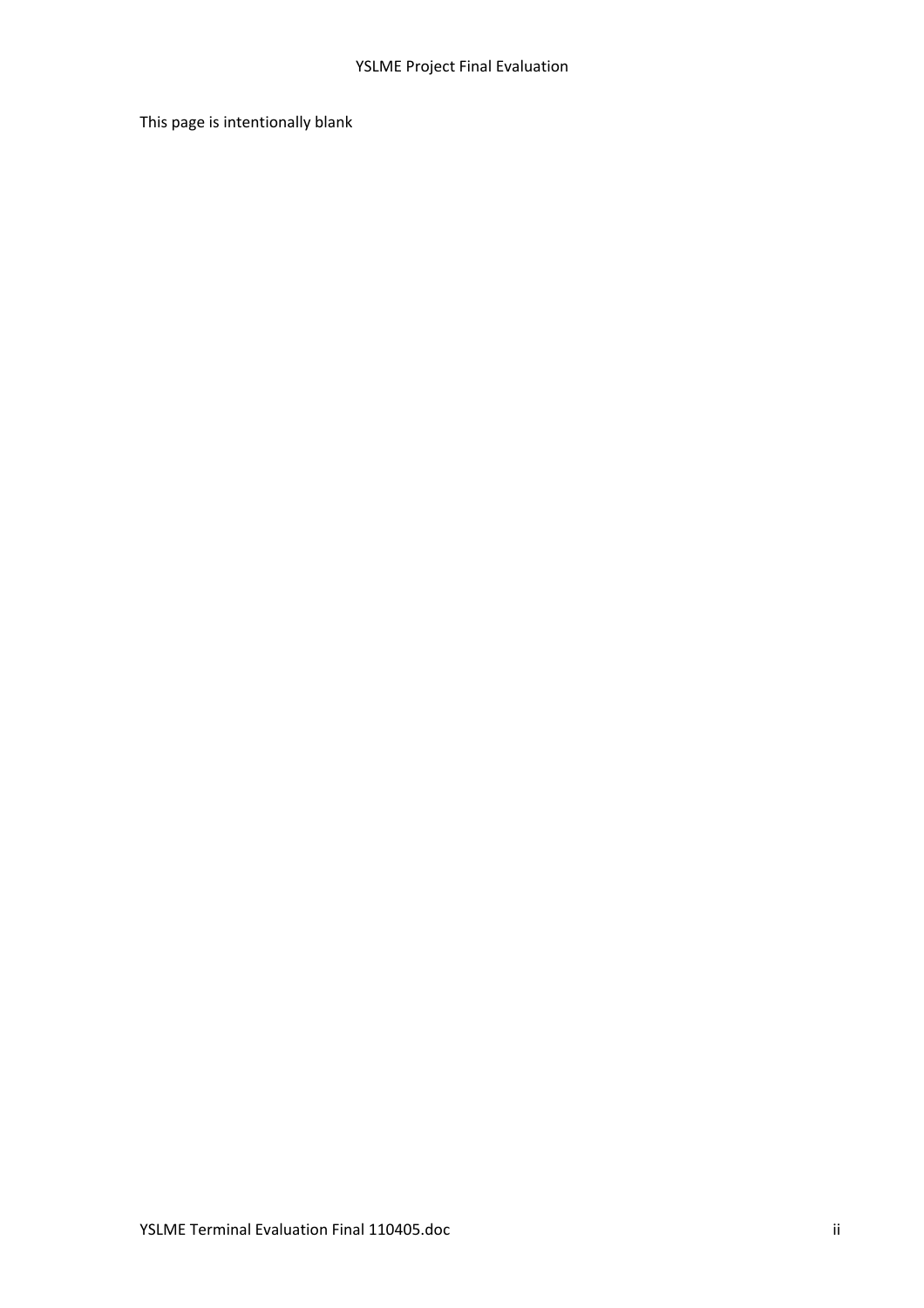| <b>Table of Contents</b> |        |          |                                                                       |  |
|--------------------------|--------|----------|-----------------------------------------------------------------------|--|
|                          |        |          |                                                                       |  |
|                          |        |          |                                                                       |  |
| 1.                       |        |          |                                                                       |  |
| 1.1.                     |        |          |                                                                       |  |
| 1.2.                     |        |          |                                                                       |  |
| 1.3.                     |        |          |                                                                       |  |
| 2.                       |        |          |                                                                       |  |
| 2.1.                     |        |          |                                                                       |  |
| 2.2.                     |        |          |                                                                       |  |
| 2.3.                     |        |          |                                                                       |  |
|                          | 2.3.1. |          |                                                                       |  |
|                          |        | 2.3.1.1. |                                                                       |  |
|                          |        | 2.3.1.2. |                                                                       |  |
|                          | 2.3.2. |          |                                                                       |  |
|                          | 2.3.3. |          |                                                                       |  |
| 3.                       |        |          |                                                                       |  |
| 3.1.                     |        |          | Objective 1. Enhanced National Capacities in Protection of the Marine |  |
|                          |        |          | Environment and Sustainable Use of Marine and Coastal Resources  11   |  |
|                          | 3.1.1. |          |                                                                       |  |
|                          |        | 3.1.1.1. |                                                                       |  |
|                          |        | 3.1.1.2. |                                                                       |  |
|                          |        | 3.1.1.3. |                                                                       |  |
|                          |        | 3.1.1.4. |                                                                       |  |
|                          |        | 3.1.1.5. |                                                                       |  |
|                          | 3.1.2. |          |                                                                       |  |
| 3.2.                     |        |          | Objective 2: Strengthening Regional Cooperation in Marine Environment |  |
|                          | 3.2.1. |          |                                                                       |  |
|                          |        | 3.2.1.1. |                                                                       |  |
|                          |        | 3.2.1.2. |                                                                       |  |
|                          |        | 3.2.1.3. |                                                                       |  |
|                          |        | 3.2.1.4. |                                                                       |  |
|                          |        | 3.2.1.5. | Development of regional scientific and management tools  31           |  |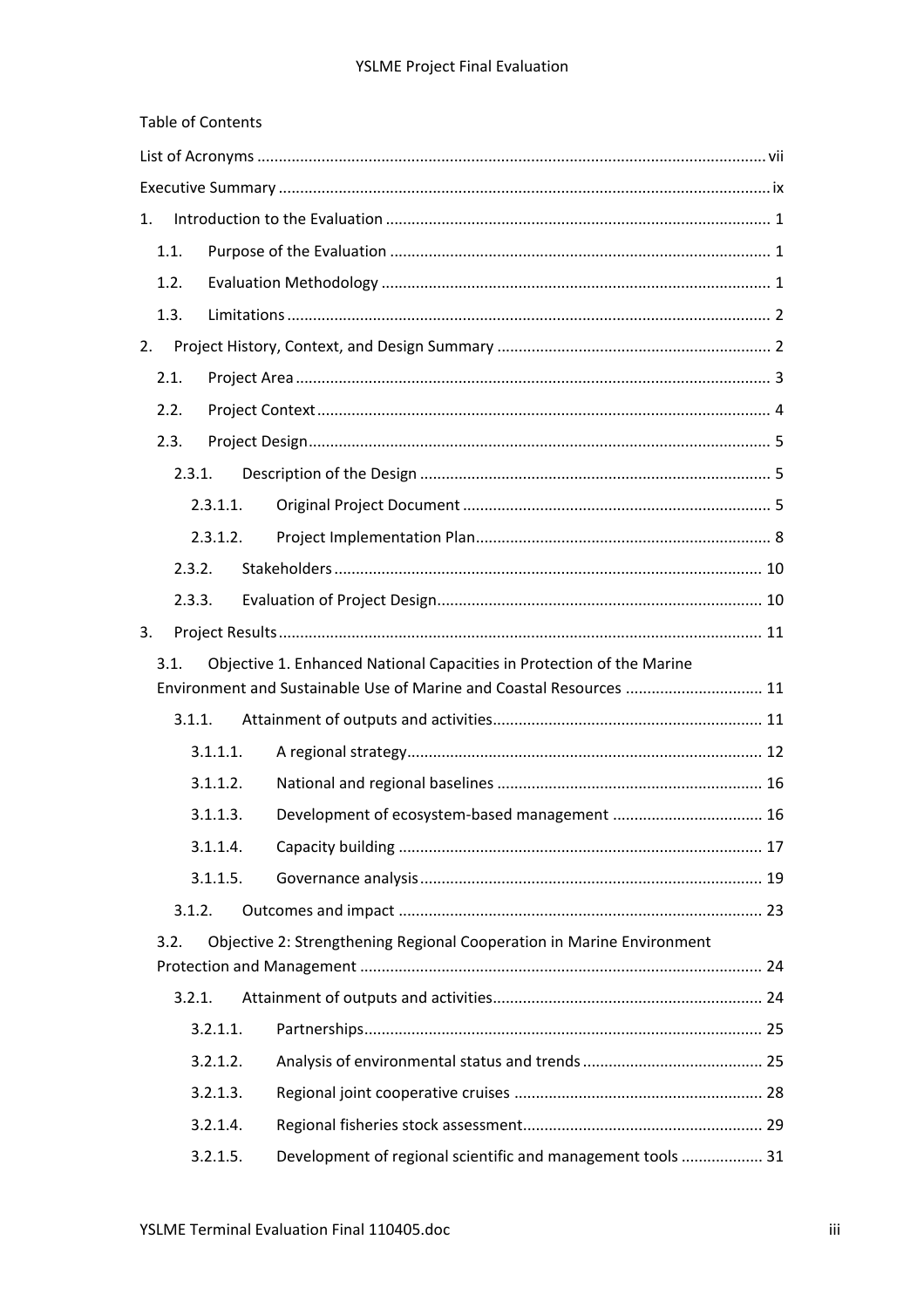|    |        | 3.2.1.6. |                                                                                   |  |
|----|--------|----------|-----------------------------------------------------------------------------------|--|
|    |        | 3.2.1.7. |                                                                                   |  |
|    | 3.2.2. |          |                                                                                   |  |
|    | 3.3.   |          | Objective 3: Facilitating cross-sectoral cooperation and coordination of relevant |  |
|    |        |          |                                                                                   |  |
|    | 3.3.1. |          |                                                                                   |  |
|    |        | 3.3.1.1. | Project structures supporting cross-sectoral cooperation 39                       |  |
|    |        | 3.3.1.2. | National Interministerial Coordinating Committees 39                              |  |
|    |        | 3.3.1.3. |                                                                                   |  |
|    |        | 3.3.1.4. |                                                                                   |  |
|    |        | 3.3.1.5. |                                                                                   |  |
|    | 3.3.2. |          |                                                                                   |  |
|    | 3.4.   |          | Prognosis of the degree to which the overall objectives and expected outcomes     |  |
|    |        |          |                                                                                   |  |
|    | 3.4.1. |          |                                                                                   |  |
|    |        | 3.4.1.1. |                                                                                   |  |
|    |        | 3.4.1.2. |                                                                                   |  |
|    |        | 3.4.1.3. |                                                                                   |  |
|    |        | 3.4.1.4. |                                                                                   |  |
|    | 3.4.2. |          |                                                                                   |  |
|    | 3.4.3. |          |                                                                                   |  |
|    |        | 3.4.3.1. |                                                                                   |  |
|    |        |          |                                                                                   |  |
|    |        | 3.4.3.3. |                                                                                   |  |
|    |        | 3.4.3.4. |                                                                                   |  |
| 4. |        |          |                                                                                   |  |
|    | 4.1.   |          |                                                                                   |  |
|    | 4.1.1. |          |                                                                                   |  |
|    | 4.1.2. |          |                                                                                   |  |
|    | 4.2.   |          |                                                                                   |  |
|    | 4.3.   |          |                                                                                   |  |
|    | 4.4.   |          |                                                                                   |  |
|    | 4.5.   |          |                                                                                   |  |
|    | 4.6.   |          |                                                                                   |  |
|    |        |          |                                                                                   |  |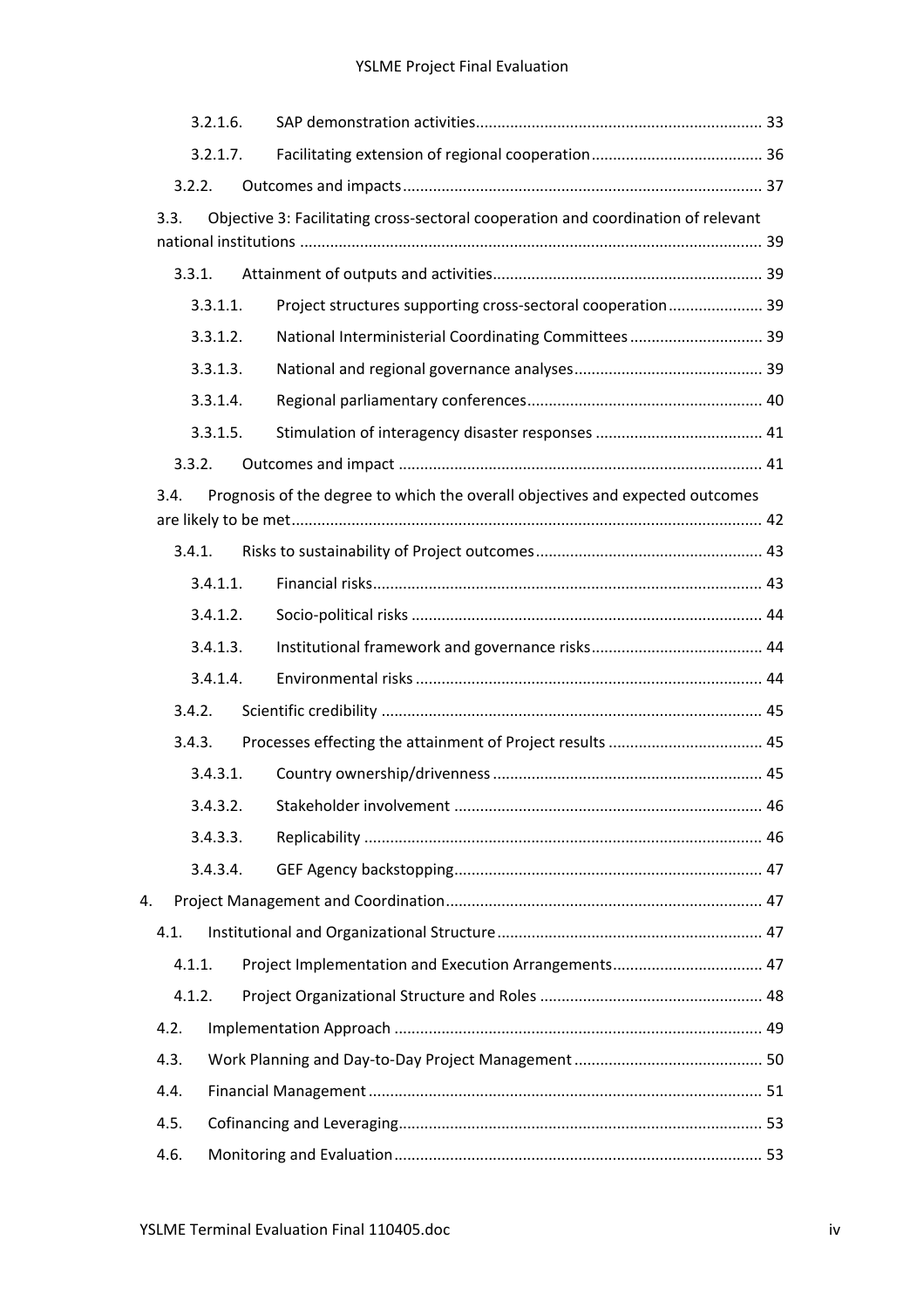### YSLME Project Final Evaluation

|           | 4.6.1.    |                                                                         |  |  |
|-----------|-----------|-------------------------------------------------------------------------|--|--|
|           | 4.6.2.    |                                                                         |  |  |
|           | 4.6.3.    |                                                                         |  |  |
| 5.        |           |                                                                         |  |  |
| 6.        |           |                                                                         |  |  |
| 7.        |           |                                                                         |  |  |
|           | Annex 1.  |                                                                         |  |  |
|           | Annex 2.  |                                                                         |  |  |
|           | Annex 3.  |                                                                         |  |  |
| Annex 4.  |           |                                                                         |  |  |
| Annex 5.  |           |                                                                         |  |  |
| Annex 6.  |           |                                                                         |  |  |
|           | Annex 7.  |                                                                         |  |  |
| Annex 8.  |           | Meetings, Workshops, Conferences, and Training Courses Conducted by the |  |  |
|           |           |                                                                         |  |  |
|           | Annex 9.  |                                                                         |  |  |
|           | Annex 10. |                                                                         |  |  |
| Annex 11. |           |                                                                         |  |  |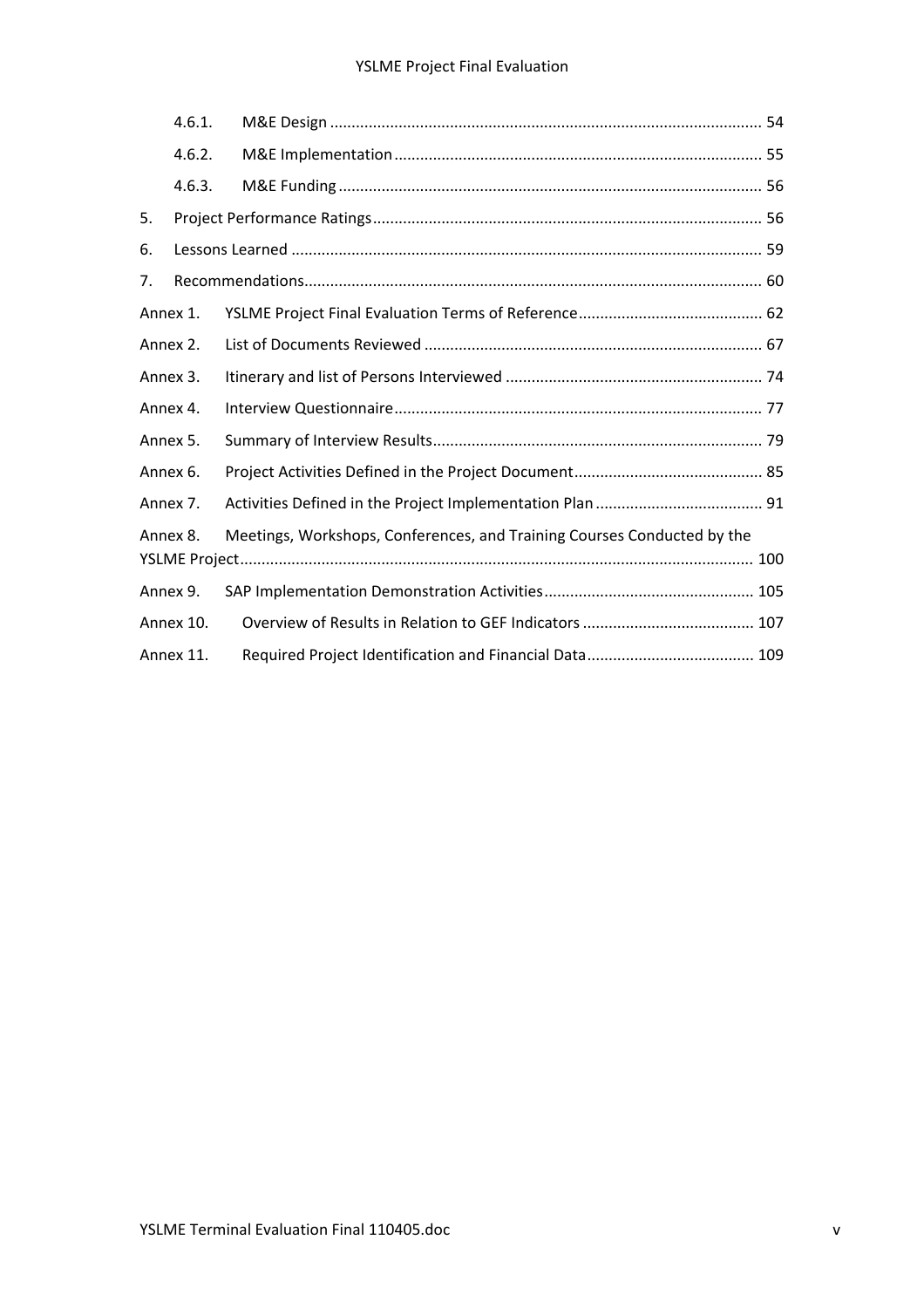This page is intentionally blank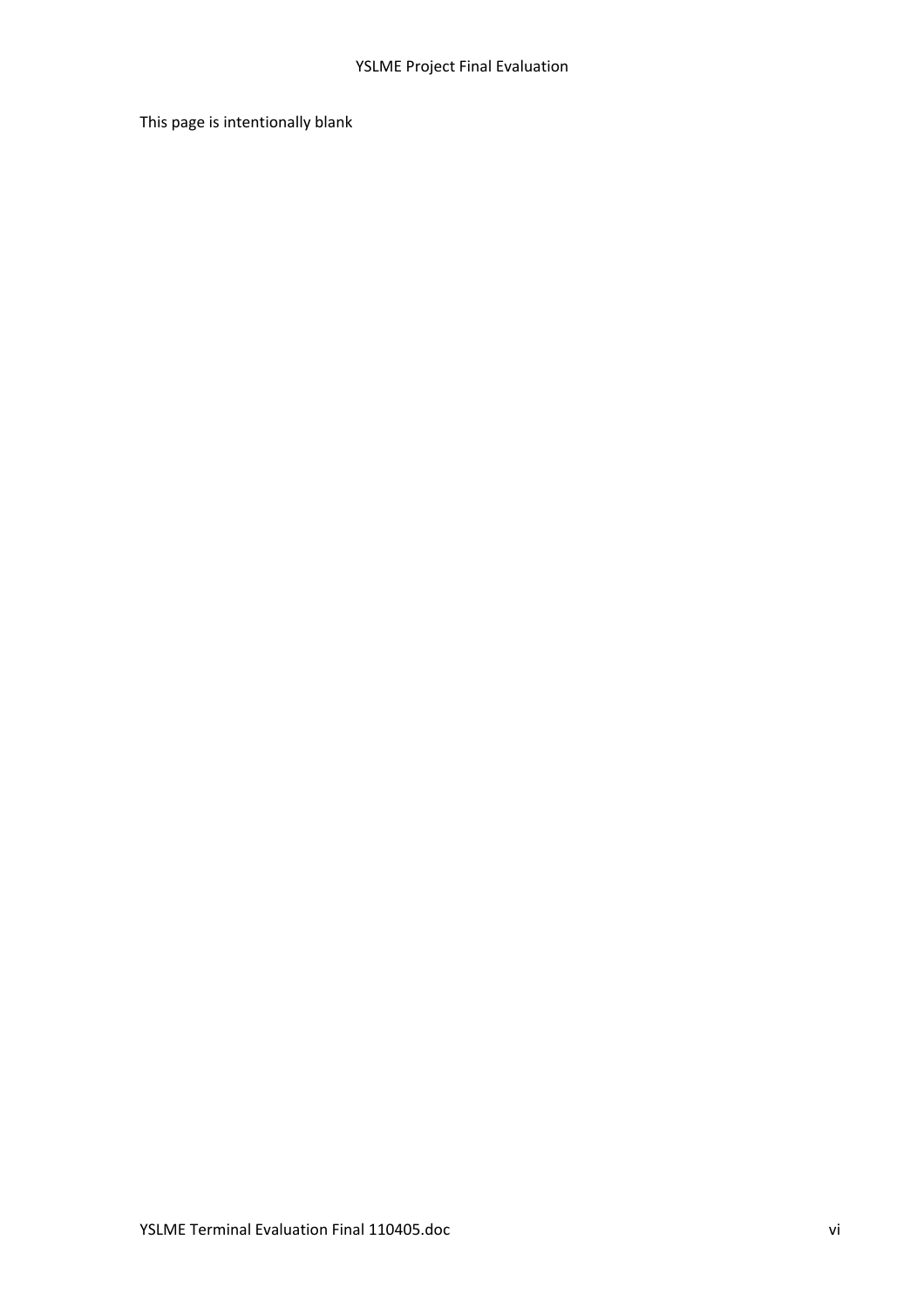## **List of Acronyms**

| APR           | Annual Project Review                                              |
|---------------|--------------------------------------------------------------------|
| <b>CBA</b>    | Cost-Benefit Analysis                                              |
| COD           | <b>Chemical Oxygen Demand</b>                                      |
| <b>CPR</b>    | <b>Continuous Plankton Recorder</b>                                |
| DIN           | Dissolved Inorganic Nitrogen                                       |
| <b>DPRK</b>   | Democratic People's Republic of Korea                              |
| <b>DSP</b>    | Diarrhetic Shellfish Poisoning                                     |
| ECC           | <b>Ecosystem Carrying Capacity</b>                                 |
| <b>FAO</b>    | Food and Agricultural Organization                                 |
| <b>GCLME</b>  | Guinea Current Large Marine Ecosystem                              |
| <b>GEF</b>    | <b>Global Environment Facility</b>                                 |
| <b>GEFSEC</b> | <b>GEF Secretariat</b>                                             |
| GIS           | Geographic Information System                                      |
| <b>GPA</b>    | Global Programme of Action for the Protection of the Marine        |
|               | <b>Environment from Land-based Activities</b>                      |
| <b>IMCC</b>   | <b>Interministerial Coordinating Committee</b>                     |
| <b>IMCF</b>   | Interministerial Coordinating Function                             |
| <b>IMO</b>    | International Maritime Organization                                |
| <b>IMTA</b>   | Integrated Multitrophic Aquaculture                                |
| IOC           | Intergovernmental Oceanographic Commission                         |
| IOC/WESTPAC   | Intergovernmental Oceanographic Commission Sub-Commission for the  |
|               | <b>Western Pacific</b>                                             |
| <b>IOCAS</b>  | Institute of Oceanology, Chinese Academy of Sciences               |
| IW            | <b>International Waters</b>                                        |
| <b>KORDI</b>  | Korea Ocean Research and Development Institute                     |
| LEARN         | Learning Exchange and Resource Network                             |
| LME           | Large Marine Ecosystem                                             |
| M&E           | Monitoring and Evaluation                                          |
| <b>MLTM</b>   | Ministry of Land, Transport and Maritime Affairs                   |
| <b>MOFAT</b>  | Ministry of Foreign Affairs and Trade                              |
| <b>MOMAF</b>  | Ministry of Maritime Affairs and Fisheries                         |
| MOU           | Memorandum of Understanding                                        |
| <b>MPA</b>    | <b>Marine Protected Area</b>                                       |
| <b>MTE</b>    | Mid-term Evaluation                                                |
| <b>NFP</b>    | <b>National Focal Point</b>                                        |
| <b>NGFPA</b>  | National Government Focal Point Agencies                           |
| <b>NGOs</b>   | Non-Governmental Organizations                                     |
| <b>NOAA</b>   | National Oceanographic and Atmospheric Administration              |
| <b>NOWPAP</b> | Northwest Pacific Action Plan                                      |
| <b>NPC</b>    | National Project Co-ordinator                                      |
| <b>NYSAP</b>  | National Yellow Sea Action Plan                                    |
| PCU           | <b>Project Coordination Unit</b>                                   |
| <b>PDF</b>    | <b>Project Development Facility</b>                                |
| PEMSEA        | Partnerships in Environmental Management for the Seas of East Asia |
| <b>PIR</b>    | Project Implementation Report                                      |
| <b>PMO</b>    | <b>Project Management Office</b>                                   |
| <b>POP</b>    | Persistent Organic Pollutant                                       |
| PRC           | Peoples Republic of China                                          |
| <b>PSC</b>    | <b>Project Steering Committee</b>                                  |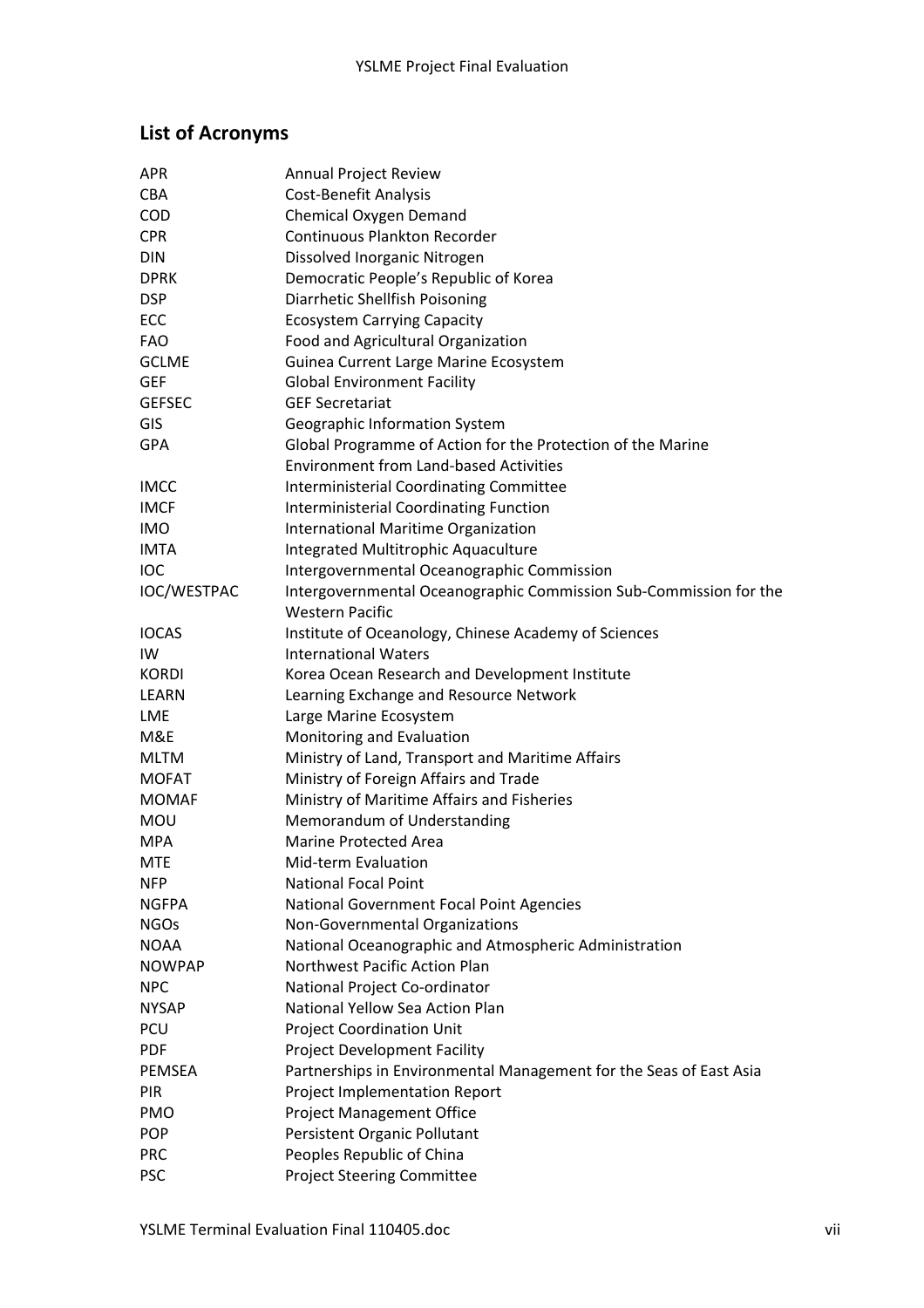| <b>PSP</b>    | Paralytic Shellfish Poisoning                        |
|---------------|------------------------------------------------------|
| QOR           | <b>Quarterly Operational Report</b>                  |
| <b>ROK</b>    | Republic of Korea                                    |
| <b>RSTP</b>   | <b>Regional Scientific and Technical Panel</b>       |
| <b>RWG</b>    | <b>Regional Working Group</b>                        |
| SAP           | <b>Strategic Action Programme</b>                    |
| SEPA          | <b>State Environmental Protection Administration</b> |
| SMAG          | <b>Strategic Management Advisory Group</b>           |
| SOA           | <b>State Oceanic Administration</b>                  |
| TDA           | <b>Transboundary Diagnostic Analysis</b>             |
| TNC           | The Nature Conservancy                               |
| TOR           | Terms of Reference                                   |
| TPR           | <b>Tripartite Review</b>                             |
| <b>UNCLOS</b> | United Nations Convention on Law of the Sea          |
| <b>UNDP</b>   | United Nations Development Programme                 |
| <b>UNEP</b>   | United Nations Environment Programme                 |
| <b>UNOPS</b>  | United Nations Office for Project Services           |
| <b>WWF</b>    | World Wide Fund for Nature                           |
| YSEPP         | Yellow Sea Eco-region Planning Programme             |
| YSLME         | Yellow Sea Large Marine Ecosystem                    |
| YSP           | Yellow Sea Partnership                               |
|               |                                                      |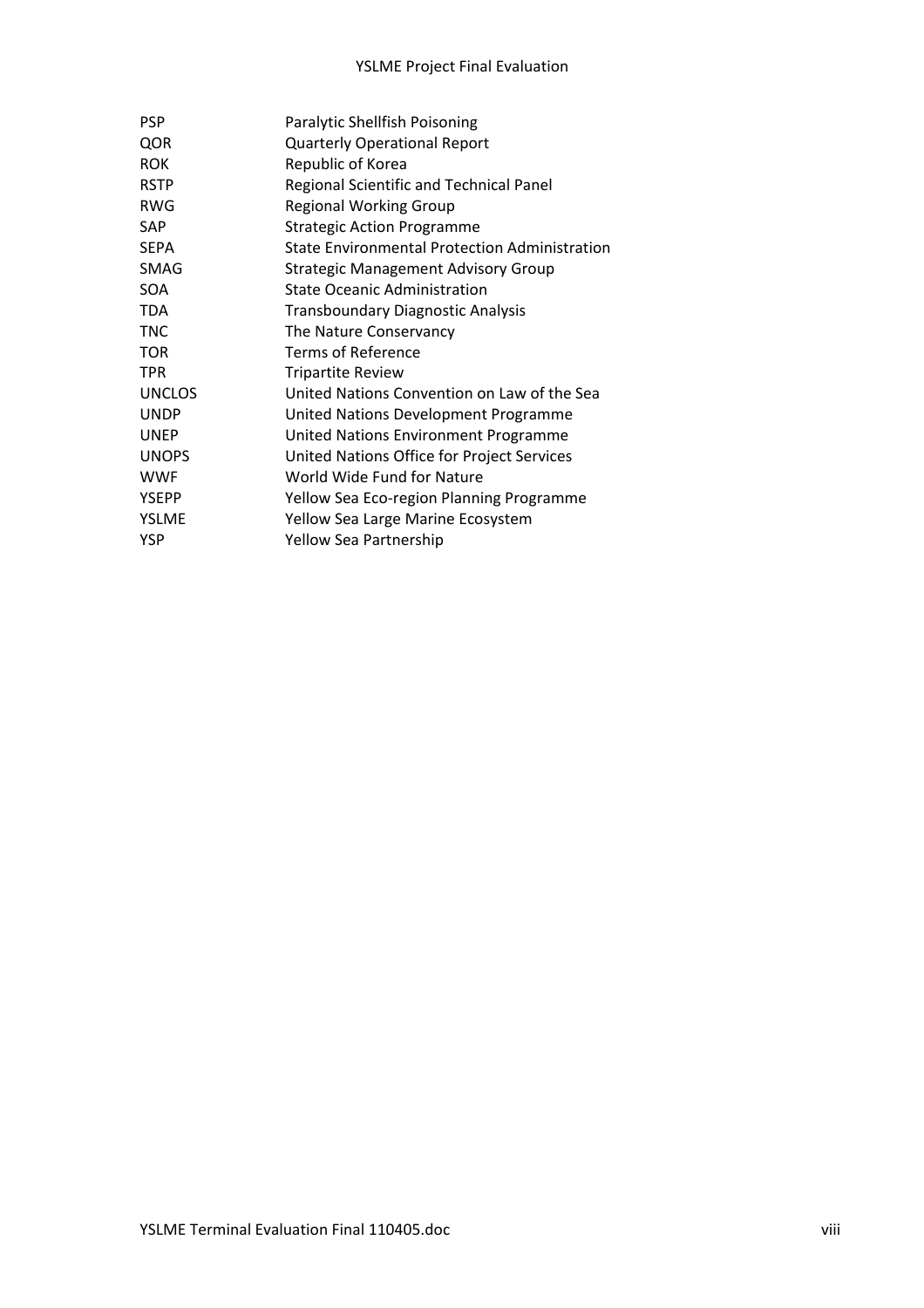### **Executive Summary**

This report presents the findings of the final evaluation of the Yellow Sea Large Marine Ecosystem (YSLME) Project, a UNDP‐GEF International Waters Project, which was undertaken on the basis of a detailed desktop review of Project documentation and outputs, interviews with a range of participants and other stakeholders, and consultations with the Project Management Office (PMO).

### **The Area and the Project**

The Yellow Sea is a semi‐enclosed, shallow sea between China and the Korean Peninsula, and is one of 64 identified large marine ecosystems (LMEs). The Yellow Sea covers an area of about 400,000 km², with a mean depth of 44 m, and a maximum depth of 100 m. Inflows of fresh water and terrigenous material are very high, but have been reduced in recent decades as a result of land use changes. The connection to the open ocean is through the East China Sea, but water exchange is relatively low. The Yellow Sea has a variety of habitats, providing for high marine biological diversity that includes both resident and migratory populations. The Yellow Sea also supports substantial populations of marine mammals and seabirds, and is an important area for migratory shorebirds, several of global interest or concern. The Yellow Sea Ecoregion is considered a global representative of the earth's biodiversity. The Yellow Sea ecosystem has also provided food and livelihoods to the surrounding populations for millennia.

The Yellow Sea coast is one of the most densely populated and industrialized areas in the world. The three littoral countries share common problems of environmental deterioration, including degradation of biodiversity, loss of coastal habitats and degradation of pelagic and benthic habitats, overfishing and declines in fisheries, unsustainable mariculture, and harmful algal blooms.

As an international water body, the environmental problems of the YSLME can only be addressed through international cooperation. Prior to commencement of the YSLME Project, however, multilateral measures for consultation and cooperation among the countries on environmental management of the Yellow Sea were inadequate, and no joint, comprehensive studies of the area had been conducted.

The concept for the Project grew out of early meetings in 1992, and a preparatory phase of Project design commenced in 1999, resulting in GEF approval of the Project Document in 2000. Negotiations on logistical matters such as the location of the PMO delayed final approval by all signatories until 2004, with the Project Manager assuming duties late in the third quarter of 2004 and recruitment of PMO staff completed in early 2005.

The long‐term objective of the Project is ecosystem‐based, environmentally sustainable management and use of the YSLME and its watershed, by reducing development stress and promoting sustainable development of the ecosystem. In order to achieve the objective, the Project aimed to prepare a Transboundary Diagnostic Analysis (TDA) and Strategic Action Programme (SAP), and to facilitate the development of National Strategic Action Plans (NYSAPs) and the initial implementation of the SAP.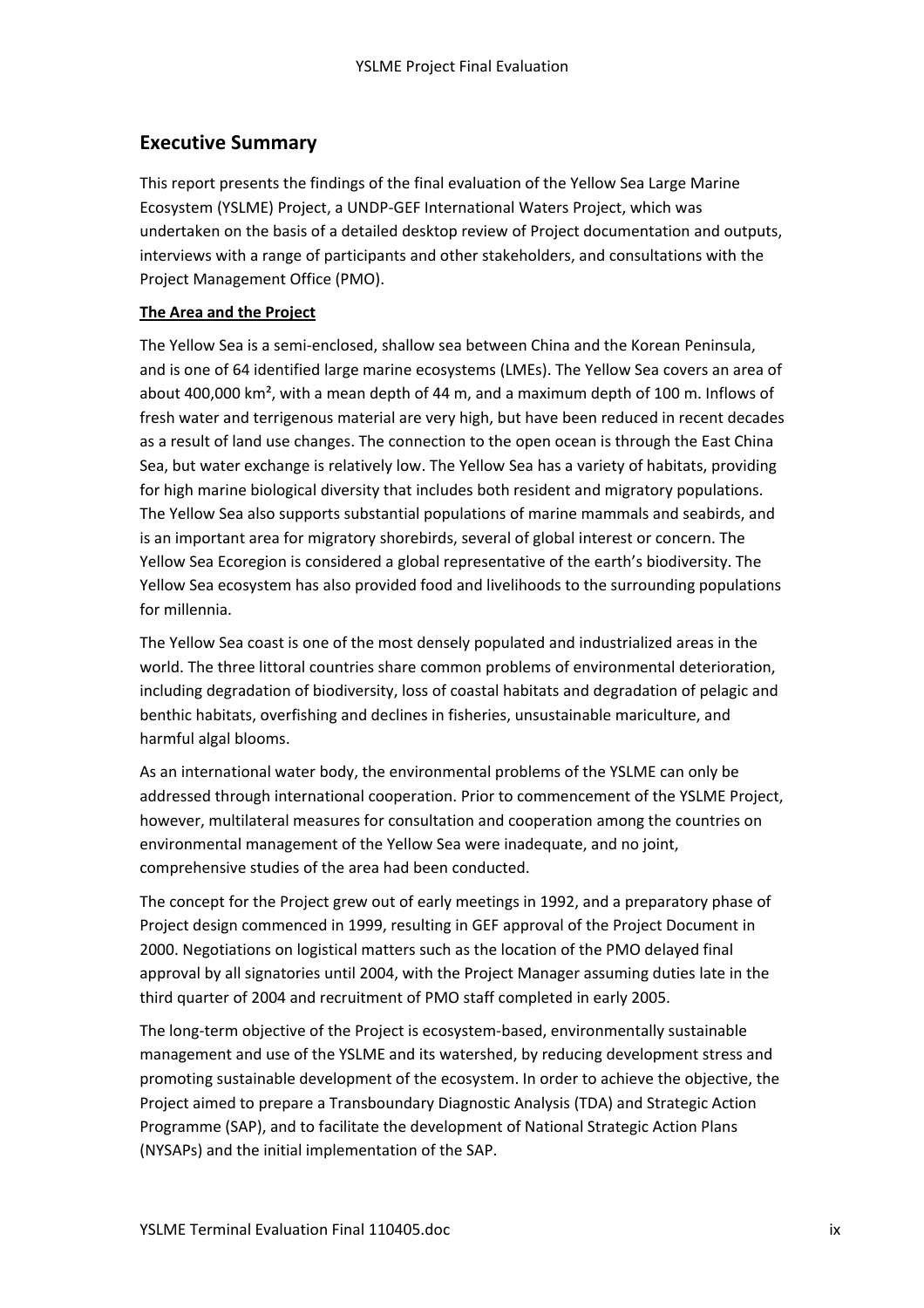The Project Implementation Plan defined three medium-term objectives for the Project:

- Enhancing national capacities in protection of the marine environment and sustainable use of marine and coastal resources, through preparation and development of the TDA and SAP, and preliminary implementation of the SAP;
- Strengthening regional co-operation in marine environmental protection and management through establishment of regional mechanisms established during the implementation of project activities in the Yellow Sea, and co-operative spirit enhanced by the project; and
- Facilitating cross-sectoral co-operation and co-ordination of relevant national institutions dealing with marine environmental management, through the Inter‐ ministry Committee established by the project for the Yellow Sea Large Marine Ecosystem.

#### **Project Results**

#### *Objective 1: Enhanced national capacities*

Medium‐term objective1, enhanced national capacities in protection of marine environment and sustainable use of marine and coastal resources, was successfully achieved through the completion and endorsement by the governments of the TDA, SAP and NYSAPs. These provide regional strategies for sustainable management of the marine environment and marine and coastal resources, and for development of national and regional capacities in a coordinated way.

The TDA provides a scientific and technical assessment of the YSLME. It identifies, quantifies and prioritises the environmental issues, establishes their immediate, intermediate and fundamental (root) causes and identifies possible solutions through a logical, sequential evaluation. The major overall intervention recommended is improvement of the coherence and comprehensiveness of legislation. This would serve the national and international needs at the same time, and be based on national policies as to the appropriate balance between socio‐economic development and environmental protection. The YSLME Project offers a vehicle for this, through the SAP.

The SAP aims to address the issues identified in the TDA by applying the ecosystem carrying capacity (ECC) approach. ECC is defined as the capacity of the ecosystem to provide provisioning, regulating, cultural and supporting ecosystem services. The SAP identifies a set of specific, concrete, and measurable regional targets to achieve sustainability of the YSLME's ECC, and provides a conceptual framework that links the targets both to the major environmental problems and to the different categories of ecosystem services. It also lays out for each category of ecosystem services a series of concrete management actions to achieve the regional targets, including both technical/scientific actions and governance interventions, with measurable indicators for implementation of the management actions. The time scale is decadal, aiming at achievements by 2020. The SAP includes governance actions addressing most of the root causes identified in the TDA.

The comprehensive national and regional synthesis reports of analysis of environmental status and trends in the YSLME, brought together some 30 years' worth of historical data and information, and created national and regional baselines for enhancing technical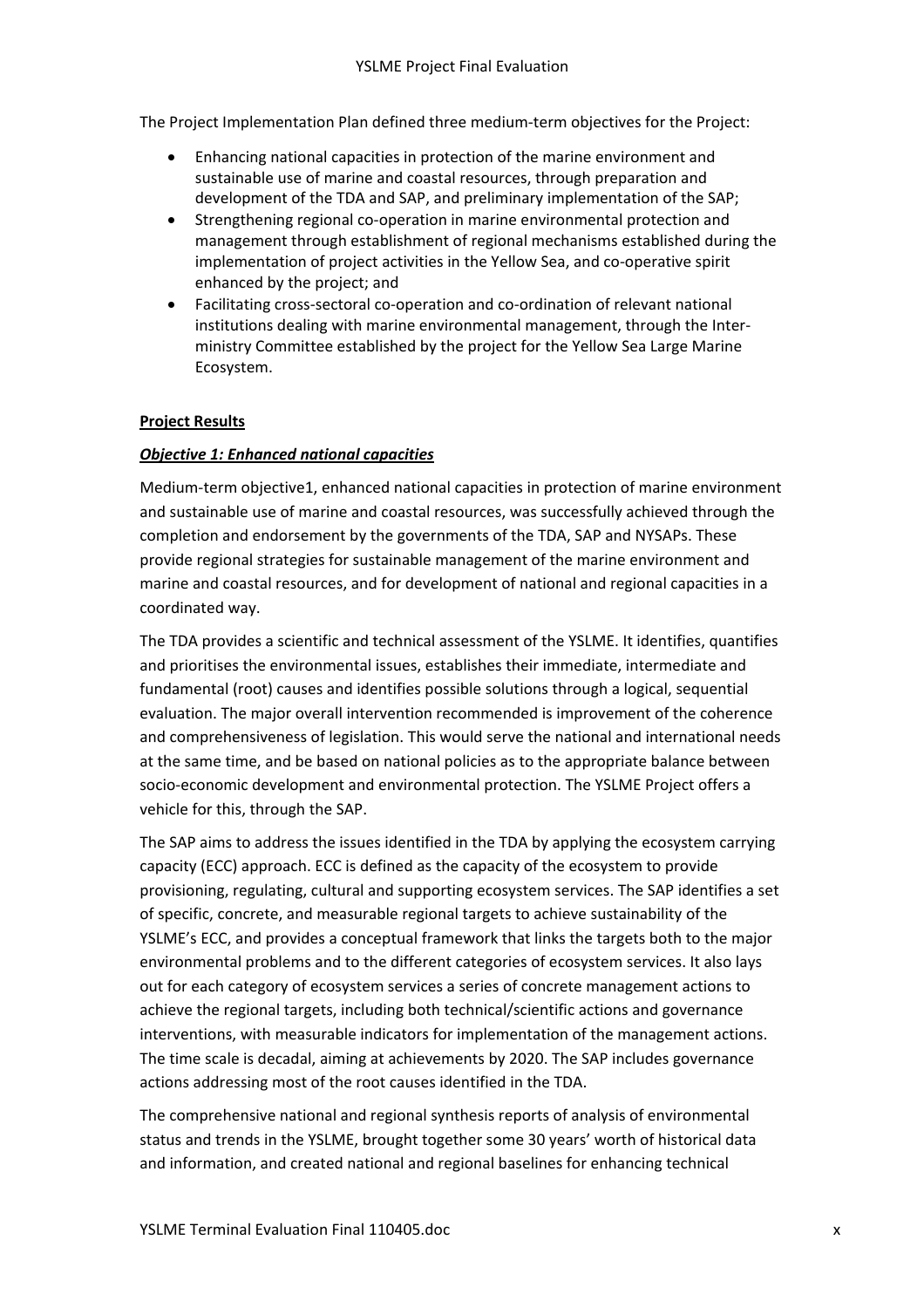capacity. They provide technically sound, in‐depth overviews of wide scope and high quality, and identify critical gaps in data and information. The reports provided the necessary basis for the development of the TDA and the SAP.

A holistic approach to management of human activities is required to achieve sustainable management and use of marine and coastal resources. This was adopted in the YSLME Project in the form of ecosystem‐based management on the basis of ECC. Implementation of approach requires the understanding and involvement of most stakeholders, through a governance system. The Project has succeeded in achieving this through training, awareness raising, workshops, conferences, internships, the Small Grants Programme and cooperation with intergovernmental and non-governmental organisations active in the region. The applicability and feasibility of the ECC approach has been investigated through pilot and/or demonstration activities for SAP implementation.

YSLME capacity‐building efforts have addressed the development of skills and understanding over a wide range of disciplines, institutions and organizations. The Project has involved and addressed needs of local and national governments, as well as NGOs, the private sector and civil society. This has included training courses, workshops, scientific symposia, interdisciplinary conferences and cross-sectoral, country-driven dialogues. It has also included a wide variety of public awareness and grass‐roots education activities, in particular through the Small Grants Programme.

A major accomplishment of the Project in building national capacity for protection and sustainable use of the YSLME was the production of an in‐depth governance analysis at national and regional levels, including a detailed stakeholder analysis.

Outcomes and impacts of Project outputs and activities national review efforts include strengthened human, institutional, organizational policy shaping capacities in the context of protection of the marine environment and sustainable use of marine and coastal resources. Another important outcome is the synthesised evidence of the deteriorating situation of the YSLME, resulting in a much strengthened realisation of the need to take action not only among the scientific community, but also in the governance community and the public. Another important outcome of the Project is the acceptance and endorsement of the root causes being related to a high degree to lack of adequate legal instruments, and to weak or non‐existing enforcement of existing rules and laws, with a resulting lack of compliance among most stakeholders. This has already had policy‐shaping impact in elements of the next 5‐year plan of China.

Other outcomes of the Project include:

- Enhanced scientific capabilities to work across disciplines and with other stakeholders, and to participate in policy shaping activities;
- Stronger local and provincial government awareness of and engagement in issues of marine environmental protection and sustainable use of resources;
- Enhanced interagency cooperation at government level;
- Improved environmental and human health standards, e.g., in the context of harmful algal blooms, marine pollution and manmade disasters;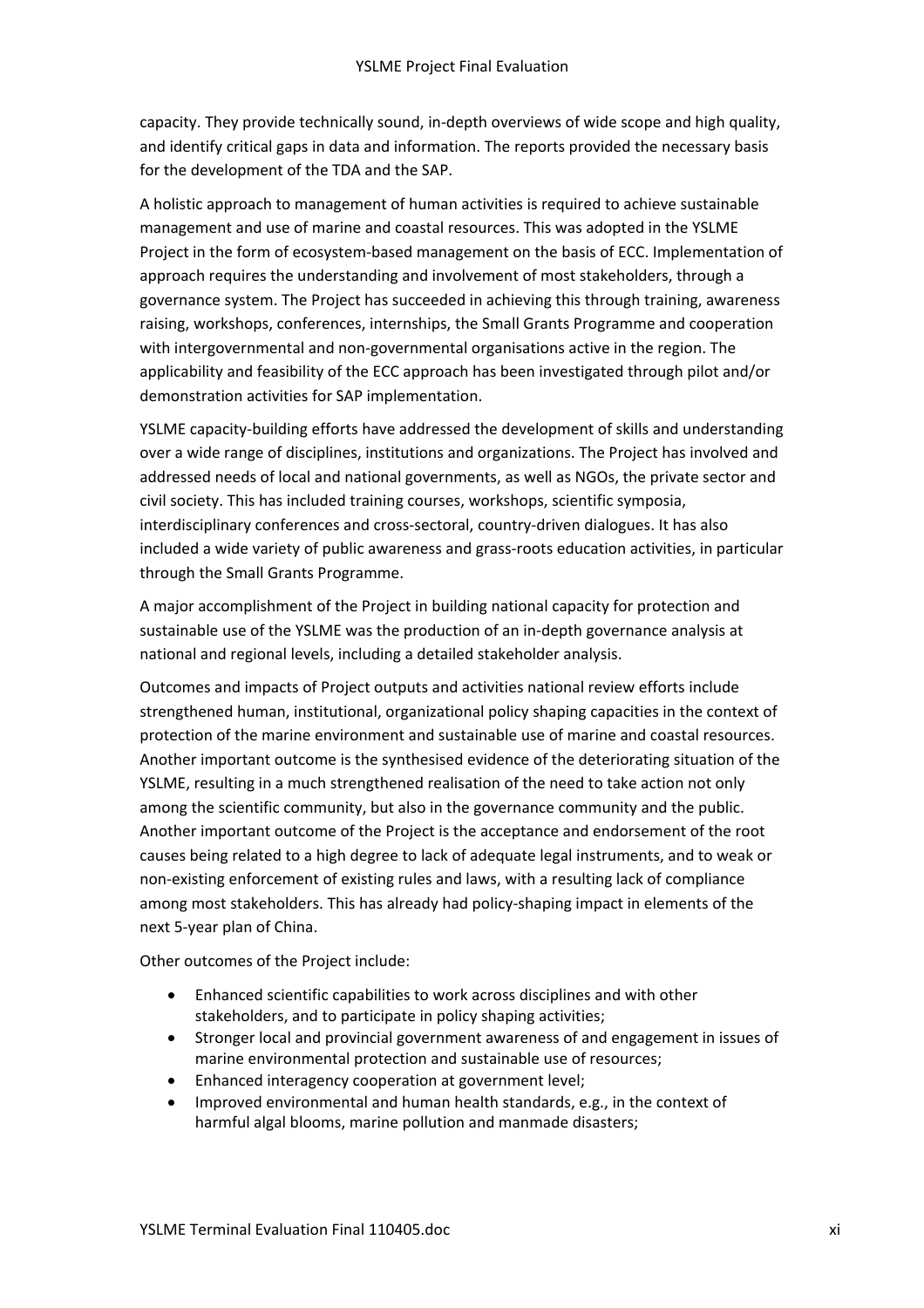- Extensive cooperation through the Yellow Sea Partnership framework, with public awareness creation, youth programme, training of local governments, regional conferences, voluntary and full‐time internships and Small Grants Programmes;
- The development of data and information sharing and an ocean colour algorithm to determine chlorophyll concentrations from satellite data on basis of scientific workshops, displaying the positive spirit of cooperation obtained through the Project;
- Agreement on stock assessment methodology;
- Agreement on the process of determining of ecological carrying capacity for mariculture;
- Contributions to the diagnosis and prevention diseases in mariculture; and
- A review of techniques used in genetic analysis;
- Presentation of an initial continuous plankton recorder (CPR) survey;
- Data quality assurance and inter‐calibration exercises for nutrients, metals, and organic contaminants, identifying needs for further exercises in 2008;
- The preparation of guidelines for cost‐benefit analysis of management actions by the PMO, noted by the MTE as "a first attempt to develop guidance for GEF projects to incorporate economic aspects into environmental decision‐making"; and
- Based on improved understanding of the marine environmental issues in the YSLME, substantive financial support was provided to implement conservation activities.

The evaluation team rates the relevance, effectiveness and efficiency of outcomes with regard to enhanced national capacities as **highly satisfactory**.

#### *Objective 2: Strengthening regional cooperation*

The Project has successfully met the objective of strengthening regional cooperation in marine environment protection and management. Preparation of the TDA and the SAP have identified the issues requiring multilateral cooperation, brought together many key stakeholders, and generated dialogues and partnerships, including with the DPRK. This provides a strong foundation for cooperation at national and regional levels. The establishment of a Yellow Sea Partnership involving most stakeholders, international bodies, and NGOs, as well as the private sector provides a fundamental mechanism for regional cooperation.

Process of preparing the analysis of environmental status and trends in the YSLME were a key driver of improved regional cooperation, and the results provide a regional perspective and information baseline as a firm foundation for continued strengthening of regional cooperation.

One of the most important examples of the Project's role in strengthening regional cooperation was the completion of joint winter and summer cooperative research cruises in 2008. The data and selected samples from the joint cruises were fully shared between the participating countries, and intercalibrations of analytical measurements were carried out. All the data will be available to all users following the publication of the summary cruise reports. The original Project Document called for the completion of winter and summer cruises in each of the first three years of the Project but, apart from the financial constraints, this grossly underestimated the complexity of the technical, logistic, and political issues involved in undertaking the cruises. Successfully resolving these issues was arguably the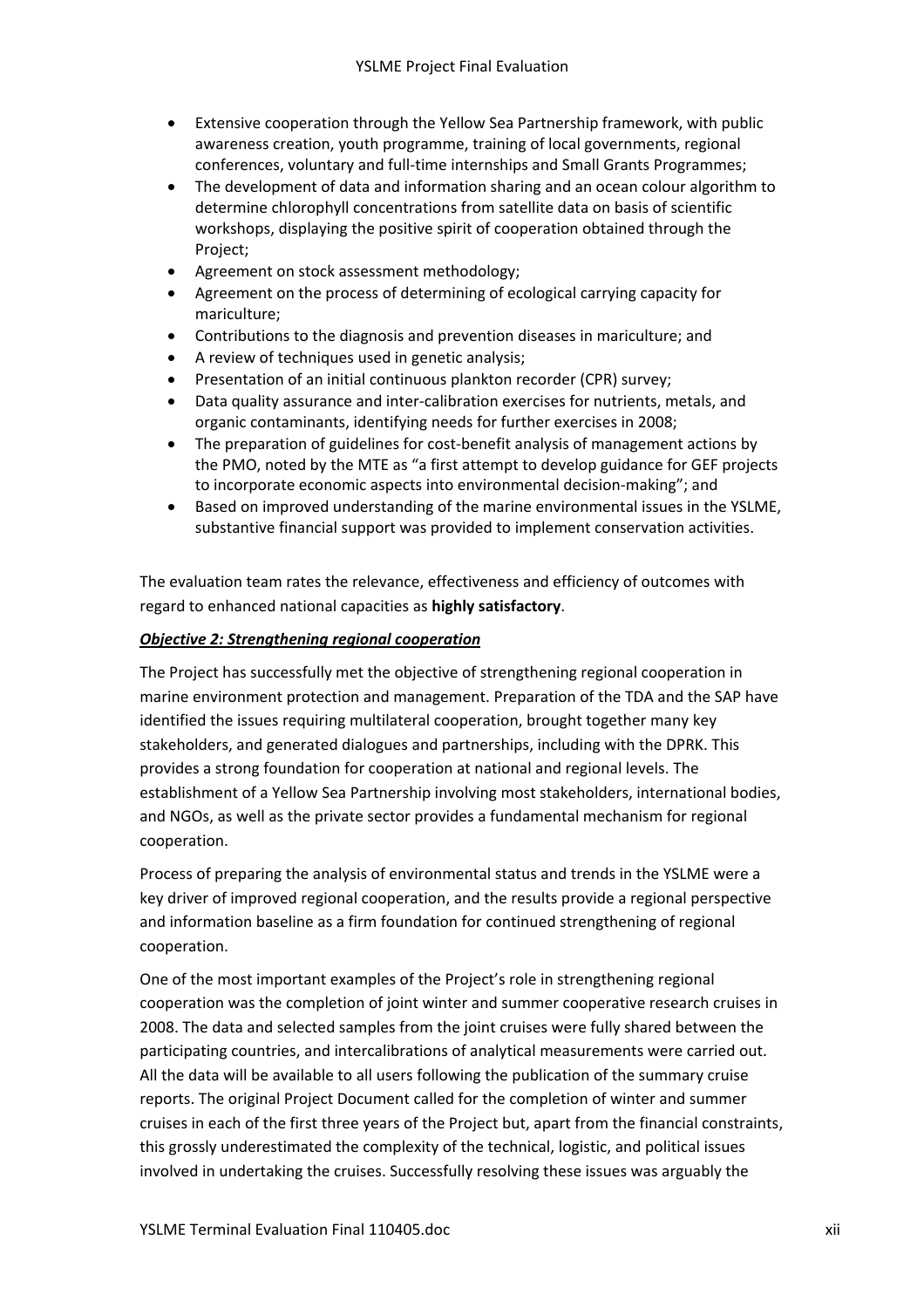single most difficult task for the Project, and it would be difficult to overstate the significance of this achievement for establishing mutual confidence and trust, as well as a precedent for regional cooperation. The successful implementation of the cruises provides the foundation for the gradual development of a joint regional monitoring system.

Joint regional biodiversity and fish stock assessments were conducted by the Project, resulting in common methodologies that provide the foundation for continued and strengthened cooperation. The joint regional fish stock assessment was initiated through workshops agreeing on and testing methodologies. The harmonization of methodology is a key result, along with a much improved understanding of the state of the selected fish stocks, reducing gaps in knowledge about the life cycle and ecology of the selected species for the Yellow Sea as a whole. The joint fisheries stock assessment highlighted the necessity of a holistic approach to fisheries management, brought out the need for further joint and integrated research in support of cooperative management of the marine living resources.

The joint cruises and joint biodiversity and fisheries stock assessments provide critical precedents for future regional cooperation.

The Project has developed several scientific and technical management tools supporting regional cooperation. These include a regional algorithm for estimation of chlorophyll‐a concentration and total suspended matter from satellite imagery, regional guidelines for economic analysis of environmental management actions, scientific and management tools for the sustainable development of multi-trophic mariculture, and genetic analysis of shrimp populations in the Yellow Sea.

The implementation of some 21 pilot demonstration activities to test the feasibility and effectiveness of management actions defined in the SAP has supported regional cooperation in implementing the SAP. The demonstration projects were developed on the basis of regional cooperation, as each of the thematic Regional Working Groups (RWGs) identified short lists of activities. Implementation of the demonstration activities has been a critical aspect of maintaining and strengthening regional cooperation during the critical bridging period to full implementation of the SAP.

Outcomes of these achievements include cooperation and synergy between national and regional levels, through connections between local governments, national working groups, politicians, NGOs, scientific bodies and international organisations. The Project has generated data exchange, a data base with data from the past several decades, interdisciplinary work and dialogue between scientific disciplines and authorities. The Project has also provided a mechanism for collecting comparable data and information on conditions in the YSLME. The RWGs have reached agreements on the formats and types of environmental and socio‐economic data and information to be collected from each nation. This provides a scientific foundation for joint regional periodic assessments of management actions and a basis for achieving a joint regional monitoring network as part of the regional strategy of the SAP.

The evaluation team rates the relevance, effectiveness and efficiency of the outcomes with regard to enhanced regional cooperation as **highly satisfactory**.

#### *Objective 3: Facilitating cross‐sectoral cooperation and coordination*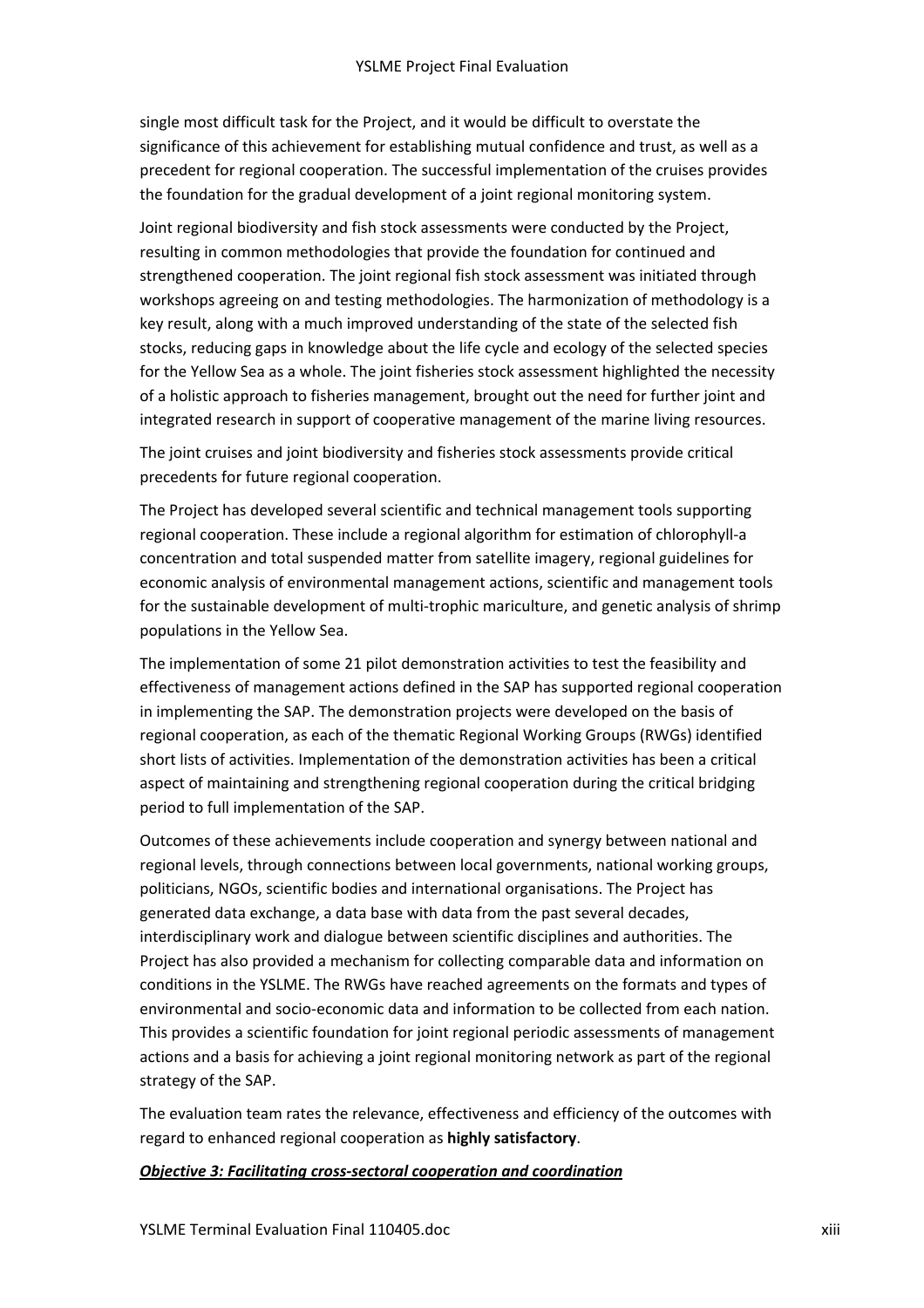The Project has successfully facilitated cross‐sectoral cooperation and coordination of relevant national institutions dealing with marine environmental management through the Project Steering Committee (PSC), Regional Scientific and Technical Panel (RSTP), and RWGs. The Project has also established national Interministerial Coordinating Committees (IMCCs) involving the major relevant national institutions. These committees have provided substantial support in cooperation with the PMO to successfully implement the regional joint cruises and joint fisheries stock assessment, with data exchanges and the creation of related cooperation mechanisms. The SAP recommends strengthening of the IMCCs to increase country ownership of SAP implementation. A regional governance analysis carried out by the Project identifies the key national institutions relevant to implementation of the SAP, and has a strong focus on enhanced cross‐sectoral coordination and decreased fragmentation.

Two regional parliamentary conferences addressing the roles of parliaments, national assemblies and local governments in protecting the marine and coastal environments and achieving sustainable use of the marine resources were an important and unique outcome of the Project. These conferences and related efforts of the PMO have strengthened the interest, understanding and involvement of policy- and decision-makers. They will greatly assist in implementing major management actions in the region, including the harmonisation of legislation, institutional reform and increased budgetary support for environmental protection.

Important outcomes of these achievements include evolving policy changes at local, national, and regional levels to address the environmental issues of the Yellow Sea in a cooperative framework. This is evidenced by increased involvement at all levels of government, the participation of policy and law makers, the influence of enhanced public awareness on the policy process, and the involvement of the private sector. There are significant indications of changes of attitudes and perceptions with respect to marine environmental protection and sustainable use of marine and coastal resources. This is demonstrated the endorsement and acceptance by the governments of the SAP together with the soft-law voluntary approach to the YSLME Commission,

The evaluation team rates the relevance, effectiveness and efficiency of the outcomes with regard to facilitation of cross‐sectoral cooperation and coordination as **highly satisfactory.**

### **Prognosis for meeting the overall objectives and expected outcomes**

The foundation for achieving the long-term objective of ecosystem-based, environmentally sustainable management and use of the YSLME is the implementation of the SAP. The adoption of the SAP, including the establishment of a YSLME Commission, by governments, the achievements of the pilot demonstration activities and other activities of the Project, and the formation of the Yellow Sea Partnership provide a sound foundation for achieving the goal.

### *Risks to sustainability of Project outcomes*

The evaluation team considers financial risks to the sustainability of outcomes to be low given the high participation of and ownership by stakeholders, and the commitments already made by governments. There are moderate risks to sustainability associated with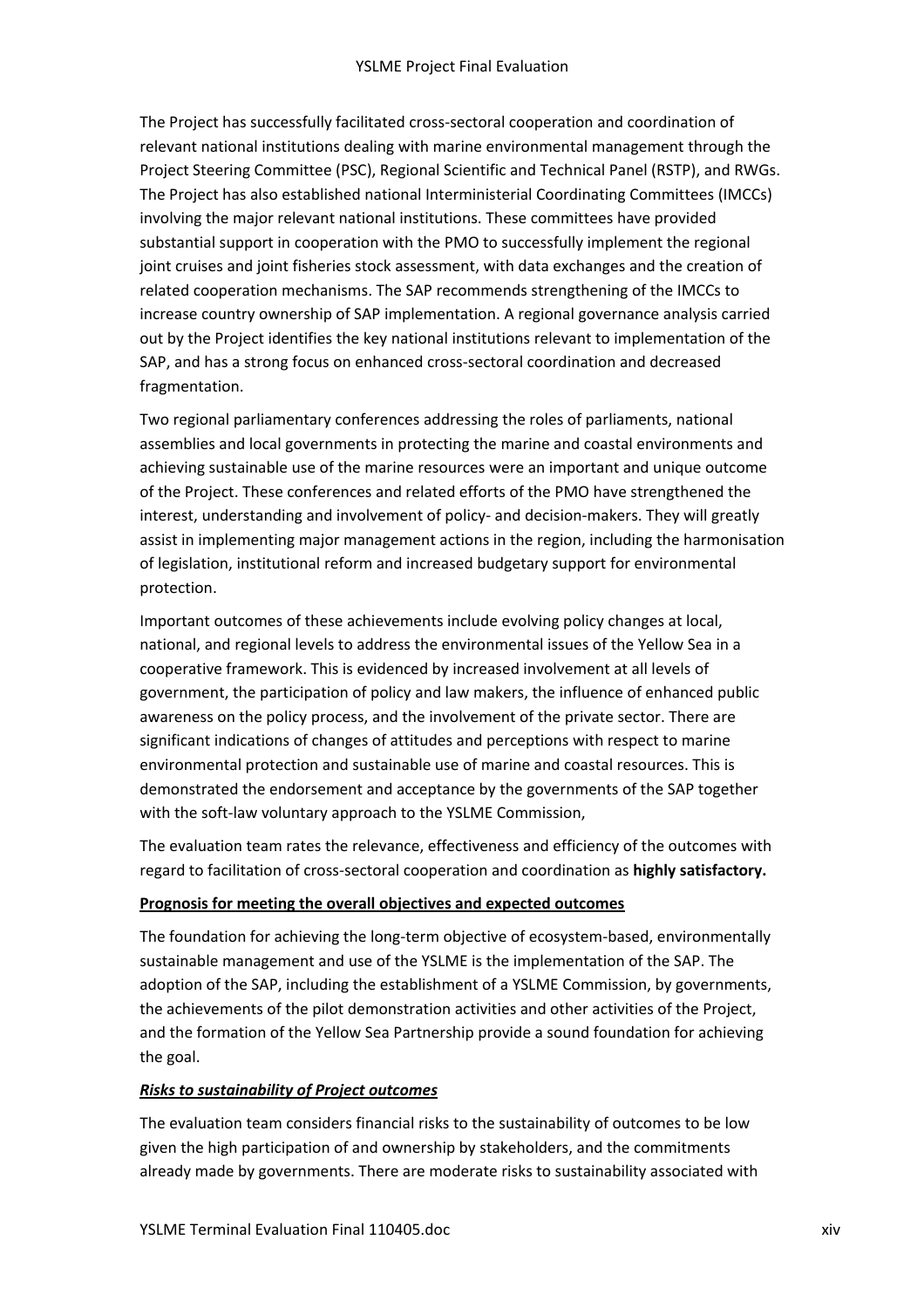the evolution of socio‐political conditions, the development of legal instruments, the strengthening of enforcement to achieve compliance, and continued degradation and alteration of parts of the ecosystem, including through potential climate change.

However, as noted above the ownership in the countries of this unique, community‐driven integrated and multilateral programme for addressing Yellow Sea environmental issues is high. Key stakeholders agree that it is in their interest that the benefits of the Project continue and achieve full impact. There also appears to be a shift in attitudes in the appropriate balance between economic development and environmental protection in favour of more attention to environmental concerns.

#### **Country ownership and stakeholder involvement**

The Project is strongly country‐driven. Extensive consultations have been conducted with government representatives, authorities, scientific community, other stakeholders and users of the marine resources at each stage since inception of the Project, to clarify and respond to country priorities and concerns. The financial commitments have been fully honoured by the participating countries. Governments at national and local level, and other stakeholders, have endorsed management frameworks and adjustments to policies as a result of the outcomes of the Project. At national and local levels, and including civil stakeholders such as fishers and coastal communities, ownership of the Project has been created by a wide range of activities. The YSLME Project has been adopted by stakeholders as a community‐driven mechanism to achieve improvements of the condition of the Yellow Sea.

A wide range of stakeholders have been actively involved in Project activities, which have addressed issues of real concern to stakeholders. Local officials and managers have been trained in how to address the issues and carry out management actions. Stakeholder involvement has generated cooperation, dialogue, and communication across sectors and between institutions and communities.

### **Replicability**

The Project has demonstrated the replicability of a number of its results, such methodologies developed for integrated multitrophic aquaculture (IMTA), nutrient loading studies, and remote sensing algorithms and surveys. In particular, the replicability of many Project approaches and outcomes has been recognized by GEF and the global LME programme. GEF plans to use the YSLME approach to TDA and SAP development as the model for a project in the East China Sea. GEF‐IW and the global LME programme view the YSLME as a benchmark for LME projects.

### **Project Management and Coordination**

The PMO has performed very well in performing and exceeding the roles defined in the Project Document. The PMO has been efficient and effective, with an appropriate proportion of administrative and overhead costs to expenditure on substantive project outputs and outcomes, within the constraints of the institutional administrative framework. The PMO team has worked well as a team and to a high professional standard, with low turnover of personnel and a collective commitment to the success of the Project.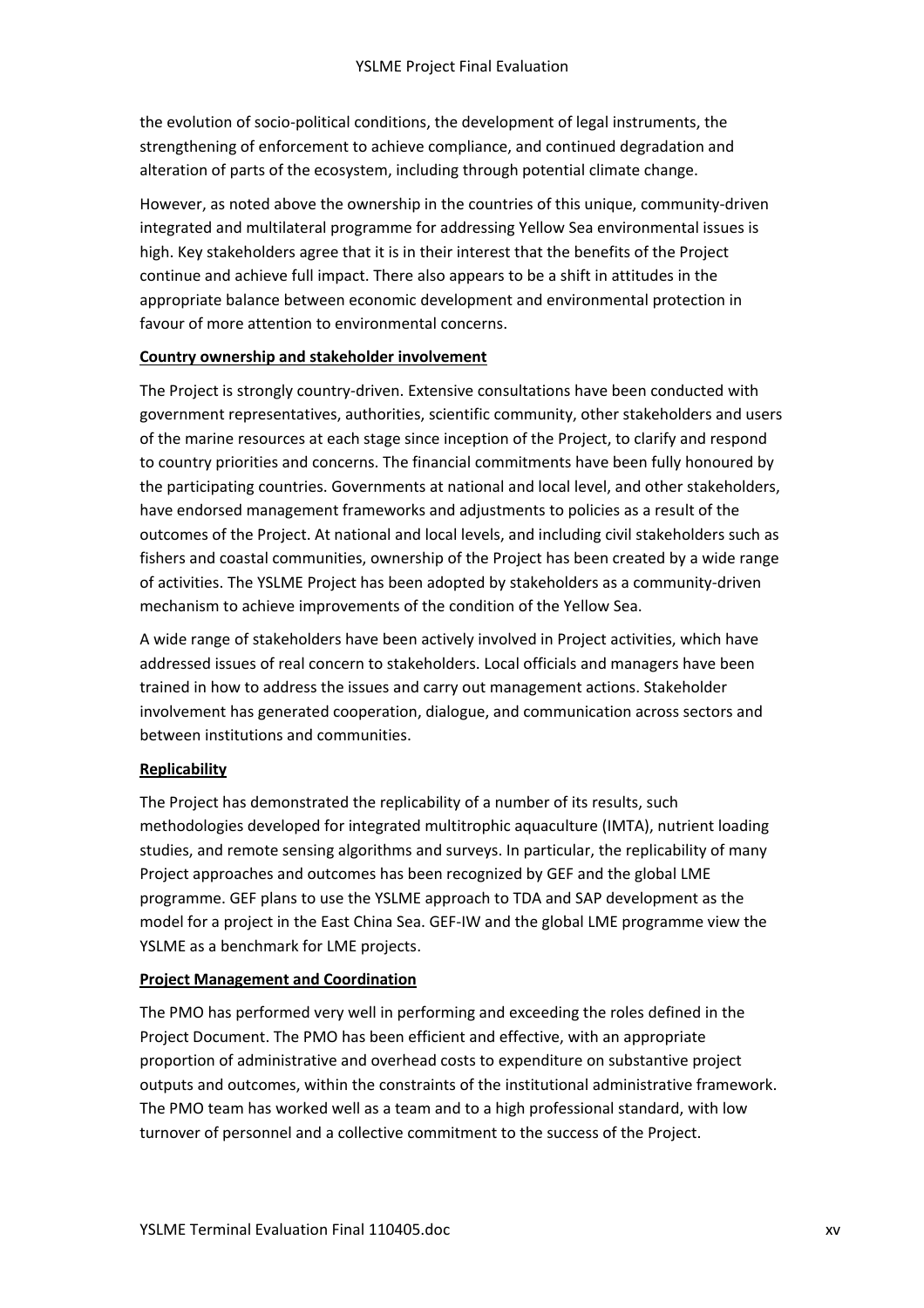The implementation and execution arrangements, and organizational structure of the Project were basically sound, although it is not clear that the local UNDP Country Office was as supportive as it might have been. Membership at various levels of the organizational structure (PSC, RSTP, RWGs) has overlapped to a certain extent, which has facilitated effective communication and country ownership. National representation on the PSC was firmly rooted in national government policy structures.

The implementation approach of the YSLME Project is exemplary, in the literal sense that it serves as a valuable example for other GEF projects. The PMO has gone beyond the basic roles of coordination, support for activities, and project management as defined in the Project Document and has played a critical and demanding catalytic and leadership role essential to the Project's success. The PMO has largely succeeded in striking a sometimes challenging balance between Project delivery (delivering products and outputs specified in the Project Document, to budget and schedule) and fundamental outcomes – such as confidence, cooperation, technical and institutional capacity, and stakeholder ownership ‐ necessary to achieve the long‐term objective.

Day-to-day work planning and financial management have been effective and efficient, with formal workplans and budgets updated at least annually and approved by the PSC. There have been several instances of delays in conducting activities and producing outputs, and financial expenditures generally fell short of budgets. In almost all significant cases these were due to externalities beyond the control of the PMO. The difficult process of reaching agreement on conducting the joint cooperative cruises, and the consequent delay, is a major example of this.

The Project has been highly successful in using the core GEF funding to leverage cofinancing from the participating governments, whose cofinancing of nearly USD 525 million has greatly exceed their commitment in the original Project Document of about USD 12 million.

Implementation of Monitoring and Evaluation of the Project has conformed to GEF, UNDP, and UNOPS requirements. Annual Tripartite Reviews of the Project were not conducted as planned in the Project Document and Project Implementation Plan. The Project Implementation Plan, however, revised the Terms of Reference of the PSC to strengthen the PSC's role in Project policy and management. The PSC and RSTP, which met in conjunction, included all of the parties involved in Project implementation that were planned to participate in the Tripartite Reviews, and the evaluation team concludes that the PSC meeting fully discharged the functions of the Tripartite Reviews. Quarterly and annual reporting and reviews, and the mid‐term and final evaluations, were conducted as planned in accordance with the Project Document and Project Implementation Plan, and GEF procedures. The evaluation team rates M&E implementation for the Project as **satisfactory**.

### **Conclusion**

Overall, the evaluation team concludes that the Project has achieved its medium‐term objectives to a highly satisfactory degree, that the outputs are relevant for achieving the long‐term goal, and that implementation has been effective and efficient, overcoming and addressing the considerable challenges that were encountered.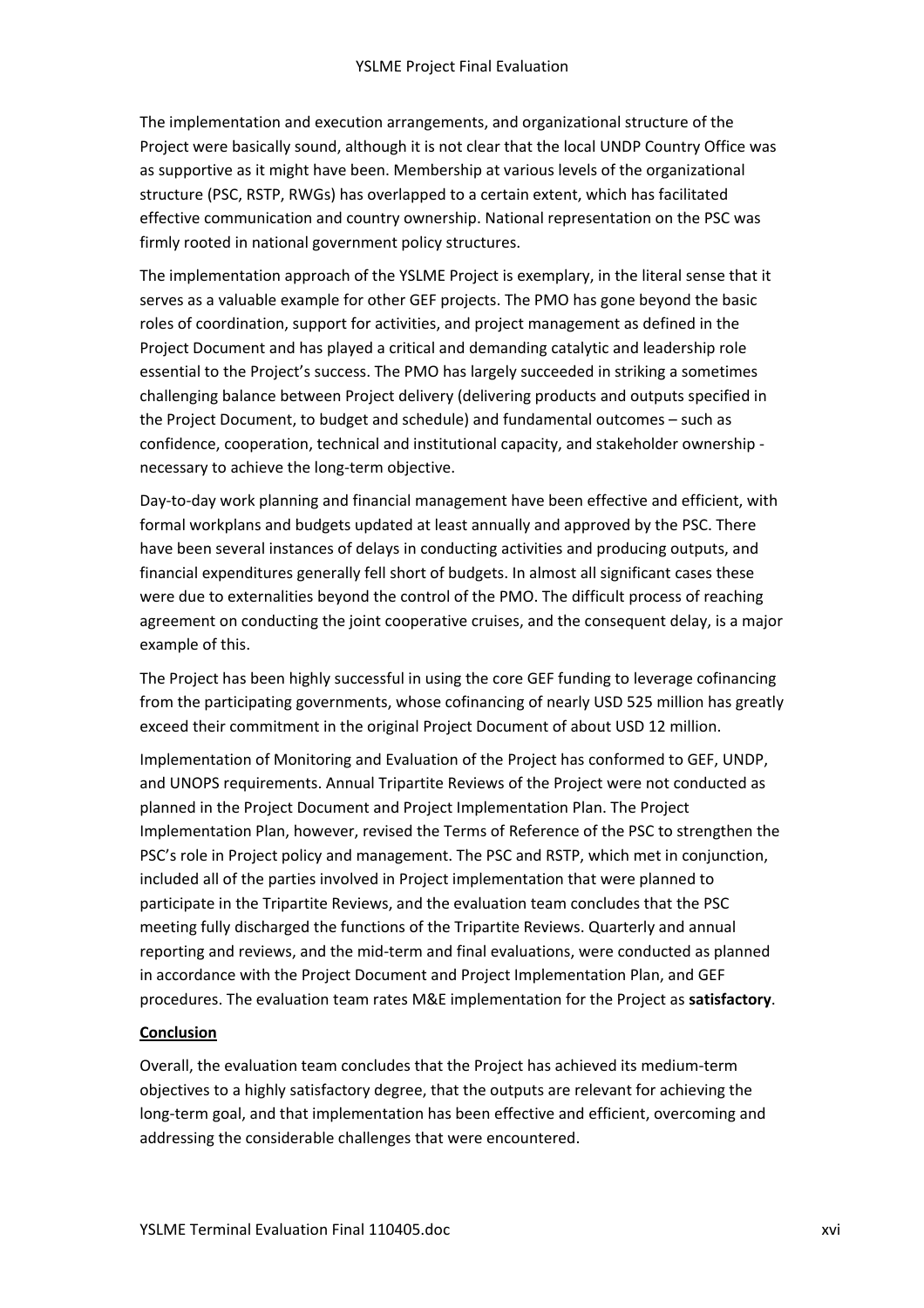#### **Project Performance Ratings**

#### **Final evaluation performance ratings**

| <b>Criterion</b>                                                                            | <b>Rating</b>                | <b>Comments</b>                                                                                                                                                                                                                                                                                                                                                                                                                                                                                                                                                                                                                                                                                                                                                          |
|---------------------------------------------------------------------------------------------|------------------------------|--------------------------------------------------------------------------------------------------------------------------------------------------------------------------------------------------------------------------------------------------------------------------------------------------------------------------------------------------------------------------------------------------------------------------------------------------------------------------------------------------------------------------------------------------------------------------------------------------------------------------------------------------------------------------------------------------------------------------------------------------------------------------|
| Achievement of objectives and<br>planned results<br>Attainment of outputs and<br>activities | $\mathbf{1}$<br>$\mathbf{1}$ | Key objectives of TDA, SAP and SAP implementation<br>achieved to a high standard. Nearly all planned results<br>achieved, and exceptions are largely a result of<br>externalities. In some aspects the Project exceeded the<br>objectives and planned results. The YSLME Project is in<br>several aspect a model for other IW projects. Adaptive<br>management has maintained achievable objectives and<br>expectations.<br>Essentially all outputs and activities completed to a<br>satisfactory or highly satisfactory level. Some activities,<br>such as the cooperative cruises, were delayed by factors                                                                                                                                                             |
| Cost effectiveness                                                                          | $\mathbf{1}$                 | largely outside of PMO control, but were eventually<br>achieved<br>The Project has had achievements beyond those<br>originally planned, and has leveraged cofinancing well<br>beyond what was envisioned in the Project Document.<br>This was accomplished while extending the budget to<br>allow a bridging period to the proposed second phase,<br>including preparation of the PIF for the second phase                                                                                                                                                                                                                                                                                                                                                               |
| Impact                                                                                      | $\overline{2}$               | The YSLME Project has had an impact on policy,<br>including China's current 5-year plan. The engagement<br>with parliamentarians has potential for significant future<br>impacts, but to be sustainable will need to be ongoing.<br>Interviews during the evaluation mission indicated<br>significant impact on technical cooperation and public<br>awareness at a local level at sites of Project activities.<br>Impact on internal coordination of national agencies has<br>been modest. Impact on the state of the environment is<br>probably minor, and not measurable. It is unreasonable,<br>however, to expect significant measurable impacts on<br>the state of the environment, environmental<br>management, or governance on the time scale of the<br>Project. |
| Sustainability                                                                              | $\overline{2}$               | The Project has strong stakeholder support, has<br>provided a number of key management tools and<br>precedents for continued cooperation, increased mutual<br>understanding and trust between countries and among<br>different stakeholder groups, and addressed issues of<br>high relevance in the region, providing a good basis for<br>the sustainability of outcomes. Agreement on the<br>establishment, nature, and structure of a YSLME<br>Commission significantly enhance the prospects for<br>sustainability of Project outcomes.                                                                                                                                                                                                                               |
| Stakeholder participation                                                                   | 1                            | The various components and activities of the Project<br>have involved a large number of stakeholders cutting<br>across all levels of society in both countries, ranging<br>from school children and community groups to high-<br>level parliamentarians and government officials. Formal<br>stakeholder analysis was done as part of TDA and SAP<br>development. All major relevant stakeholder groups<br>have been included.                                                                                                                                                                                                                                                                                                                                            |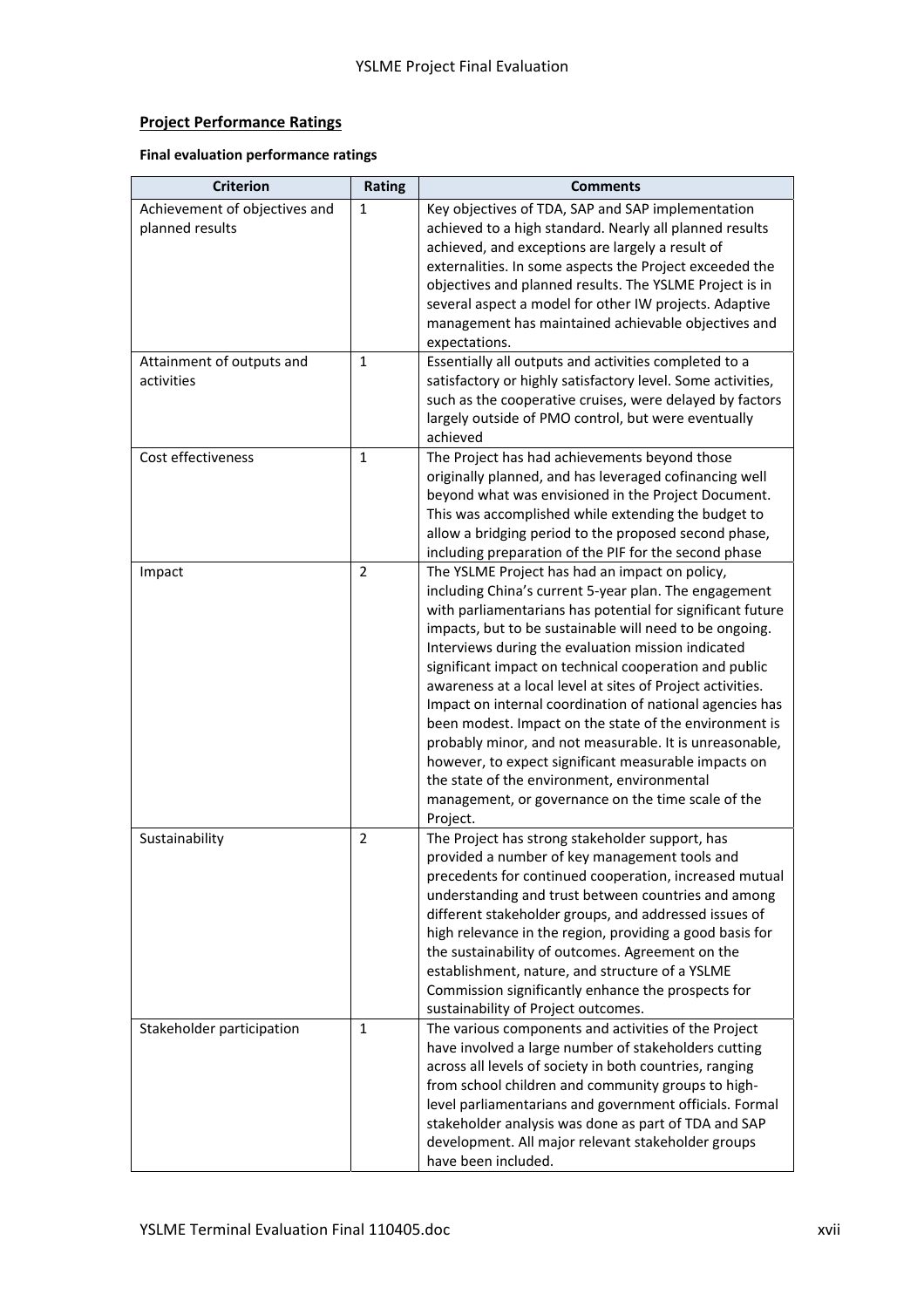### YSLME Project Final Evaluation

| <b>Criterion</b>              | Rating         | <b>Comments</b>                                                                                                                                                                                                                                                                                                                                                                                                                                                                                     |
|-------------------------------|----------------|-----------------------------------------------------------------------------------------------------------------------------------------------------------------------------------------------------------------------------------------------------------------------------------------------------------------------------------------------------------------------------------------------------------------------------------------------------------------------------------------------------|
| Country ownership             | $\mathbf{1}$   | The Project has been strongly country-driven and<br>consistently developed support and ownership by the<br>two participating countries as well as DPRK. Strong<br>country ownership is amply demonstrated by the<br>provision by the ROK of finance to extend the bridging<br>period from June 2010 through March 2011, and<br>especially by the US \$2.5 billion in cofinancing secured<br>for the proposed second phase.                                                                          |
| Implementation approach       | $\mathbf{1}$   | Exemplary balance between delivery of<br>immediate/medium-term results and establishment of<br>fundamental conditions (confidence, cooperation,<br>capacity, etc.) necessary to reach long-term objective,<br>while mindful of national concerns and objectives.<br>Effective efforts to build national government<br>ownership and support, technical capacity, stakeholder<br>ownership and support, and international contributions<br>and recognition.                                          |
| Financial planning            | $\overline{2}$ | The Project regularly adapted the budget throughout<br>implementation in light of changing circumstances, fully<br>complied with all GEF and UNOPS financial procedures,<br>and initiated and internal audit partway through the<br>Project, which confirmed that financial management<br>was sound. There were issues with under-expenditure<br>of budgets, but these were largely due to external<br>factors, as well as money-saving efforts that increased<br>the Project's cost effectiveness. |
| Replicability                 | $\mathbf{1}$   | The parliamentary conferences are the subject of an<br>IW:LEARN Experience note. The methodologies<br>regarding multitrophic mariculture are being transferred<br>to the GCLME, and GEF plans to use the YSLME<br>approach to TDA and SAP development as the model for<br>a project in the East China Sea. GEF-IW and the global<br>LME programme view the YSLME as a benchmark for<br>LME projects.                                                                                                |
| Monitoring and evaluation     | 2              | Under GEF Terminal Evaluation Guidelines, the overall<br>rating of M&E is based on M&E Implementation, with<br>M&E design and funding as explanatory variables. M&E<br>Implementation has conformed to GEF, UNDP, and<br>UNOPS requirements. The TPRs were not implemented,<br>but the PSC meetings fully discharged the functions of<br>the TPRs.                                                                                                                                                  |
| <b>Overall Project Rating</b> | 1              | The PIRs since 2008 evaluate the Project's performance<br>against the criteria listed in the Logframe Matrix of the<br>Project Document, and all ratings since 2008 have been<br>"Highly Satisfactory", with the sole exception of a rating<br>of "Satisfactory" for overall Project Implementation by<br>the UNDP Regional Technical Advisor in 2008. The<br>evaluation team has reviewed the ratings in the PIRs<br>against the Logframe Matrix and concurs with the<br>ratings in the PIRs.      |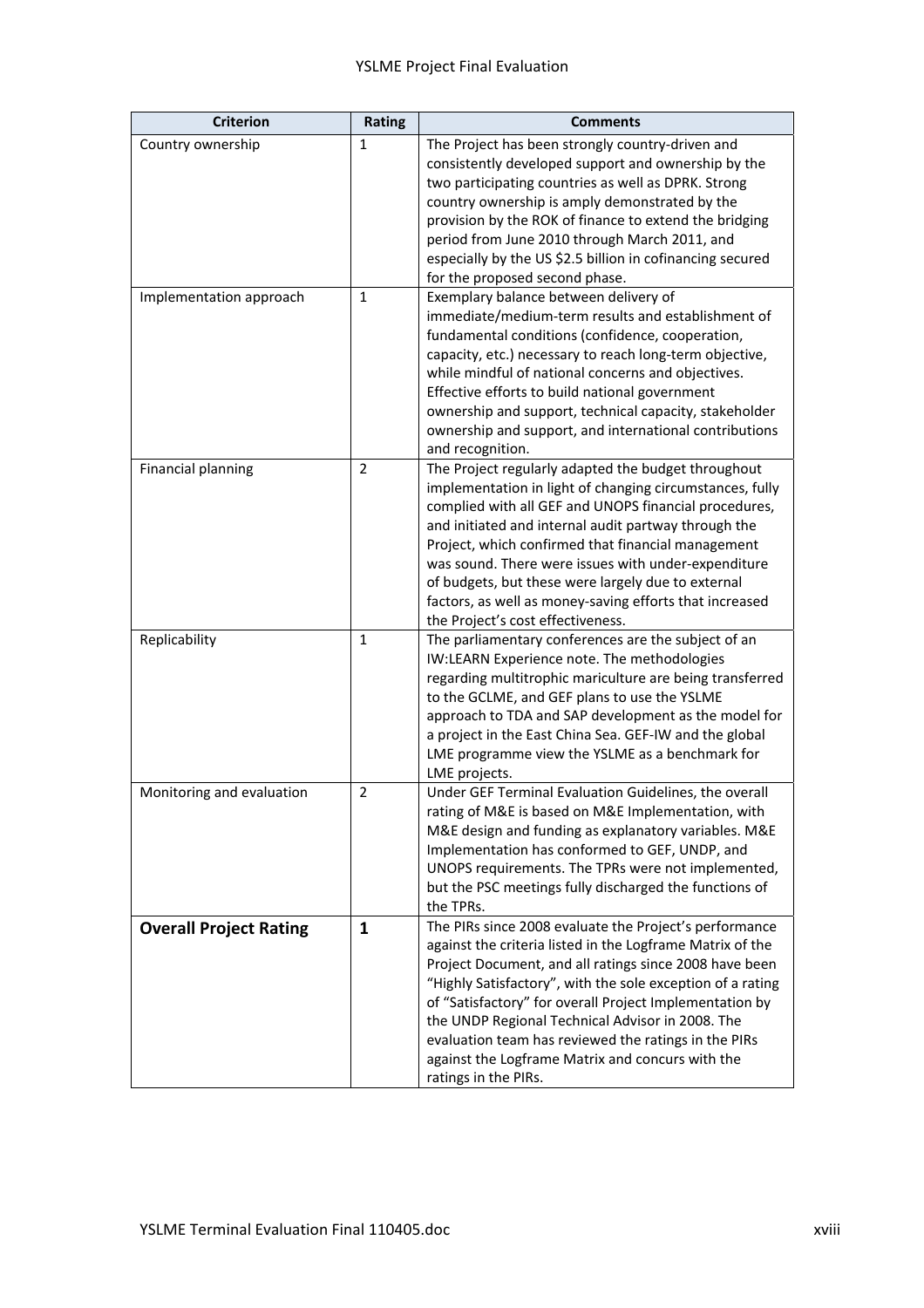### **Lessons Learned**

- The design of projects in politically and culturally diverse settings should not underestimate the time frame and complexity of establishing new mechanisms for technical cooperation.
- If this complexity and timing is underestimated in project design, considerable flexibility and pragmatism in project management and control are required to make the adjustments needed for successful outcome.
- Regular communication between participating countries at various levels of governance is necessary and needs to be enhanced as far as possible.
- Ongoing, proactive facilitation of government involvement in the Project is needed.
- Involvement of a broad spectrum of stakeholders is required to achieve understanding, participation, ownership, and sustainability.
- In order to enhance local participation and partnerships with local communities and NGOs, there is a need to use the local language, including the translation of key documentation such as application forms and instructions for applications and report writing on small grants.
- Expert groups are still largely defined by subject areas and associated disciplines. Increased efforts to enhance interdisciplinary synergism would be useful.
- The relationships among immediate causes, underlying causes, and root causes need to be clarified as part of SAP implementation.
- Planning from the Project design phase to include SAP demonstration activities in the first phase of the Project has been a key factor in maintaining momentum and leveraging of cofinancing.
- The requirement for a bridging period from the first phase to a possible second phase of the Project implies the need for flexible budget planning towards the end the first phase, together with fundraising efforts.

### **Recommendations**

- Regional and national coordination and cooperation should continue to be strengthened.
- It is strongly recommended that the Project be continued into its second phase, with GEF support in the initial stages. Cofinancing from the participating countries has already been secured. GEF support is needed to secure the international, multilateral coordination and cooperation.
- A possible linkage with a potential East China Sea LME Project should be considered, provided this would not significantly delay the initiation of a YSLME second phase.
- Proactive efforts should be made to further pursue public awareness and participation, using the mechanisms and approaches already developed.
- The ecosystem‐based management approach should continue to be developed, with clear guidelines and strengthened explanation of ecosystem services and ECC, so that all stakeholders can be fully involved.
- There should be further development of the MPA network in a logical structure related to environmental and oceanographic conditions so as to achieve sufficient coverage, and use of selected sites to establish baselines and test management strategies in each country, with comparisons across the network.
- Enhanced involvement of the private sector should be encouraged, possibly through the Yellow Sea Partnership and building on the positive experiences of the Project in the first phase.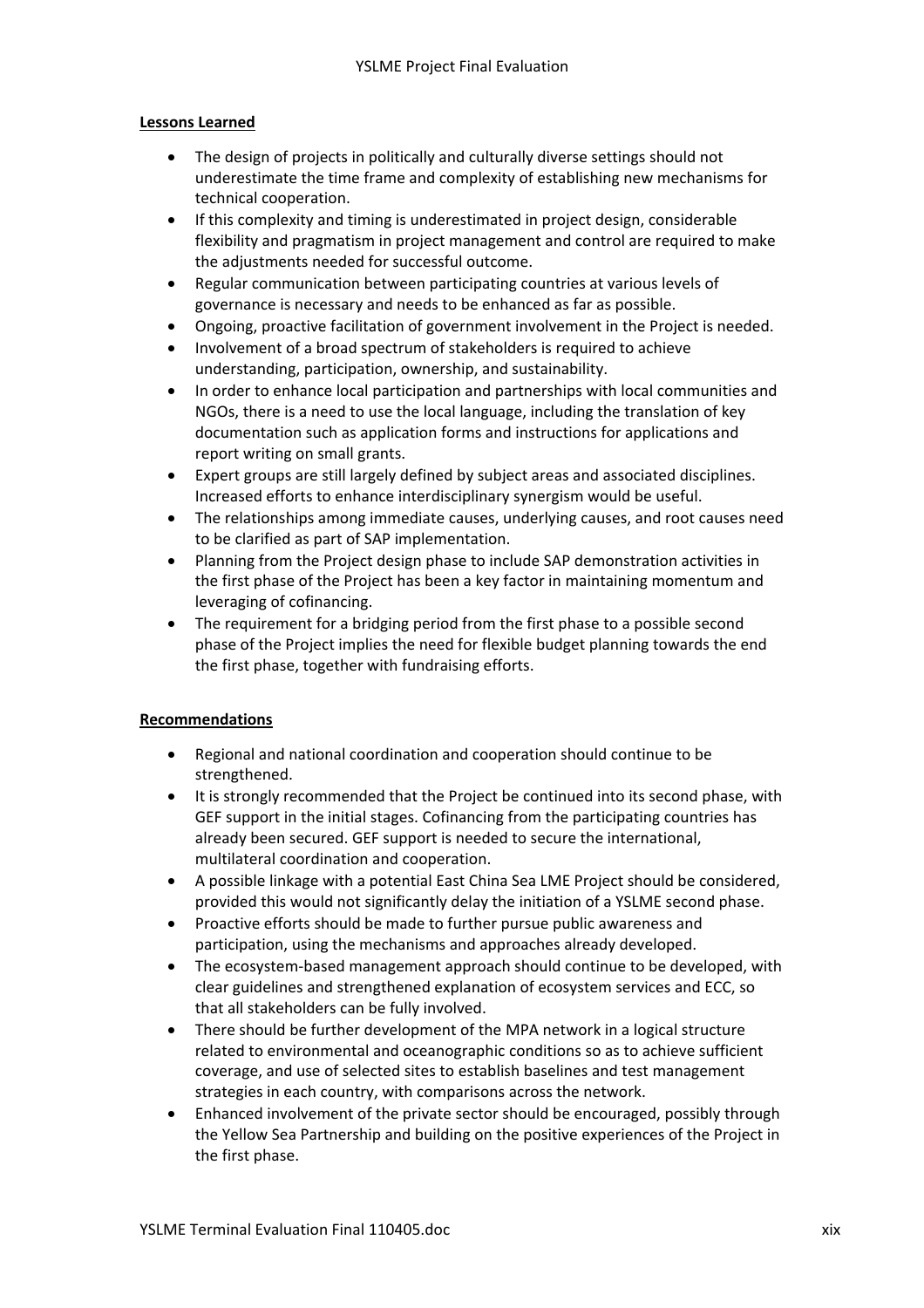- Stronger efforts for timely publication of scientific findings in scientific journals and on websites are recommended, as well as efforts to stimulate continued involvement of leading scientists.
- It is recommended that the YSLME Project, in its second phase, considers using the partnership/MOU with PEMSEA to function within PEMSEA's political framework.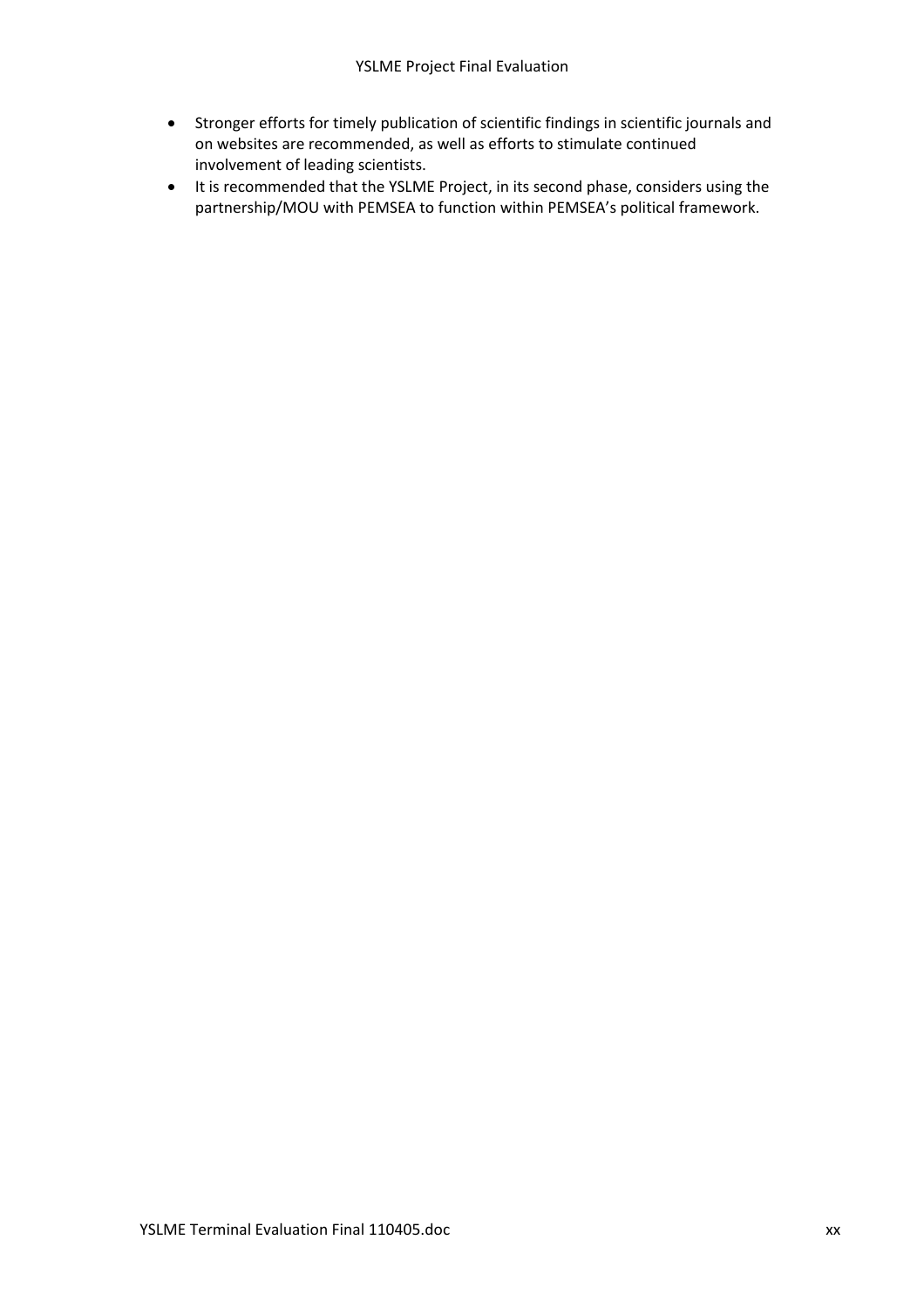### **1. Introduction to the Evaluation**

A final evaluation of the UNDP/GEF Project entitled "*Reducing Environmental Stress in the Yellow Sea Large Marine Ecosystem*" (referred to hereafter as "the Project") has been commissioned by the Project's Implementing Agency, UNDP and Executing Agency, UNOPS. This document presents the results of the final evaluation.

### **1.1. Purpose of the Evaluation**

The purpose of the final evaluation was to provide a comprehensive and systematic review of the performance of the Project in order to enable GEF, UNDP, government bodies in the participating countries, and UNOPS to assess the Project's relevance, efficiency, effectiveness, impact, and sustainability. This includes an assessment of the project design and objectives, implementation process, achievements of the project against its objectives, and factors that facilitated or impeded project success. The final evaluation also had the objectives in the context of broader GEF activities of promoting accountability and transparency, synthesizing lessons learned that may help improve other GEF activities, providing feedback on recurrent issues in GEF activities, and contributing to GEF Evaluation Office databases for aggregation, analysis, and reporting on the effectiveness of GEF operations.

### **1.2. Evaluation Methodology**

Two evaluators appointed by UNDP and UNOPS conducted the final evaluation in accordance with the Terms of Reference (TOR, Annex 1), as well as the *Guidelines for GEF Agencies in Conducting Terminal Evaluations*. The evaluation methodology consisted of:

- In‐depth desktop review of documentation, data sets, and other materials, undertaken at the evaluators' respective home bases and in the Project Management Office (PMO). Annex 2 presents a list of documents examined by the evaluators.
- Interviews and consultations with stakeholders involved in the Project. Interviews with stakeholders were conducted during a mission to China and Korea from 4 to 16 November, 2010. In some cases, the short time available for the mission did not allow for face‐to‐face interviews, and information was sought from stakeholders via e-mailed questionnaire. Persons interviewed included stakeholders from national and local governments, the scientific community, non‐governmental organizations (NGOs), and partner organizations.
- In addition to one-on-one interviews with stakeholders, one of the evaluators (GK) participated in *World Ocean Week*, Xiamen, China (5‐7 November, 2010), and the other (MEH) participated in the *International Symposium on Marine Ecosystem Assessment Systematic Design & Requirements*(8 November 2010) and the *YSLME Regional Workshop on Regional Network for Ecosystem Monitoring & Assessment* (9‐ 10 November 2010), which afforded an opportunity for less formal, but wide‐ ranging discussions with a number of people familiar with the project.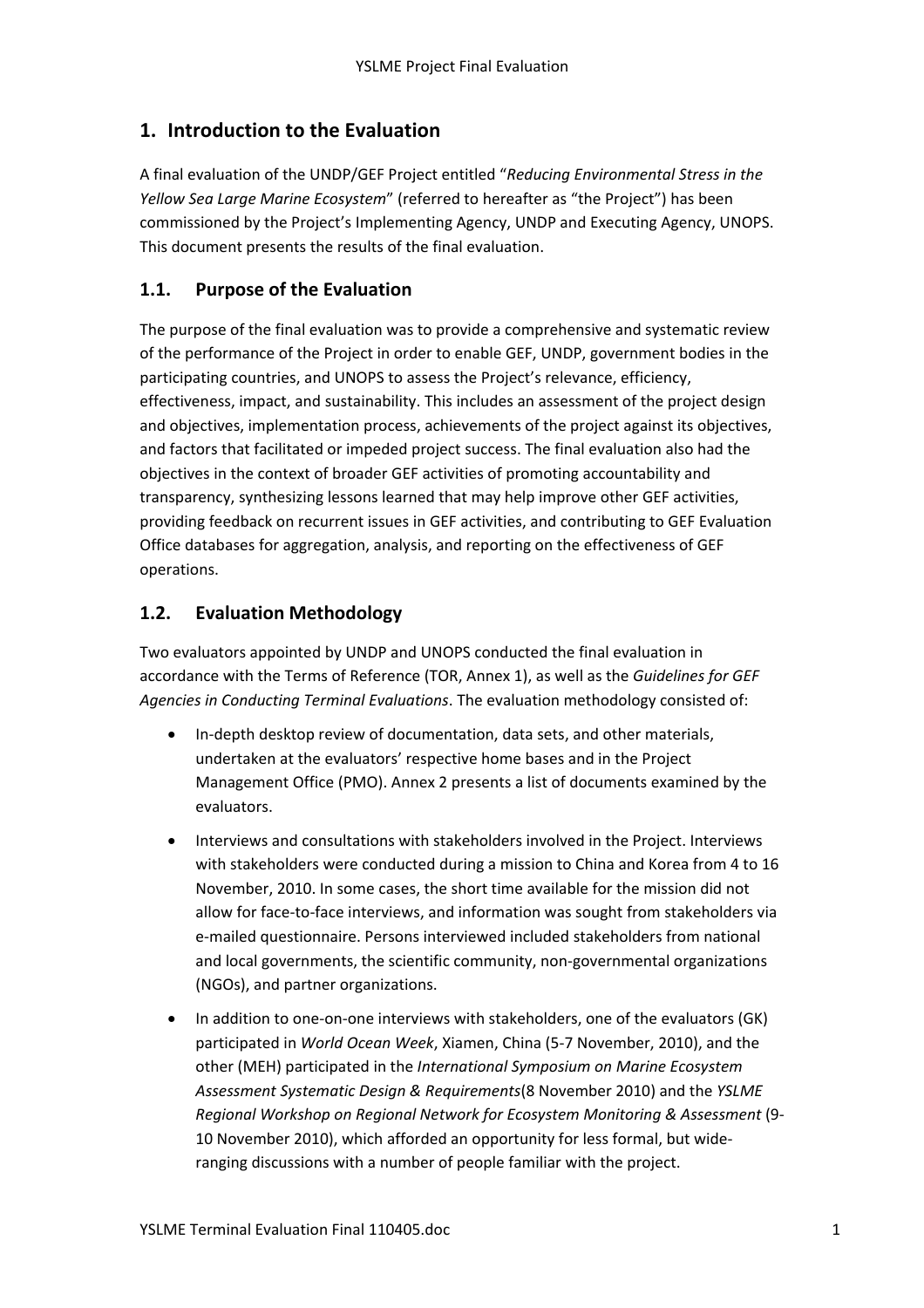Consultations with the Project Manager and other project staff in the PMO over the period 9‐16 November 2010, with follow‐up by email for further clarification as required.

### **1.3. Limitations**

The mission to the region for the final evaluation was initially envisaged to be conducted in October 2010, but was delayed until November 2010 for administrative reasons and to take advantage of the above‐mentioned workshops that would bring together a large number of stakeholders. The original expectation was that the draft final evaluation would be presented to a meeting of the PSC during 25‐26 November 2010. This placed severe constraints on the time available for the evaluation mission, and although the PSC meeting was subsequently delayed it was too late to reschedule travel and meeting arrangements.

As a result of the time constraints on the mission, it was not possible to conduct site visits to directly observe Project activities and meet local participants and stakeholders. This also meant that the evaluation team was not able to interview any trainees from the various workshops and training courses conducted by the Project. The evaluation team was, however, able to interview one of the interns who had worked in the PMO. In lieu of the site visits, the team conducted thorough reviews of project reports relating to the demonstration activities.

The delay in the mission also resulted in the mission coinciding with annual budget preparation and submission in government agencies. As a result, the implementation focal points and GEF focal points in both China and the ROK were not available to meet with the evaluation team. The evaluation questionnaire was sent to the focal points, but responses were not received at the time of drafting the evaluation.

The evaluation team reviewed the Project's annual budgets and expenditure reports, but it should be noted that the scope of the evaluation does not include a financial audit.

### **2. Project History, Context, and Design Summary**

The Yellow Sea Large Marine Ecosystem (YSLME) Project has had a lengthy history. The initial concept grew out of meetings in 1992 sponsored by the World Bank and the United States National Oceanographic and Atmospheric Administration (NOAA). These and subsequent discussions eventually led to the submission, in late 1997, of a successful proposal for a regional PDF‐B project, with China, the Democratic Republic of Korea (DPRK) and the Republic of Korea (ROK) as partner countries. The PDF‐B project commenced in April 1999, with the main objectives of preparing a preliminary Transboundary Diagnostic Assessment (TDA) and a draft proposal for the preliminary elements of and framework development process for a Strategic Action Programme (SAP). In June and July 1999, the partner countries held their first inter-ministerial committee meetings and national stakeholder meetings.

The PDF‐B process resulted in the completion of a Preliminary TDA in February 2000, and the submission of a Project Document for the YSLME Project to the GEF Council in April 2000, China and the ROK being the requesting countries. The Project was approved by the GEF Council in May 2000. Reaching agreement on project staffing and the location of the PMO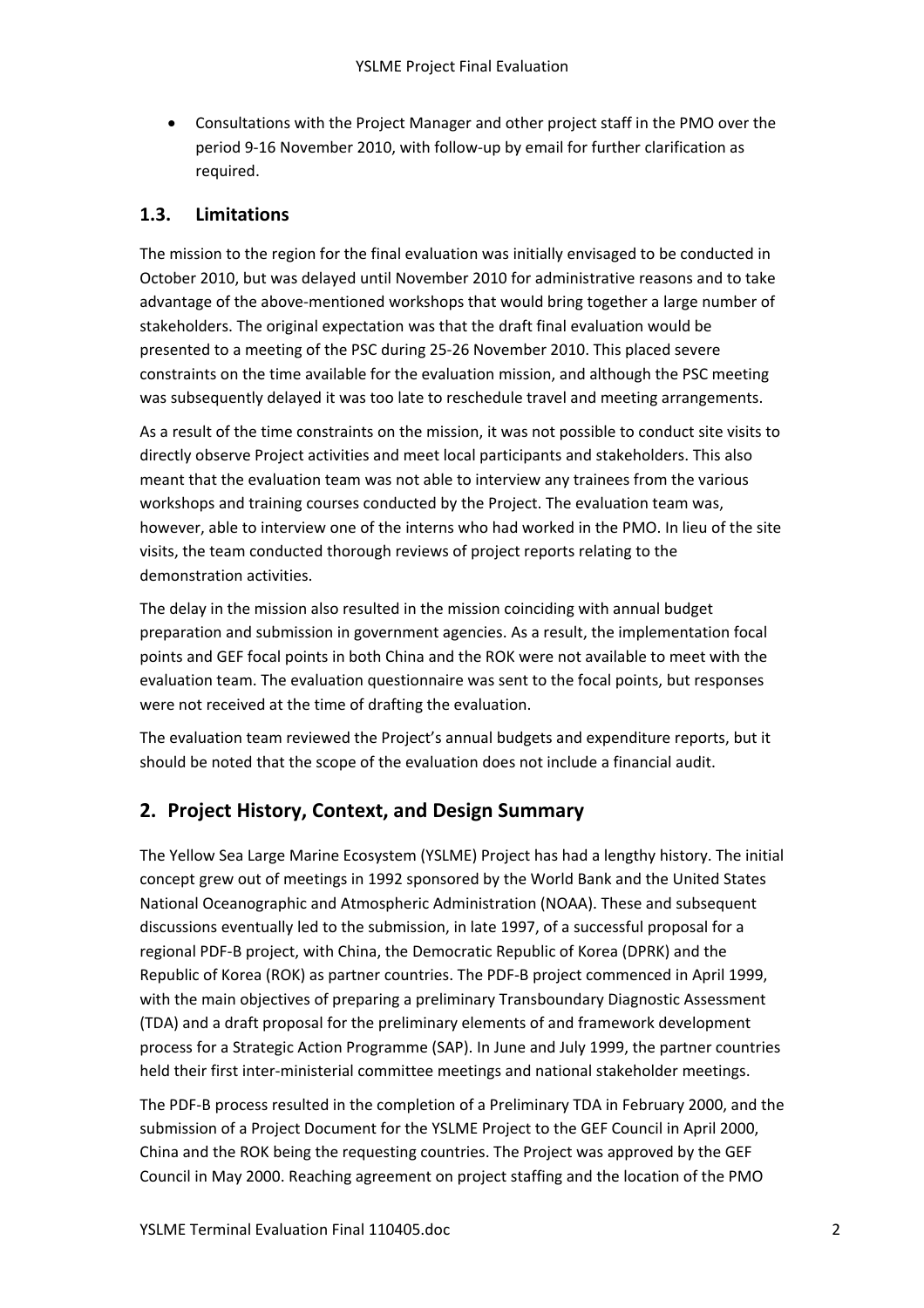delayed Project Commencement. The final Project Document (also known as the Project Brief) was signed by UNOPS and UNDP in 2003. The ROK signed in June 2003, and China in April 2004. The Project Manager assumed duties in mid‐September 2004, with the remaining PMO staff taking up positions in late 2004 and early 2005.

The interval between Project approval in 2000 and its commencement in late 2004 had a range of technical and management implications, resulting from changes in knowledge of the YSLME and experience gained from the challenges involved in moving from approval to implementation. The delay also had budgetary implications due to increases in salary and other costs in the intervening period. The first Regional Technical Meeting, in December 2004,agreed that, given the delay, changes from the original Project Document agreed by stakeholders should be allowed, and that and a second Regional Technical Meeting, in March 2005, developed a Project Implementation Plan that incorporated a number of adjustments from the Project Document, which was approved by the Project Steering Committee (PSC) at its first meeting, also in March 2005. Some of the adjustments were essentially procedural, for example the addition of UNDP and UNOPS to the organization chart, but the Project Implementation Plan also involved changes in Project structure and objectives from the original Project Document. These are described in more detail in Section 2.3.1.2 below.

The Project Document indicated a duration of five years, so that given its commencement in late 2004 the Project was originally scheduled to close at the end of 2009. In late 2008, the Project Steering Committee agreed to a no‐cost extension of the Project to the end of June 2010, as a bridging phase to an anticipated Phase II. This extension was funded through adjustments such as combining or deferring certain activities as well as budgetary savings. In late 2009 the PSC extended the bridging phase to the end of March 2011, on the basis that GEF funds for Phase II were expected to become available at that time. This further bridging phase is funded by cash and in‐kind contributions by China and the ROK.

### **2.1. Project Area**

The Yellow Sea is a semi‐enclosed, shallow sea between China and the Korean Peninsula, and is one of 64 identified large marine ecosystems (LMEs). The Project defines the southern boundary of the Yellow Sea as a line connecting the north bank of the Yangtze River (Changjiang River) to the south coast of Cheju Island, and from the north coast of Cheju Island to Jindo Island off the south coast of the ROK. The project defines the northern boundary of the Yellow Sea as a line from Penglai in the west to Dalian in the east. Thus, the defined project area excludes the Bohai Sea. Three countries, China, the ROK, and the DPRK border the YSLME.

The Yellow Sea covers an area of about 400,000 km², and is about 1,000 km long and 700 km wide at its widest. It is geologically unique, consisting of a shallow, post-glacially submerged, part of the continental shelf. The mean depth is 44 m, with a maximum of 100 m. Inflows of fresh water and terrigenous material are very high, but have been reduced in recent decades as a result of land use changes. This has altered the hydrographic and sedimentary regimes in the Yellow Sea. The open sea connection with the East China Sea provides for inflows from the Tsushima Warm Current and possibly the Kuroshio. Hydrographic conditions,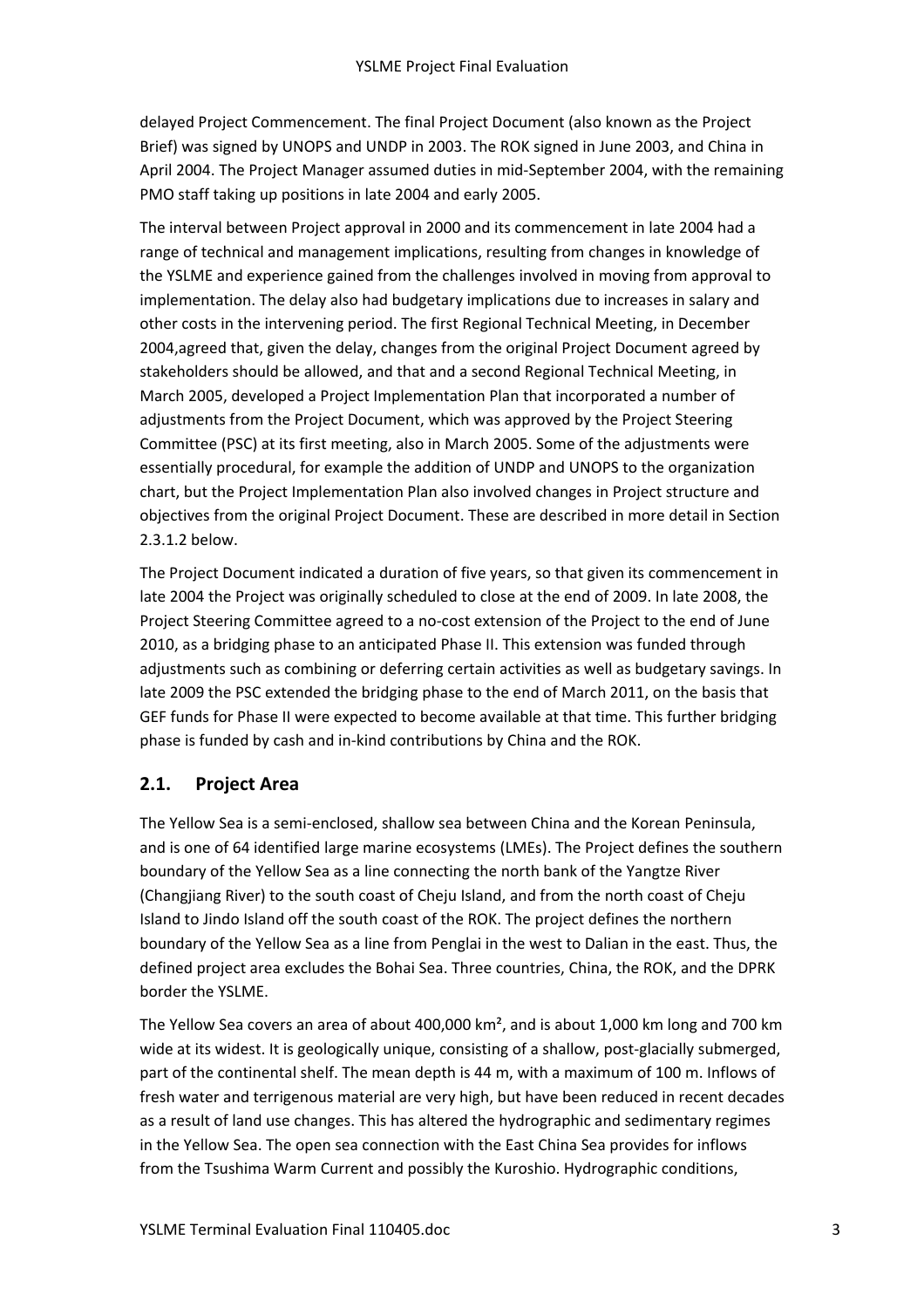however, limit water exchange between the Yellow and East China Seas, and circulation in the Yellow Sea itself is weak, both factors that increase the Yellow Sea's vulnerability to pollution. The tidal range is high, up to 9 m in some places.

The Yellow Sea has a variety of benthic habitats, including bays, estuaries, tidal flats, sand dunes, coastal waters, islands, and rocky reefs, as well as the open sea bed and pelagic waters. Approximately 400 species of macroalgae, 500 marine invertebrate species, and some 339 fish species have been recorded from the Yellow Sea. The marine biota is primarily a mix of warm water and warm temperate species, with a smaller component of cold water species. The fish species can also be divided into resident species and those that are between the Yellow and East China Seas. The Yellow Sea also supports substantial populations of marine mammals and seabirds, and is an important area for migratory shorebirds, several of global interest or concern. The Yellow Sea Ecoregion is considered a global representative of the earth's biodiversity.

The Yellow Sea ecosystem has also provided food and livelihoods to the surrounding populations for millennia. Approximately 100 species are harvested commercially. Fishes account for almost 85% of the harvest, but cephalopods, crustaceans, other invertebrates, and algae are also harvested. Only 23 species have an annual catch exceeding 10,000 t, these commercially important species account for 40‐60% of the total annual catch from the Yellow Sea.

### **2.2. Project Context**

The YSLME is one of the world's LMEs mostly significantly affected by human activities. Some 600 million people inhabit the basins draining into the Yellow Sea, and the coast is one of the most densely populated (with population densities of the order of 500/km²) and most industrialized areas in the world. Human activities include many maritime activities, such as fishing, mariculture, marine transport, land reclamation, offshore oil production, and tourism and recreation. There are at least 6 coastal megacities. The three littoral countries share common problems of environmental deterioration. The YSLME is subject to serious problems, including degradation of biodiversity, loss of coastal habitats and degradation of pelagic and benthic habitats, overfishing and declines in fisheries, unsustainable mariculture, and harmful algal blooms. The Yellow Sea is one of the most intensively exploited areas in the world, and most of the commercially valuable fish stocks are overfished, with competitive fishing efforts by the bordering countries. Landings in traditional demersal fisheries have decreased, while those of small pelagic fishes have increased. Only some short‐lived pelagic species, such as anchovies, may have some potential for further exploitation. Over the last 3 decades, many coastal habitats in the Yellow Sea have been lost or modified, including freshwater marshlands, lakes, rivers, muddy and sandy foreshores, tidal flats, and seagrass beds, as well as modifications of the estuaries. By 2006, some 44% of the mudflat areas had been reclaimed, and reclamation has continued at a rapid pace.

As an international water body, the environmental problems of the YSLME can only be addressed through international cooperation. The PDF‐B project, however, identified multilateral measures for environmental management in the area as deficient. Although the surrounding countries share some aspects of their historical and cultural background, they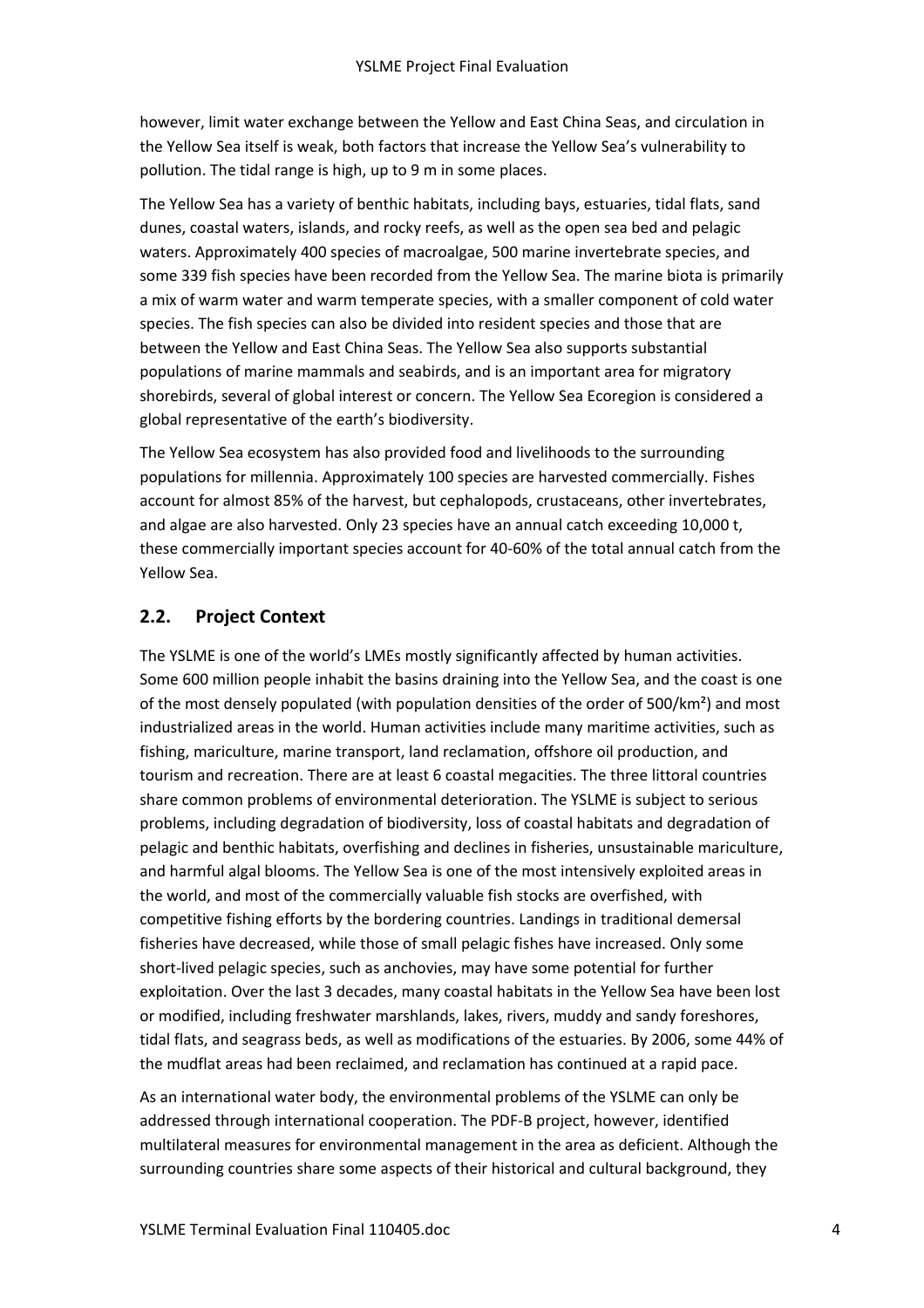differ in their internal political systems, external political and economic alignment, and levels of economic development. As a result, consultation and cooperation among the countries on management of the Yellow Sea has been insufficient. Similarly, few if any joint, comprehensive studies of the area had been conducted before the inception of the Project.

### **2.3. Project Design**

The long‐term objective of the Project is ecosystem‐based, environmentally sustainable management and use of the YSLME and its watershed. This is to be accomplished by reducing development stress and promoting sustainable development of the ecosystem. In order to achieve the objective, the Project aimed to prepare a TDA, a SAP, and National Strategic Action Plans (NYSAPs), as well as to initiate and facilitate the implementation of the SAP.

### **2.3.1. Description of the Design**

The Project was designed to achieve a series of improvements in knowledge and capacities, as well as legal, policy and institutional reforms, focused on sustainable management of fisheries resources, biodiversity conservation, and reduction of stress on the YSLME, and also the establishment of a regional framework and mechanisms for stakeholder cooperation and coordination on these issues.

### **2.3.1.1. Original Project Document**

The Project Document defined four immediate objectives formulated around the thematic areas of fisheries, biodiversity, and ecosystem stress, as well as capacity building, each with a number of components (Table 1). For each component, it defined success criteria, a series of activities, and the responsible parties and partners.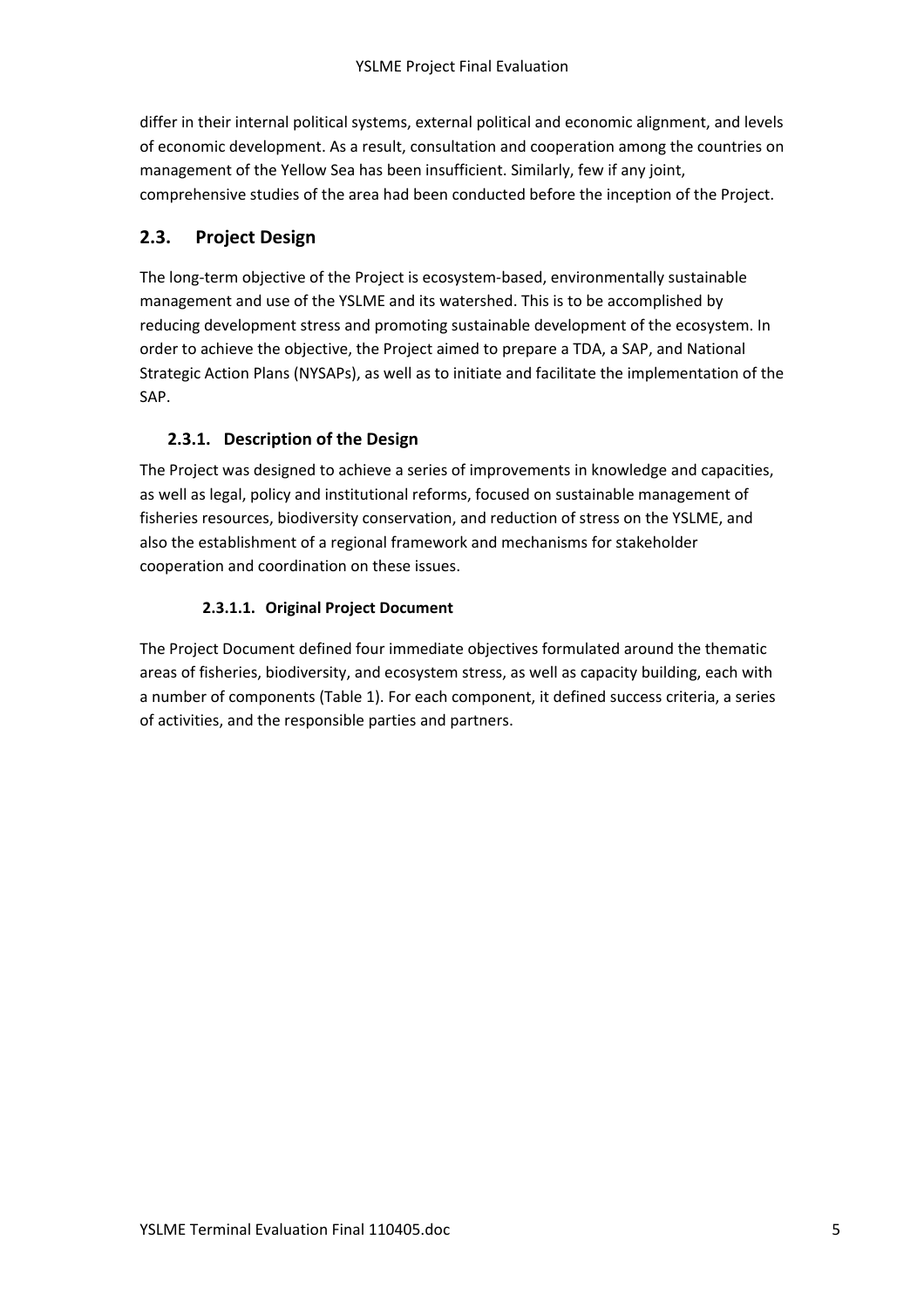| <b>Project Document</b>                                                                       |  |  |
|-----------------------------------------------------------------------------------------------|--|--|
| <b>Immediate Objectives</b>                                                                   |  |  |
| Objective 1. Develop regional strategies for sustainable management of fisheries and          |  |  |
| mariculture                                                                                   |  |  |
|                                                                                               |  |  |
| Components:                                                                                   |  |  |
| <b>Stock Assessment</b>                                                                       |  |  |
| Carrying Capacity<br><b>Mariculture Production</b>                                            |  |  |
| Disease in Mariculture                                                                        |  |  |
| Regional Fisheries Agreements and National Laws                                               |  |  |
| Fisheries Management Plan                                                                     |  |  |
| Objective 2. Propose and implement effective regional initiatives for biodiversity protection |  |  |
|                                                                                               |  |  |
| Components:                                                                                   |  |  |
| Habitat conservation                                                                          |  |  |
| Vulnerable species                                                                            |  |  |
| Genetic diversity                                                                             |  |  |
| Introduced species                                                                            |  |  |
| <b>Biodiversity regulations</b>                                                               |  |  |
| Regional biodiversity assessment and regional biodiversity action plan                        |  |  |
| Objective 3. Propose and implement actions to reduce stress to the ecosystem, improve         |  |  |
| water quality, and protect human health                                                       |  |  |
| Components:                                                                                   |  |  |
| Stressors to ecosystem                                                                        |  |  |
| Carrying capacity of ecosystem                                                                |  |  |
| Contaminant inputs                                                                            |  |  |
| <b>Contaminant levels</b>                                                                     |  |  |
| Harmful algal blooms and emerging disease                                                     |  |  |
| Hot spot analysis                                                                             |  |  |
| Emergency planning and preparedness                                                           |  |  |
| Legal and regulatory                                                                          |  |  |
| Fate and transport analysis to facilitate SAP analysis                                        |  |  |
| Objective 4. Develop and Pilot Regional Institutional and Capacity Building Initiatives       |  |  |
| Components                                                                                    |  |  |
| Stakeholder involvement                                                                       |  |  |
| Regional coordination                                                                         |  |  |
| National institutions                                                                         |  |  |
| <b>Financial instruments</b>                                                                  |  |  |
| Data and information management                                                               |  |  |
| Public awareness and participation                                                            |  |  |

#### **Table 1 Immediate Objectives Defined in the Approved YSLME Project Document**

The Project organizational structure defined in the Project Document included:

- A Project Steering Committee, as the highest decision‐making body in the Project;
- A Strategic Management Advisory Group (SMAG) to provide ongoing management advice on Project implementation. The SMAG was later re‐designated as the Regional Scientific and Technical Panel (RSTP; see Section 2.3.1.2);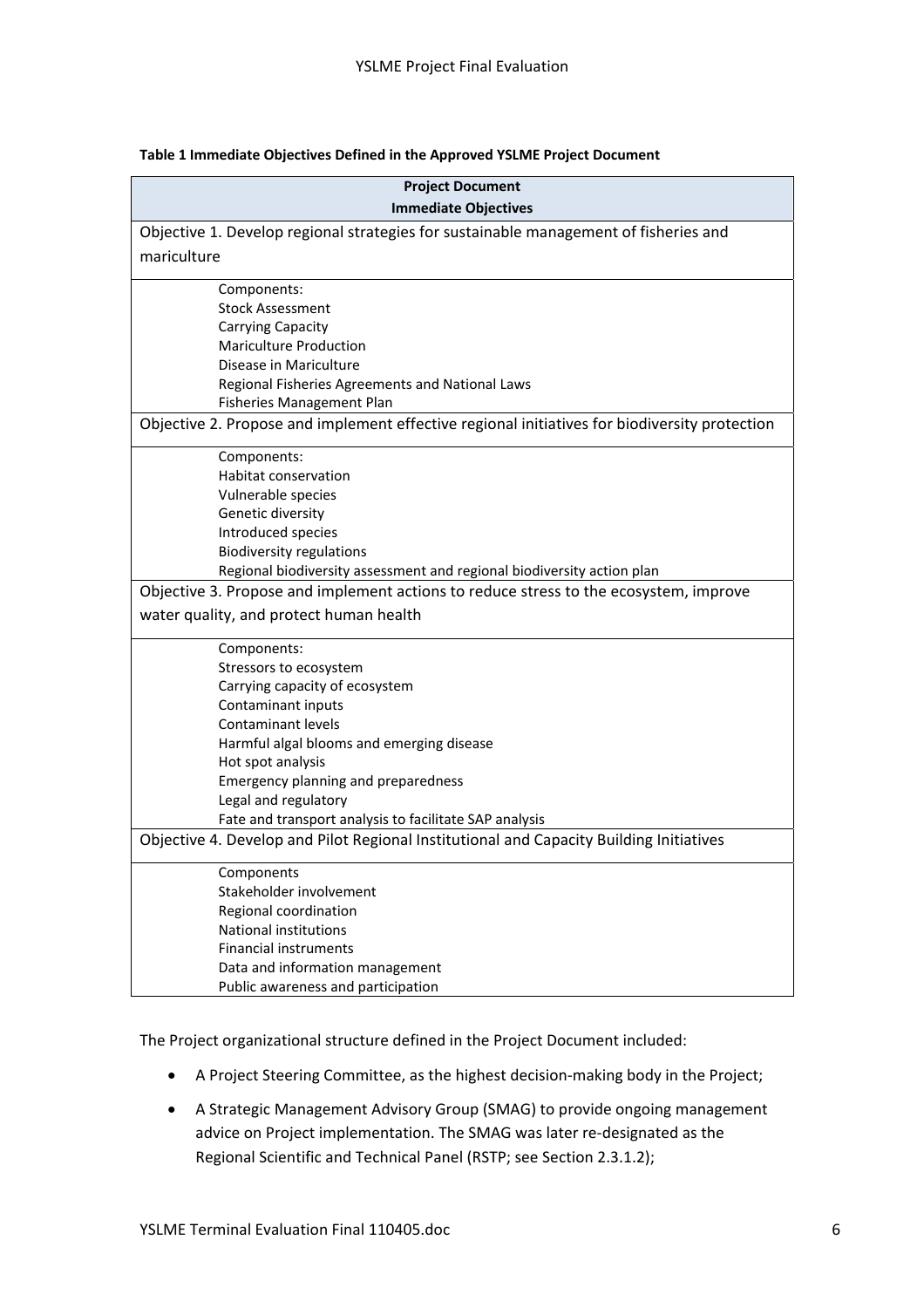- A Project Coordination Unit, which is now the PMO;
- An Interministerial Coordinating Function (IMCF) in each country. Both China and the ROK established Interministerial Coordinating Committees (IMCCs) of key national agencies during the PDF‐B phase of the project;
- A National Focal Point (NFP) in each country. The NFPs were senior government officers appointed by the designated National Government Focal Point Agency (NGFPA), responsible for Project implementation in that country;
- A National Project Coordinator (NPC) in each country to serve as the primary national contact for PCU/PMO and the Secretary of the IMCF; and
- Regional Thematic Working Groups (RWGs) on:
	- o Fisheries and Mariculture (RWG‐F);
	- o Ecosystem (RWG‐E);
	- o Biodiversity (RWG‐B);
	- o Contaminant Control (now known as the Pollution RWG, RWG‐P); and
	- o Investment (RWG‐I).

The direct recipients of Project outputs were identified in the project document as national, local, and municipal governments, national focal points, regional scientific and technical organizations, private sector organizations, and NGOs. The target beneficiaries were identified as residents of the Yellow Sea coastal zone, particularly women, fishermen, tourists who visit the region, future generations both within and beyond the region, and the world at large, given the global importance of the Yellow Sea for biodiversity and ecosystem services, and also because the YSLME Project was seen to have a high demonstration value for other regional seas.

A critical and innovative feature of the Project design was a focus on ecosystem‐based management based on the concept of ecological carrying capacity (ECC).

The Project design included three phases, described below. Overarching all phases was the development of an institutional framework and an effective regional network including government agencies, scientific and other experts and NGOs, as well as enhancement of technical capacity and the willingness of the international community to assist.

#### *Phase I: Stress assessment*

The Project strategy involved three phases. All to be approached from a gender‐ disaggregated perspective with an eye to empowering women in coastal communities. The first phase was to assess the stress on the ecosystem through collating and reviewing existing information about the ecosystem, and targeted efforts to fill in gaps by gathering new information, and by assessing this information to identify the causes of problems and options for remedial actions. The TDA was the key output of the first phase and was scheduled to be completed in the first year of the Project Document.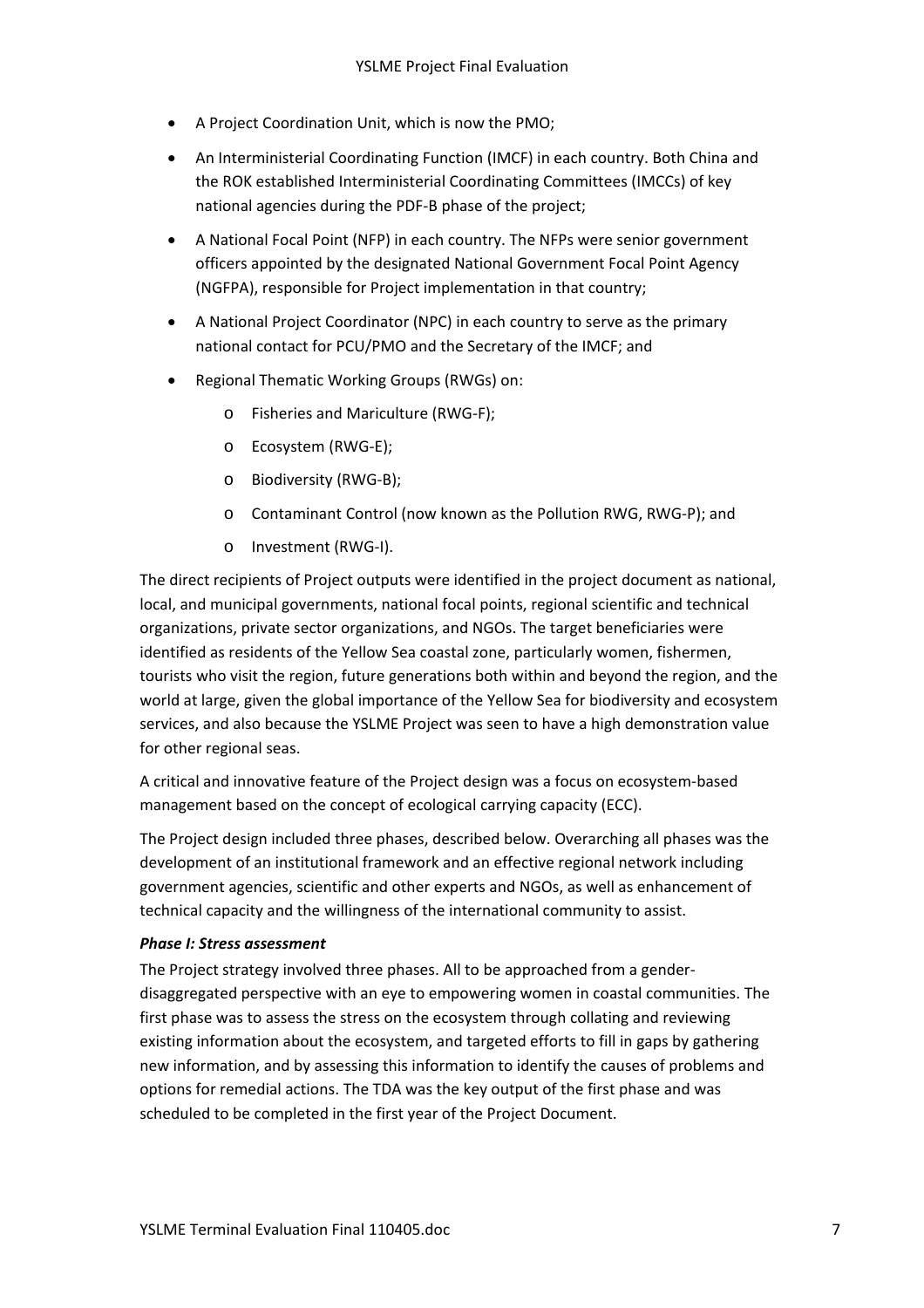### *Phase II: Stress reduction actions*

The second phase in the Project design was to define actions to reduce the stress on the ecosystem, including the development of management plans, agreements, strategies and demonstration projects. The Project document identifies the NYSAPs and the SAP as the key outputs of this phase. In the original Project design, the NYSAPs were to be prepared first and serve as the basis for developing the regional SAP. Preparation of the NYSAPs and SAP were scheduled for years 2 and 3 of the Project.

### *Phase III: SAP implementation (demonstration phase)*

This phase of the project, scheduled for the final two years, was designed to facilitate initial implementation of the SAP through pilot demonstration projects. Initial SAP implementation was included in the design on the basis of experience in other GEF projects where lags in moving from SAP approval to SAP implementation resulted in reduced government commitment and urgency in addressing the environmental issues. Initial implementation of the SAP was thus seen as a key bridging phase from the Project to full implementation of the SAP.

### **2.3.1.2. Project Implementation Plan**

As noted previously, the delay between the approval and commencement of the Project necessitated some adjustments in the design, which were reflected in the Project Implementation Plan that was developed at two Regional Technical Meetings in early 2005 and approved by the Project Steering Committee. Some of these involved procedural matters such as modification of the organizational chart to better reflect the relationships among key parties. Key substantive adjustments to the Project design included:

- The SMAG was changed to the RSTP, with modified TOR to reflect the critical importance of scientific and technical issues, and that these are different from governance issues;
- The TOR for the PSC were modified to emphasize its policy and management functions, and the project structure was modified to reflect the top-down role of the PSC in making Project decisions;
- Project activities were re-prioritized, and the budget re-allocated accordingly, in light of the very wide range of activities and the budgetary pressures created by the delay in commencement;
- Adjustments were made to PMO staffing, for example to allow for more than one professional staff member during the last year of the Project and to add an IT professional rather than a receptionist to reflect the increased importance of information technology. Budgetary pressures due to an increase in staff costs between Project approval and implementation were offset in part by a reduced use of international consultants;
- An internship programme was added to increase national capacities to participate in international projects;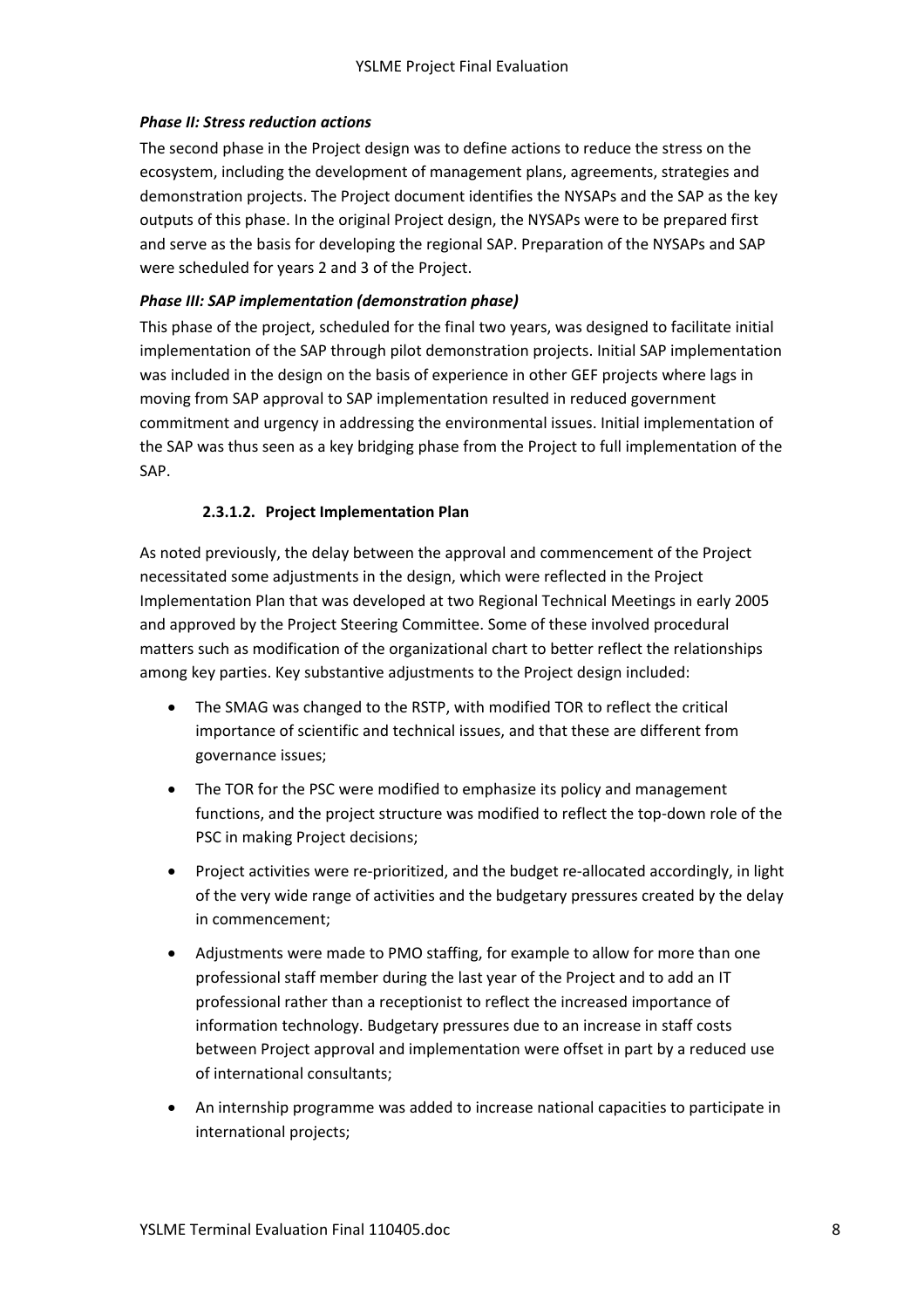- The three phases of implementation from the original Project Document (TDA, SAP, SAP implementation) remained unchanged, but the scheduling was adjusted. The time allocated to preparing the TDA was increased from one to two years because the necessary information could not be assembled and assessed at national and regional levels in a single year. The two years allocated to preparing the SAP remained unchanged, but the increased time required to prepare the TDA meant that Phase III, SAP Implementation, was reduced to the final year of the Project;
- The order of preparing the Regional SAP and NYSAPs was reversed, so that the regional SAP was prepared first. The reason for this was to ensure that the NYSAPs could take into account the regional perspective and priorities provided by the SAP.
- Whereas the original Project Document planned for three years of basin‐wide surveys, the Project Implementation Plan recognized that cost increases in scheduling ship time were likely to mean that two or three survey cruises could be conducted rather than the originally planned six cruises, although budget provisions for ship time were included in each of the first three years.; and
- The four immediate objectives defined in the Project Document (Table 1) were reformulated as three medium‐term objectives:
	- o Enhancing national capacities in protection of marine environment and sustainable use of marine and coastal resources, through preparation and development of the Transboundary Diagnostic Analysis (TDA), Strategic Action Programme (SAP), and Implementation of SAP;
	- o Strengthening regional co‐operation in marine environment protection and management through establishment of regional mechanisms established during the implementation of Project activities in the Yellow Sea, and co‐ operative spirit enhanced by the Project, and
	- o Facilitating cross‐sectors co‐operation and co‐ordination of relevant national institutions dealing with marine environmental management, through the Inter‐ministry Committee established by the Project for the Yellow Sea large marine ecosystem.

Compared to the original immediate objectives, the medium‐term objectives are formulated around the Project outcomes of enhanced regional capacity, strengthened regional cooperation and cross‐sectoral cooperation, rather than the technical themes of fisheries, biodiversity and ecosystem stress. At least in part this appears to reflect the challenges experienced in moving from Project approval to Project implementation, which emphasized the central importance of cultural, institutional and governance changes in achieving the long‐term objective of ecosystem‐based, environmentally sustainable management and use of the YSLME and its watershed, which remained unchanged.

Although there were some adjustments, comparison of the activities defined in the original Project Document (Annex 6) and the Project Implementation Plan, which are organized around thematic objectives rather than the medium‐term objectives listed above (Annex 7), demonstrates that the Project Implementation Plan remained closely aligned with the original Project Document.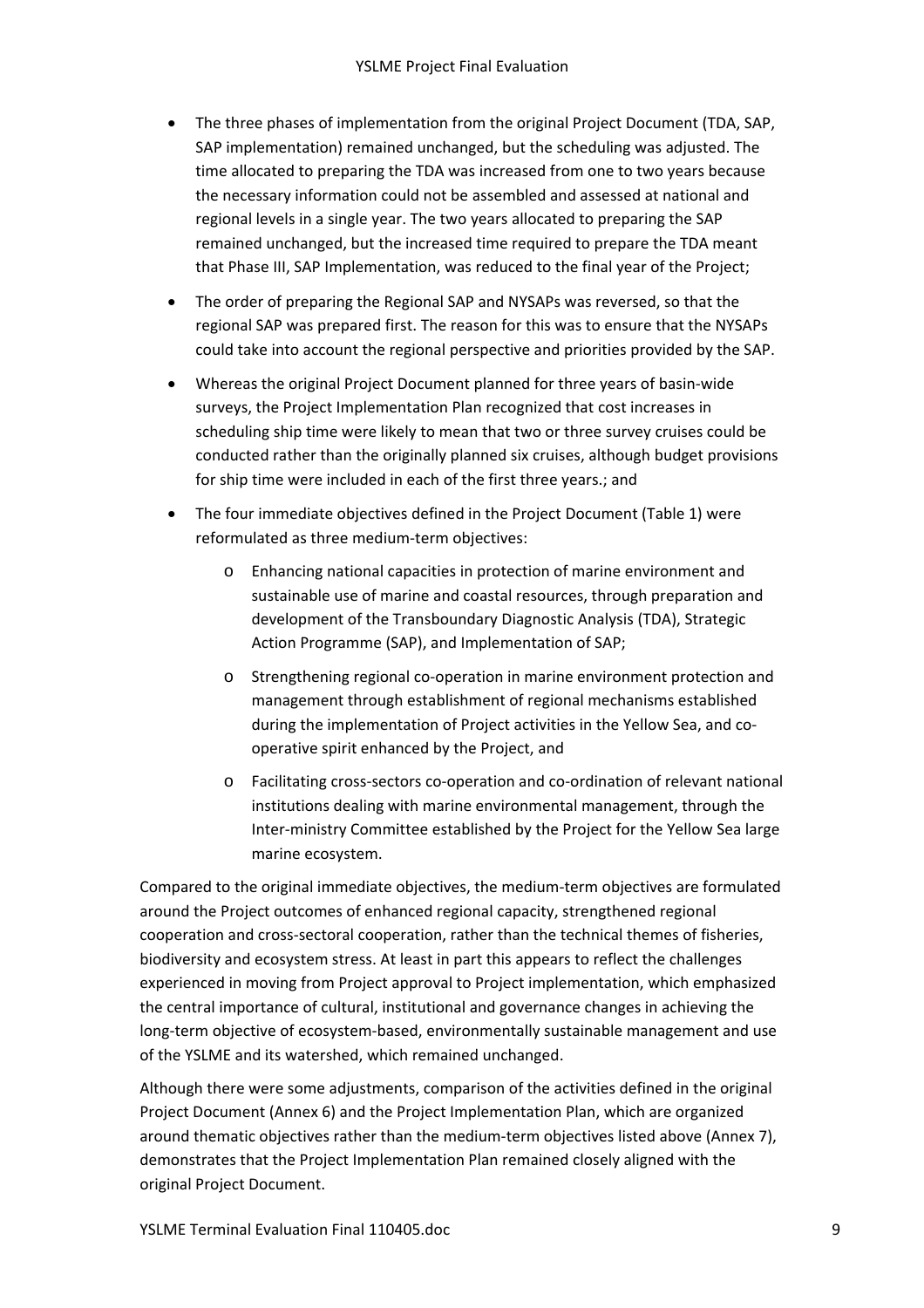### **2.3.2. Stakeholders**

The Project involved a wide range of stakeholders at the international, regional, national, and local levels. The stakeholders included government agencies and parliamentary organizations, intergovernmental organizations, scientific institutions and universities, non‐ governmental organizations (NGOs), the private sector, other projects, and local communities.

At the international level, the primary stakeholder was the implementing agency, UNDP, but UNEP and IMO were involved in some aspects. The stakeholders involved also included the international NGOs World Wide Fund for Nature (WWF), Wetlands International, the Marine Stewardship Council, and the Nature Conservancy (TNC). The Project has also cooperated with other GEF IW activities, including the Interim Guinea Current LME (GCLME) Commission, IW:LEARN, and the Global Forum on Oceans, Coasts, and Islands.

Key regional stakeholders involved in the Project included the UNEP Northwest Pacific Action Plan (NOWPAP), the UNDP/GEF Project on Partnerships in Environmental Management for the Seas of East Asia (PEMSEA), and the UNESCO‐Intergovernmental Oceanographic Commission Sub‐Commission for the Western Pacific (IOC/WESTPAC).

Government agencies were the most important stakeholders at national level. The key governmental stakeholders were the ROK's Ministry of Ocean and Fisheries (MOMAF), which was changed later to the Ministry of Land, Transport and Maritime Affairs (MLTM), and China's State Oceanic Administration (SOA). Other governmental stakeholders included national government agencies responsible for fisheries, environmental protection, land use planning, maritime safety, foreign affairs, and finance. In addition, the Project directly engaged individual parliamentarians from both China and Korea. The Project also cooperated with the UNDP/GEF Project on "Biodiversity Management in the Coastal Area of China's South Sea", and a number of national NGOs were also involved.

Government agencies were also key stakeholders at the local level, with a number of provincial government agencies participating in the Project. Scientists and other experts from a number of universities and technical institutes in both China and the ROK participated in the Project. A variety of local NGOs were involved as well, in particular through the Project's Small Grants Programme. At the community level, the Project involved schools, community groups, and local enterprises.

The Yellow Sea Partnership was established as an initiative of the Project. The Partnership involves more than 20 international organisations, government institutions, research institutes, NGOs, and local governments. The Partnership has produced useful outcomes in the protection and conservation of the Yellow Sea marine and coastal environment. A good example is the cooperative project on biological diversity conservation in the Yellow Sea, with US \$1.8 million in funding from Panasonic Corporation.

### **2.3.3. Evaluation of Project Design**

The evaluation team concurs with the conclusion of the Mid-term Evaluation (MTE) that the Project design was clear and logical. Overall, the design was commensurate with the time and resources allocated, but the original design underestimated the time required to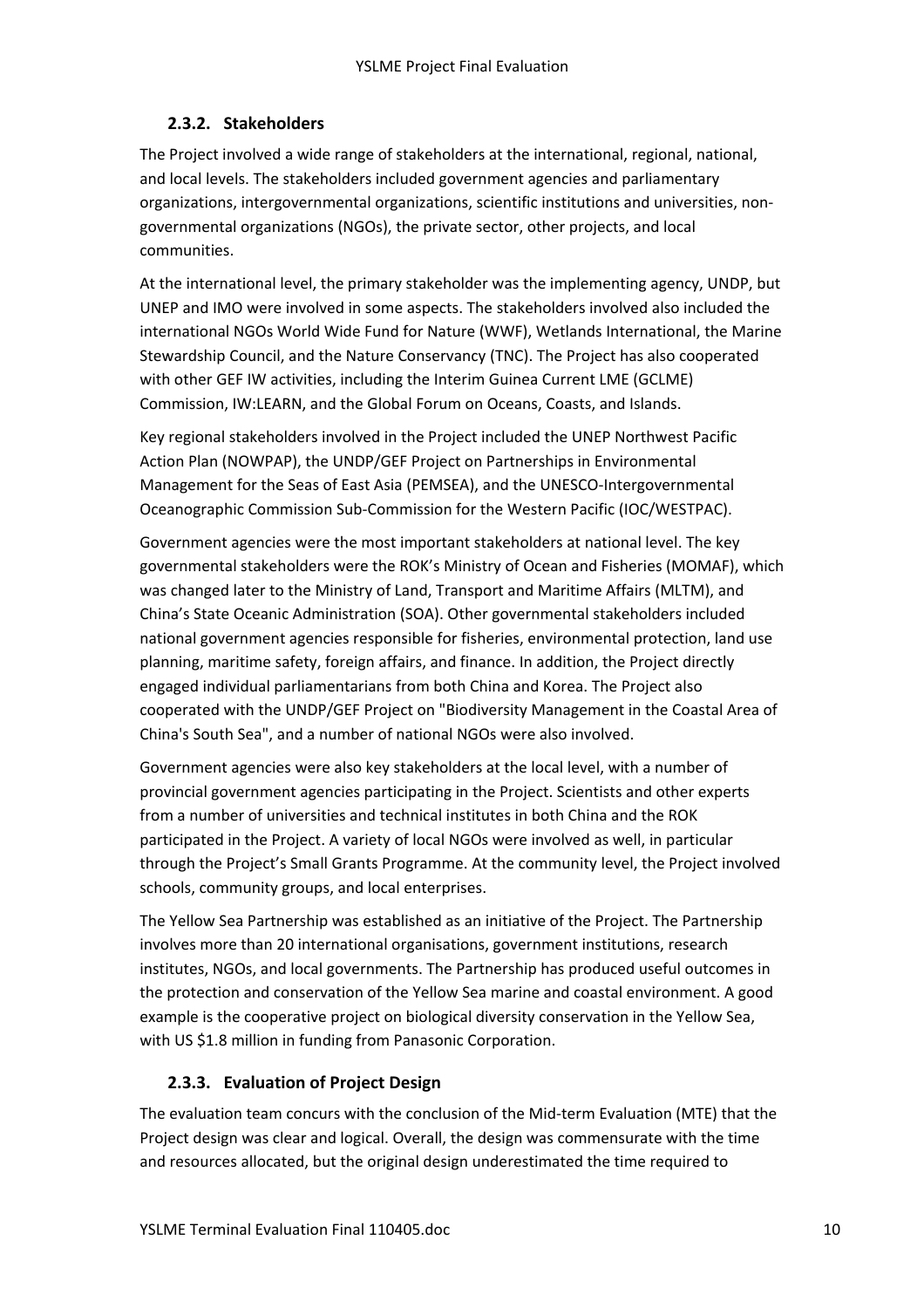prepare a final TDA given the complexity of first producing national reports sufficiently harmonized to support a regional synthesis of information on ecosystem status and trends, as well as governance. In this respect, the evaluation team does not agree with the recommendation of the MTE that it would have been preferable to produce the final TDA during the PDF‐B phase, which we regard as unfeasible (though it may be worth considering for other projects).

The delay between Project approval and its commencement resulted in budgetary pressures, both as a result of inflation and because economic factors created cost imbalances between the two countries. These pressures necessitated the re-prioritization of activities and reallocation of resources when the Project did commence. If there was a deficiency in Project design, it was in underestimating the complexity of agreeing on logistical aspects of Project implementation rather than in budget allocations at the time of design. The adjusted priorities and budget allocations were realistic, commensurate with the available time and resources and consistent with the original Project design.

The evaluation team regards the reformulation of Project objectives from largely thematic to a greater focus on the fundamental outcomes of capacity building, regional cooperation and inter-agency coordination as appropriate, as it emphasizes the outcomes necessary to achieve the long‐term objective. The reformulated medium‐term objectives are entirely compatible with the original immediate objectives in the Project Document and the thematic focus and Project activities remained essentially unchanged.

In retrospect, the decision to include a preliminary SAP implementation phase in the Project design was a key factor in Project success. Implementation of demonstration activities has proved to be a key factor in maintaining the Project's momentum after approval of the SAP, including the leveraging of cofinancing for the bridging period through March 2011. This is a significant lesson learned for consideration in the design of other projects.

### **3. Project Results**

As explained in Section 2.3, the extended hiatus between GEF approval of the Project and its commencement led to the re‐formulation in the Project Implementation Plan of the original four immediate objectives of the Project into three medium‐term objectives. Project results were evaluated in relation to both sets of objectives. The results are presented in relation to the three medium‐term objectives.

### **3.1. Objective 1. Enhanced National Capacities in Protection of the Marine Environment and Sustainable Use of Marine and Coastal Resources**

This was to be accomplished through preparation and development of the TDA and SAP, and by initiating implementation of the SAP.

### **3.1.1. Attainment of outputs and activities**

The Project has successfully met the objective through completion of the TDA and the SAP. These are based on national reviews/reports, regional syntheses thereof, and thorough consultations with a wide range of stakeholders. The results provide regional strategies for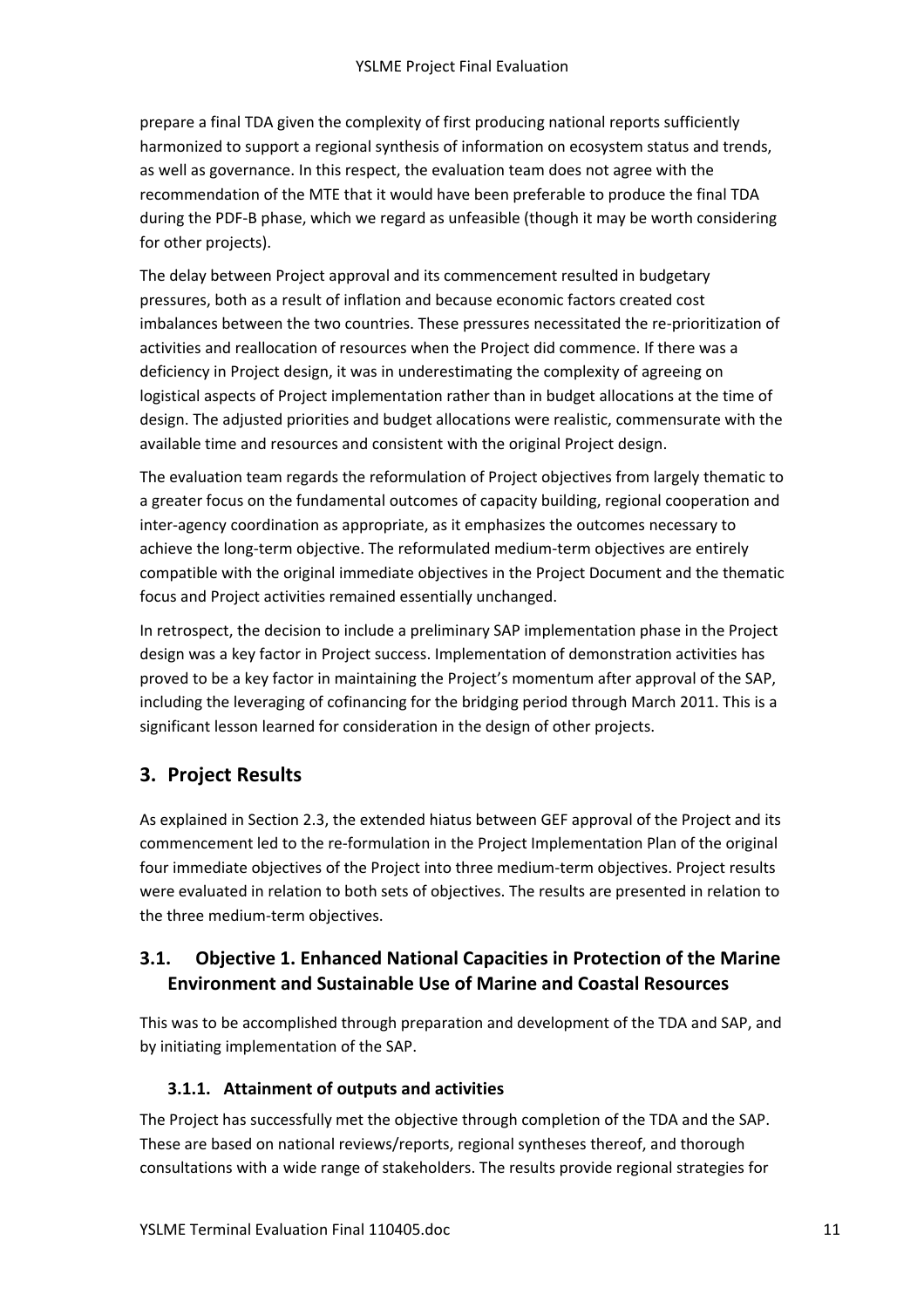sustainable management of the marine environment and marine and coastal resources. The activities include SAP pilot demonstration sites with joint, cross-sectoral activities. NYSAPs have been developed following the regional SAP, thus taking transboundary issues into account in the national plans.

### **3.1.1.1. A regional strategy**

The Project has established a regional strategy and framework within which the national and regional capacities are enhanced and further developed in a coordinated and organised fashion, including milestones, adaptations and adjustments required on basis of new knowledge and information. The training and capacity‐building efforts have reached across the society from government level to municipalities and schools.

### *The Transboundary Diagnostic Analysis*

The TDA is one of the major outputs and results of the Project. It constitutes a scientific and technical assessment of the international waters area, identifying and quantifying the environmental issues and problems and establishes their immediate, intermediate and fundamental (root) causes, and identifies possible solutions through a logical sequential evaluation that includes all 7 components of the TDA process. The scope defines the geographic region and the disciplinary requirements of the Project. The status and trends of environmental problems in the YSLME are assessed through the national reports and regional syntheses, supplemented in some cases with other relevant references. Priorities for action are identified. It provides a causal chain analysis for the identified problems in the four Project components of pollution, ecosystem, fisheries and biodiversity, with related analysis of the root causes. The causes are discussed separately for each of the four components, including in most cases primary, secondary, tertiary, quaternary and root causes. The TDA also identifies transboundary versus domestic-national problems and finally identifies and analyzes options for management interventions. In addition, some other issues worthy of consideration in the preparation of the SAP are brought out. This TDA served as the scientific basis for the Strategic Action Programme, SAP.

The dominant root causes identified in the TDA are:

- Pollution: an inadequate balance in policies relating to economic expansion and environmental protection;
- Ecosystem: limited progress in mitigating releases of carbon dioxide, weak enforcement of controls on fishing, and legislative and administrative weaknesses for adequate protection of the coastal zone in the context of rapid economic development;
- Fisheries: lack of a comprehensive and effective system of fish stock management and of compliance assurance infrastructure, as well as poor recognition in policy and governance circles of the limits of sustainable natural resource exploitation. For unsustainable mariculture, the lack of a comprehensive and coherent legislative framework for coastal zone and maritime resource development, a lack of coordination among sectors, and deficiencies in applying sound science to sustainable coastal development; and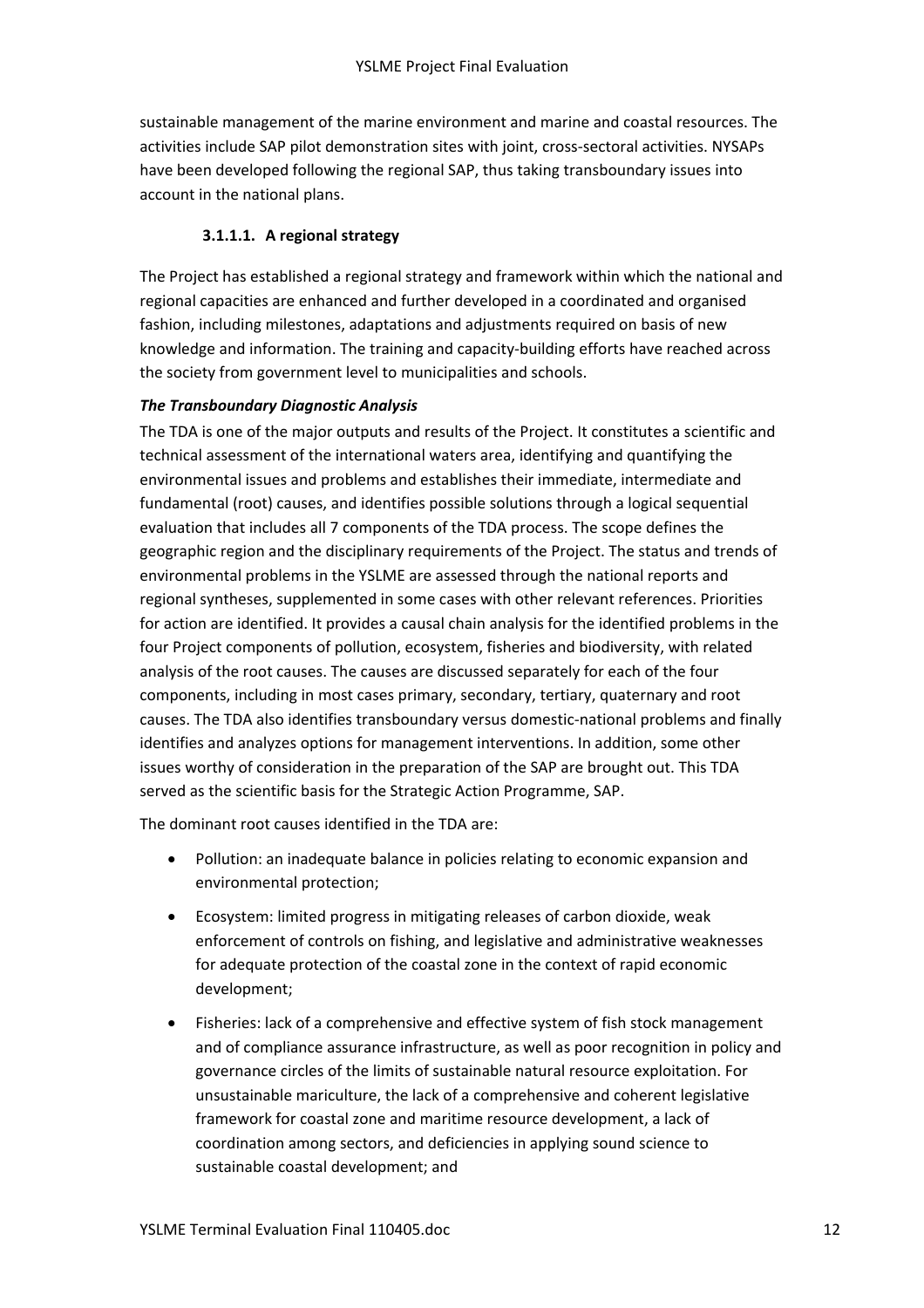Biodiversity: several forms of root causes are identified, with the common message that development is proceeding in the absence of comprehensive and coherent legislation to ensure environmental and biodiversity protection in parallel with development, together with weak enforcement of existing legislation and inadequate provision of public information.

The analysis brings out strong commonality among the root causes. The most frequent root cause is stated as: 'development being undertaken with limited comprehensiveness and coherence of the legislative base for environmental and biodiversity protection coupled with poor enforcement and inadequate public information'. Another frequent root cause, 'inadequate balance between development and environmental protection policy', is very similar. The root cause 'weaknesses in legislation and/or inadequate enforcement of legislation relating to coastal zone management and protection' is closely related to control of land‐based activities. The root cause 'limited influence of environmental constituency on government policy' may provide a partial explanation for the lack of related government action. Similar root causes are related to fisheries problems as 'weak enforcement of controls of fishing activities including illegal activities' and 'deficiencies in policy and regulation of traditional resource exploitation practices and inadequate public information'. Addressing many of the root causes will require application of scientific knowledge and thus securing adequate such knowledge, as in the root cause 'limited application of research knowledge to assimilative capacity and coastal zone development'.

The weakness of implementation of existing legal instruments is also brought out by the root cause 'limited infrastructure for compliance assurance or inadequate compliance assurance infrastructure', signalling the weakness of mechanisms for ensuring compliance with existing legislation and regulations. This root cause can justify interventions without having to re‐ examine policy or existing legal conditions.

Root causes addressing weakness in regulation of specific practices as sewage treatment and discharge, industrial waste‐ water discharges and other emissions from domestic and industrial sources and activities are also similar, facilitating the identification of interventions and their implementation.

It is also noted that interventions directed at primary, secondary or tertiary causes will essentially be sectoral and address small groups of problems and not their roots.

All the environmental problems covered in the TDA are seen as inherently transboundary, because of multiple sources or activities found in both China and the ROK. The exception is interactions among mariculture developments, except those between mariculture stocks and migratory wild stocks.

The TDA concludes with the identification and analysis of options for intervention. The major overall intervention recommended is to improve the coherence and comprehensiveness of legislation. This would serve national and the international needs at the same time, and be based on national policy as to the balance between socio‐economic development and environmental protection. The YSLME Project offers a vehicle for this, through the SAP. Actions will have to be combined with the establishment of mechanisms to assure compliance, including surveillance, monitoring and possibilities to take adequate legal action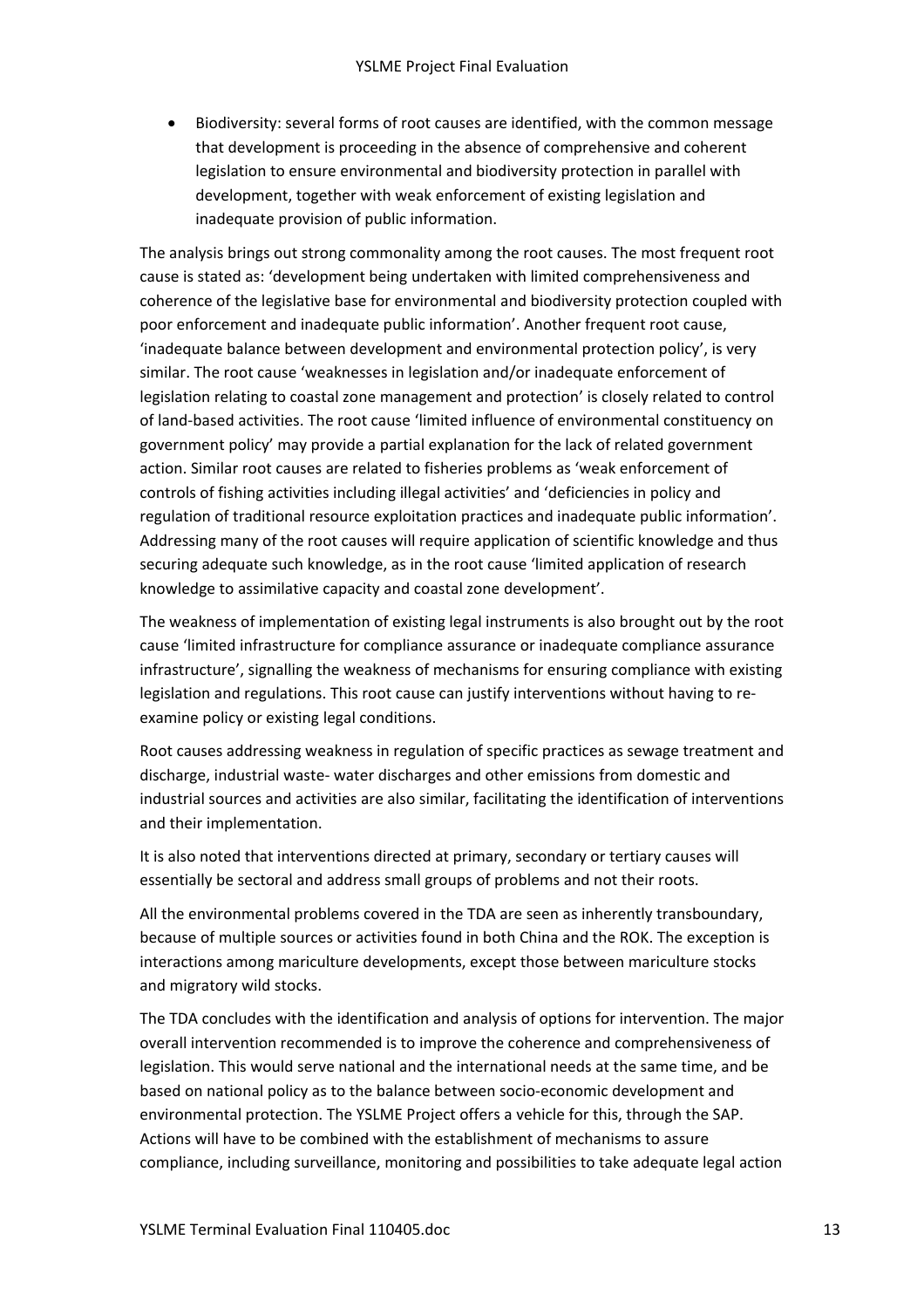if required. This requires trained personnel. Such a mechanism might be compared with the port state control implemented in the case of shipping.

Other, lower‐level, options include regulations in particular sectors. However, the experience gained in the Project as well as in other regions demonstrates that such individual actions alone would not suffice to reach the overall goal. A comprehensive approach is needed. This is also the approach followed in the SAP. This comprehensive approach will also need proper attention to climate change, e.g., in the context both of mitigation, possibly addressing energy policy, and of adaptation in coastal zone development planning.

The critical examination of options is based on the national governance reviews and the regional synthesis. The examination proceeds in a hierarchal way from the lowest‐level option to the highest, i.e., the major option. The lowest level concerns tightening of sector regulations, and the next concerns improvement of compliance. A practical way of implementation could then be to start at these levels, with the goal of reaching the comprehensive options gradually. Practical steps have already been taken at national level, such as the introduction of buffer zones and use of impact assessments and fisheries management actions. These can be combined with scientific activities such as joint stock assessments and joint survey cruises also undertaken within the Project, and identified as needed in the national reviews. The aim of the Project, however, is to institutionalise ecosystem‐based management, which really requires the comprehensive approach adopted in the SAP. The TDA concludes with bringing up some additional issues also raised in the national reports, and recommendations to the stewardship bodies.

### *The Strategic Action Programme*

The SAP is a second major output and outcome of the Project. Preparation of the SAP in 2007 and 2008 included seven consultative meetings with regional scientists, government officials, other stakeholders, and NGOs. The first meeting prepared a concept paper outlining objectives and basic approach. Working group meetings identified regional management targets and associated actions. Two drafting group meetings prepared a draft SAP for a special meeting of the PSC, which reviewed and approved the final draft submitted to the governments for review and possible endorsement. This sequence demonstrates the careful and thorough working procedure adopted by the PMO to help ensure a successful outcome.

The SAP aims to address the issues identified in the TDA by applying the ECC approach. The approach departs from a customary sectoral one, which is of limited effectiveness since the environmental problems are not the result of one single cause. In the case of the Yellow Sea, this is well‐documented in the TDA and national reviews.

The SAP first reviews the environmental problems identified in the TDA and the current institutional and legal framework for environmental management of the YSLME. It also provides a brief and clear overview of the ecosystem services provided by the YSLME.

The SAP identifies a set of specific, concrete, and measurable regional targets to achieve sustainability of the YSLME's ECC, defined as the capacity of the ecosystem to provide provisioning, regulating, cultural and supporting ecosystem services. It also provides a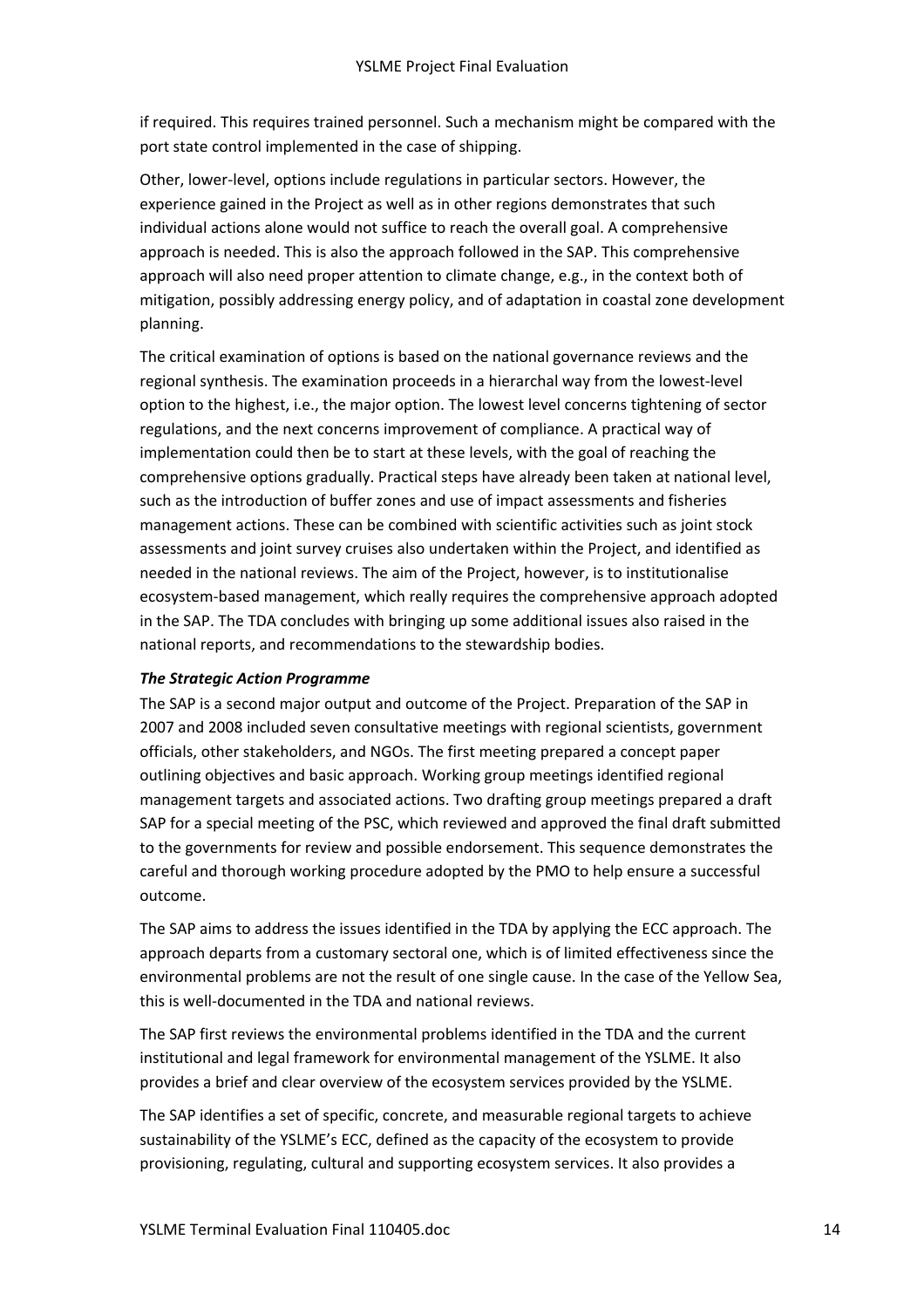conceptual framework that links the targets both to the major environmental problems and to the different categories of ecosystem services.

The SAP then lays out for each category of ecosystem services a series of concrete management actions to achieve the regional targets, including both technical/scientific actions and governance interventions. It also identifies measurable indicators for the successful implementation of the management actions. The time scale is decadal, aiming at achievements by 2020. The SAP includes governance actions addressing most of the root causes identified in the TDA.

The SAP recognizes that management actions are more likely to gain public and political support if they are economically beneficial, and establishes economic cost-benefit analysis (CBA) as the appropriate tool for assessing the economic consequences of management actions. The SAP outlines the concept of CBA, which endeavours to answer the question of "what are the economic consequences if the environmental management measures were implemented compared to what would have happened if they were not". The SAP provides a case study of the use of CBA to determine whether proposed management actions are economically efficient, and recommends that economic analysis be integrated into ecosystem management, identifying specific actions to achieve this. CBA of management actions relies upon various methods for economic valuation of ecosystem services, which can be difficult, and requires considerable effort to explain to decision makers and other stakeholders.

The aim of the institutional and legislative actions identified in the SAP is to improve the effectiveness of legal instruments, promote involvement of a wide range of stakeholders, and establish over a period of time a YSLME Commission. The SAP provides a framework for a YSLME Commission, which includes:

- The objectives, which are to improve co-ordination of national efforts and enhance the effectiveness of regional efforts;
- The nature of the YSLME Commission, which is a soft, non-legally binding institution based on cooperation; and
- The institutional framework, consisting of a Steering Committee, a secretariat, and sub‐commissions as required.

This seems to be a pragmatic and flexible approach, well suited to the political situation in the Yellow Sea region. At the national level, the existing IMCCs are proposed to be strengthened to take more responsibility for implementation of the SAP and the NYSAPs.

The financial mechanism for SAP implementation is envisaged to be established following the creation of the proposed YSLME Commission on the basis of a staged arrangement. For the first five‐year period, the incremental costs of management activities are anticipated to be covered by GEF funding.

Finally, the SAP describes a monitoring and evaluation process including process, stress reduction and environmental status indicators for SAP implementation. The mechanisms for monitoring and evaluation include annual Project Implementation Reviews, and mid‐term and final evaluations during the GEF‐funded phase of SAP implementation.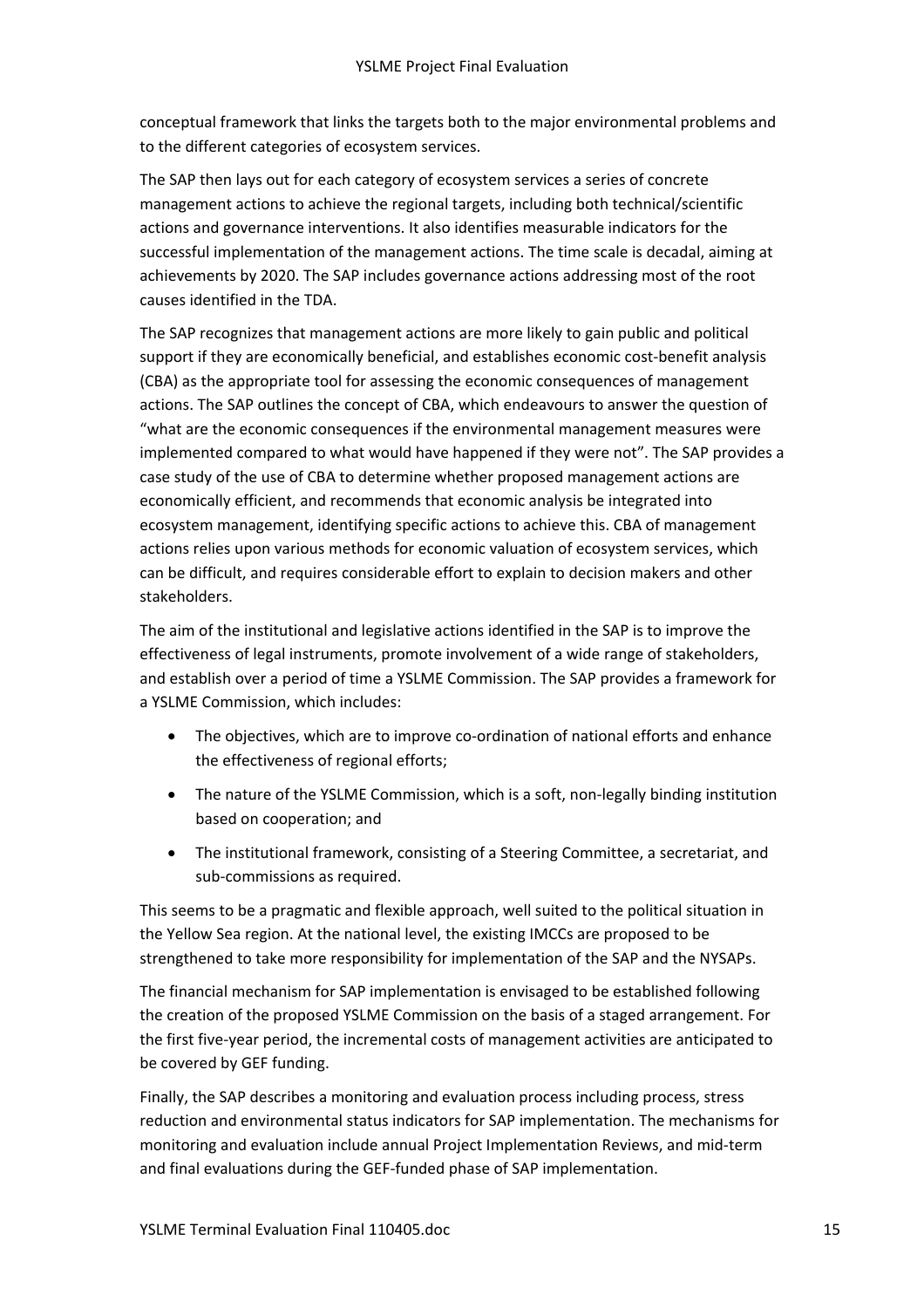In conclusion, the SAP provides a road map for improving the ECC of the YSLME by 2020 through the combination of strengthened environmental legislation and enforcement thereof, regional co‐ordination and co‐operation between government agencies at national level, elimination of environmentally damaging subsidies, enhanced public awareness and participation, capacity building, and use of regional monitoring networks.

The SAP was formally signed by China and the ROK on 19 November 2009 at the sixth PSC meeting.

### **3.1.1.2. National and regional baselines**

The comprehensive national and regional synthesis reports prepared for the analysis of environmental status and trends in the YSLME (see Section 3.2.1.2) have created national and regional baselines for enhancing technical capacity, including developing and synthesising knowledge, development of required skills, and strengthened institutions and organizational structures and the formation of new mechanisms. The environmental status and trends reports provide technically sound, in‐depth overviews of wide scope and high quality, and include identification of critical gaps in data and information. They cover all main subjects included in the immediate objectives specified in the original Project Document.

The reports provided the elements necessary to achieve the overall objective of the Project in that they bring out the need for action to all stakeholders. They can then support the possible development of a common vision of development. Thus, they represent the backbone of the results and outputs, with high significance, of the Project.

The data gathering and analysis appear to be very competent. The results provided the necessary basis for the development of the TDA and the SAP, and very valuable baseline information for subsequent work. The reports include data, information and extensive references. They also address the original immediate objectives of sustainable management of fisheries and mariculture; regional initiatives for biodiversity protection; actions to reduce stress to the ecosystem, improve water quality, and protect human health; and regional institutional and capacity building.

### **3.1.1.3. Development of ecosystem‐based management**

A holistic approach to management of human activities is required to achieve sustainable management and use of marine and coastal resources. This was adopted in the YSLME Project in the form of ecosystem‐based management on the basis of ECC. The approach is based partly on science, taking into account recent developments in sustainability science and the results of the Millennium Ecosystem Assessment. This identifies the need to address linkages between uses of natural resources, the associated impacts on the ecosystem and their inter‐relationships, and impacts on ecosystem services and human well‐being and socio‐economics.

This understanding is taken into account in the approach of the SAP of applying the ECC concept, as described above. The approach requires the involvement of the scientific community. This has been secured in the Project, as evidenced by the preparation of the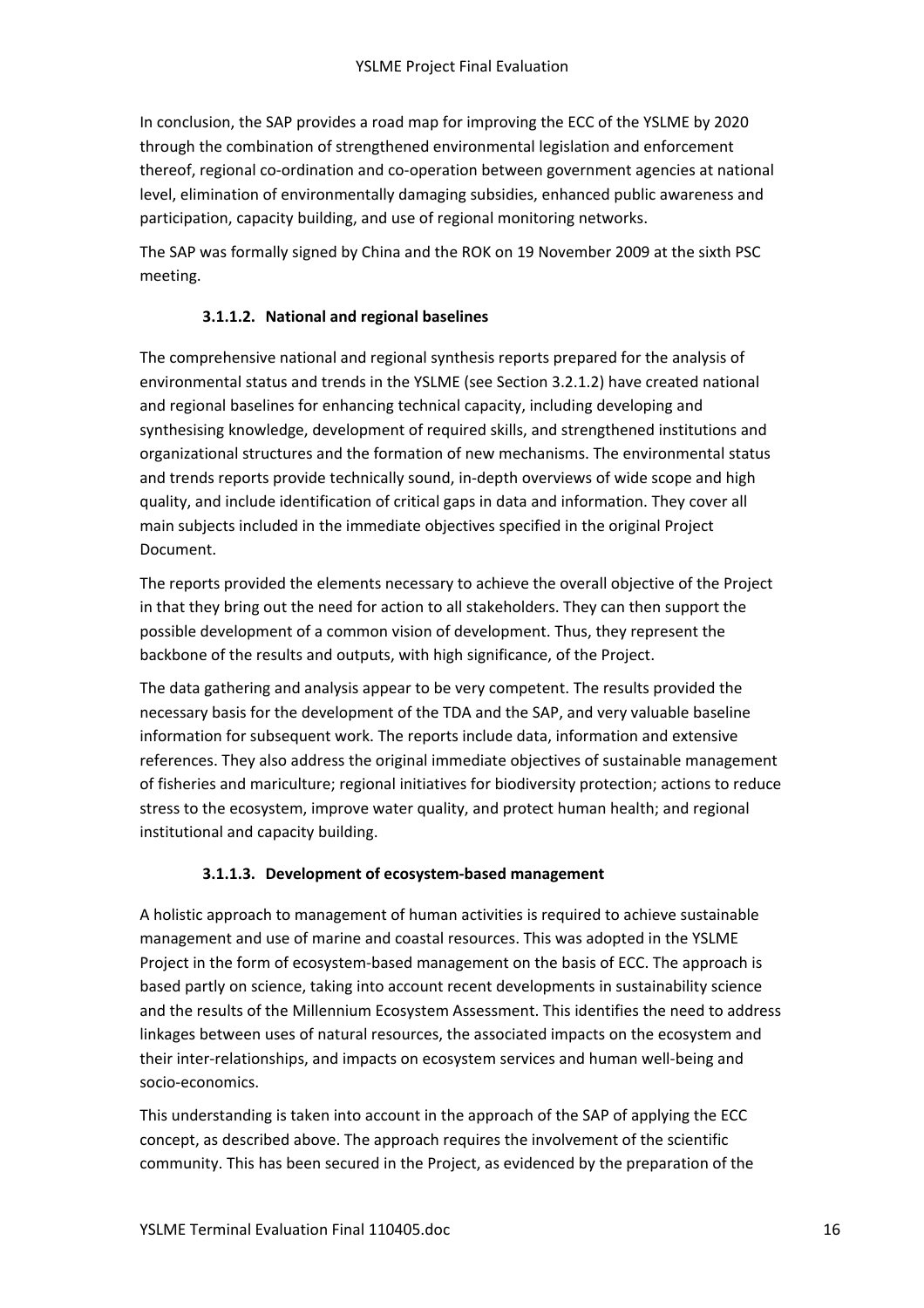TDA, SAP and national reviews. Implementation of the management actions requires the understanding and involvement of most stakeholders, through a governance system. The Project has succeeded in achieving this through training, awareness raising, workshops, conferences, internships, the Small Grants Programme and cooperation with intergovernmental and non‐governmental organisations active in the region.

The applicability and feasibility of the ECC approach has been investigated through pilot demonstration activities for SAP implementation. A workshop on determining the carrying capacity in a mariculture area successfully demonstrated the feasibility of applying the concept, but early results from demonstration activities also demonstrate the considerable difficulties. This will be the case, in particular, for up‐scaling to larger areas. A gradual approach is envisaged to establish the ECC on the basis of strengthened scientific capacity and the enhanced, quality‐controlled database established by the Project. The scientific community is committed to this effort, continuing previous scientific cooperation in the region, demonstrated through several international programmes. These have all been partners in the YSLME Project. Hence, the evaluation team concludes that sufficient capability is developing in the region to achieve a gradual, stepwise implementation of the SAP.

#### **3.1.1.4. Capacity building**

YSLME capacity-building efforts have addressed the development of skills and understanding over a wide range of disciplines, institutions and organizations. The Project has involved and addressed needs of local and national governments, as well as NGOs, the private sector and civil society. This has included training courses, workshops, scientific symposia, interdisciplinary conferences and cross‐sectoral, country‐driven dialogues. It has also included a wide variety of public awareness and grass-roots education activities, in particular through the Small Grants Programme.

The Project has had a significant impact in building scientific capacity. Intercalibration exercises were conducted in the context of the joint cruises using samples from the cruises. Scientists, local government officers and staff of institutions have been trained in analysis, sampling, economic valuation and reporting. Two Yellow Sea Regional Science conferences were organised. The first covered the ECC of the Yellow Sea and scientific approaches to marine environment management. This introduced the concept of ECC to a broad scientific audience, with about 50 participants, including from the Benguela Current LME Programme, and partners such as UNEP‐NOWPAP from the Pollution Monitoring Regional Activity Centre. Training workshops introducing the concepts of the TDA and SAP have been conducted, and included participants from DPRK.

Specific capacity‐building activities executed by the Project include:

 Training for local government officials in decision making with respect to marine environmental issues, addressing the how‐to‐do part of management and governance. The training included report writing so as to ensure delivery of information in compatible form.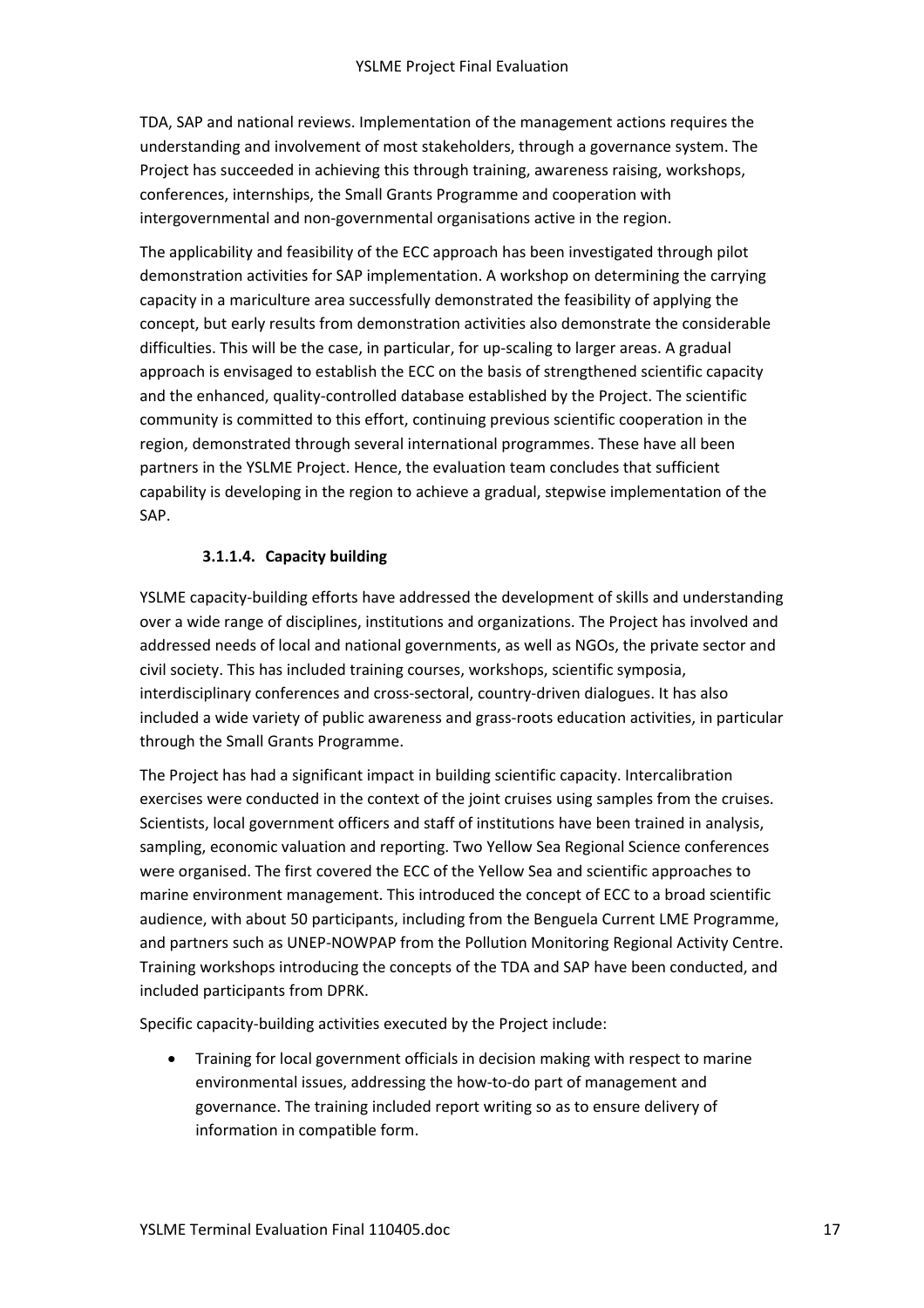- A workshop for local government officers on "coastal development versus protection of the marine environment: how to make a decision", involving 7 trainees from China and 9 from ROK. Most of the participants found the training so useful that they would endeavour to put the techniques into practice. They also confirmed the need for more management skills on marine environmental legislation and enforcement, as identified in the governance analysis.
- A workshop on "marine spatial planning, how to manage the sea and coast", with 8 trainees from China and 10 from ROK.
- Workshops on a Yellow Sea Network of Marine Protected Areas, which brought together officers managing the MPAs. The workshops addressed the problems facing the countries regarding establishment and management of marine protected areas, the causes and how a regional MPA network could contribute to sustainable development. The first workshop agreed that a network mechanism would be of considerable help. They accordingly signed an agreement to establish the MPA network, and start identified agreed activities thus initiating the network operation. The agreement was signed by 25 officers.
- Institutional and organizational problems have been addressed through conferences involving ministerial and national assembly level policy and decision makers. The relevance and effectiveness of these efforts were confirmed by persistent participation of the high level persons throughout the duration of the conferences.
- The internship and Small Grants Programmes have supported development of a core group of human resources able to work on marine environmental problems at different levels and localities.
- A public awareness and communication strategy was developed to provide a framework for coordinated actions of the groups involved in the Yellow Sea Partnership: the YSLME, NOWPAP, WWF‐KEI‐KORDI Yellow Sea Ecoregion Planning Programme, the Marine Stewardship Council, and Wetlands International. The strategy targets the communities living around the Yellow Sea, using the watersheds and resources, and also reaches beyond the region. This has endeavoured to create a strong awareness about the issues facing the Yellow Sea LME by demonstrating the impacts of unsustainable uses of the resources and how the conditions can be improved. The strategy has worked on 9 sub-strategies focused on:
	- o Community‐based organizations, which the small grant programme specifically targeted because these organizations often have difficulty in securing funding for environmental activities. A training workshop on report and proposal writing was organised for community‐based organizations and NGOs
	- o The scientific and academic community, in part through the two regional science conferences designed for scientists to share their views.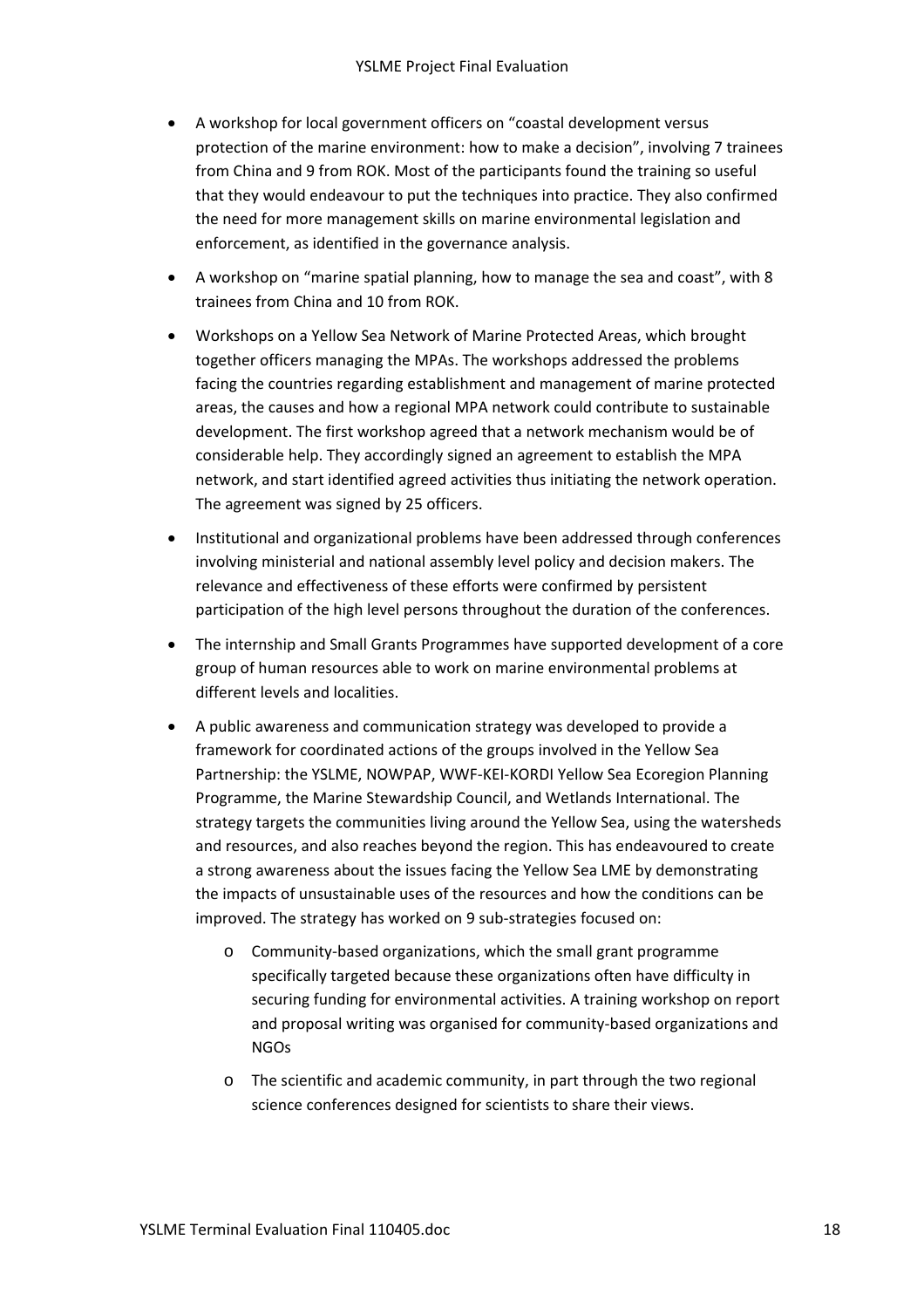- o National and local government agencies, for example, the MPA network involved local government. The SAP demonstration activities not only involved local government, but also generated cash cofinancing.
- o Legislative bodies, including through the two parliamentary conferences
- o NGOs and religious groups, including through the Yellow Sea Partnership, A fund raising workshop was organised for NGOs, as well as national and local government officers and others.
- o The general public and media. A number of articles on the YSLME Project appeared in newspapers in both countries. Project activities in mariculture was covered on Korean national television. The China Ocean News assisted in organising a youth programme involving both Chinese and Korean students;
- o The donor community;
- o Industry; and
- o Youth groups through the organization of youth programmes in both Korea and China, as well as jointly. Painting and photo competitions were also organized.

Implementation of the public awareness and communications strategy has been evolving through the Yellow Sea Partnership Workshop mechanism.

### **3.1.1.5. Governance analysis**

A major accomplishment of the Project in building national capacity for protection and sustainable use of the YSLME was the production of an in‐depth governance analysis at national and regional levels, including a detailed stakeholder analysis. This identified stakeholders and evaluated their level of involvement in and understanding for the need of management and protection of the Yellow Sea. It also strengthened understanding of the root causes of environmental problems in the context of the whole political system.

The basis for the Governance Analysis was the need to identify policy recommendations to support management strategies identified in the SAP. Accordingly, the national reports deal with stakeholders, institutions, legal and policy issues. Background material included responses to questionnaires sent to wide range of stakeholders. Extensive data sets are provided in both national reports. This effort involved social sciences over a wide range.

### *Governance: China*

Questionnaires were sent to government departments, coastal enterprises, coastal residents, fishermen and NGOs, selected on the basis of an apparently thorough market analysis. An analysis illustrates the inter‐relationships, overlaps and potential conflicts of stakeholders. The rapid development of marine and coastal activities, the economy and urbanization led to a deterioration of relationships between different stakeholders/interests. The responses to the questionnaires also revealed that 35% believed that industrial pollution was the major threat and 40% considered that coastal enterprises should bear responsibility for environmental destruction they cause; 25% felt raw domestic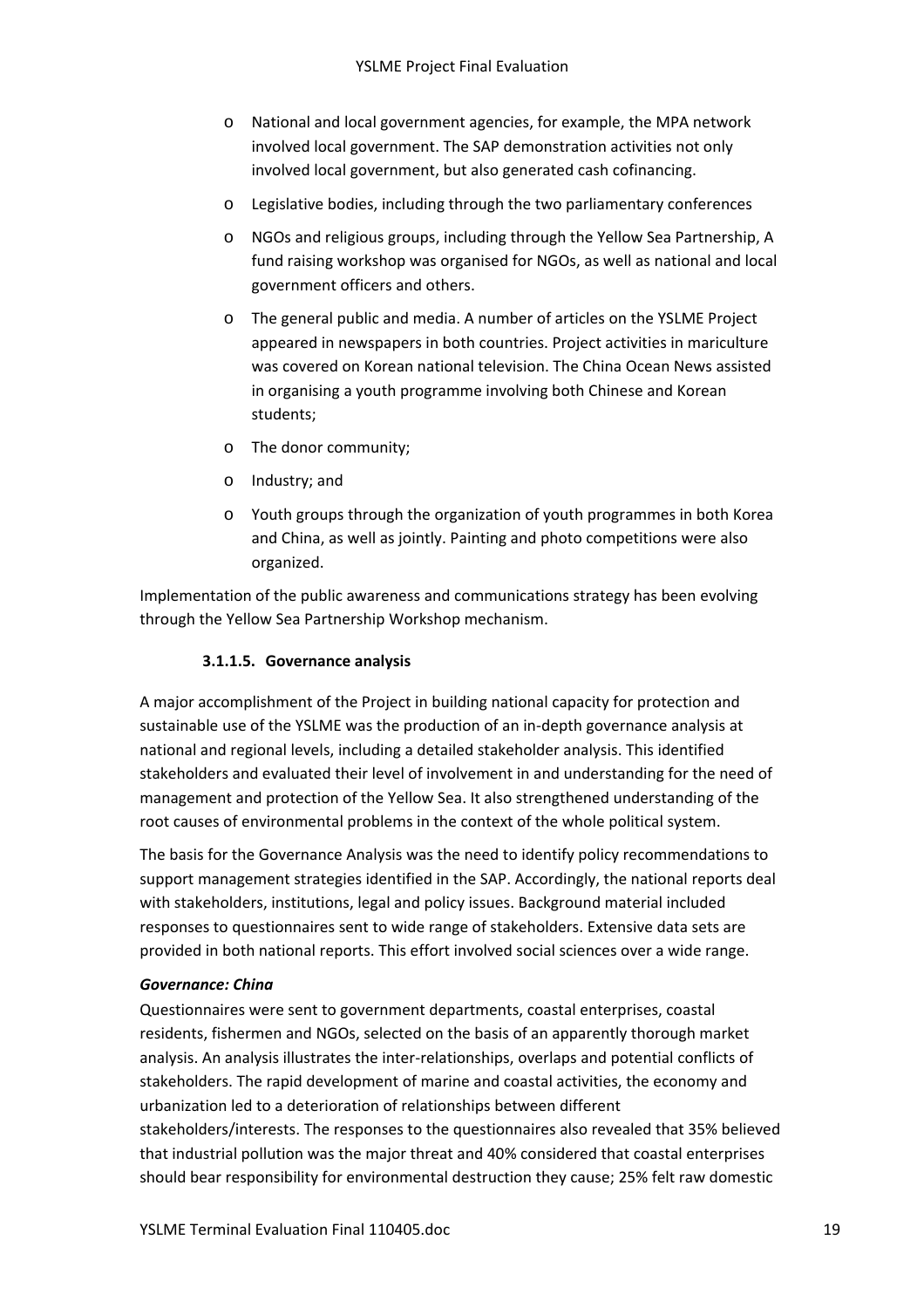sewage was the main threat, but only 6% acknowledged their responsibility. Some 61% considered that scientists play a very important role in marine policy‐making, but most were unaware of the role of coastal enterprises in this context. Furthermore, 54% of coastal residents considered law enforcement government departments to be insufficient, and 90% expressed willingness to work as volunteers in protecting the marine environment. The report concluded that, with 44 million residents in the coastal area of the Yellow Sea, it is vital to enhance the knowledge and awareness of residents with respect to protecting the Yellow Sea. The national report proposed the establishment of an education programme called "Know ocean, love ocean" in primary and middle schools in each coastal city.

The institutional analysis brings out the initial sectoral approach with some overlaps, the gradual adjustments and expansions over time as development required adaptation to respond to new conditions. The change from promoting economic development to a more sustainable development approach is coupled to globalisation and association with OECD and WTO. A table showing the responsibilities of SOA, SEPA, five other central administrations, the provincial governments, local and city governments, brings out the possibilities for turf fights and potential conflicts. This also shows the need for having all relevant institutions involved in the Project. This is underlined by the presentation of the legal status of marine environmental protection of the Yellow Sea.

The final synthesis analysis identifies major existing problems with respect to governance and makes several policy suggestions. First, legislation enhancement is proposed, but enforcement is considered to be a key. The major problem influencing enforcement is considered to be inconsistency among the many enforcement departments. The limits of their authority are ill-defined, and several gaps and overlaps exist. A unifying planning and coordinating mechanism would help address this problem, as well as cooperation, transparency and dialogue. In particular the need for promotion of regional cooperation is noted: the report concludes that a regional agreement on protection of the marine environment of the Yellow Sea is required as a priority, and that this should go hand in hand with harmonization among the ministries concerned. These two actions would be mutually reinforcing. At the same time, the skills and qualifications of managers and technicians involved should be enhanced through adequate training. The public should become more involved, with public participation in both development and implementation of activities, with associated incentives. In parallel, efforts and funding should be devoted to education in marine affairs, marine policy and law at the appropriate institutions.

#### *Governance: Republic of Korea*

The national study aimed at understanding the root causes of the problems of the Yellow Sea ecosystem, through an analysis of the whole political environment that effects environmental problems. This included stakeholders, institutions, laws, policies and projected investments. Thus, the governance analysis was conducted through stakeholder analysis, institutional analysis and law and policy analysis.

The major ecosystem issues considered were high demand for intensive coastal development, loss of wetlands, declining water quality, declining near‐shore fisheries, a decreasing population of fishermen due to a decreasing quality of life, limited public access to coastal areas, intensifying industrial urban development, and growth in tourism facilities.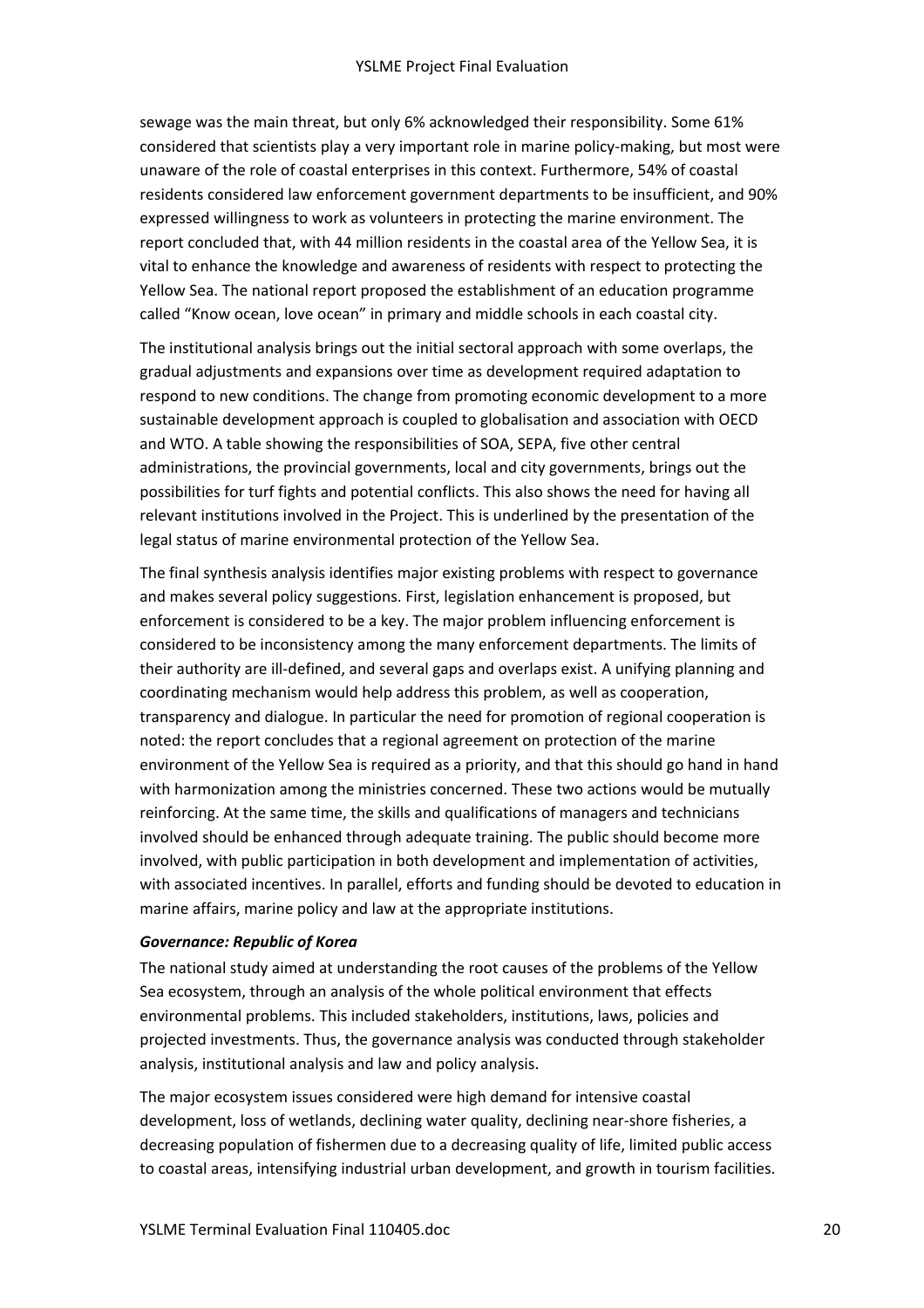Extensive socio‐economic data are summarised in tables for easy reference. The governance issues concerning the four components of biodiversity, ecosystem, fisheries and pollution are analysed. It is noted that the problem areas are inter-related. It is also noted that many of the problems are coupled to socio‐economic and management practices, and are not only dependent on physical‐chemical‐biological processes. The report also raises some concern about the practicality of the approach to delimiting causes: can immediate causes, underlying causes and root causes be distinguished in practice? This may be an important lesson to learn.

The national governance analysis for the ROK found that:

- Governance/management is weak for the biodiversity component because of a lack of relevant laws or programmes, as well as the lack of a comprehensive survey of marine biodiversity;
- Governance/management of the marine ecosystem component is weak due to absence of relevant laws or programmes, together with limited recognition of the marine ecosystem by the public and NGOs;
- The priority governance/management needs in the fisheries component are to address illegal fishing and over‐exploitation, and to conduct stock assessment; and
- Governance/management in the pollution component is weak with respect to land‐ based sources and intense socio‐economic development at the local level.

The summary of stakeholders identifies the Congress, the central government, industry, NGOs, scholars and journalists representing the public as major stakeholders. The government sector also includes local governments and establishments owned and managed by the government. Industry stakeholders include fisheries, shipping and ports, oil and mining, tourism, and other maritime industries.

The report concluded that NGOs have a very strong impact on political decisions and public opinion in ROK, but have only recently recognized the importance of the coastal marine environment and its resources. Currently the public and most NGOs oppose large development projects in the coastal zone. This led to the government officially cancelling the fourth phase of the Young San River reclamation development in 2000.

The fisheries industry is structured in cooperatives at national, regional and village levels. Before this was established, village councils managed community enterprises in a decentralised mode. The structure of cooperatives, however, is a top-down one established by the government in order to remove middlemen, to organize dispersed fishing communities and to upgrade the productive and social status of fishermen. This was a very hierarchical system, and was gradually revised in the 1970s and 1980s. This process returned control to the local village cooperatives, making them the key local resource managers. The fish sale reporting system has also been abolished. The government has established direct linkage with the village cooperatives in matters concerning local fisheries management.

The need for an oil spill response organization was brought out by the VLCC oil spill accident in 1995, which had serious impacts on fisheries, aquaculture and the environment. This led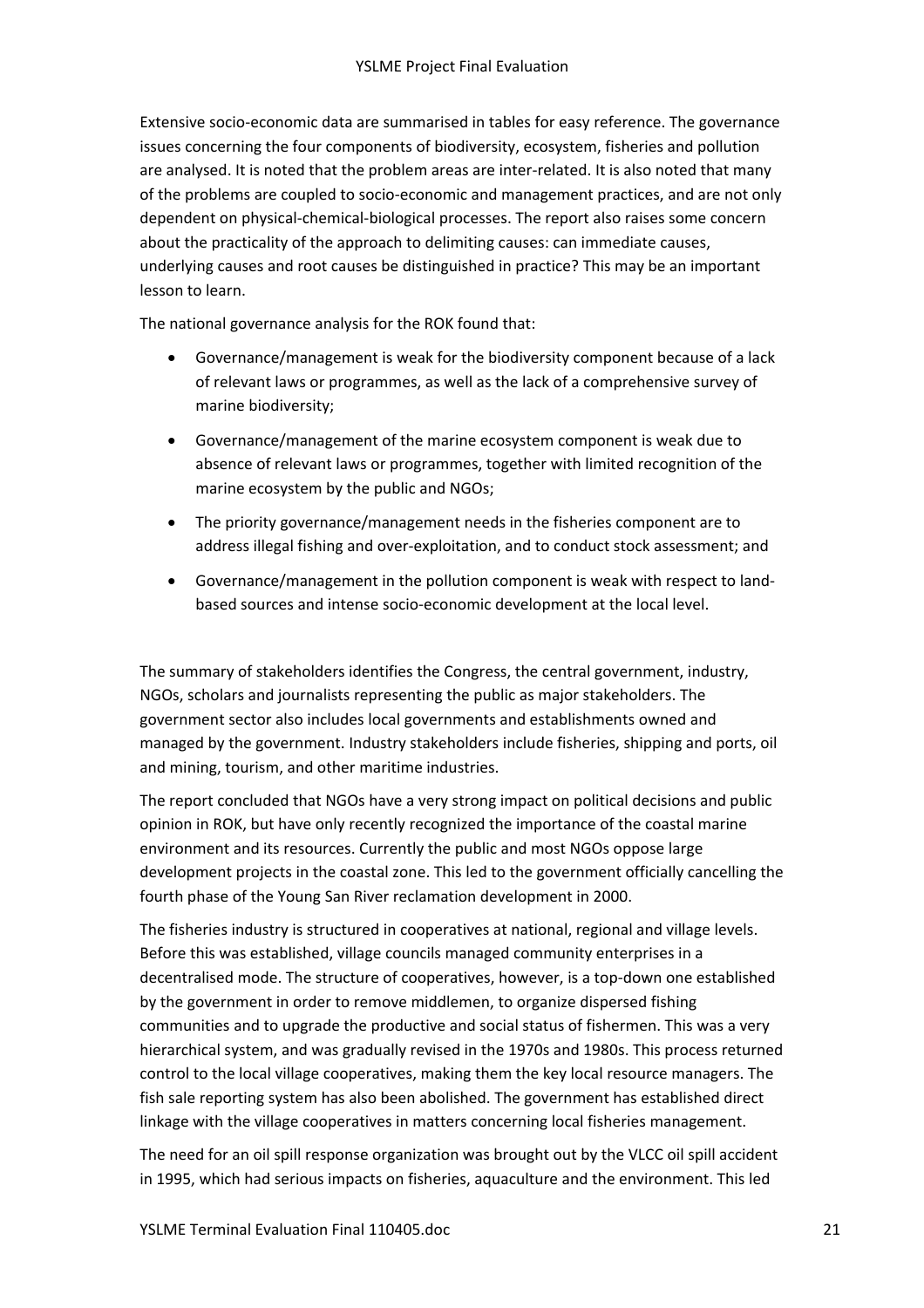to the creation in 1997 of the Korea Marine Pollution Response Corporation. The government has directed that an Environment Impact Assessment should be conducted in cases judged by the Ministry of Environment to potentially have important impacts. It is noted that most marine management actions are top‐down and that some deregulation with self-management is needed and is underway. It is understood that the marine ecosystem and resource management needs active participation of all stakeholders. However, the participation of stakeholders in decision-making is low due, e.g., to the short history of marine ecosystem management, the short history of NGOs, the lack of a culture of dialogue among the interests, and overall development policy.

For each of the components the legal and policy system is presented. It is noted that fisheries policy changed from a growth orientation to sustainable development of fisheries resources when ROK entered the OECD and the WTO. New policies include a quota system, a marine ranch and restricted access in aquaculture‐ and a buy‐back‐ programme, responding to a need to reduce fishing capacity by 20-25%. However, the scientific assessment of fisheries resources has not been conducted effectively due to lack of agreement between neighbouring countries on transboundary fisheries and illegal fishing. The latter is under surveillance by a Comprehensive Task Force Team, delivering reports twice a year; 3,673 cases were raised in 2004.

The analysis concludes with a series of 23 policy recommendations directed at five general areas: stakeholder participation in decision‐making, institutional reform for coordination and harmonization, national legislation for marine ecosystem programmes, a national plan for marine ecosystem programmes and sustainable fisheries management. The analysis identifies the priority recommendations within each of these areas based on a stakeholder survey.

### *Regional Synthesis*

The regional synthesis report draws from the national governance analysis report to provide a regional perspective. Governments are identified as the most important regional stakeholders for the YSLME. The role of international organizations, however, is significant. These include UNDP, UNEP, and the World Bank through GEF. The role of NGOs is, however, limited in the regional governance. In order to achieve an effective regional governance, the regional synthesis recommended increased involvement of all stakeholders, in particular the private sector, international organizations, and NGOs.

Existing international cooperative mechanisms include the YSLME Project, NOWPAP, IOC/WESTPAC, PEMSEA, and the Global Programme of Action for the Protection of the Marine Environment from Land‐based Activities (GPA). The regional synthesis considered the YSLME and NOWPAP to be the most significant mechanisms in the region. Existing legal institutions that need to be considered include UNCLOS, the London Convention and its 1996 Protocol, MARPOL, the FAO Code of Conduct for Responsible Fisheries, and bilateral treaties between the ROK and China dealing with the marine environment and fisheries. Other institutions that are mentioned include the Convention on Biological Diversity and the RAMSAR convention. The regional synthesis considered the effectiveness of these international agreements in the YSLME to be strong in relation to pollution and fisheries,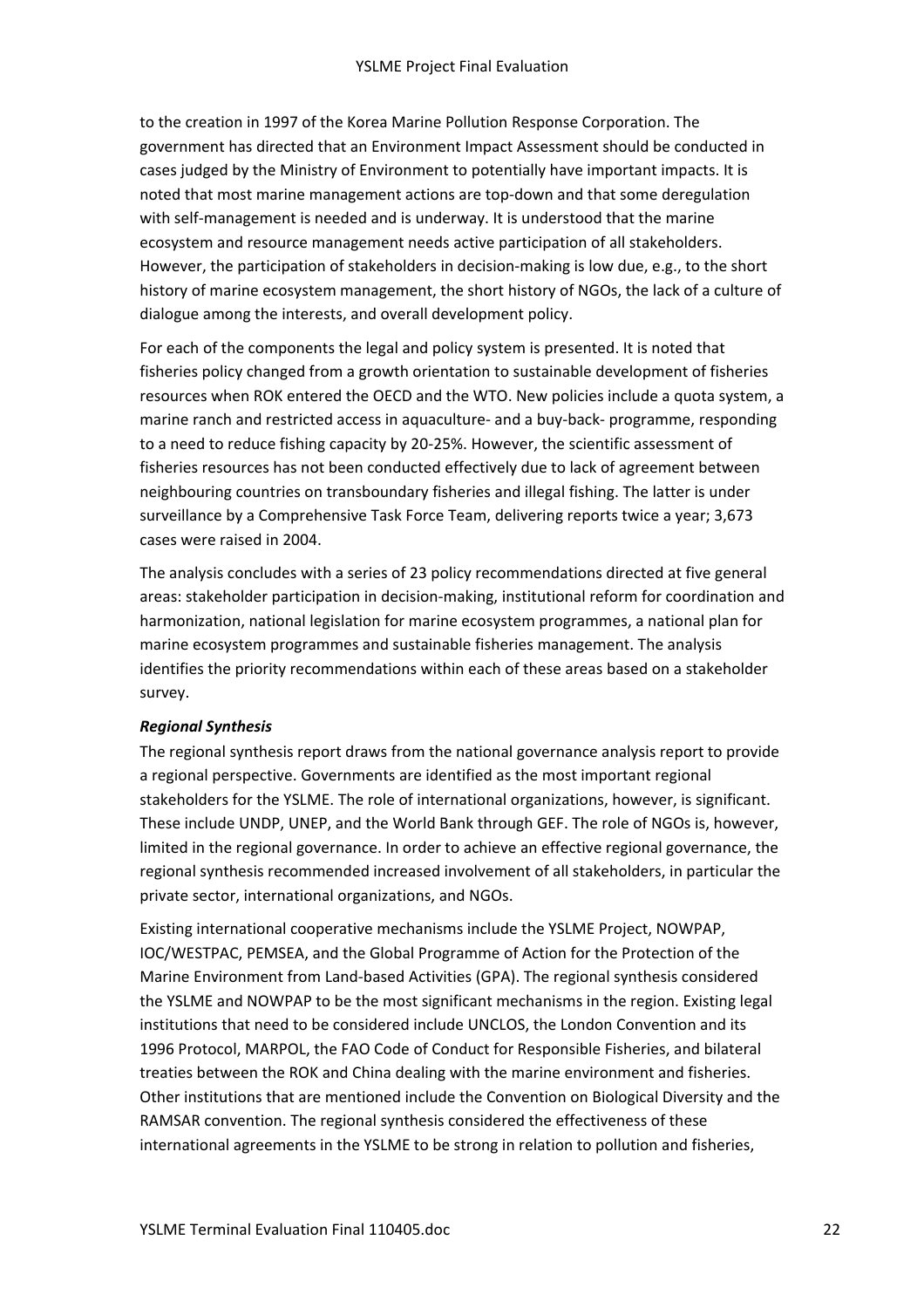medium in relation to biodiversity, and weak in relation to ecosystem protection. The UNFCCC and the Kyoto protocol are not mentioned in the regional synthesis.

The regional synthesis makes several recommendations for strengthening regional environmental governance in the YSLME. It has strong focus on increased participation of stakeholders in addition to central governments, including local governments, NGOs and the private sector. The synthesis also recommends increased coordination and cooperation of the most important relevant national institutions. At the international level, UNDP is seen to continue being most important, but the involvement of IMO and UNEP should also be encouraged.

The regional synthesis concludes by recommending the establishment of a YSLME Commission as the central mechanism to address the identified environmental and institutional issues. The regional synthesis recommends two phases in establishing the YSLME, with support by GEF for the first phase, through 2015.

# **3.1.2. Outcomes and impact**

Outcomes and impacts of Project outputs and activities national review efforts include strengthened human, institutional, organizational policy shaping capacities in the context of protection of the marine environment and sustainable use of marine and coastal resources. This is based on the stimulation of inter‐disciplinary and cross‐sectoral exchanges and dialogues, involving stakeholders over a broad range and the scientific community including natural, social, economic, law and management sciences. Another important outcome is the synthesised evidence of the deteriorating situation of the YSLME, resulting in a much strengthened realisation of the need to take action not only among the scientific community, but also in the governance community and the public. These outcomes relate to and cover all the Project components.

Another important outcome of the Project is the acceptance and endorsement of the root causes being related to a high degree to lack of adequate legal instruments, and to weak or non‐existing enforcement of existing rules and laws, with a resulting lack of compliance among most stakeholders. This has already had policy‐shaping impact in elements of the next 5‐year plan of China.

Other outcomes of the Project include:

- Enhanced scientific capabilities to work across disciplines and with other stakeholders, and to participate in policy shaping activities;
- Stronger local and provincial government awareness of and engagement in issues of marine environmental protection and sustainable use of resources;
- Enhanced interagency cooperation at government level;
- Improved environmental and human health standards, e.g., in the context of harmful algal blooms, marine pollution and manmade disasters;
- Extensive cooperation through the Yellow Sea Partnership framework, with public awareness creation, youth programme, training of local governments, regional conferences, voluntary and full‐time internships and Small Grants Programmes;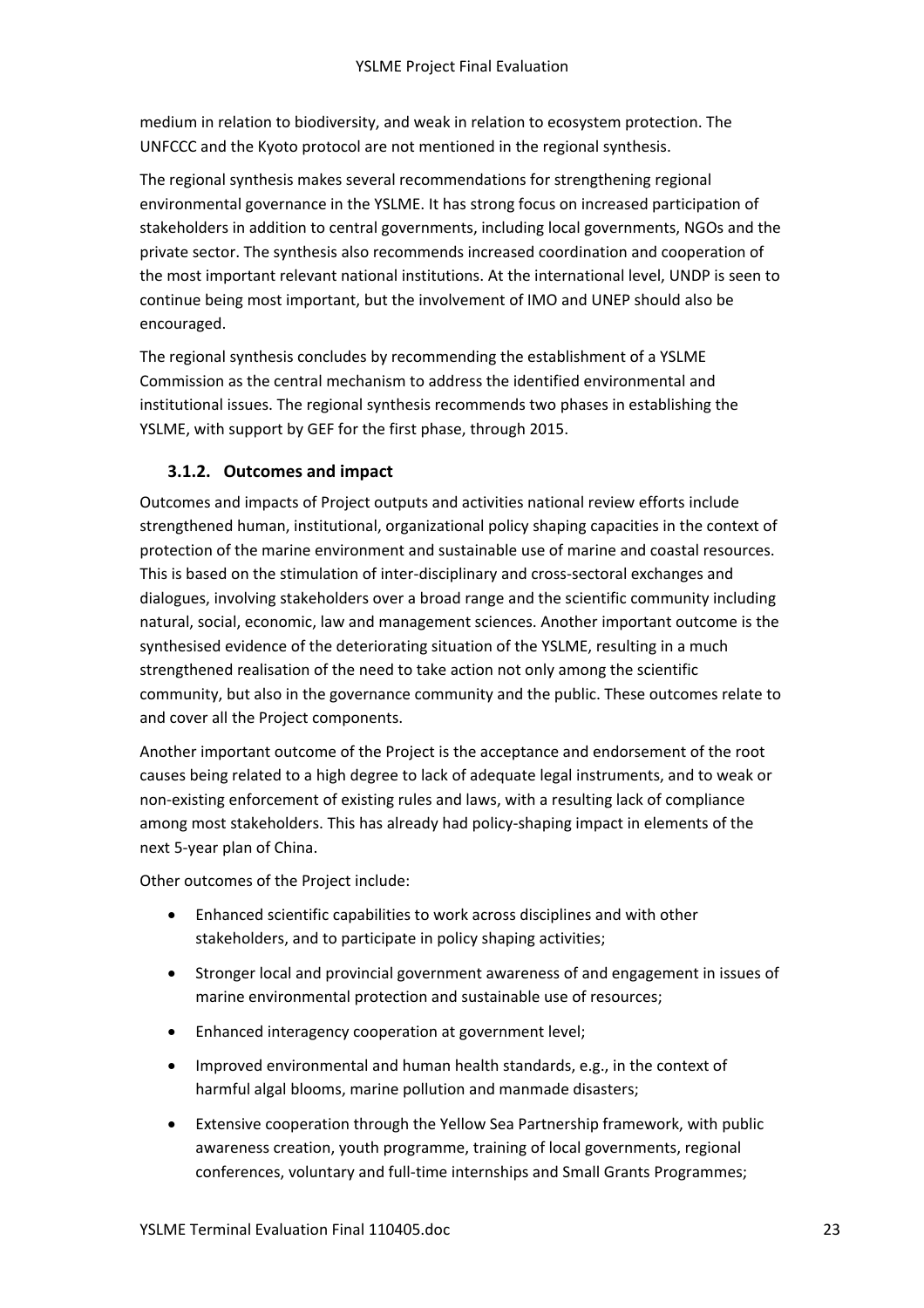- The development of data and information sharing and an ocean colour algorithm to determine chlorophyll concentrations from satellite data on basis of scientific workshops, displaying the positive spirit of cooperation obtained through the Project;
- Agreement on stock assessment methodology;
- Agreement on the process of determining of ecological carrying capacity for mariculture;
- Contributions to the diagnosis and prevention diseases in mariculture;
- A review of techniques used in genetic analysis;
- Completion of an initial continuous plankton recorder (CPR) survey;
- Data quality assurance and inter-calibration exercises for nutrients, metals, and organic contaminants, identifying needs for further exercises in 2008;
- The preparation of guidelines for cost-benefit analysis of management actions by the PMO, noted by the MTE as "a first attempt to develop guidance for GEF projects to incorporate economic aspects into environmental decision‐making"; and
- Based on improved understanding of the marine environmental issues in the YSLME, substantive financial support was provided to implement conservation activities.

Institutional, local governance and civil society practices have as a consequence of the Project been adjusted and strengthened with respect to marine environmental management. The increased awareness among stakeholders and the public has generated more participation in protection efforts. Policies at national and provincial level have been changed.

On the basis of the review of documentation and interviews with participants and other stakeholders, the evaluation team rates the relevance, effectiveness and efficiency of outcomes with regard to enhanced national capacities as **highly satisfactory**.

# **3.2. Objective 2: Strengthening Regional Cooperation in Marine Environment Protection and Management**

This was to be accomplished by establishing regional mechanisms and enhancing a cooperative spirit between the countries and among stakeholders. Preparation of the TDA and the SAP have identified the issues requiring multilateral cooperation, brought together many key stakeholders, and generated dialogues and partnerships, including with the DPRK. This provides a strong foundation for cooperation at national and regional levels. The implementation of the SAP demonstration activities has further strengthened this.

# **3.2.1. Attainment of outputs and activities**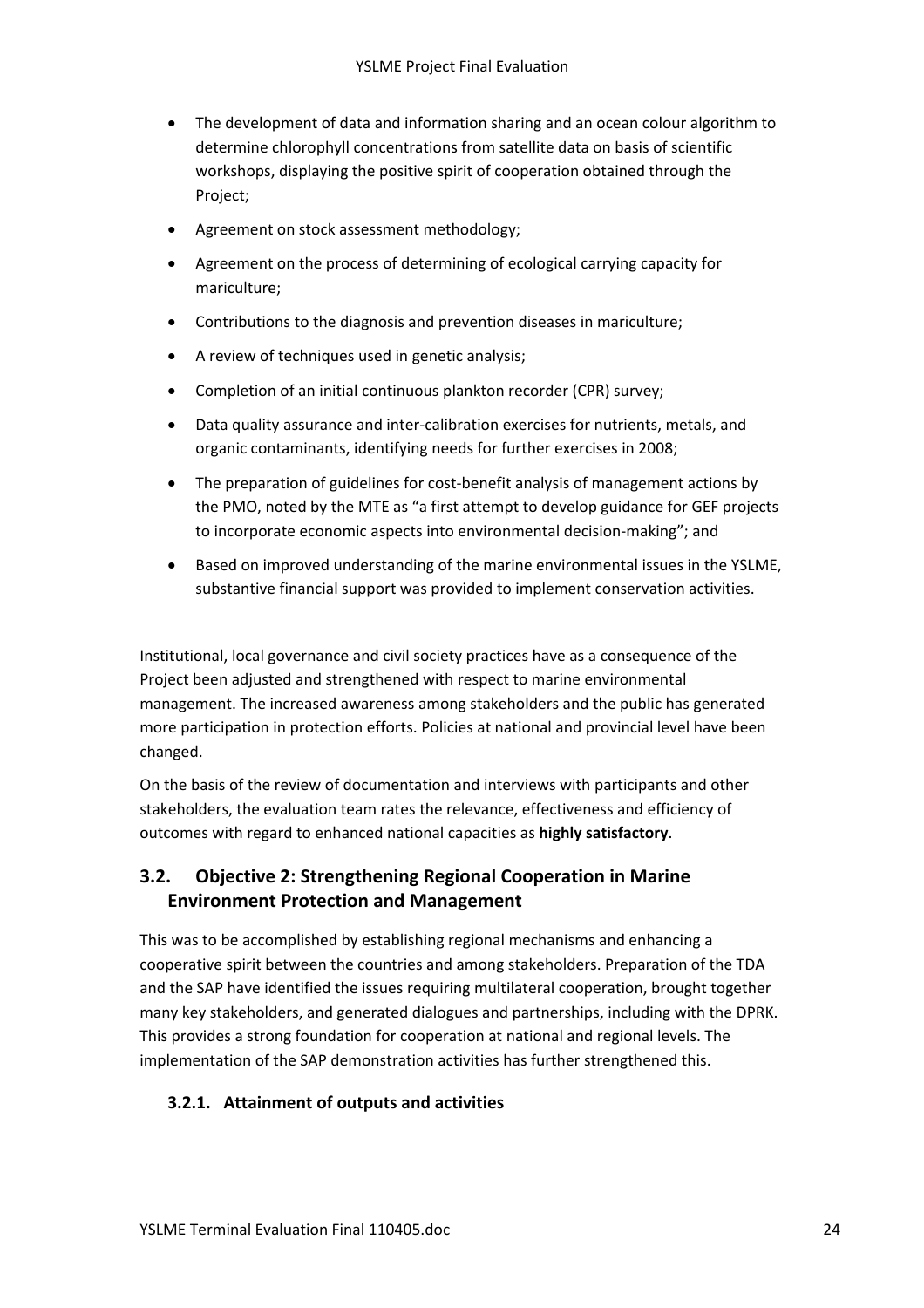### **3.2.1.1. Partnerships**

The establishment of the Yellow Sea Partnership provides a fundamental mechanism for continued cooperation, with involvement of the partners in activities of the Project. This includes synergy with the FAO Regional Office, with WWF and the Yellow Sea Ecoregion Support Project, Ramsar wetland activities, the UNEP Regional Seas Programme, particularly NOWPAP, several of the most relevant national institutions, and several national and local NGOs. Private sector funding has been provided through the cooperation, with local government receiving the funding in the framework of the partnership of YSLME and YSEPP. The SAP, supported by the TDA and other Project results, proposes establishment of the Yellow Sea Commission as the main regional cooperative mechanism for achievement of the long‐term objective of the Project.

### **3.2.1.2. Analysis of environmental status and trends**

The analysis of environmental status and trends in the YSLME is a major output of the Project. The analysis provides regional syntheses of the four components of biodiversity, ecosystem, pollution and fisheries on the basis of detailed national reports from both countries. The syntheses brought together for the first time data and information collected by the two countries over the previous 30 years, supporting the development of comprehensive strategies for conservation and restoration. Each national report was prepared by one individual scientist from the region. The process of national reporting and the regional synthesis not only provided a sound scientific basis for the TDA and SAP, they have served as key drivers for regional cooperation. All of the information collected in the regional synthesis of status and trends is maintained in the Project's GIS database. The results of the regional syntheses provide a regional perspective and key information baseline as a firm foundation for continued strengthening of regional cooperation.

#### *Biodiversity*

The regional synthesis of biodiversity status and trends provided key information for developing a regional conservation strategy include establishment of a network of representative marine protected areas at the ecoregional level, evaluation of the effectiveness of existing protected areas and monitoring the status of biodiversity. The overview concluded that ecologically important species are vulnerable due to habitat and migration patterns, marine pollution and eutrophication, over-fishing, and climate-induced shifts in the ecosystem. The root causes are seen as inadequate valuation of the ecosystem, ocean dumping policy and lack of public awareness.

Introduced species generate a threat to biodiversity second only to habitat loss, with impacts on local ecosystems, human health, society and culture and economic development.

All types of mariculture will impact local biodiversity at genetic, species and ecosystem level. Unsustainable mariculture practices can give rise to HABs. Because of lack of data the degree of change in genetic diversity cannot be ascertained. A decrease in genetic diversity has been observed in clams and oysters due to mariculture and the release of hatchery produced stock. Few studies are available on the genetic diversity of wild populations in the region.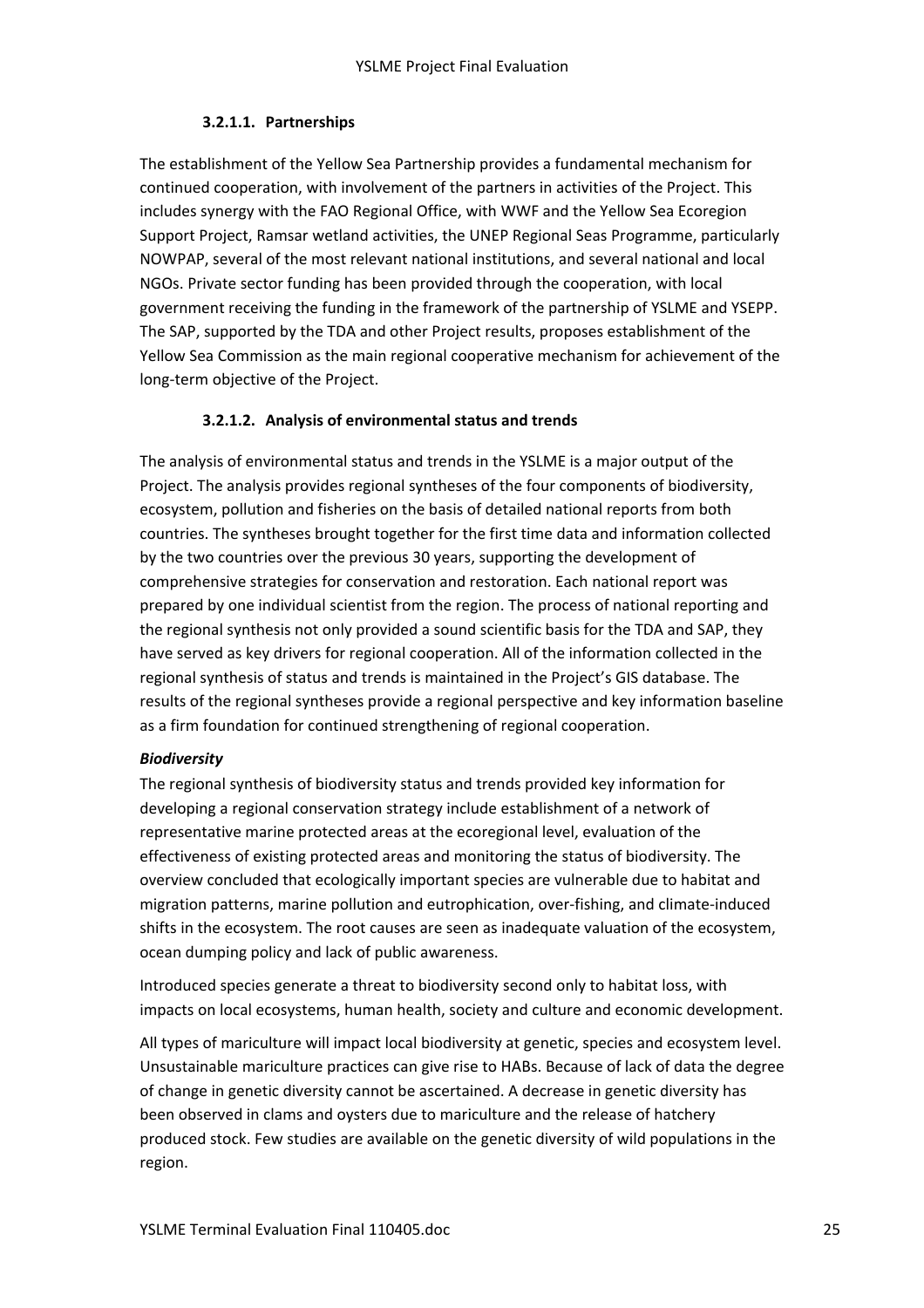Actions to achieve biodiversity conservation at regional level include marine protected areas (MPAs) including national, provincial and county/city nature reserves in China and 5 MPAs in ROK, together with 4 national parks. With the development of MPAs the overall environment has improved. Marine nature reserve strategies have laid the basis for improvement of economically important fish populations. Further developments of MPAs are planned, although competition with economic development is strong. Several management problems were also identified, including overlaps between authorities, insufficient analysis of the positive economic effects of MPAs, differences in objectives and between individual legal instruments.

In China there are 9 components of the fisheries management system, and in the ROK a fisheries law. Until recently the aim was growth in production, with strong government support. However, in the ROK the policy has changed to sustainable development of fisheries. International conventions play a potentially important role for fish species protection.

Increasing pollution has had an impact on human well‐being, evidenced by a loss of 30‐50% of coastal areas with potential for development of recreational activities, many rivers becoming unfit for swimming, and a 50% decrease in fishing activities. Pollution control actions include use of protected areas and application of international conventions with respect to sea‐based pollution. However, at least in the ROK, land‐based sources of pollution have not been effectively managed, with weak regulations in the Marine Pollution Prevention Act. Development of national legal instruments is in many cases based on international conventions and agreements. Successful biodiversity conservation will depend upon coordinated national policies together with regional strategies for implementing conservation on an ecoregional basis.

#### *Ecosystem*

The regional ecosystem synthesis underlines the limitation of a lack of basin-wide studies. This prevents a meaningful analysis of the status of the ecosystem. The synthesis nevertheless notes the domination of the phytoplankton by diatoms (67%) and dinoflagellates (30%), with a decreasing ratio toward coastal areas. The primary productivity is high, although estimates vary, ranging from 165 to 210 g  $C/m^2$ /year. Copepods are the most abundant zooplankton group. Zooplankton biomass shows considerable fluctuations from around 1990, and decreasing biomass from the end of 1950s to mid-1980s. Benthic biomass remained stable at around 23 mg/m<sup>2</sup> over the period 1959-1992, recent studies indicating higher values. Occurrence of HABs has increased markedly since the mid‐1980s, although with large inter‐annual fluctuations.

The synthesis report provides an overview of data gaps regarding phyto- and zooplankton, benthos and HABs, together with recommendations on how to fill these gaps. These include more efforts to uncover existing data, and use of the YSLME PMO as a clearing house for all data collected to ensure easy data access.

The synthesis also concludes that basin‐wide joint survey programmes also need to be established with appropriate frequencies and coverage. Such an effort could gradually provide a scientific basis for sustainable management of the YSLME. Remote sensing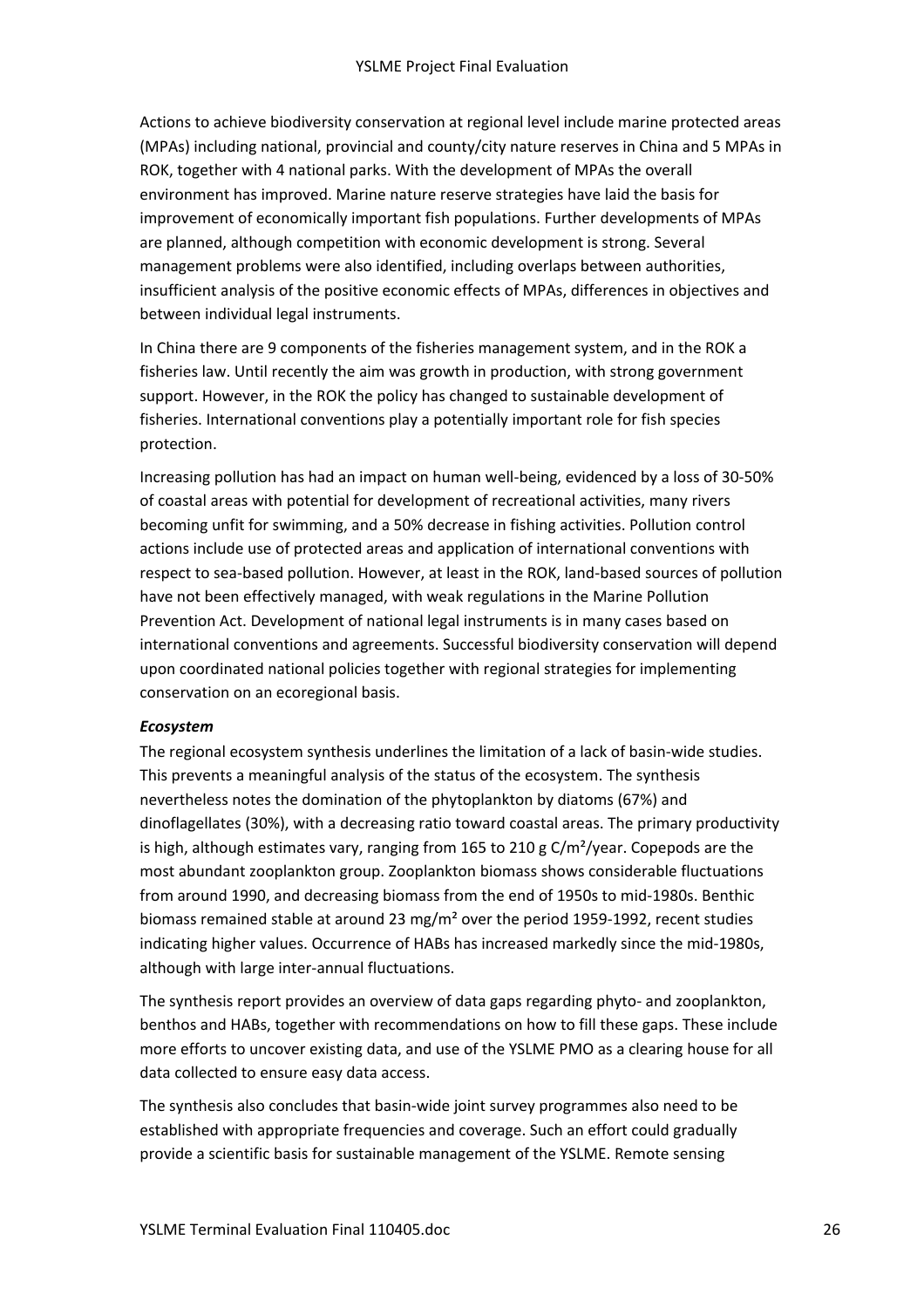observations could supplement ground surveys, in particular with respect to low trophic levels with fast turnover times.

#### *Pollution*

The regional synthesis report on pollution was prepared in view of the Project objectives of taking action to reduce stress on the ecosystem, completing the transboundary diagnostic analysis, improving water quality, and protecting human health. The main objectives of the synthesis, however, were to provide a scientifically sound assessment of the pollution data and information collected from China and the ROK, and to prepare a comprehensive, retrospective environmental risk assessment. Besides the national reports, data from cooperative research and regular monitoring, and socio‐economic data, were used. Water and sediment quality, seafood safety, and recurrence of HABs were assessed. Ecosystem health was evaluated against five criteria: biodiversity, stability, fisheries yields, productivity, and resilience. Riverine and direct inputs from urban areas, industry and agriculture to coastal areas are the most serious pollution inputs. Marine pollution loads from the atmosphere were estimated on the basis of air quality to be significant in coastal areas, in particular through sand storms. Four major concerns, oil, chemical oxygen demand (COD), inorganic nitrogen and inorganic phosphate account for almost all inputs in most cases. Nutrient inputs from human sources have steadily increased over recent decades. Eutrophication is high in most coastal zones. COD showed a significant increase in 2003/04 compared to the 5‐year mean of 1997‐2002, with the highest values close to the coast. The strong influence of river inputs is shown by high levels of suspended solids with an average of the order of 10 mg/L in central parts of the sea. The report concludes that there has been a gradual increase in eutrophication in recent years, and that the Yellow Sea is moderately eutrophic, while the Bohai Sea is highly eutrophic. Levels of heavy metals and persistent organic pollutants are still within acceptable levels in seafood, but precautionary preventive measures are recommended to protect aquatic life and aesthetic values. Eutrophication is recognized as one of the factors generating HABs. Elevated levels of faecal coliform bacteria have been found in particular in areas of recreation and tourism, with the highest levels during summer. Contamination by bacteria and viruses needs further study. The risk assessment concluded that paralytic shellfish poisoning (PSP) and diarrhetic shellfish poisoning (DSP) toxins in seafood are below critical levels. The pollution synthesis recommends that specific criteria for the YSLME be established for all substances attributable to waste water and other discharges with possible adverse effects on human health or biota. Land-based sources of pollutants, including nutrients, play an important role in the deterioration of water quality of the YSLME. The report confirms pollution hot spots around the major river inputs.

The pollution synthesis recommended that the SAP develop management strategies ranging from simple to comprehensive and from short to long term. It recognized that both scientific credibility and economic feasibility need be taken into account, and concluded that scientific assessments are needed that can lead countries to advance new policies to eliminate the root causes of transboundary environmental pollution.

#### *Fisheries*

The objectives of the fisheries synthesis were to provide at a regional level a scientifically sound assessment of fisheries and mariculture, a synthesis of national data to provide a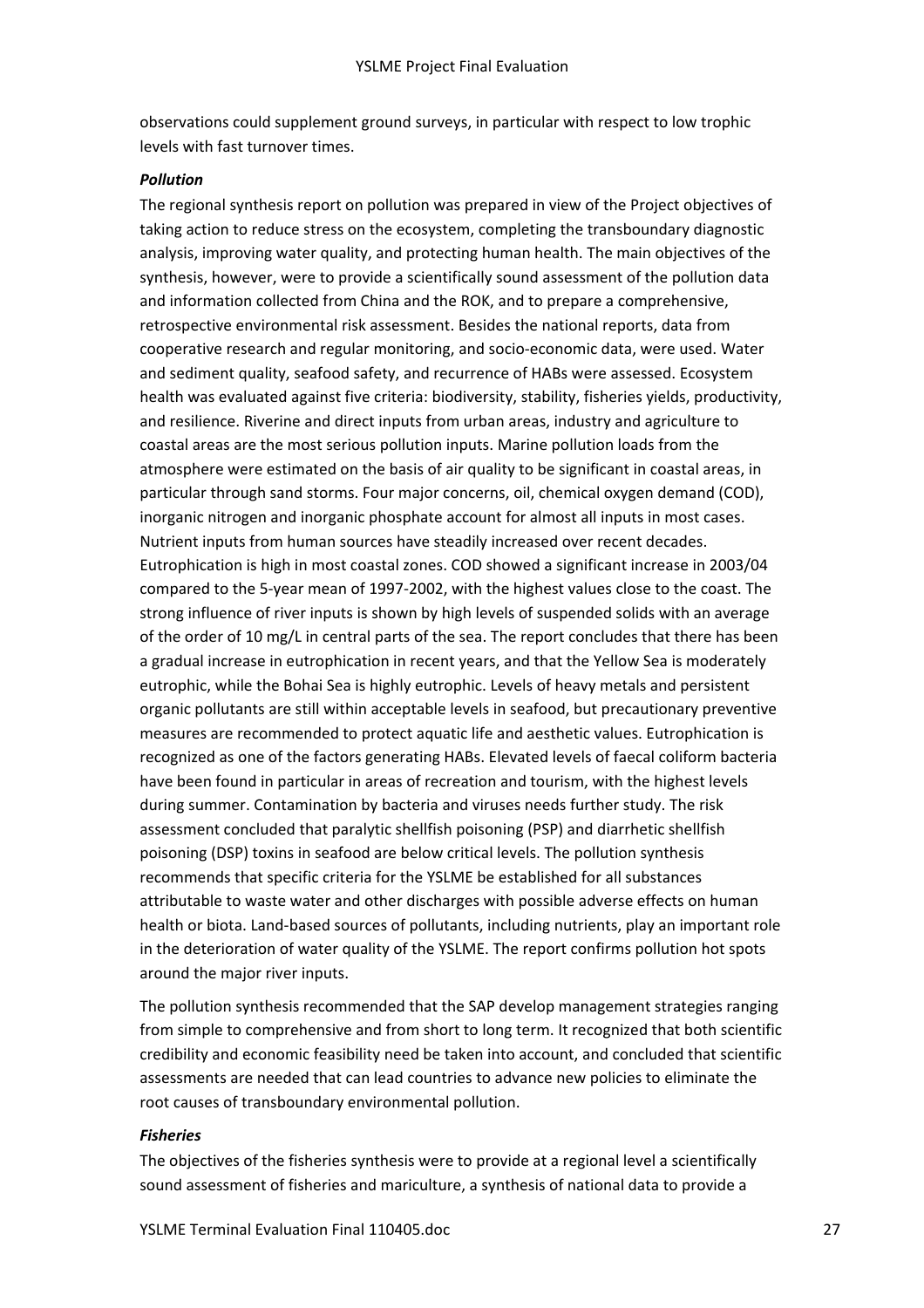regional picture of status and trends in fisheries, an identification of information gaps on the basis of available national information, and an analysis of regional problems in fisheries and mariculture. The effort was intended to provide a regional overview of data and information to serve as a baseline for future studies, assessments and management initiatives to achieve the long‐term goals of the Project. The synthesis presents a description of Yellow Sea fisheries including status and trends, a review of biological and ecological studies used to estimate fisheries production potential as an ecosystem indicator, status and trends in mariculture, a summary of socio‐economic data and information and an analysis of national fisheries laws and policies. The summary of socio‐economic information, however, is limited to compilation and tabulation.

With respect to various aspects of fisheries and mariculture, the synthesis shows:

Fisheries: total landings increased from 425,000 t in 1986 to 1.9 million t in 1997, remained stable at 2.08 million t in 1998‐2002, and slowly increased to 2.40 million t in 2003 and 2004. Landings in China averaged 92.6% of the total catch over this period.

Fishing effort: the number of fishing vessels increased from about 100,000 in 1986 to 153,000 in 1992, and remained in the range of 140,000‐150,000 through 2004. The increase is mainly in China, the ROK fleet remaining at about 30,000 vessels throughout the period.

Biological and ecological data: estimated growth parameters for same species varied considerably between the two nations; these differences may cause significant inaccuracies in estimations of population characteristics such as mortality rates and cohort analysis. Estimates of minimum sizes at maturity and asymptotic lengths also differed between the nations for some species,.

Mariculture: Mariculture production jumped from 2.1 million t in 1995 to about 17.5 million t in 1996, increasing thereafter year by year to about 33.0 million t in 2004. This was essentially due to an increase in China, which accounted for an average of 96.4% of the total mariculture production. Finfish accounted for 55.8% of production on average, followed by molluscs at 33.2%, seaweed at 6.9% and crustaceans at 3.5%. The total area used for aquaculture increased significantly from 461,500 ha in 1995 to 1.1 million ha in 2004, with the area in China being about 95% of the total.

The major fisheries issues at the regional level are presented in a separate, very valuable section, of the Status and Trends Synthesis Report, summarizing the situation for all four subject areas. This provides a very good basis for continued efforts to achieve the overall objectives and expected outcomes of the Project. The synthesis also recommended that a regional fisheries database be established.

# **3.2.1.3. Regional joint cooperative cruises**

One of the most important examples of the Project's role in strengthening regional cooperation was the completion of joint winter and summer cooperative research cruises in 2008. The data and selected samples from the joint cruises were fully shared between the participating countries, and intercalibrations of analytical measurements were carried out. All the data will be available to all users following the publication of the summary cruise reports. The original Project Document called for the completion of winter and summer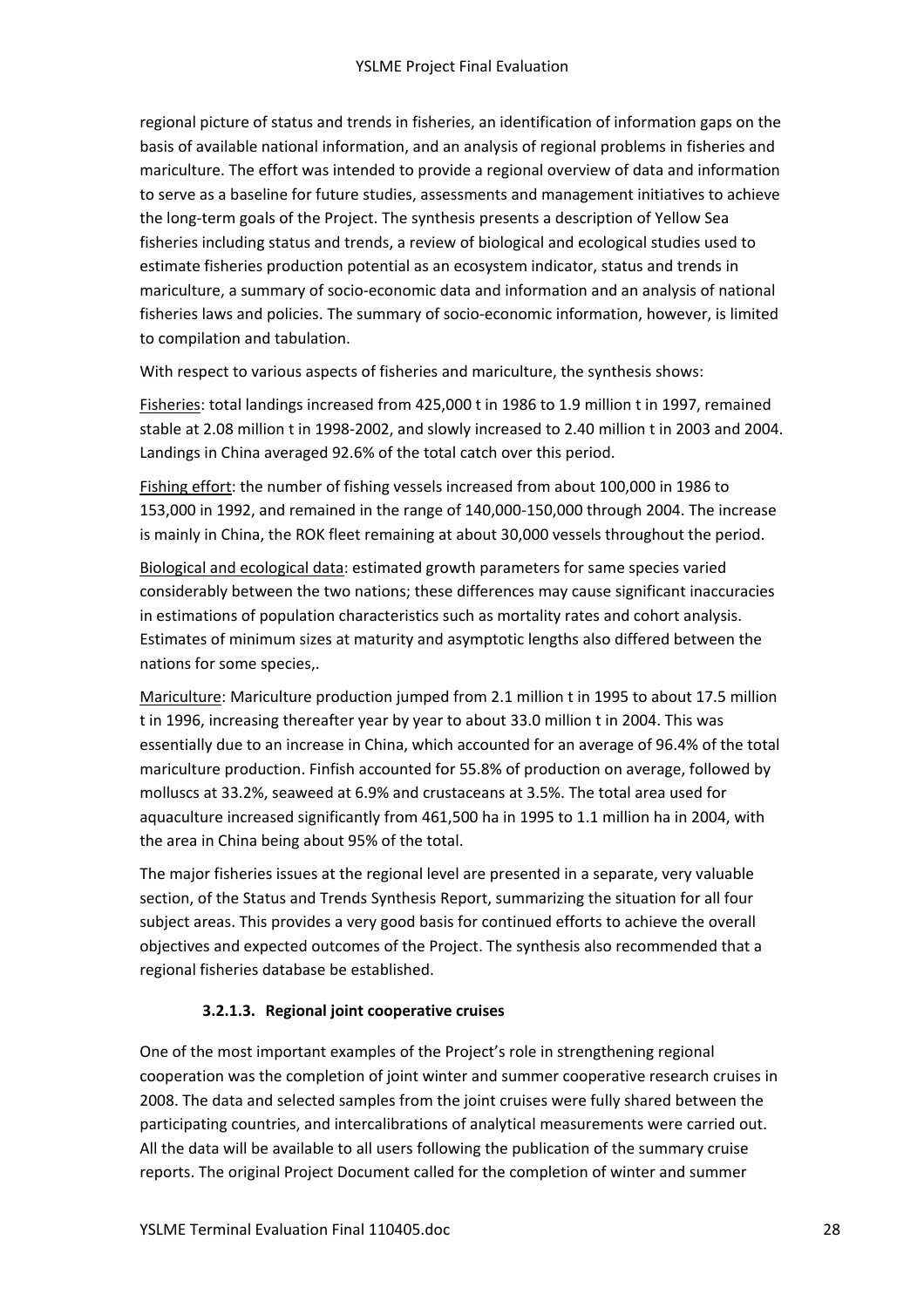cruises in each of the first three years of the Project but, apart from the financial constraints, this grossly underestimated the complexity of the technical, logistic, and political issues involved in undertaking the cruises. Successfully resolving these issues was arguably the single most difficult task for the Project, and it would be difficult to overstate the significance of this achievement for establishing mutual confidence and trust, as well as a precedent for regional cooperation. The successful implementation of the cruises provides the foundation for the gradual development of a joint regional monitoring system.

The data and selected samples from the joint cruises were shared between countries, and intercalibrations of analytical measurements were carried out. The results show significant seasonal variation in physical, chemical and biological conditions. Contaminant analyses show PAHs to be most significant of the three POPs assessed, and levels of heavy metals (Copper, Cadmium, Chromium) most significant in the sediment surface. Seasonal variations were also present in primary and secondary production levels, with zooplankton showing significant increases from winter to summer.

## **3.2.1.4. Regional fisheries stock assessment**

Joint regional biodiversity and fish stock assessments were conducted by the Project, resulting in common methodologies that provide the foundation for continued and strengthened cooperation. The joint regional fish stock assessment was initiated through workshops agreeing on and testing methodologies. The harmonization of methods included the processing of frozen specimens for aging fish for otolith and stomach content analysis to resolve differences in sampling and analysis. This is a key result of the effort, together with a much improved understanding of the state of the selected fish stocks, reducing gaps in knowledge about the life cycle and ecology of the selected species for the Yellow Sea as a whole.

The surveys were started in May and September 2008 on the Korean side. Catch composition, biomass, length‐weight relationships, size at maturity, age composition, and stomach contents were investigated in four selected fish species: anchovy, small yellow croaker, chub mackerel, yellow goosefish, together with oceanographic conditions, zooplankton and ichthyoplankton, at 12 sampling stations.

In spring (May 2008) the total catch was 276.9 kg, with fish accounting for 87.8%, and crustaceans and molluscs 6.7% and 5.5%, respectively. By‐catch, defined as all species except the target ones and jellyfish, ranged from 4.4 to 28.4 kg. In autumn (September 2008), total catch was 1,518.3 kg, with fish accounting for 67.5%, crustaceans 7.9%, and molluscs 5.4%. In addition 360.2 kg of jellyfish, which were not caught in the spring survey, were caught. By‐catch ranged from 18.9 to 210.3 kg.

The mean estimated biomass density in spring was 6.1 kg/km<sup>2</sup> for anchovy, 11.9 kg/km<sup>2</sup> for small yellow croaker, and in autumn 225 kg/km<sup>2</sup> for anchovy and 24.4 kg/km<sup>2</sup> for small yellow croaker. A strong relationship between body weight and fork length was found for all species. Ages ranged from 0 to 1 year for anchovy in both spring and autumn, and 0 to 1 year in spring and 0 to 2 years in autumn for small yellow croaker.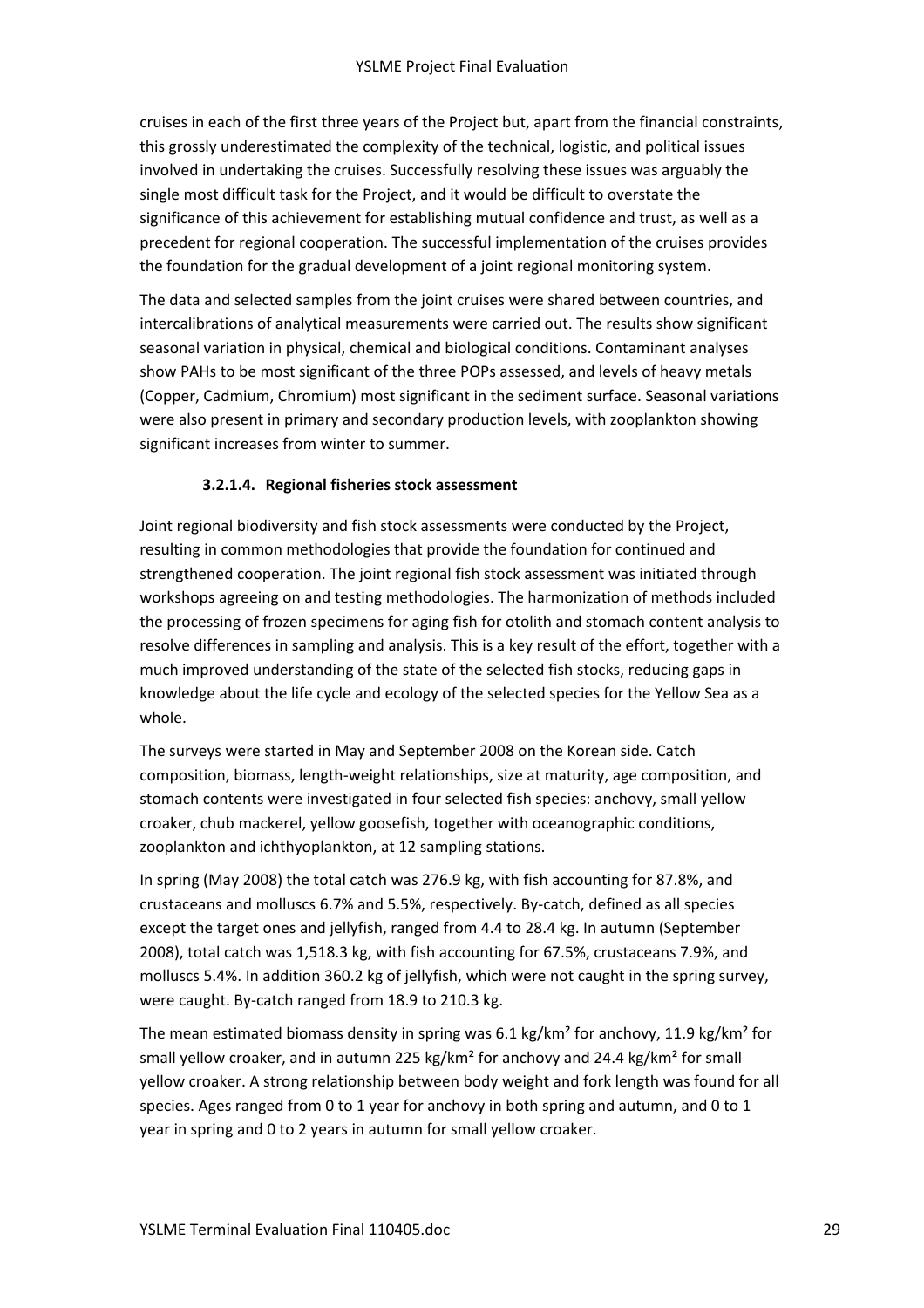Stomach contents were collected only in the autumn survey, included 15 to 23 prey species, dominated by copepods and euphausiids. In all, 66 zooplankton species of 15 taxa were found, with copepods most abundant at all stations.

Fish egg density varied, being higher in the northern than the southern area in spring, while in autumn fish eggs were found mainly at the coastal stations. Anchovy eggs dominated, accounting for about 89% of fish eggs collected. Larval fish were more abundant in autumn than in spring. Species composition in the eastern part of the Yellow Sea has probably changed from dominance by high trophic levels with larger, more expensive demersal species to lower trophic levels with cheaper, smaller pelagic species like anchovy. The mean weight of total catch of anchovy decreased from 12 g to 6 g between the spring and autumn surveys. In general, the observations may be related to overfishing and climate change and variability. The results of the surveys were compared with some previous surveys to the extent the different methods permit. This analysis brought out the variability of fish stocks, and suggests a general decrease in stock biomass in spring from 2002.

However, the mean density of yellow goosefish in the autumn of 2008 was larger than that obtained from any previous survey, regardless of season and year. The density of small yellow croaker likewise indicated a recent increase. Comparison with results from surveys in 1981 with respect to density differences between areas showed that high‐density areas were located in the south-western area in 1981 but were found in central and northern areas in 2008. This may indicate a northward migration of warm‐water species, in conformity with a temperature increase of about 1 °C during the last 30 years in Korean waters.

The report of the Korean fish stock assessment concluded that the fish population in the Yellow Sea needs adequate management through an ecosystem‐based approach, with re‐ establishment of a fisheries system, a stock rebuilding programme , stock enhancement, and habitat restoration and management.

Spring (May) and autumn (October) trawl surveys were carried out on the Chinese side in 2009. Methodologies harmonized with the ROK were used. Biological information was collected on the same species as in the ROK surveys, as well as pomfret. The main aims of the spring survey included further development of regionally agreed methods for observation, monitoring and sampling of the marine environment of the YSLME, and enhancement of a cooperative mechanism for regional monitoring and observation, which are contributions to future joint regional stock assessment. The autumn survey included catch composition and mapping of geographical distribution of target fish stocks.

Twelve coastal stations were agreed for each cruise, including spawning ponds. In the autumn survey some of the stations had to be adjusted due to government restrictions on entering the same areas surveyed in the spring. A total of 76 species were caught in the spring survey: 44 fishes, 24 crustaceans, and 7 cephalopods. In the autumn, 55 species were caught: 37 fishes, 14 crustaceans and 4 cephalopods. In the spring the average catch density was estimated at about 180 kg/km² (range among stations 10‐>200); in autumn it was on average 1,262 kg/km<sup>2</sup>, with seven stations over 500 kg/km<sup>2</sup>. The Japanese anchovy dominated and was distributed throughout the survey area. Biological characteristics such as length‐weight relationship; age structure; stomach contents, were reported.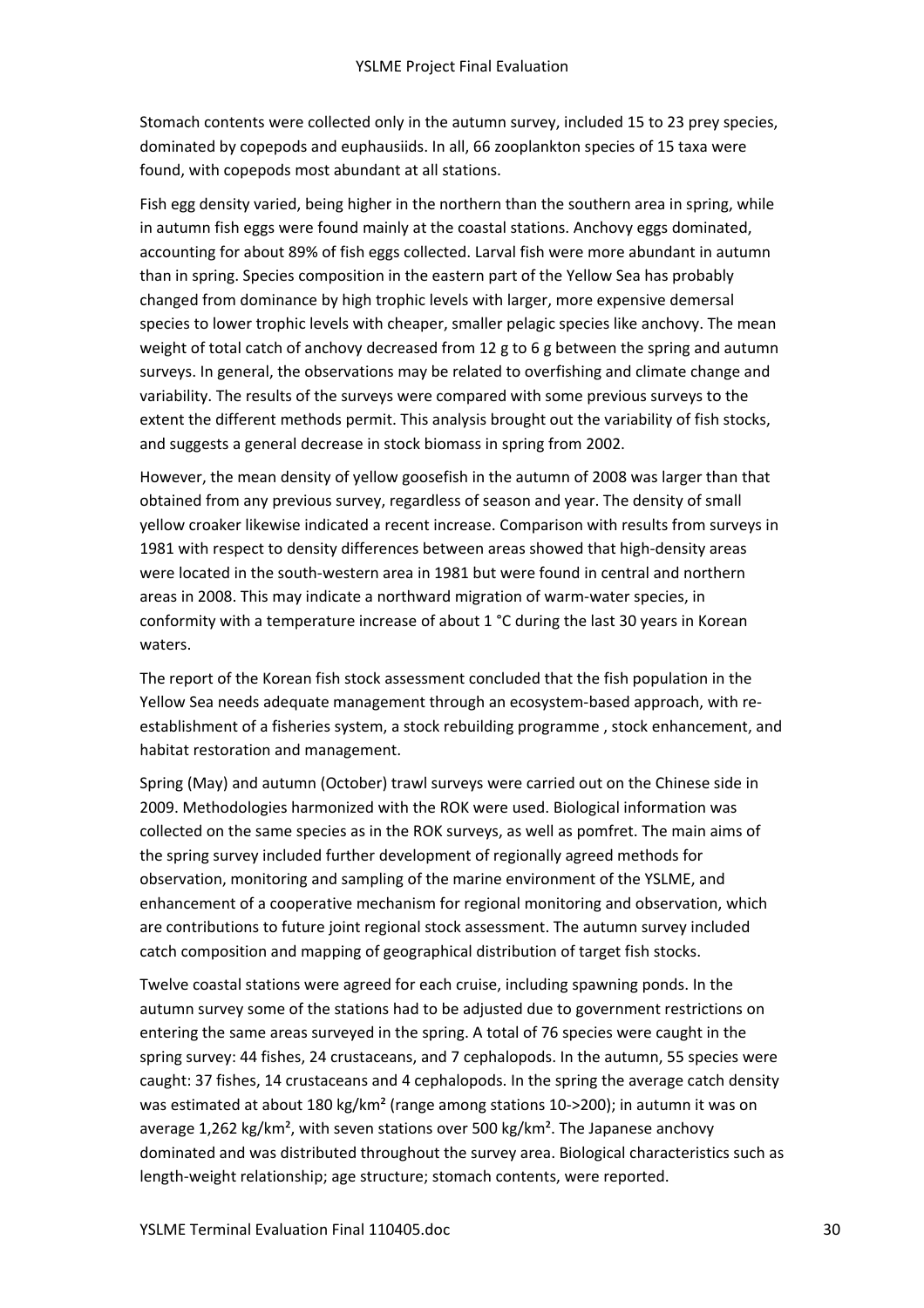Jellyfish characteristics and species were separately discussed. In spring jellyfish were found mostly in the northern area. They had a much wider distribution in the autumn survey. Ichthyoplankton (fish eggs and larvae) were investigated as to species composition, with the eggs of Japanese anchovy accounting for about 90% of fish eggs in the spring survey. In spring, fish eggs were found at 7 stations, with an average abundance index of about 1,776 individuals/1000  $m^3$ , and in autumn at 6 stations with an average index of 20 individuals/1000 m<sup>3</sup>. Fish larvae were found at 2 stations in the spring and 6 in the autumn.

By-catch was 91 kg in spring with a density of 200 kg/km<sup>2</sup> and 284 kg in autumn with a density of 918 kg/km².

The survey report presents an overview of variation in species composition, which was considered not to have altered in recent years. The changes in catch rate between spring and autumn are considered to be due to seasonal migration. Over‐exploitation without optimal management is stated as having severely depleted fishery resources in the YSLME. Anchovy stocks are now similarly impacted, having gone through the stages of under‐ exploitation, full development and over‐exploitation in the period 1985‐2008. Changes in fish population structure are shown in the size spectra, with a decreasing size over recent decades. It is concluded that current fishery resources are over‐exploited. Most individuals collected in the surveys were less than 1 year old, particularly in the autumn. Several significant conclusions are drawn from the surveys, including (i) under the intensive exploitation of commercially important species many large sized species have been replaced by small pelagic species in the Yellow Sea; (ii) the structure has changed towards a simplified structure found in the surveys; (iii) small sized commercial species and small pelagic species, both with low age compositions, dominate the fisheries, influencing the energy flow in the food web structure; (iv) catches of eggs were of reproductive stock in spring and recruitment stock in autumn.

The surveys present very valuable findings, mostly confirming what had been identified in the national synthesis reports. They also confirm the necessity of cooperation to achieve a verifiable, basin‐wide assessment. Joint surveys, stock assessments and management are necessary to achieve sustainability, since most fisheries resources in the YSLME are trans‐ boundary migratory species. The combination of several factors influencing the marine living resources in the Yellow Sea including anthropogenic impacts as over‐fishing, pollution, habitats deterioration and potentially climate change, and natural variability on seasonal and decadal time scales, with regime shifts from ocean climate change, necessitates a holistic approach to fisheries management. The surveys have highlighted this situation, and also brought out the need for further joint and integrated research in support of cooperative management of the marine living resources.

The value for management and policy making of the survey results could possibly be greater if there was more explanation of what the scientific findings imply for sustainability of the marine resources and the ecosystem.

# **3.2.1.5. Development of regional scientific and management tools**

The Project has developed several valuable regional scientific and management tools that provide a basis for regional cooperation. One major effort was the formulation, testing, and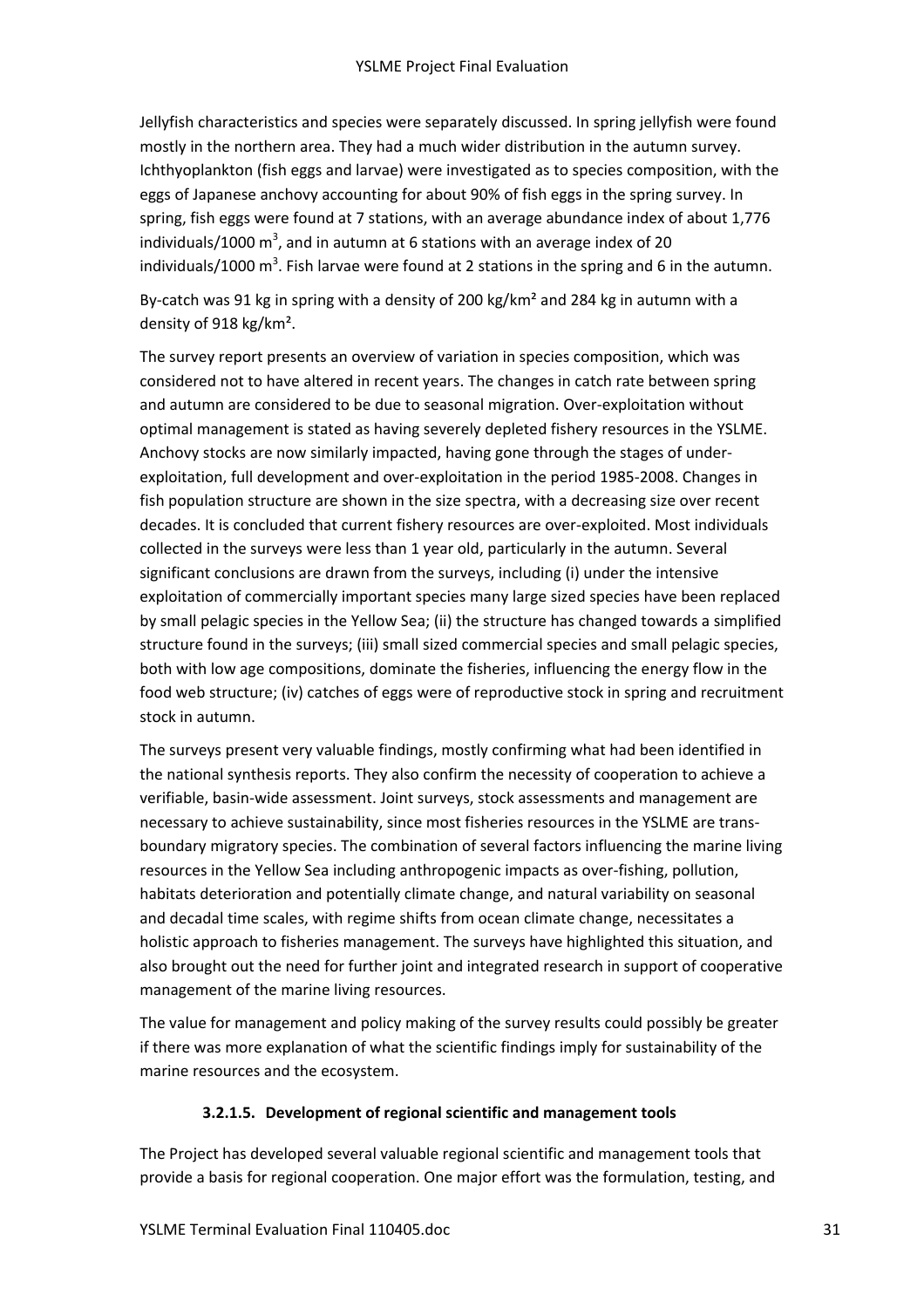agreement of a regional ocean colour algorithm for the estimation of chlorophyll-a concentration and total suspended matter in the euphotic zone from satellite imagery. This combined ground‐truth data from several national cruises with remote sensing data. Careful quality control and validation was performed using shared data. In view of the difficult optical conditions in the Yellow Sea, with high levels of suspended matter and dissolved yellow substances (humus), the result is a major technical breakthrough. The activity also demonstrates that scientific data can be shared and exchanged. It should also be noted that, at a total cost of USD 30,000, the effort was very cost effective.

The Project developed regional guidelines for economic analysis of environmental management actions, involving economic, social and natural sciences in an inter‐disciplinary team. This includes basic methods of economic valuation of environmental goods and services, as well as losses due to negative externalities, and cost-benefit analysis of environmental management actions. These guidelines are to be seen as evolving. They cover a very important part of the approach to ecosystem‐based management in the SAP, of great value for policy and decision makers. They help ensure that environmental policies and management actions are economically efficient. They target practitioners, policy makers, and development planners as well as the scientific community.

The Project also developed scientific and management tools for the sustainable development of multi‐trophic mariculture, including methods for estimation of ECC, economic analysis, and disease control. These tools support regional cooperation for implementation of the SAP, and have also been the basis for cooperation with other regions, beginning with the provision of a training course for the Interim GCLME Commission being planned.

An important study of genetic diversity in one of the economically most important shrimp species in the Yellow Sea, *Fenneropenaeus chinensis*, was conducted through cooperation between the YSLME Project and the Institute of Oceanology, Chinese Academy of Sciences (IOCAS). *F. chinensis* populations in the Yellow Sea are thought to share a common overwintering ground, so their management is a transboundary issue. Fisheries production from wild stocks has decreased from a mean of 20,000 t/y in the 1980s to 800 t in 1997. The objectives of the genetic study were to explore the possible genetic differentiation of *F. chinensis* populations to provide a scientific basis for sustainable utilization of the wild resources. The study demonstrated low genetic diversity compared to other shrimp species, consistent with earlier studies and probably due to reduction of the effective population size because of habitat instability during sea‐level variations over geological timescales. However, the genetic diversity appears to have diminished in recent years. In order to replenish the stock, up to one billion larvae were released annually into the Yellow Sea over the last two decades. This can, together with escape from mariculture, affect the genetic structure of the Yellow Sea population. The *F. chinensis* stocks are also threatened by overfishing , viral diseases and habitat deterioration. An understanding of the species' genetic structure will provide information needed to better manage the shrimp stocks and conserve the genetic variation.

The genetic diversity between different populations and hatchery stocks suggested that genetic variation in population in the ROK is higher than in China. The study used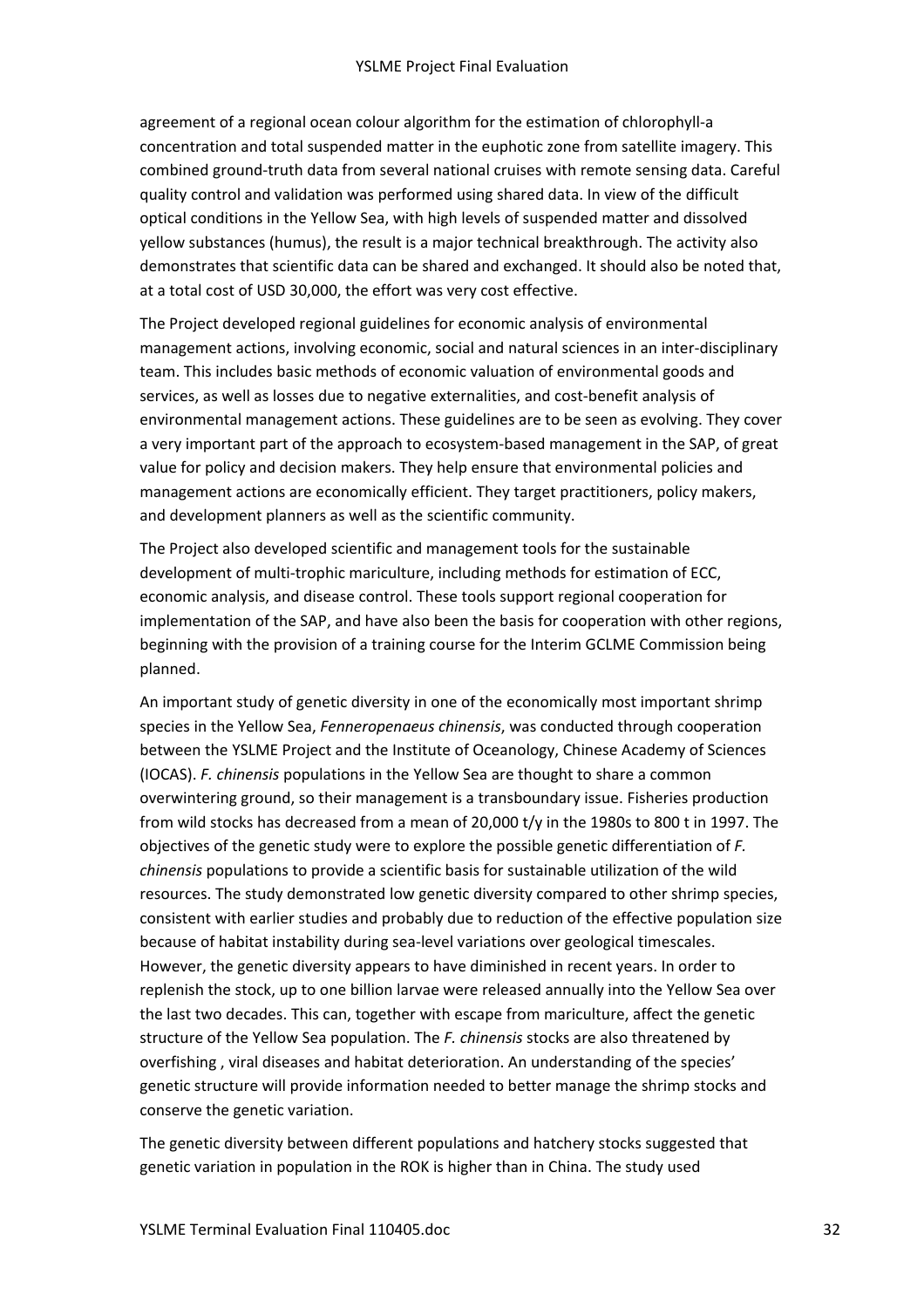mitochondrial DNA methods. The genetic variation level was established as being low in *F. chinensis*. There may be some differences between the Korean and Chinese populations, with larger variation between than within the respective populations. This indicates a possible differentiation between the two populations. This could be related to the distances to spawning locations and migration routes to spawning and over‐wintering grounds.

The report of the study presents a summary of the findings, with guidelines to management, bringing out several important results. The destruction of habitats and overfishing are the most important factors in the decrease of the wild shrimp resource. The commercial‐scale release of hatchery-reared shrimp has not lead to the recovery of the wild spawning stock. The contribution of released shrimp to total landings has been consistently over 90% in some areas. This points to the need for further regulation of trawl fisheries, as well as restocking activities. The spawning habitats need be restored and protected, including from pollution. Stricter regulations and enforcement are needed to control pollution and provide safe spawning habitats. Effective regulations are needed to control fishing at all levels so that an adequate spawning biomass can be rebuilt. The release of hatchery‐reared juveniles needs to be optimised, to avoid the fishery being a sea‐ranching operation. Experiments to select the best sites and periods for release are needed. The study concluded that the carrying capacity is much larger than the population size, so the release of juveniles should not have negative impacts on the wild stock. Management regulations seems to be the most promising and cost-effective way to increase shrimp production, rather than the current searanching operations. Tagging studies are suggested to help identify spawning locations and migration routes, filling important gaps in knowledge.

This study reinforces the need for regional cooperation and agreements on management of marine resources to achieve sustainability, including through joint studies and assessments. It is also noted that the study confirms the observations in the national reports of the need for regulation, enforcement and compliance, and supports the approach adopted in the SAP.

### **3.2.1.6. SAP demonstration activities**

Following the completion of the SAP, the Project has implemented some 21 demonstration activities to test the feasibility and effectiveness of management actions defined in the SAP. This has supported regional cooperation in implementing the SAP. The demonstration activities were developed on the basis of regional cooperation, as each of the thematic RWGs identified short lists of demonstration activities in their thematic areas at their 4<sup>th</sup> meeting, in late 2007. The implementation of the demonstration activities has been a critical aspect of maintaining and strengthening regional cooperation during the critical bridging period to full implementation of the SAP.

### *Ecosystem and pollution*

The "Demonstration Activity on Calculation of Nutrient Loads in Yalu River Estuary" demonstration activity in China established a model to determine nutrient inputs from atmospheric, riverine, sea‐based, and diffuse and point land‐based sources, as part of the pollution component. The Dandong part of the river was selected because it is one of the most developed areas of industry and aquaculture. The objectives of this activity were to establish an effective calculation model for the total loading of nutrients applicable for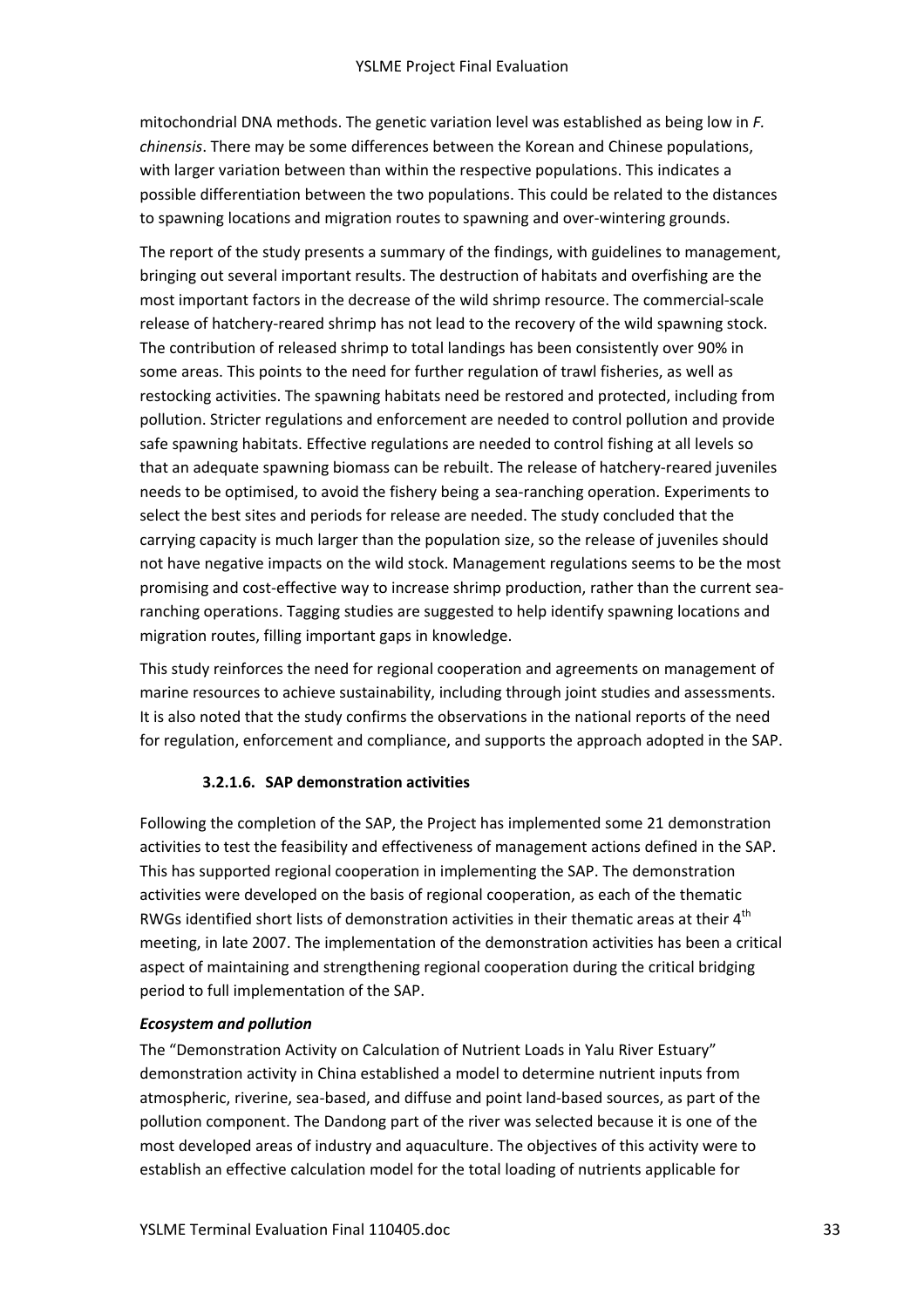coastal areas of the Yellow Sea, to establish a forum to begin discussing and improving understanding of environmental capacity, to make preliminary steps toward incorporating total loading control into national development plans for reducing total loading of N by 10% by 2010 compared to 2006, to advise on appropriate nutrient control schemes for local government agencies and to evaluate the applicability, effectiveness and efficiency of proposed management actions.

The activity involved the local government in Dandong through several consultations on pollution management and control techniques. Total annual loads of nutrients and other pollutants from relevant sources were determined. Historical data were reviewed and new data were obtained from four seasonal field surveys. While oil and phosphate levels have decreased, the inorganic nitrogen and COD levels have increased, due to fertilizers and pesticides, with a 30% increase from 2000‐2005. Soil erosion and sediment runoff is a serious problem.

The research component of the activity included collection of data, monitoring of discharge sources, establishment of a model to calculate the total loading, seasonal field studies, identification of major sources and proposals for management actions. All data are included as annexes to the report. The field survey strategy was discussed with the local environmental agencies, and local experts were involved in implementation. The sampling area covered the downstream area and the estuary; it included a 24‐hour monitoring station in the river close to Dandong. The locations of stations were adjusted in relation to the DPRK border. In all, 14 Direct Discharge Outlets along the river coastline were monitored to estimate nutrient loads from municipal wastewaters.

The conceptual model for the load calculations identifies land‐based point and non‐point sources, including riverine and effluent discharges, farmland surface runoff, town domestic sewage, livestock wastes, as well as the sea-based source of pond mariculture. Equations to calculate loads from these sources were formulated, using various coefficients from the literature. The land‐based non‐point contributions were estimated from 36 catchment cells of the Yalu River watershed. Soil‐erosion source estimation was based on a Universal Soil Loss equation. The eutrophication level was assessed on the basis of a Eutrophication Index method, which was applied without further discussion. Summaries of the resulting loads are given, and a comparison with another calculation of one component shows good agreement. Fertilizer use is a major nutrient source. A loss rate coefficient of 5% was used without explanation of how it was obtained. For the soil erosion calculation, factors from the literature were obtained from a nearby river, the Liaohe River.

Since the Yalu River estuary is relatively small, atmospheric deposition could be neglected. The summary of the results on the annual loads are presented for 2005‐2009, but need some clarifications. The Eutrophication Index varied in the range 0.5-1.3 in the period 2005– 2009, with an increasing trend and peak values in 2006 and 2008. This is not explained further. The results show the Yalu River itself to be the major nutrient source to the estuary. The major sources in the river are the Direct Discharge Outlets and the non‐point sources. Lack of historical data is noted as a problem.

This study provides an important baseline for making comparisons after management actions have been implemented to reduce inputs. Advice on management actions to reduce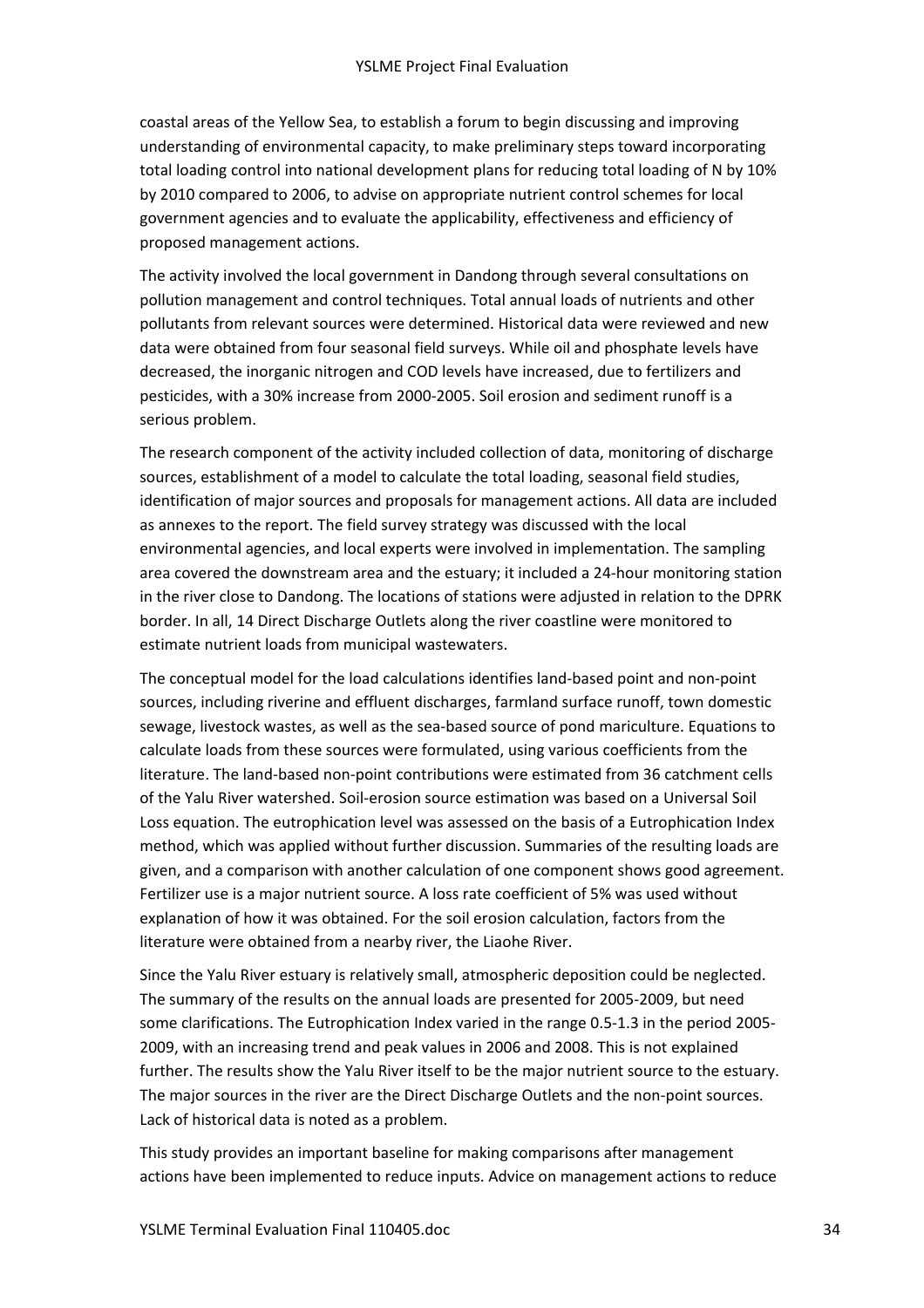the inputs of nitrogen and phosphorus, developed in consultation with the local authorities and managers, is presented.

The demonstration activity provided advice on nutrient load control without any consideration of socio‐economic benefits or costs. It thus provides a good example where the economic tool developed by the YSLME Project could be applied. The points in the advice can also be re‐visited after some period to check to what level they are being implemented.

The study is very thorough and represents a major case study addressing one of the most serious problems in the region. It remains to be seen how up-scaling and application to other localities will be achieved, but the activity provides a model for scientific analysis, cooperation and follow‐up that is being applied elsewhere in the region. The provision of relevant data in the report can also stimulate application in other localities. Some points in the study merit further explanation in order for other users to fully understand the approach, as indicated in the comments above.

Another SAP demonstration activity for the ecosystem and pollution components was an investigation of the impacts of changes in the N:P:Si ratio on the Yellow Sea Ecosystem. Data on the current status and long-term variation of nutrient levels from the joint co-operative cruises and the National Comprehensive Marine Investigation Project in 2008 and 2009 were collected and analyzed. Large temporal fluctuations were revealed with no clear pattern, although in some coastal areas significant increases of dissolved inorganic nitrogen (DIN) and N:P ratio were found. Mesocosm and laboratory experiments that the N:P ratio may affect phytoplankton abundance, chlorophyll‐a concentration, eutrophication, and the occurrence of HABs, while no significant impact of the N:P:Si ratio on phytoplankton species composition was confirmed. The field observations showed marked decreases over time in the relative abundance of diatoms, in favour of dinoflagellates, but with marked seasonal variation and high diatom abundance in spring.

### *Biodiversity and fisheries*

Demonstration activities for the fisheries component have included an evaluation of effects of stock enhancement on the restoration of natural olive flounder resources through juvenile release experiments in September 2008. This included an assessment of the benefits to fisheries management, fishers and policy makers. It appeared that fishers understood very well that natural fisheries resources have declined dramatically and that stock enhancement was an important activity. Recapture surveys were conducted in November 2008 and June 2009. Survival rates were very high, in the range 90‐96%, with larger juveniles having the highest survival. After enhancement, flounder yield and income had increased. Public awareness raising was carried out through release of posters about the activity.

### *Ecosystem*

Addressing habitat loss and deterioration is a priority of the YSLME SAP. A demonstration activity to improve management of critical habitats was implemented in the Ganghwa Southern Tidal Flat, ROK. This is an important habitat for shore birds and migratory birds, and a feeding ground for estuarine fisheries. The demonstration activities included reviewing current management plans and laws related to environmental problems and impacts of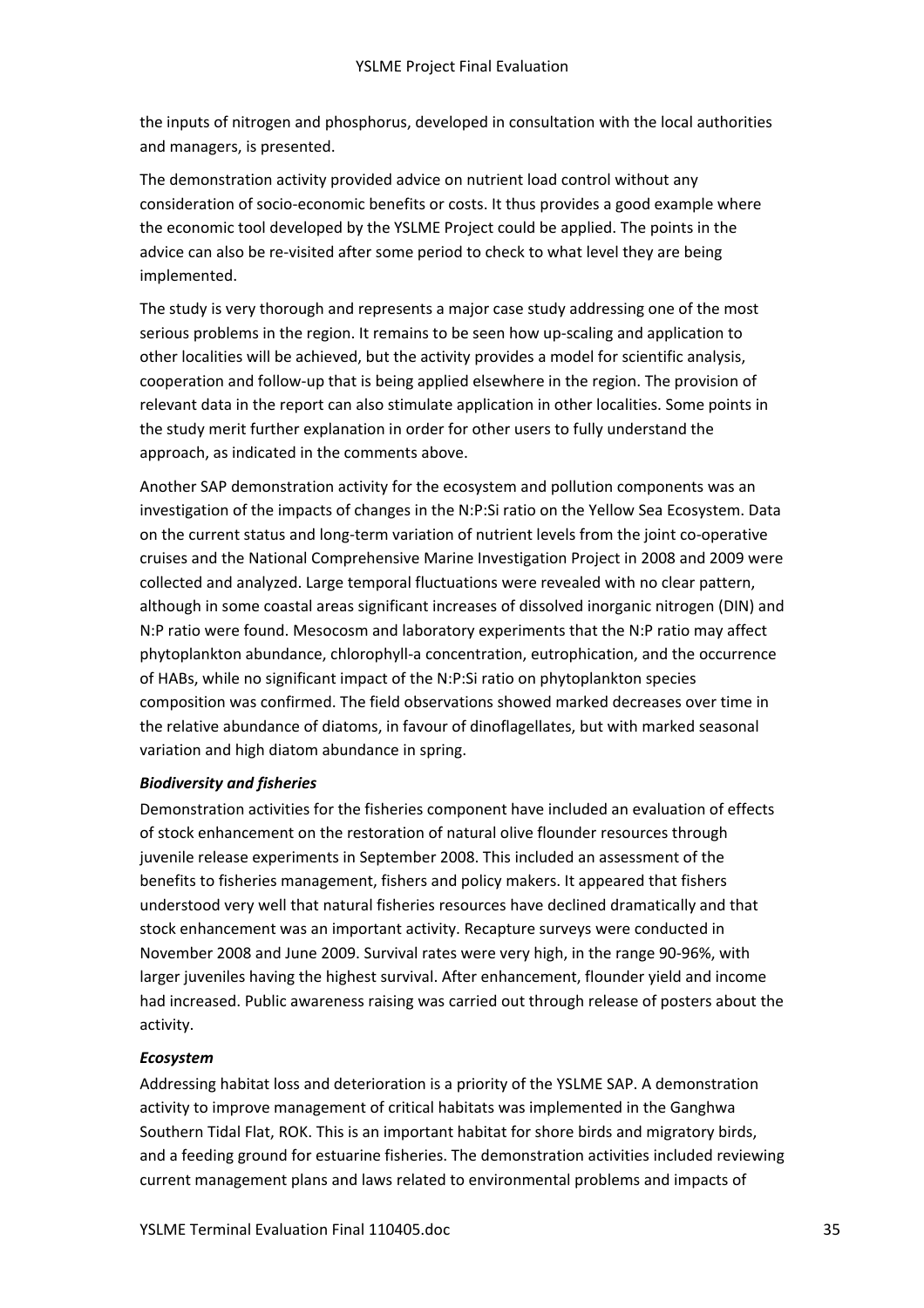environmental stress. This was a team effort involving natural scientific, social scientific, legal, management and economic expertise, as well as stakeholders. A team including the local community, research agencies, the local and central governments and an NGO was established. Existing data were used to assess current conditions. The Project confirmed the serious problems of the area, and in doing so greatly improved understanding for the need to conserve the habitat among stakeholders.

To study the feasibility of implementing the management plans developed from the activity, an economic study of the benefits of improved water quality was carried out based on a mainstream economic approach. The objective was to estimate the benefits of improving the water quality in terms of recreational opportunities in order to assess whether investment in treatment plants can be justified. The travel cost method with contingent behaviour analysis was applied on how much the approximately 100,000 annual visitors to the area spend to benefit from the ecosystem services, using questionnaire data. On‐site, face-to-face surveys were carried out in 2009. The total value of the tidal flat with current water quality was estimated at 11 billion Korean won. The benefits of improved water quality through sewage treatment were estimated at 13 billion won. The estimated cost of the treatment plants was less than 3 percent of these benefits, providing a strong economic justification for implementing the management plan.

A regional habitat conservation assessment and review of vulnerable species was carried out in partnership with WWF, and a joint biodiversity assessment was conducted to help select demonstration sites for the SAP and the MPAs. This created a methodology for biodiversity and habitat assessment.

# *Pollution*

Local community interests were addressed in the demonstration activity for the pollution component on management of recreational waters in Qingdao, China. This aimed at identifying gaps in ongoing monitoring, exploring the primary factors affecting water quality, and providing recommendations on management of recreational waters. The activity covered faecal coliform pollution, floating microalgae, marine litter and physical conditions. Lack of research about microbial indicators and of pollution sources, and time delays in forecasting water quality were identified as gaps. These gaps were addressed in the demonstration activity. A water quality forecasting model was developed and tested. Suggestions for improvements in the monitoring programme were made. A dedicated public awareness and education activity was carried out, including beach clean‐up, release of monitoring products through media, and the development of a beach closure advisory system.

All these results provide sufficient evidence of attainment of outputs and activities in this medium‐term objective.

# **3.2.1.7. Facilitating extension of regional cooperation**

The Project has made extensive efforts to involve the DPRK. A three‐party MOU on DPRK capacity building activities has been signed by KORDI, the Dalian Society of Oceanography and the Project, for example. The DPRK was represented with observer status at several RSTP and PSC meetings, including the  $5<sup>th</sup>$  and  $6<sup>th</sup>$  meetings in 2008 and 2009, respectively. At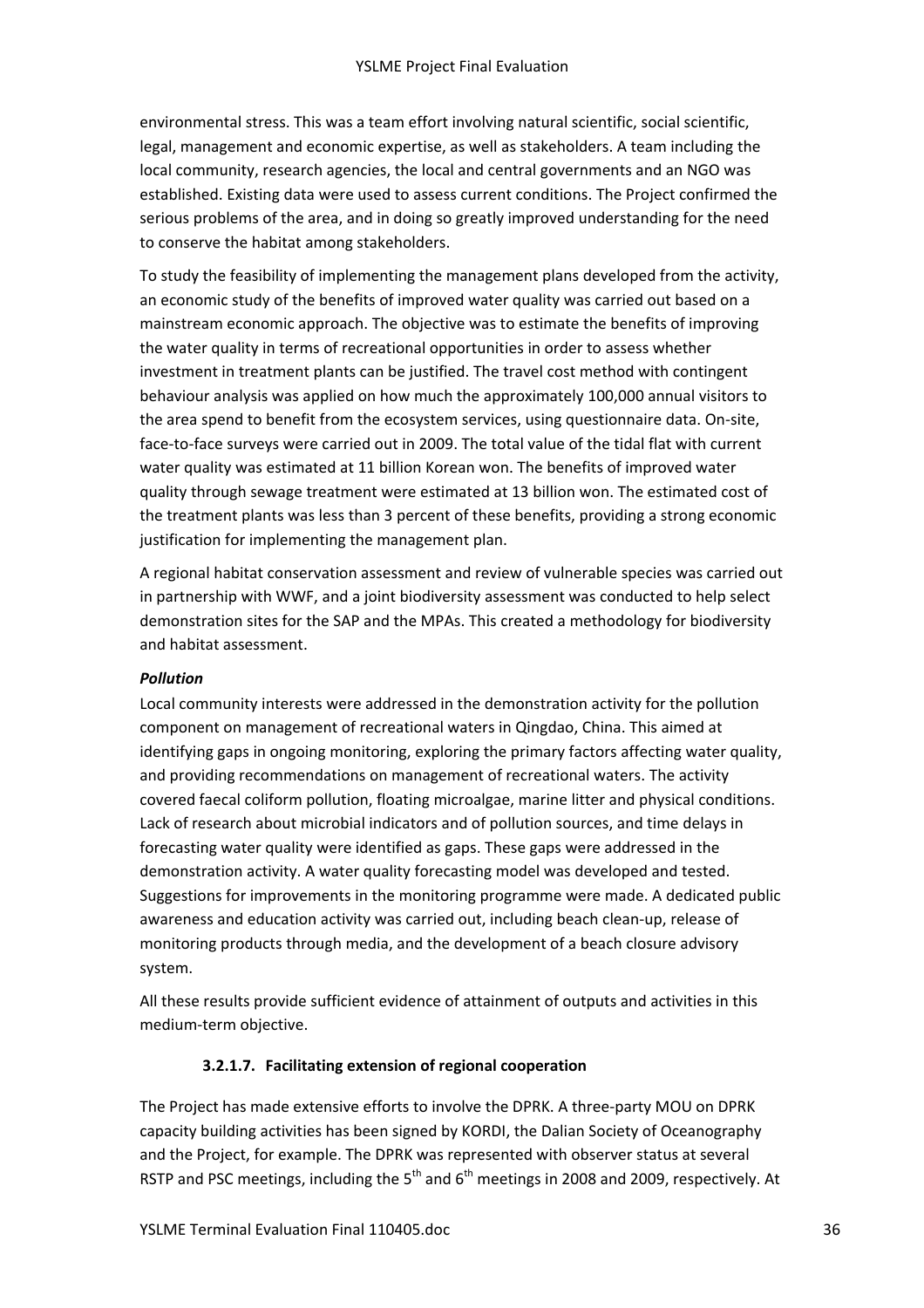the 2008 RSTP and PSC meetings in 2008, the DPRK representative thanked the Project for having arranged two capacity-building workshops, one on the TDA and SAP concepts and processes and one on environmental pollution monitoring and assessment, for the DPRK to better understand the Project and be prepared to participate in a possible next phase. The representative also suggested that the Project arrange further training workshops in the DPRK. The Project Manager explained that details of DPRK's potential participation in the Project could be arranged through consultation with DPRK government officials and experts, as well as GEF.

The DPRK representative stated " the strong interest and willingness of the country to be fully involved in the on-going Project and hoped that the second phase would be realised with the DPRK as a full member of the Project." The delegation also noted the need to improve communication between the relevant national organisations and the PMO.

Following discussion of a non‐paper introduced by the Project Manager, the PSC meeting "instructed the PMO to work closely with all relevant stakeholders and to explore the necessary financial resources for the DPRK to join the Project activities such as capacity building." The meeting also "requested the PMO to explore an appropriate venue where all the participating countries, including the DPRK, can participate."

Accordingly, at the 6<sup>th</sup> meetings of the RSTP and PSC in 2009, the representative of the DPRK reiterated the strong willingness of the country to be fully involved in ongoing and future Project activities, and noted that the DPRK had confirmed its support of the TDA and SAP in an official letter in December 2008.

Prior to the 2009 RSTP and PSC meetings, a capacity‐building workshop was organised to aid implementation of the SAP in the DPRK, and a list of capacity-building requirements was identified. The GEF IW representative also noted that "the newly reopened UNDP Office in the DPRK would facilitate communication".

The Project progress report to the  $6<sup>th</sup>$  PSC meeting noted the Project's efforts to facilitate cooperation between the participating countries and the DPRK in order to enhance the capacity of all stakeholders in the Yellow Sea region. These included the transfer of marine environmental monitoring equipment to the DPRK by the Dalian Society of Oceanography. It is noted that all the actions were carried out without drawing on GEF Project funding.

# **3.2.2. Outcomes and impacts**

The Project has generated cooperation and synergy in each of its component activities, between national and regional level activities including through the national working groups, with members agreeing to exchange data and metadata, for example, on sampling gear and data limitations. The RWGs have reached agreements on the formats and types of environmental and socio‐economic data and information to be collected from each nation. This supports cooperative development of and agreements on robust and practical indices to use in assessments of status, helps identify gaps in data and information and helps convey the resulting messages to decision‐makers, thus also enhancing national capacities.

The Project has provided a mechanism for collecting comparable data and information on conditions in the YSLME and carrying out a joint regional assessments. It has stimulated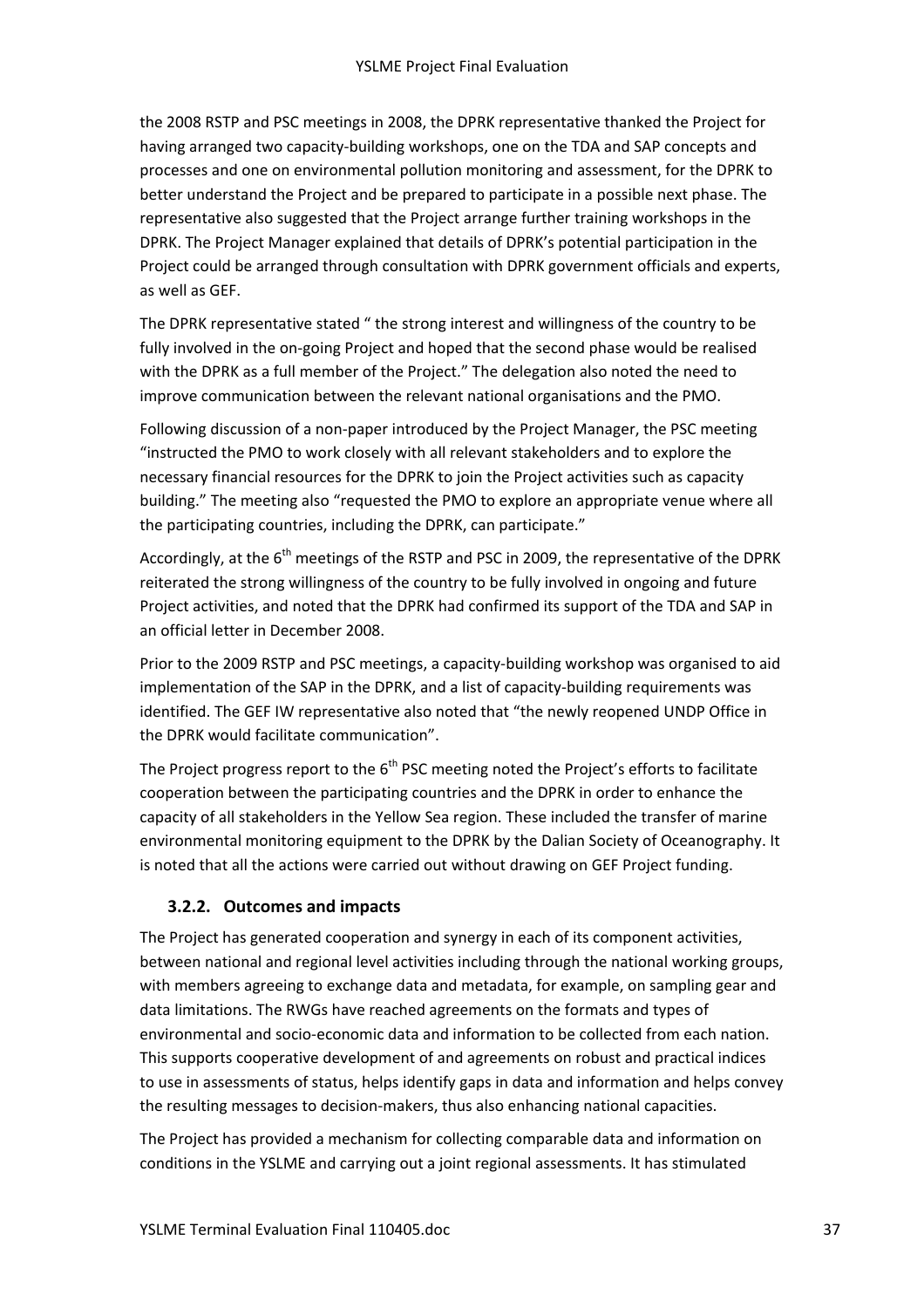interdisciplinary work, generated dialogue between scientific disciplines, between sectors, and between scientific communities and authorities in the two countries. It has created a base for continued cooperation along these lines nationally and internationally, which is needed to achieve the long‐term goals of sustainability and human well‐being, contributing strongly to building national capacities.

The Project has demonstrated the strong need for not only research cooperation on long‐ term environmental studies and funding for such, but also joint decision making on policies, enforcement, monitoring and coordination at national and international levels, and laid the foundation for achieving this through the operational structures it has put in place.

As an example, the cooperation with the WWF/Yellow Sea Ecoregion Support Programme created significant synergy effects, e.g., avoiding duplication, maximising use of available resources, sharing of expertise, enhancing financial sustainability by involving the private sector, and broadening the participation of other stakeholders and NGOs.

The data quality assurance and inter‐calibration exercises show progress as to sample analysis but also the need to ensure all participants carry out the analysis within the agreed time schedule. Workshops on assessment of marine pollution demonstrated several on‐ going activities in the Yellow Sea and also led to an expansion of the marine pollution network to include participants from other regions in northeast Asia. The strengthening of data and information management continued with improvements of the Regional GIS Database, including additional interfaces and implementation of a regional workshop. A biodiversity‐pollution cross‐component pilot activity was initiated in the Ganghwa tidal flat to show how such an approach can improve marine habitats.

Very important examples are the two joint cruises and the four joint regional fisheries stock assessment surveys, both completed in 2008. The Cruise Summary Workshop in mid‐2009 reviewed the results. The outcomes demonstrated the use of the results in clarifying understanding of ecosystem conditions. They also confirmed the necessity of such cooperation in order to achieve an adequate understanding of the YSLME. The same holds true for the joint fisheries stock assessments. The overall outcome is the endorsement and signing of the SAP.

The significance of these outcomes is highlighted through the very positive evaluation of the Project outcomes so far from the global LME programme perspective, with reference to the contributions of the YSLME to the book "Sustaining the world's LMEs"<sup>1</sup>. The initial results of the pilot demonstration activities for science‐driven, ecosystem‐based management as envisaged in the SAP also appear to confirm the validity of the approach. Results from the joint cruises and stock assessments address several of the gaps identified in the national reports. They show the necessity for such joint undertakings. The results of the Ganghwa tidal flat activity were used to design a regulation plan for marine pollution, with related awareness‐raising outreach activities. The development of a pilot network of MPA sites has been initiated.

 $<sup>1</sup>$  Sherman, K., M.C. Aquarone and S. Adams (eds.), 2009. Sustaining the World's Large Marine</sup> Ecosystems. IUCN, Gland, 140 pp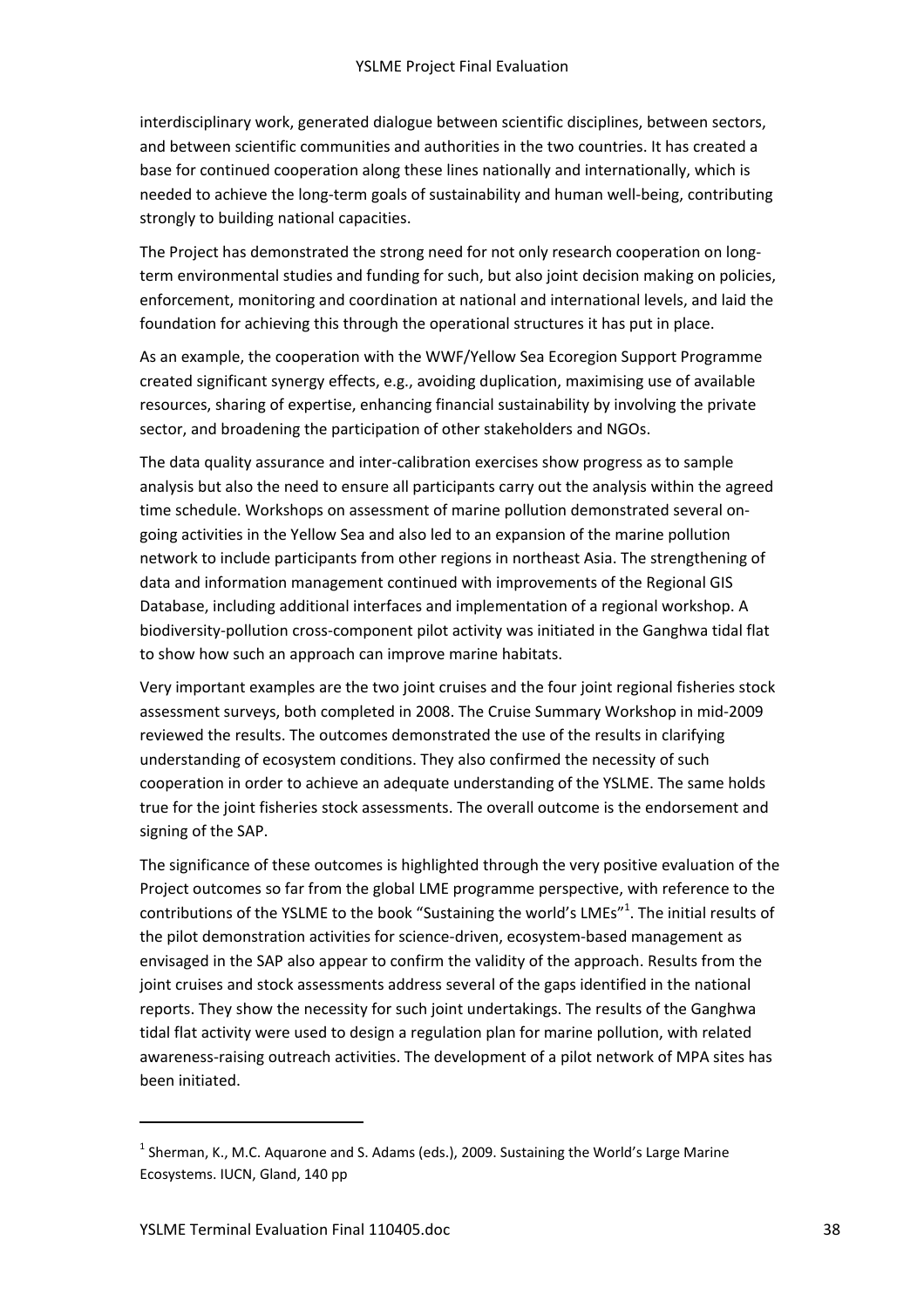Institutional cooperation and cross‐sectoral interactions have been both strengthened and changed to address the issues of marine environmental protection and sustainable use of coastal and marine resources. The efficiency in use of human, infrastructure and organizational resources has increased, enhancing the effectiveness of joint actions. The application of good practices in research and management has been strengthened. Changes in perceptions and attitudes of officials, managers, decision makers and coastal communities and people have been noted with respect to the seriousness of the Yellow Sea situation and the need for adequate protection and management actions.

A significant outcome is the provision of scientific foundation for joint regional systematic periodic assessments of effectiveness of management actions, together with economic valuation, and a basis for implementation of a regional joint monitoring network as part of the common strategy endorsed through the SAP.

On the basis of these findings, the evaluation team concludes that the relevance, effectiveness and efficiency of the outcomes with regard to enhanced regional cooperation are **highly satisfactory**.

# **3.3. Objective 3: Facilitating cross‐sectoral cooperation and coordination of relevant national institutions**

# **3.3.1. Attainment of outputs and activities**

# **3.3.1.1. Project structures supporting cross‐sectoral cooperation**

The PSC, RSTP, and RWGs have generated and created an understanding for regional and national cross‐sectoral coordination and dialogue, including among relevant national institutions, achieving many positive results and laying a foundation for continued regional cooperation. The outputs and activities achieved through these mechanisms cover all components of the Project.

# **3.3.1.2. National Interministerial Coordinating Committees**

The Project has successfully created the IMCCs to facilitate cross‐sectoral cooperation and coordination of relevant national institutions. The IMCCs have provided substantial support in cooperation with the PMO to successfully implement the regional joint cruises and joint fisheries stock assessment, with data exchanges and the creation of related cooperation mechanisms. The SAP, approved by the governments, recommends strengthening of the IMCCs to increase country ownership of SAP implementation.

# **3.3.1.3. National and regional governance analyses**

The regional governance analysis (see Section 3.1.1.5) identifies the key national government institutions relevant to implementation of the SAP, and has a strong focus on enhanced cross‐sectoral coordination and decreased fragmentation. The analyses recommend the active involvement of the relevant national organizations in SAP implementation. At the international level the UNDP is seen to continue being most important, but the increased involvement of IMO and UNEP is encouraged. The regional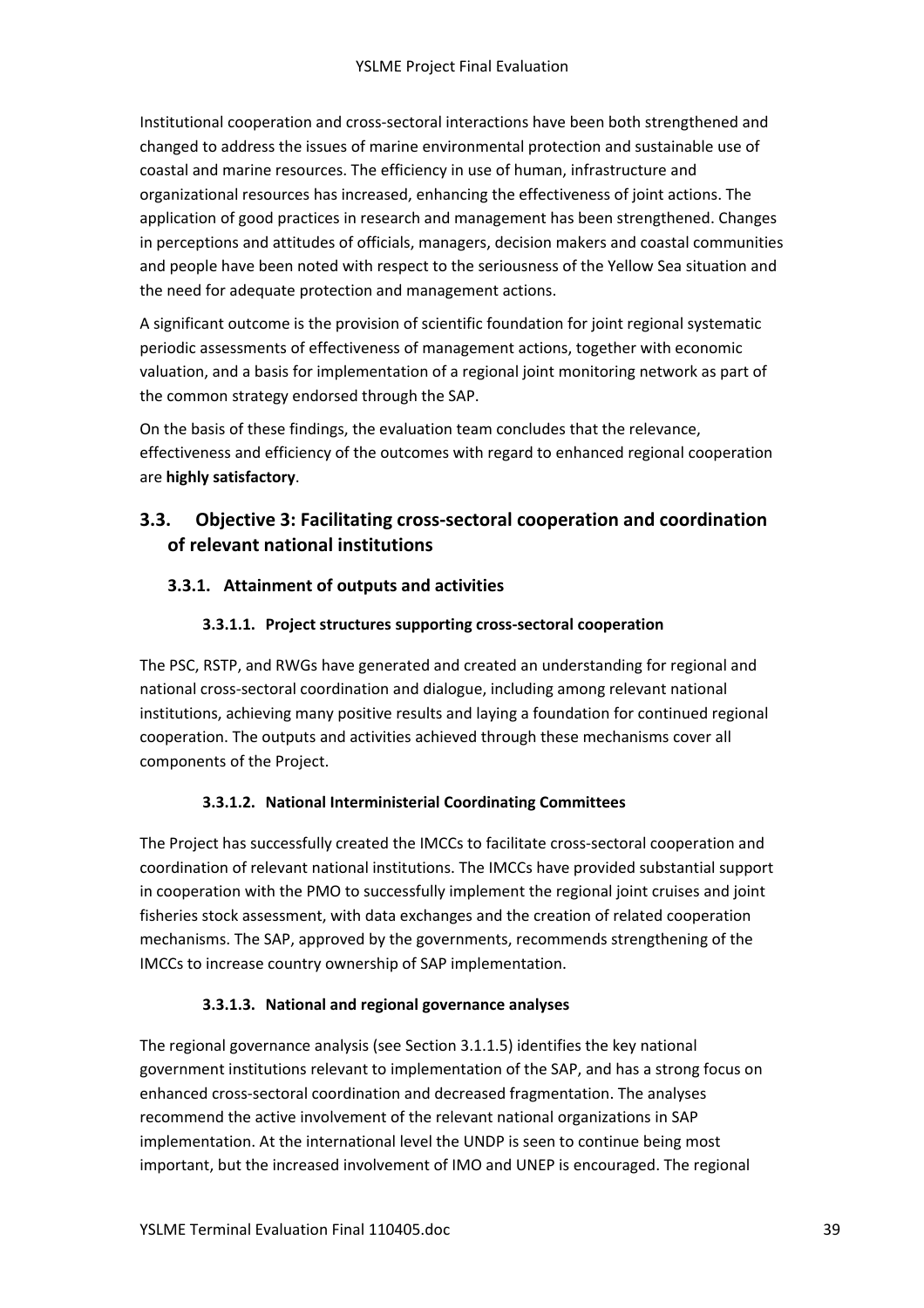governance analysis, whose recommendation to establishment a YSLME Commission has been carried forward into the SAP, considers the establishment of mechanisms to enhance cross‐sectoral cooperation and coordination. This applies not only to national institutions, but also to international organizations, NGOs, and the private sector.

#### **3.3.1.4. Regional parliamentary conferences**

The Project established a mechanism to promote parliamentary roles in protection of the marine environment, which will facilitate cross‐sectoral coordination of relevant national institutions, since many major management actions (e.g., harmonisation of legislation, changes in institutional structure, increased budgets for marine environmental protection) ultimately need approval by parliamentary organisations. Regional conferences addressing the roles of parliaments, national assemblies and local governments in protecting the marine environment and achieving sustainable use of marine resources in the Yellow Sea strengthened the interest and involvement of these policy and decision makers.

The first-ever activity of this nature in a GEF-funded programme was held in Qingdao, China in March 2006, with 51 participants including 14 members from parliamentary bodies, 4 from China and 10 from Korea. Members of the National Assembly of the ROK expressed the desire to establish a regular forum form parliamentary members of the ROK and China to share vision, knowledge and experiences to help achieve sustainable development in the Yellow Sea, and to help meet the responsibilities of parliaments in this context. Similar sentiments were expressed from China. Participants from the local government in Qingdao confirmed the crucial role of the marine environment for local‐provincial socio‐economic development and that the Qingdao Municipal Government developed a strategic plan to focus on related issues. Participants from the DPRK indicated that participation in relevant activities is crucial for more effective conservation of the marine environment of the Yellow Sea.

The need to include the application of economic consideration in environmental management decisions was emphasized and illustrated through examples. The continuation of parliamentary involvement was confirmed in context of the SAP development and implementation in the form of a network between the two parliaments, possibly gradually in the form of an Eastern Asia Parliamentary Forum.

Agreed follow‐up actions included:

- Organisation of meetings with local governments for wider stakeholder participation;
- Increased interaction between scientists and government;
- Examination of good practices to address transboundary problems;
- Pursuit of partnerships among different stakeholders;
- Combining top‐down and bottom‐up decision making; and
- Pursuit of objectivity in policy‐making.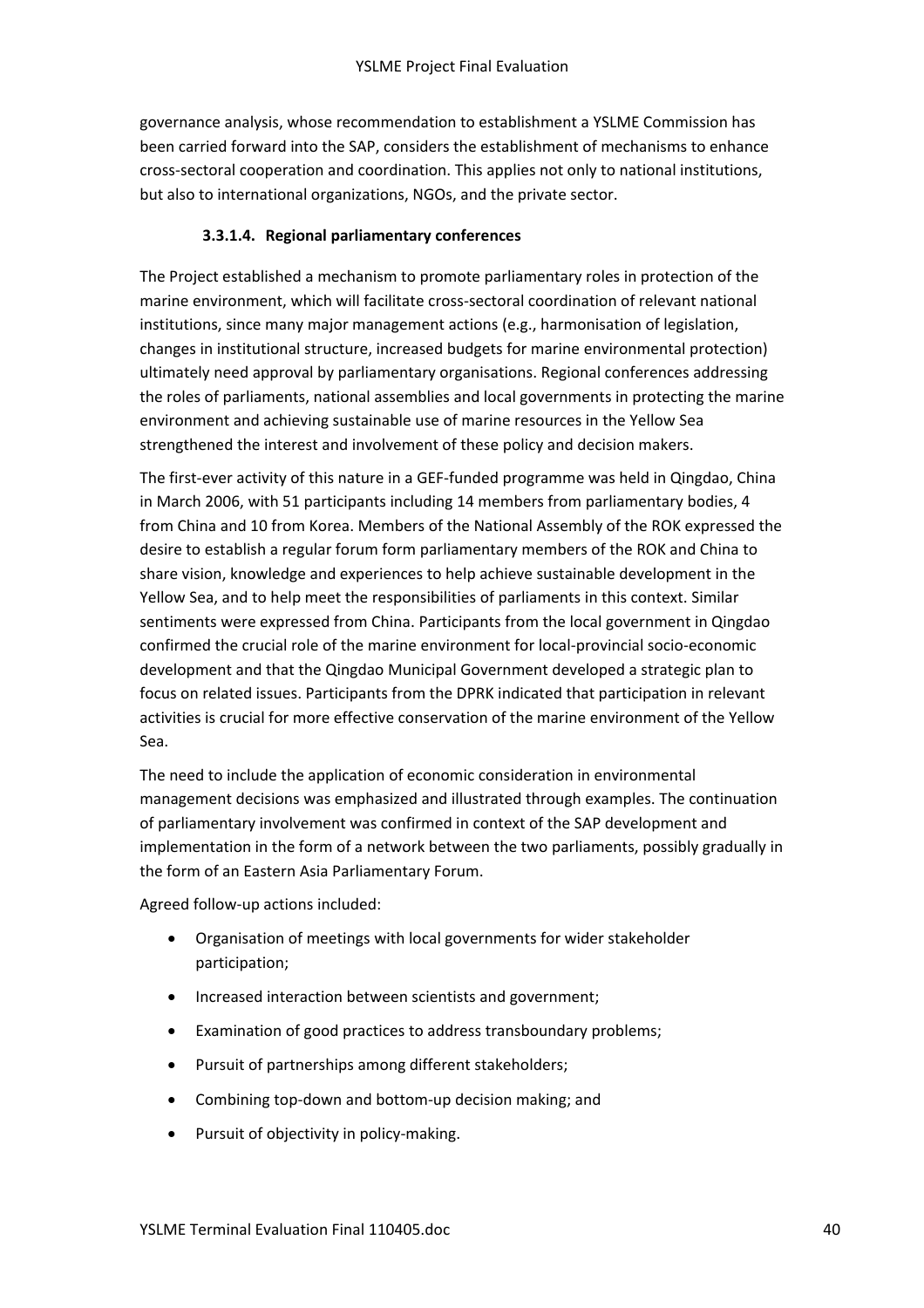It was agreed to hold regular meetings of this nature to sustain the outcomes of the first conference, which included development of common understanding, common goals, and support of regional cooperation.

The success of this first effort is demonstrated by the attendance for the duration of the conference of all high-level policy makers and politicians who attended, which is very unusual.

A follow‐up conference was convened in the ROK in October 2007. Participants included parliamentarians, members of national and municipal assemblies in China and the ROK, and prominent scientists. The conference confirmed the great importance of the Yellow Sea ecosystem to socio‐economic development. It stressed the need for:

- Continued regional cooperation, including of parliaments;
- Legislation and law enforcement for marine environmental protection and sustainable resource use;
- Economic valuation as a tool to support preparation and enforcement of legislation;
- Enhancing public awareness and participation; and
- Continuation in an appropriate fashion of the conference mechanism.

The need for involvement of national policy makers was noted also for achieving the participation of DPRK so as to obtain full geographical coverage of the Yellow Sea in regional cooperation; as well as in the context of preparing common policies of the ROK and China that can become the legal basis for sustaining the Yellow Sea environment and ecosystem services. The creation of a YSLME Commission was brought out as an example of strengthening regional governance. Throughout these activities efforts have continued to involve participation from the DPRK.

# **3.3.1.5. Stimulation of interagency disaster responses**

The Project has stimulated interagency responses to natural and human‐induced disasters. On the occasion of a significant oil spill, the PMO was able to organise at short notice scientific and technical advice from the scientific community to the response management team, and to stimulate cooperation between the authorities involved.

On the occasion of a macroalgal bloom, or green tide, in Qingdao Bay, the PMO responded by providing scientific and management advice. This effort was coupled to Project demonstration activities in the area.

On the basis of this overview the evaluation team assesses the Project's activities and outputs in relation to this medium‐term objective as **highly satisfactory**.

# **3.3.2. Outcomes and impact**

Important outcomes supporting the facilitation of cross‐sectoral cooperation and coordination at regional and national level include evolving policy changes at local, provincial, national, and regional levels to address the issues of the YSLME in a cooperative framework. This is evidenced by increased involvement at all levels of government, the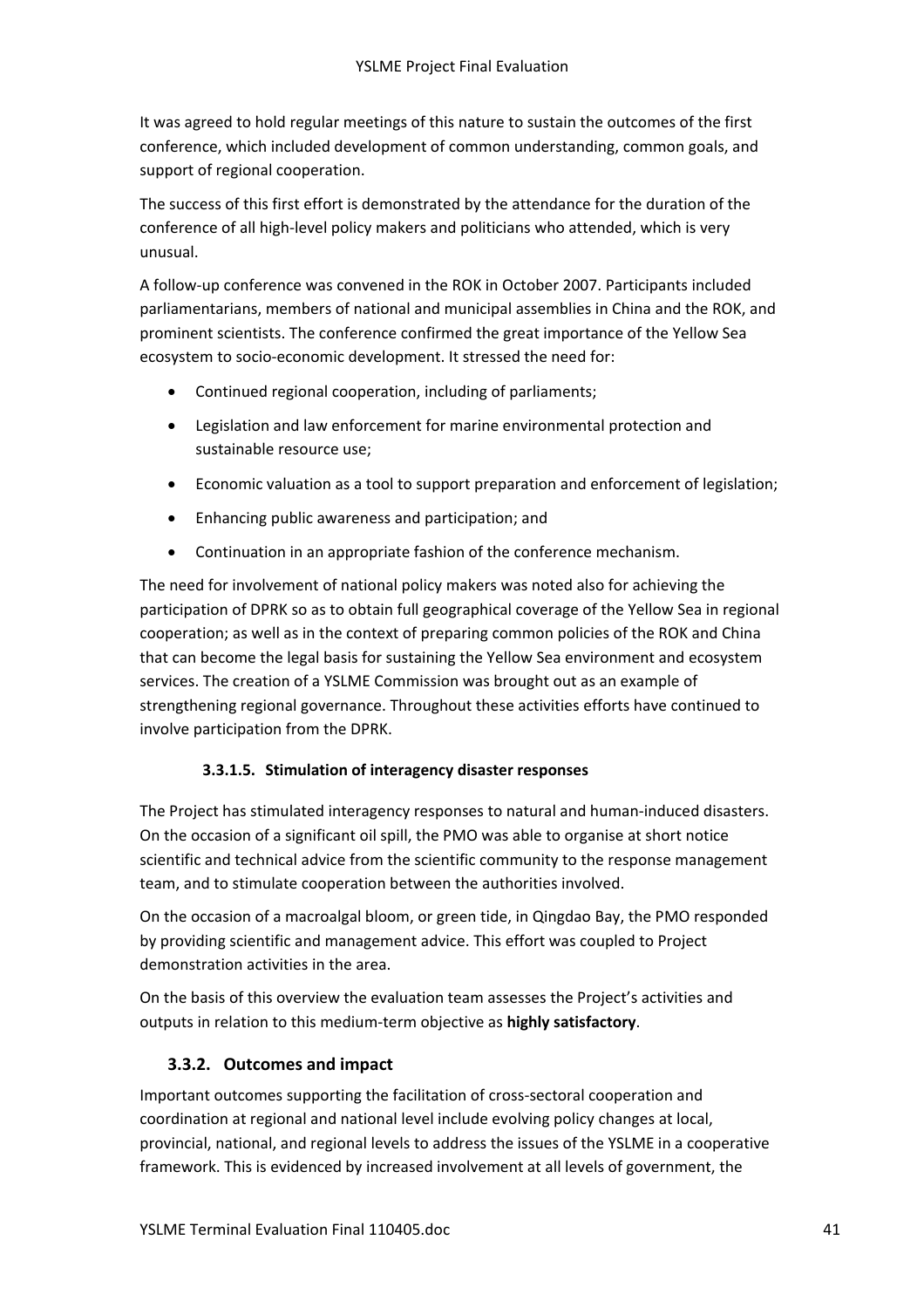participation of policy and law makers, the influence of enhanced public awareness on the policy process, and the involvement of the private sector. There are significant indications of changes of attitudes and perceptions with respect to marine environmental protection and sustainable use of marine and coastal resources. Evidence of this includes data exchange and joint analyses for the joint cooperative cruises and joint fish stock assessment. These actions have provided a basis for an agreed assessment methodology and regional periodic surveys, gradually resulting in a joint monitoring network with reference stations. The governments see a model for such a network in the HELCOM and OSPARCOM networks in the Baltic and North Seas areas.

The policy adjustments are also seen in the endorsement and acceptance by the governments of the SAP together with the soft‐law voluntary approach to the YSLME Commission, to be created over a bridging period. National financial support for this has already been allocated by both governments.

The evaluation team rates the relevance, effectiveness and efficiency of the outcomes with regard to facilitation of cross‐sectoral cooperation and coordination as **highly satisfactory.**

# **3.4. Prognosis of the degree to which the overall objectives and expected outcomes are likely to be met**

The adoption of the SAP and the completion of a number demonstration activities provide a significant basis for achieving the long-term objective . The SAP fully adopts an ecosystembased approach and identifies measurable targets to be reached by 2020. The implementation of the joint cruises and fish stock assessments with regional surveys likewise give a convincing basis for a good prognosis of fulfilment of the long-term objective. Several other outputs give further support to such an assessment. These all validate the establishment of the YSLME Commission as the overall implementation mechanism. To facilitate the process, an organizational framework for the Commission has been drafted on the basis of extensive consultations with officials and other experts. Draft guidelines for the operation of an Interim Commission Council have also been prepared.

A good basis for achieving the overall objectives and expected outcomes is evidenced by the considerable efforts in data collection, through the national and regional Working Groups, leading to addressing important data gaps, and gaps in understanding the role of ecosystem services at the level of authorities and practitioners, and an associated recognition in government of the necessity to strengthen the related systems. This effort can furthermore be based on proposed alternative policies to help achieve sustainable fisheries (e.g., Table 5, page 275 in Analysis of Environmental Status and Trends, Vol.2, National Reports, ROK II), and generate related collaborative management systems. The regional syntheses, also present a summary of national issues which will help directing future efforts to achieve sustainability.

In view of the increasing role of mariculture in providing seafood, suggesting a doubling of production by 2020 to meet demand, the results in support of sustainable mariculture are both highly relevant and effective in moving toward the long-term objective.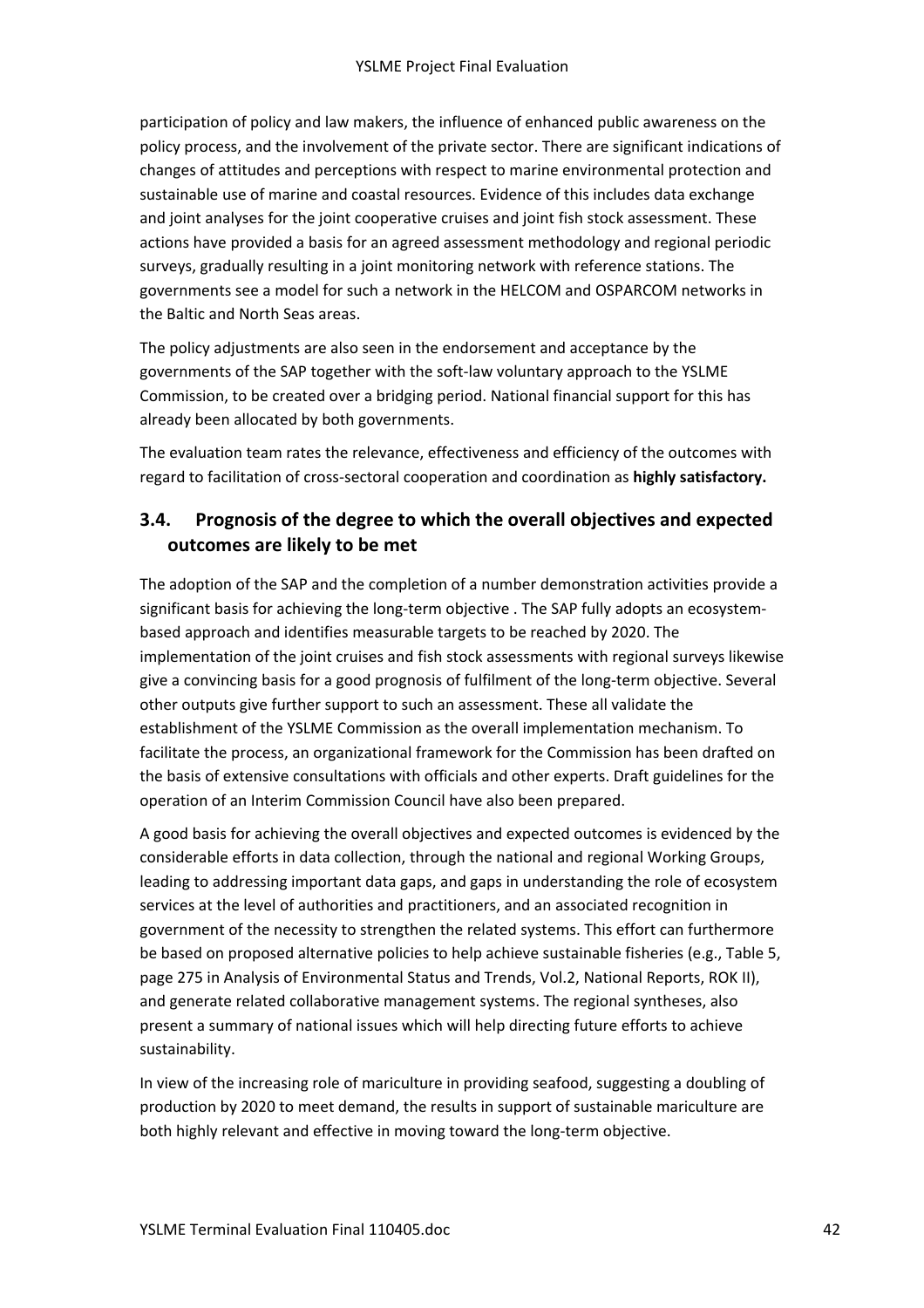The creation of databases using national data and information from both nations can serve as a baseline for introducing and implementing ecosystem‐ based management practices and related future regional assessments and cost‐benefit analyses.

The regional syntheses, together with other activities and results, identify the type of data and information required for proper assessments. This can be compared with identified gaps, indicating priority needs to management and scientific institutions in both countries. This approach can also help ensure that data and information and analyses become compatible.

The Project has created communication and dialogue among institutions, authorities, and different sectors, including at government level. The Yellow Sea Partnership can support the continuation and strengthening of regional cooperation, including cooperation with regional and global organisations.

The outreach and public awareness efforts have significantly enhanced insights and understanding for the actions. The proposed introduction of education about the sea in primary and secondary schools in coastal cities in China, in the form of a course possibly entitled "Know Ocean, Love Ocean", carried out in direct association with the coast would be a major breakthrough of global interest. It fits excellently with the aims of the ongoing UN Decade of Education for Sustainable Development (2005‐2014).

The relevance and effectiveness of the Project for the countries and communities are very high: this is the only integrated, international, multilateral cooperative and communitydriven programme in the Yellow Sea region. The YSLME Project has carried out very extensive work with high cost efficiency.

PEMSEA is another multilateral programme that includes the Yellow Sea. PEMSEA has been endorsed as an organization by the governments of the East Asian Seas Region, includes the DPRK as a member state. PEMSEA could thus potentially provided the political framework for the sustainability and possible continuation of the YSLME Project, which seems appropriate since this political framework already exists. Such an approach could facilitate the programmatic sustainability/continuation of the YSLME outcomes and achievement of the long‐term objective.

# **3.4.1. Risks to sustainability of Project outcomes**

### **3.4.1.1. Financial risks**

The expressed ownership of Project outcomes by national governments, local governments, coastal communities, users of the marine resources, the scientific community, the private sector, and other stakeholders suggests that the financial risks are not significant. There are several potential financial sources to sustain the outcomes. It can also be noted that the two governments have allocated funding for the bridging period and the commencement of the second phase of the Project.

From a long-term perspective it should be noted that the ROK is a donor country, whereas China is as yet a developing country. This difference in status may hold financial risks in the future, but not in the medium term.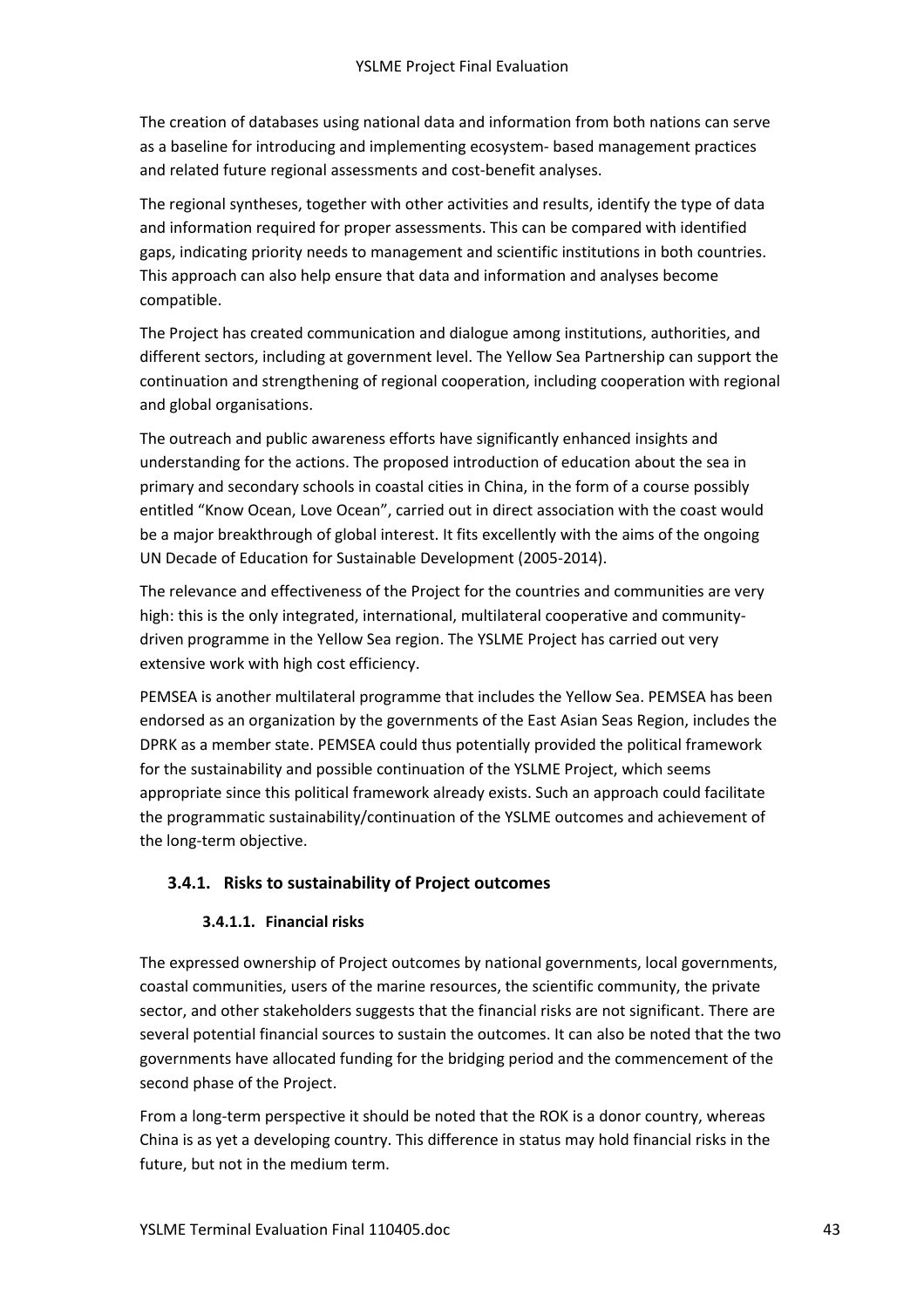The evaluation team ranks financial risks as **likely (L)**, meaning that there are no or negligible risks that effect this dimension of sustainability.

## **3.4.1.2. Socio‐political risks**

The level of stakeholder involvement and interest in the Project has gradually reached a very significant level over a wide range of stakeholders. Ownership in the countries of this unique community-driven, integrated, multi-lateral programme for the Yellow Sea is high. The attitudes and perceptions of many stakeholders have changed in the course of the Project towards a more positive understanding for the need of such a programme. Key stakeholders agree that it is in their interest that the benefits of the Project continue and achieve full impact.

Nevertheless, there may always be some socio‐political risks. Environmental knowledge has been enhanced in governance circles, including parliaments and government, but knowledge of how to protect the environment is still very limited, as is understanding of ecosystem services and ecosystem-based management. The evaluation team considers the risk **moderately likely (ML)**, meaning there are moderate risks that effect this dimension of sustainability.

# **3.4.1.3. Institutional framework and governance risks**

The current weak enforcement of existing laws implies that the potential for non‐compliance with management rules and regulations is significant. It may be cheaper to accept a fine, for example, than to implement proper treatment of wastewater. These concerns are serious. Inter‐ministerial coordination and communication deficiencies, and possible conflicts of interests between ministries as to priorities pose risks for the success of the programme, although the sustainability of the existing outcomes may not be affected.

The evaluation team rates the risk as **moderately likely**.

# **3.4.1.4. Environmental risks**

Environmental degradation of parts of the YSLME continues. The governments are changing attitudes to the balance between economic development and environmental protection in favour of more attention to environmental concerns. However, this does not necessarily mean better understanding of the protection of ecosystems and ecosystem services. Thus, it is very likely that land‐reclamation or coastal profile changes in Yellow Sea coastal areas will continue, given that considerable plans for such activities are in place.

Although an agreement has been reached at the national level for a reduction in fisheries capacity, and this is being pursued, verification at regional level is difficult. This is also the case with respect to pollution control. The Project has addressed these issues, being the only multilateral mechanism available to do so. This is another major dimension in favour of continuation of this multilateral mechanism.

There are also moderate risks regarding the implementation of the ECC concept, which is of concern for the second phase of the Project, but also may influence the sustainability of the present outcomes.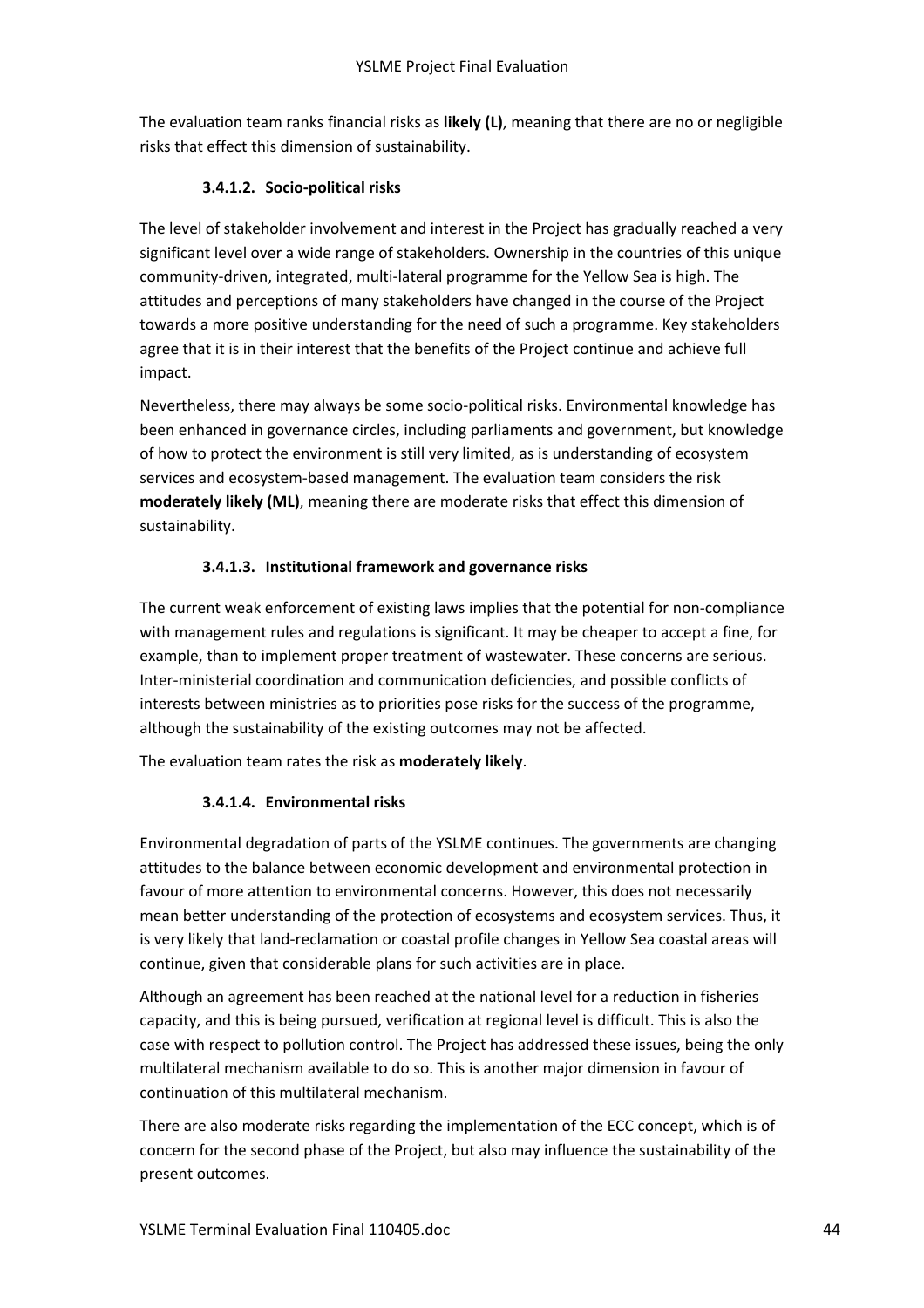Potential climate change impacts may in the long term pose environmental risks to the sustainability of some outcomes.

The evaluation team rates the environmental risks as **moderately likely**.

## **3.4.2. Scientific credibility**

Many scientific results of high relevance and effectiveness for supporting further implementation have come out of the analyses and joint actions, such as the joint surveys, joint cruises, the nutrient input model, the cost-benefit analysis, and the demonstration activities. Specific examples include zooplankton distributions, biomass and production of bacteria in the surface layer outside the Yangtze River, together with high phytoplankton diversity, differences in catch composition on the two sides of the Yellow Sea, with a significant increase of jellyfish in the western part, and large increases in autumn biomass of anchovy, anglerfish, and yellow croaker related to the spring bloom. The results supporting achievement of sustainable mariculture in the Yellow Sea also are based on a solid and up to date scientific approach with respect to rearing, genetics, and disease control. The studies of the importance of various habitats also demonstrate scientific rigour and credibility. For instance, findings regarding the role of seagrass beds in the Rongcheng area are in full agreement with findings in other parts of the world. Scientific rigour is also demonstrated in the process for obtaining reliable estimates of primary production by means of remote sensing in combination with ground-truth data.

The Project could possibly have done more data quality control with respect to the historical data, with a slightly more critical approach. However, the harmonization of methodologies, inter-calibrations, provision of reference materials, and exchanges with other scientists are all major steps in improving the scientific credibility of outputs.

The Project has worked in a region of high political diversity and some suspicion, and has succeeded in changing attitudes toward scientific cooperation considerably. Scientific cooperation has been going on before, but not in the context of such an integrated approach. Due the constraints indicated, the efficiency in producing scientific outputs in the form of peer-reviewed scientific publications may be seen as moderate. It should be emphasized that this is essentially due to factors beyond the control of the Project. In conclusion, the evaluation team considers the scientific credibility of Project outputs to be high and fully satisfactory.

### **3.4.3. Processes effecting the attainment of Project results**

### **3.4.3.1. Country ownership/drivenness**

Extensive consultations have been conducted with government representatives, authorities, scientific community, other stakeholders and users of the marine resources at each stage since inception of the Project, to clarify and respond to country priorities and concerns. It is clear that the outcomes are contributing to shaping policy and priority identification of both national and local governments.

The financial commitments have been fully honoured by both countries. Other participating institutions and partners have also contributed in‐kind and in cash.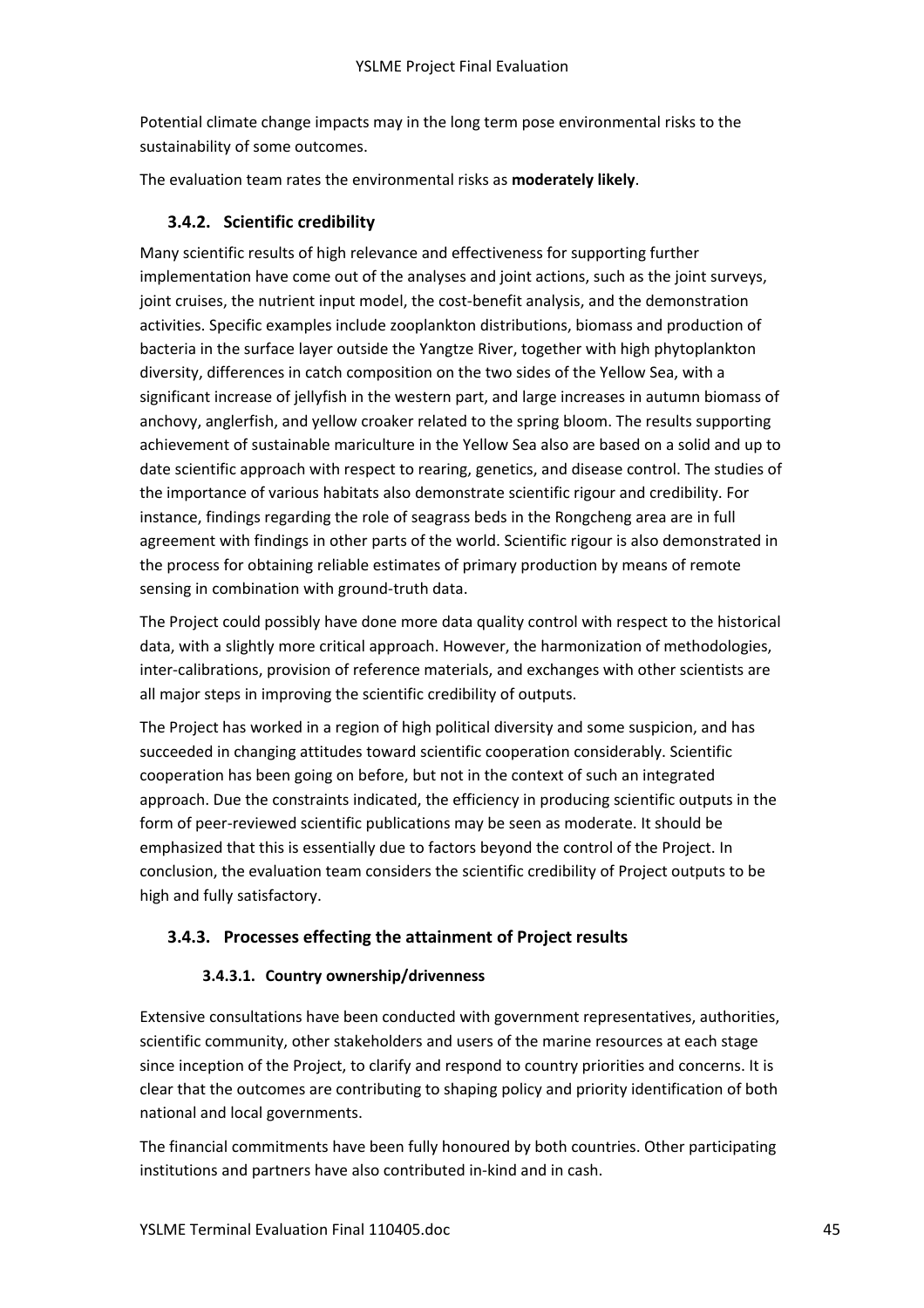Governments at national and local level, and other stakeholders, have endorsed management frameworks and adjustments to policies as a result of the outcomes of the Project. At national and local levels, and including civil stakeholders such as fishers and coastal communities, ownership of the Project has been created by a wide range of activities. The YSLME Project has been adopted by stakeholders as a community‐driven mechanism to achieve improvements of the condition of the Yellow Sea.

Ownership of the Project and outcomes at national and regional levels is confirmed by the final evaluation. This Project is clearly country-driven and not donor-driven.

## **3.4.3.2. Stakeholder involvement**

A wide range of stakeholders have been actively involved in Project activities (see Section 2.3.2), which have addressed issues of real concern to the stakeholders. This includes the quality of recreational waters, contamination of habitats, eutrophication, litter on beaches, habitat destruction, biodiversity and fisheries and mariculture production. Local officials and managers have been trained in how to address the issues and carry out management actions. Stakeholder involvement has generated cooperation, dialogue, and communication across sectors and between institutions and communities.

Stakeholder involvement in the Project is regarded by the evaluation team as very satisfactory and of high value.

## **3.4.3.3. Replicability**

The Project has demonstrated the replicability of a number of its results, such methodologies developed for integrated multitrophic aquaculture (IMTA), nutrient loading studies, and remote sensing algorithms and surveys. In particular, the replicability of many Project approaches and outcomes has been recognized by GEF and the global LME programme. GEF plans to use the YSLME approach to TDA and SAP development as the model for a Project in the East China Sea. GEF‐IW and the global LME programme view the YSLME as a benchmark for LME projects.

These conclusions are confirmed by views expressed by Dr Ken Sherman in communication to the YSLME Project Manager in May 2010, as follows: "*It is clear from my visit to the IMTA sites in the Sanggou Bay, and from my close association as an external observer of the YSLME project, that China and Korea are carrying forward the best practices of any ecosystem‐based project for the recovery and sustainability of LME goods and services.*

*The Yellow Sea Large Marine Ecosystem is presently serving as the world standard in practice of LME recovery and sustainability. Marine experts engaged in GEF‐supported projects in other parts of Asia, and in Africa, South America and Eastern Europe all look to the YSLME project as the best example of Transboundary Diagnostic Analysis (TDA) and Strategic Action Plan (SAP) development and practice, for the recovery and sustainability of ecosystem goods and services.*

*The innovative and cost effective YSLME project is recognised as the most successful of the 17 GEF supported LME projects and should become the first project supported by the GEF for a*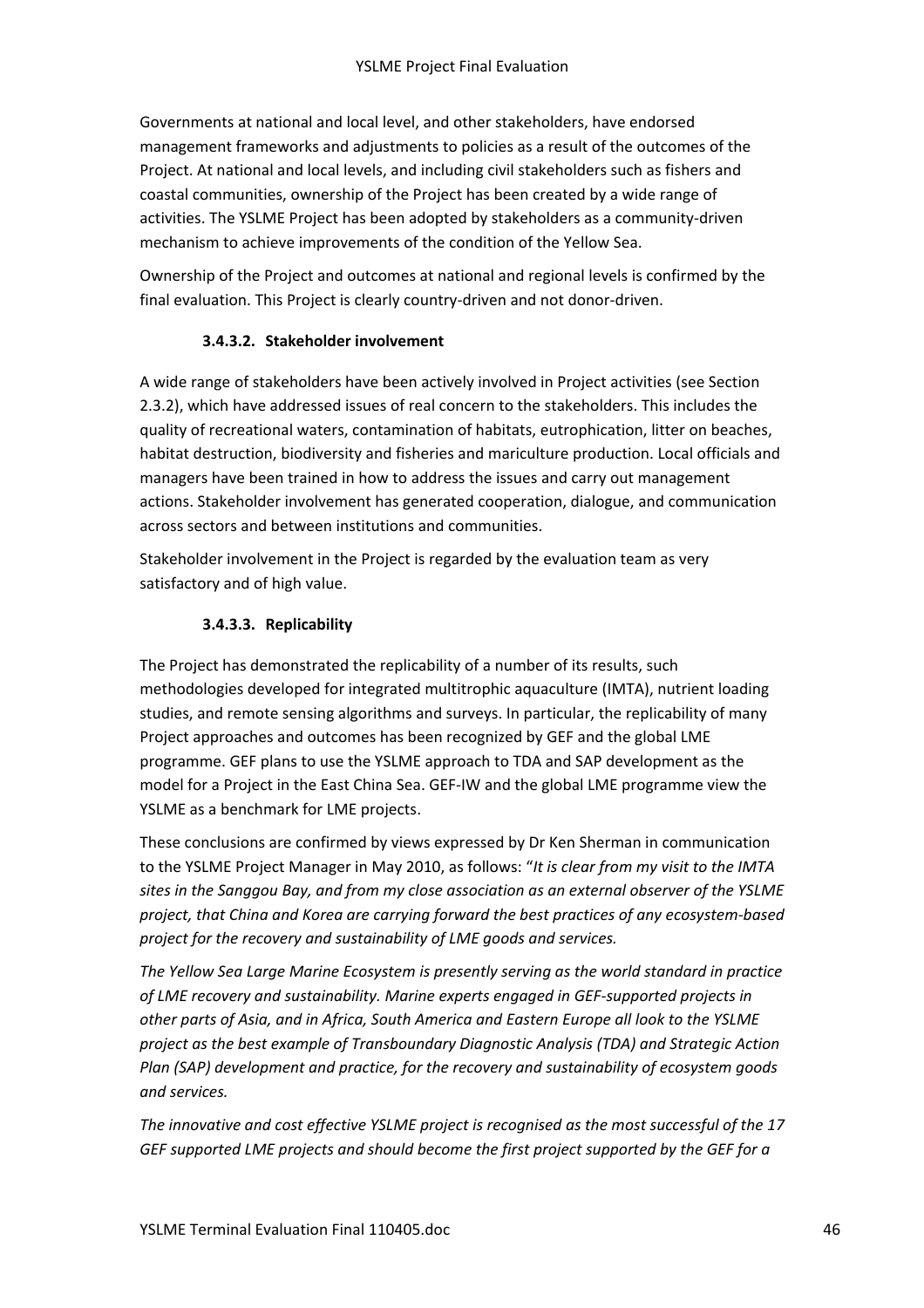*second five year phase with funding from the up‐coming 5th replenishment of the GEF donor countries*."

### **3.4.3.4. GEF Agency backstopping**

The cooperation with UNDP offices and UNOPS has functioned during the major parts of Project implementation. The PMO has experienced some difficulties in fulfilling the heavy reporting and management requirements of the implementing and executing agencies (see Section 4.6.2). The PMO also sometimes experienced that an insufficient understanding of marine environmental issues affected implementation of some Project activities. These issues led to some delays beyond the control of the PMO. There appears to be a need for the implementing agencies to recognize these kinds of problems in their management approach. This is particularly sensitive when working in regions with large political differences, and when the country and regional ownership of the Project is as strong as it is in the YSLME Project.

# **4. Project Management and Coordination**

The Project Document defined the roles of the PMO to be:

- Assist networking among the NFPs, IMCFs, and RSTP;
- Organize technical cooperation activities and consultative meetings;
- Collect and disseminate information;
- Provide support for technical and pre-investment activities;
- Establish and assist with networking of technical institutions and experts;
- Assist in implementing pilot activities;
- Coordination of international, multi‐lateral, and bilateral environmental activities;
- Direct coordinate public awareness and participation and data and information management activities; and
- Financial, logistic, and strategic project management, including progress reporting.

Overall, the PMO has performed very well in performing and exceeding these roles. The PMO has been efficient and effective, with an appropriate ratio of administrative and overhead costs to expenditure on substantive Project outputs and outcomes, within the constraints of the institutional administrative framework. The PMO team appears to have worked well as a team and to a high professional standard, with low turnover of personnel and a collective commitment to the success of the Project.

# **4.1. Institutional and Organizational Structure**

# **4.1.1. Project Implementation and Execution Arrangements**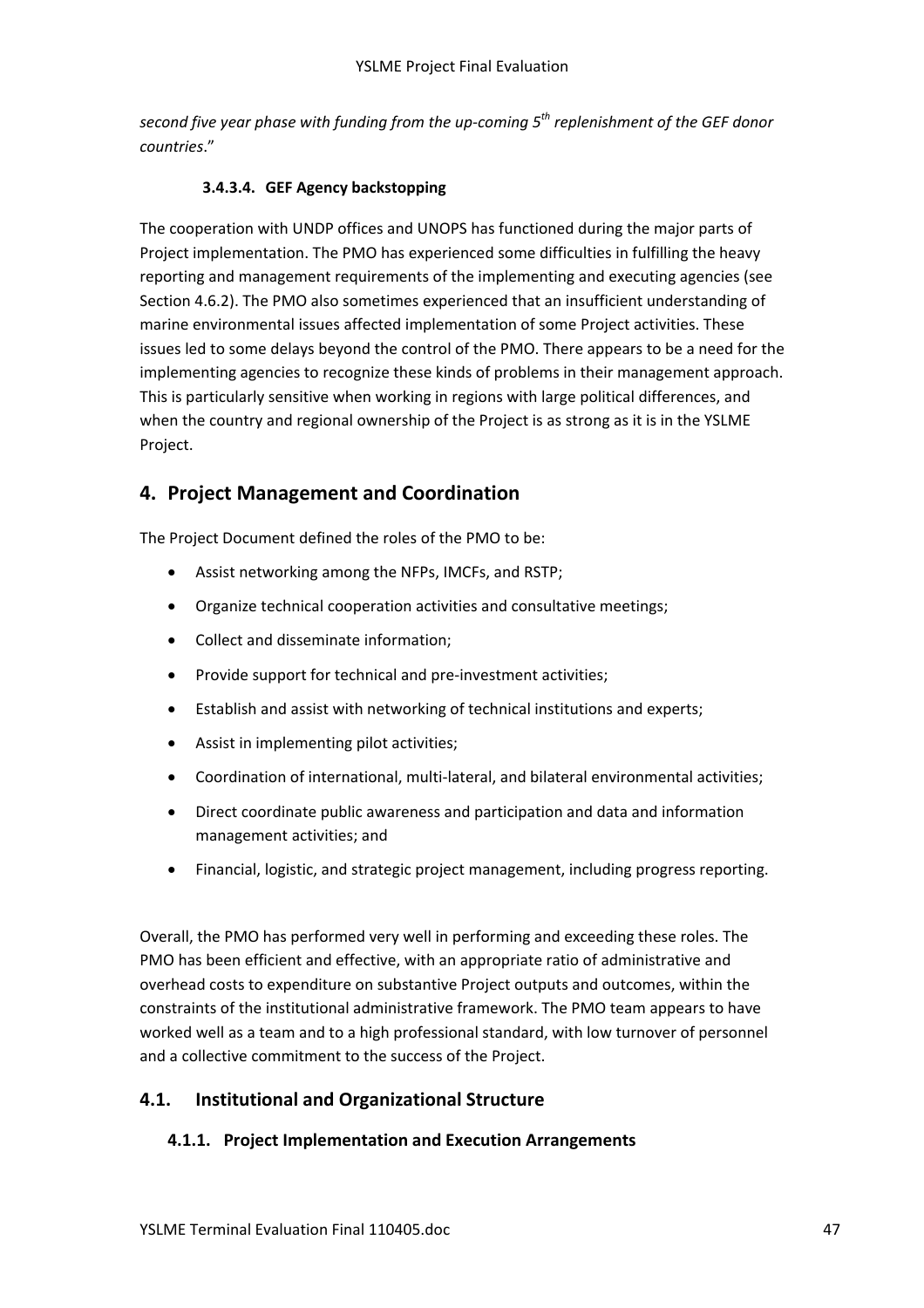The international partners involved in project management and execution arrangements are the GEF Secretariat in Washington, UNDP‐GEF Headquarters in New York, the UNDP Asia‐ Pacific Regional Centre in Bangkok, the UNDP Country Offices in Korea and China, and the UNOPS International Waters unit in Copenhagen. The PMO deals with UNOPS primarily on budgetary, financial, and contractual matters, including the recruitment of Project staff and consultants and management of contracts for Project activities. The PMO deals primarily with the UNDP regional office regarding technical aspects of Project implementation within the GEF‐IW framework, with additional support from UNDP‐GEF Headquarters as required. Overall, these arrangements have been satisfactory. As noted in the MTE, it is not clear that the local UNDP Country Office was as supportive as it might have been in facilitating Project activities and outcomes. The evaluation team noted that the UNDP Country Office in the ROK was represented at the first four of the six PSC meetings to date, and did not participate in the official signing ceremony of endorsement of the SAP, which was held at the sixth PSC meeting. This was largely a result of the closure of the UNDP Country Office in ROK in 2009, after a period of downsizing in the preceding years.

# **4.1.2. Project Organizational Structure and Roles**

Aside from the PMO, the main groups involved in practical implementation of the Project at the regional level have been the PSC, RSTP, and the RWGs. In addition, the Project established an *ad hoc* working group on SAP development within the RSTP, which subsequently established a smaller SAP drafting group. At the national level, there were IMCCs, National Working Groups, National Coordinating Units and National Coordinators. As stated in Section 2.3.1.1, the evaluation team considers the design of the basic organizational structure to be sound. The use of the basic structure to form task‐specific groups such as the *ad hoc* working group on SAP development, was appropriate and efficient.

As noted in Section 2.3.1.2, there were some adjustments to the role descriptions of the PSC and RSTP in the Project Implementation Plan adopted by the PSC at Project commencement. Specifically, the TOR for the PSC, and the organization chart, were modified to clarify that the PSC was the ultimate decision‐making body for the Project, and what had been the SMAG was re‐defined as the RSTP to provide a more technical focus given the critical importance of scientific and technical matters in the development of the TDA and SAP. The evaluation team considers these adjustments to have been appropriate, and to have contributed to the Project's success.

The membership of these various bodies overlaps considerably, so that a number of individuals have participated at two or even three levels in the organizational structure (PSC, RSTP, RWGs). Some cross‐linkage of these groups was essential to provide effective communication and information flow between the various bodies, and it is standard practice for some members of technical groups to attend meetings of steering groups in order to present and explain results and progress. The overlap in membership also reflects to a considerable extent the long‐standing interest and participation in the Project by a number of senior, influential individuals from both countries, whose participation at multiple levels is viewed by the evaluation team as necessary and desirable. Several individuals who were interviewed by the evaluation team had been involved in the gestation of the Project since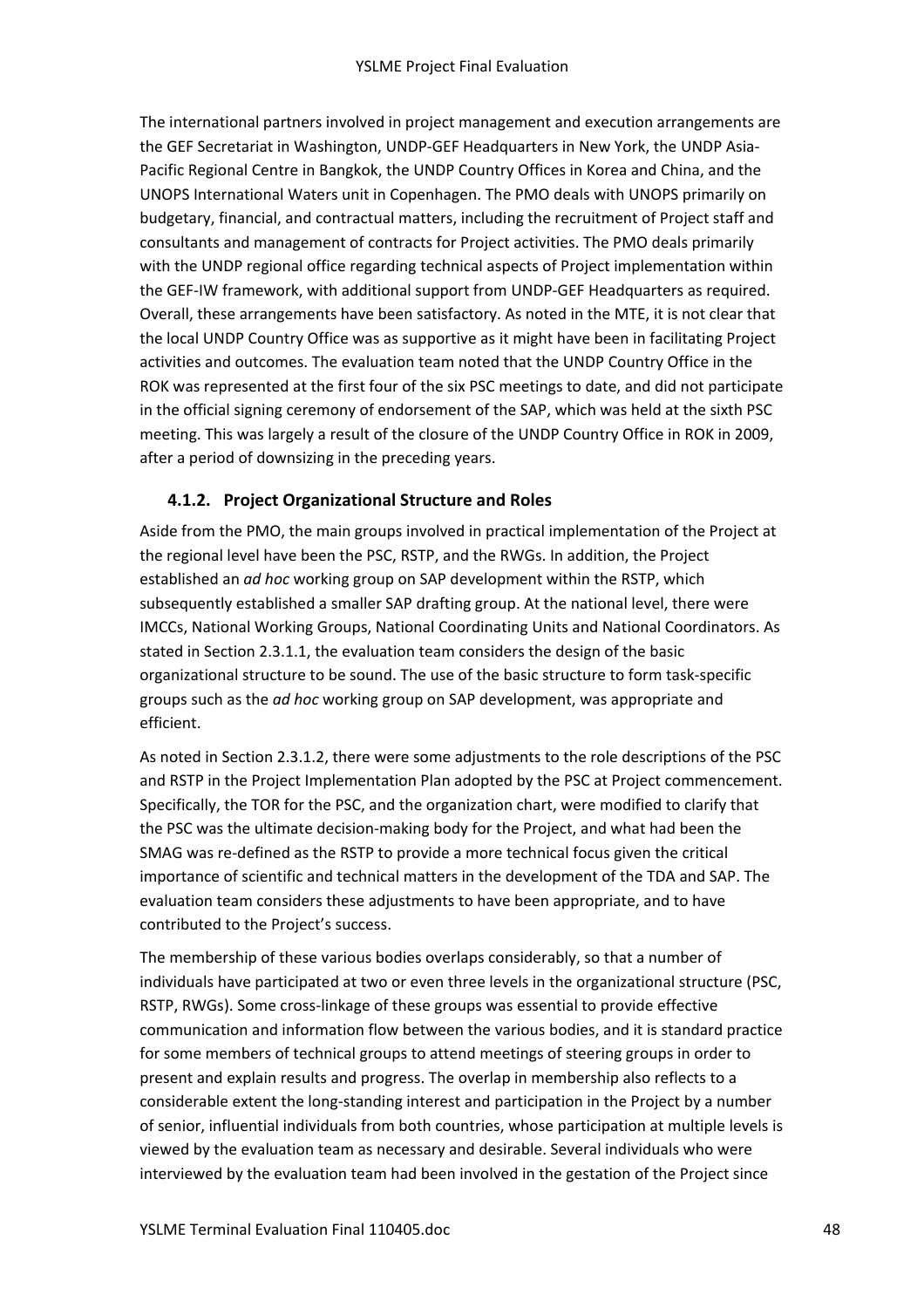the first meetings in 1992. This continuity, along with the career progression of key individuals into more senior, and more widely networked, positions, is seen by the evaluation team as an important contributor to national ownership of the Project by both the scientific community and governments.

The evaluation team considered whether the partially overlapping membership of the PSC and RSTP weakened the Project oversight role of the PSC, and concluded that there was sufficient differentiation of the PSC and the RSTP, and that the national representation on the PSC was firmly rooted in national government policy structures. The three organizational levels (PSC, RSTP, RWGs) appear to have effectively and successfully fulfilled their functions.

The MTE of the Project concluded that the internal coordination functions established for the Project were only marginally effective, but also noted that effective internal coordination mechanisms are rare in GEF‐IW projects for TDA/SAP delivery. Indeed, inadequate internal coordination of agencies with responsibilities related to marine environmental management is a common root cause of marine environmental problems around the world. During the evaluation mission, both the PMO and a number of persons interviewed identified inadequate internal coordination among national government agencies as a significant project risk (see Section 3.4.1.3). Nonetheless, cooperation between SOA and SEPA in China appears to have improved considerably since the MTE, when a lack of such cooperation was identified as an issue. The constructive relationship established between the former MOMAF and MOMAT in the ROK at the time of the MTE appears to have continued in the working relationship between MLTM, which has taken over responsibility for the marine environment, and MOMAT, if not improved somewhat. The PMO notes that the IMCCs in both countries relate specifically to the YSLME Project, and not to marine environmental management more generally.

# **4.2. Implementation Approach**

The PMO's approach to implementing the YSLME Project is exemplary, in the literal sense that it serves as a valuable example for other GEF projects. The PMO has gone beyond the basic roles of coordination, support for activities, and project management as defined in the Project Document and has played a critical and demanding catalytic and leadership role essential to the Project's success.

The PMO has largely succeeded in striking a sometimes challenging balance between Project delivery (delivering products and outputs specified in the Project Document, to budget and schedule) and fundamental outcomes – such as confidence, cooperation, technical and institutional capacity, and stakeholder ownership ‐ necessary to achieve the long‐term objective of ecosystem‐based sustainable development of Yellow Sea resources. From the commencement of the Project, the approach to implementation has demonstrated an understanding that, though the activities in producing the TDA and SAP had a largely technical focus, the ultimate causes and remedial actions are fundamentally related to governance and the sustainability of outcomes depends on long‐term cultural and institutional change. This understanding was reflected at the outset in the re‐casting of "immediate objectives" formulated largely around technical thematic areas (fisheries, ecosystem, etc.) to "medium term objectives" formulated around the governance themes of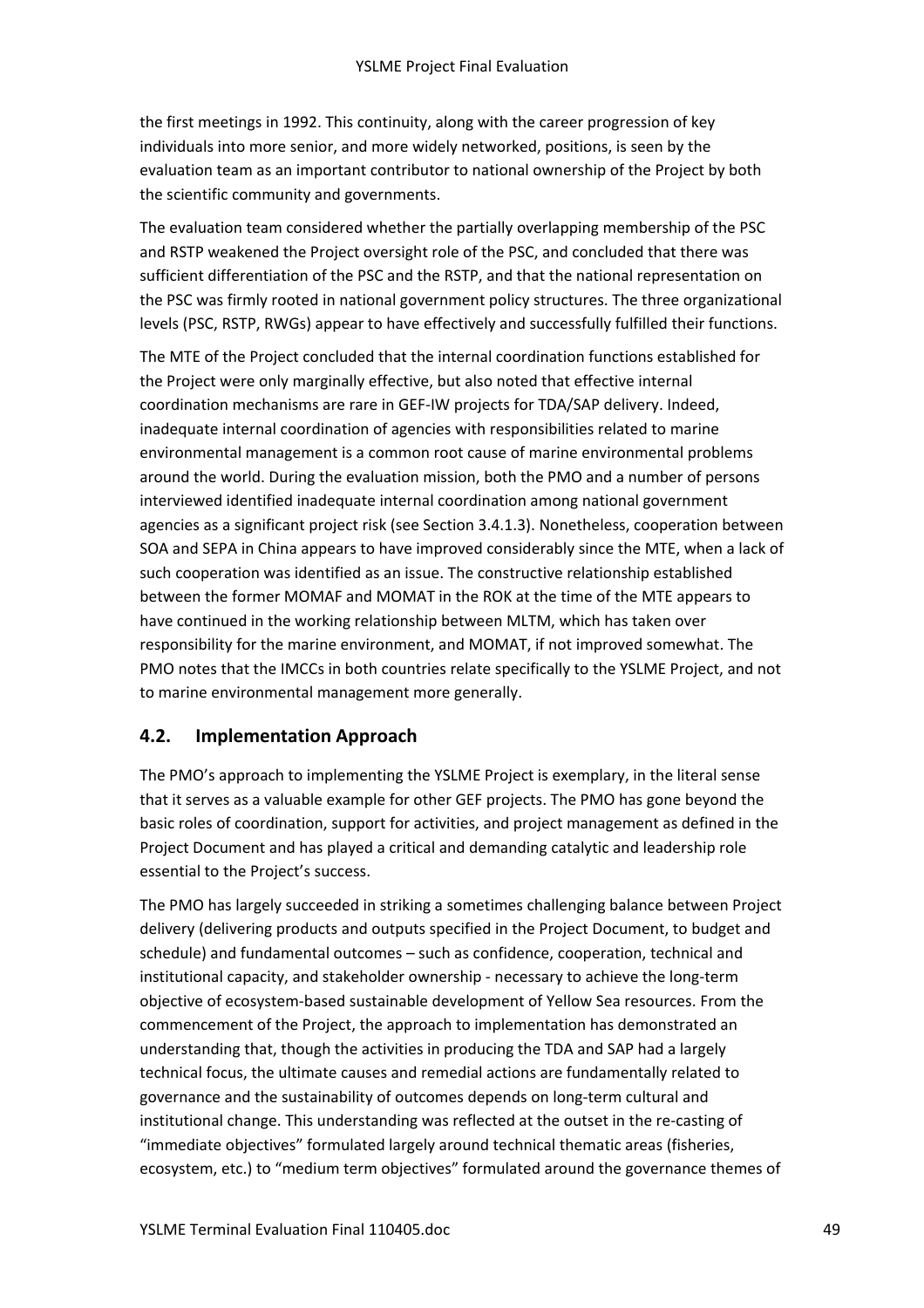capacity building, regional cooperation, and internal, cross‐sectoral coordination (see Section 2.3.1.2). This reformulation established a wider context to the technical/sectoral activities, without substantively altering the specific actions and outputs identified in the Project Document (compare Annex 6 and Annex 7).

In some cases, this approach to implementation resulted in departures from scheduling and planned expenditures, but in general the end result was superior to what would likely have been achieved with a rigid programmatic approach to implementation. The cooperative study cruises are a key example of this. The approved Project Document schedule called for winter and summer cruises in each of the first three years of the Project, i.e., 2005‐2007. Although the Project Implementation Plan recognized that this was probably not realistic given cost increases over the period between Project approval and commencement (see Section 2.3.1.2), the budget and schedule still included cruises in the first three years. In the first year of implementation, it was immediately clear that there were major barriers to implementing the cruises, including political differences, deeply held differences in methodologies and lack of confidence on the two sides, and a number of other issues. A rigid programmatic approach would almost certainly have resulted in a failure to implement cooperative cruises, or at best token cruises of little value to the Project or participating countries. Instead, the PMO led and catalyzed a lengthy and difficult process, including no less than four joint meetings, with the key result that the cooperative cruises, though not conducted in 2008, were productive and meaningful, and established an important precedent for joint monitoring surveys in support of ecosystem based management. While the data collected has not yet been published, and was therefore not available for development of the TDA and SAP as originally intended, the overarching achievement of building trust and scientific consensus, and establishing a key precedent for ongoing technical cooperation is a major success of the Project.

Another example of the benefits of the PMO's approach to implementation is that the Project established relationships with and ownership by key stakeholders – both institutionally and personally – that were positive enough to make it possible to convene special meetings of the PSC when critical decisions needed to be made at key junctures of implementation. This accomplishment was noted by several persons interviewed by the evaluation team.

Finally, the PMO was astute and effective in involving the DPRK throughout the Project. The DPRK was represented with observer status in major Project meetings, capacity building activities were conducted in the DPRK, and the DPRK has been recognized as a stakeholder in, and has provided an official letter of support for, the SAP (see Section 3.2.1.7).

# **4.3. Work Planning and Day‐to‐Day Project Management**

Day-to-day project management has been effective and efficient. The PMO has closely managed the Project in line with the Project Implementation Plan, with approval from the PSC for all significant departures identified by the evaluation team. Work planning in the first year of the Project was based on a simple MS‐Excel spreadsheet developed for the PDF‐B phase and Project Document, and thereafter on a Gantt chart project system in MS‐Project for tracking of deliverables and milestones. The MS‐Project workplans were updated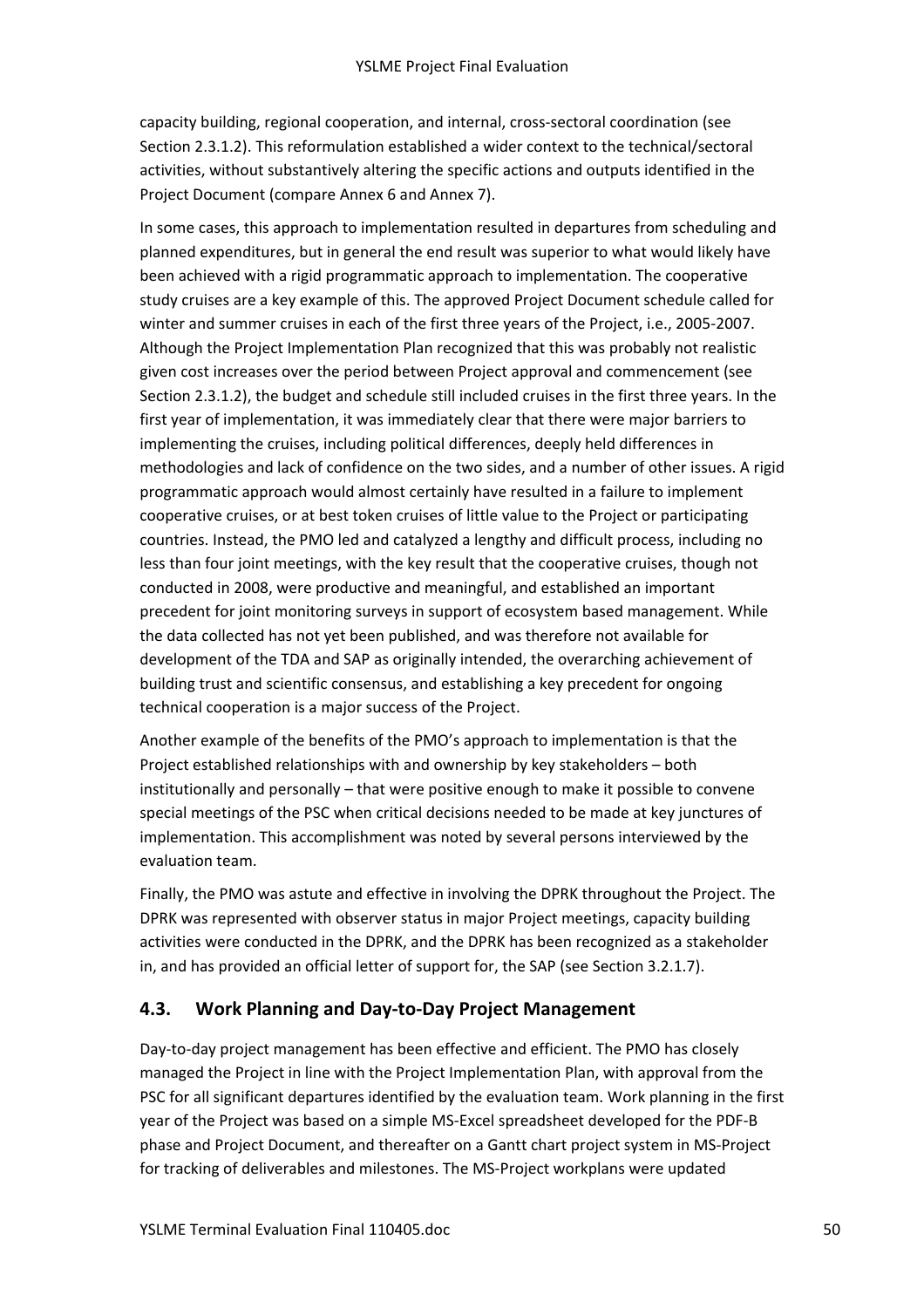annually and approved by the PSC. Internally, the PMO established workplans for each individual staff member, again based on MS‐Project Gantt charts. The PMO appears to have used these as tools for ongoing adaptive management, rather than as products for annual progress reporting. For the most part, activities and outputs were consistently delivered on or close to schedule. Where there were significant exceptions, they were usually due to external factors and/or, especially early in the Project, unrealistic expectations. An example is the delay in conducting the joint cruises, which was a direct result of the difficulty in reaching consensus on the design and logistics of the cruises. Another example is the initial scheduling of delivery of the TDA in year 1, which was not realistic. In dealing with such external factors and overly ambitious scheduling expectations, the PMO displayed admirable adaptive management skills to keep the overall Project on track and deliver a very high proportion of expected outputs.

Meetings, Project activities, and deliverables directly controlled by the PMO have mostly been on-time and on-budget, within the normal variation for a project of this magnitude and complexity. Workplans and budgets have been realistic and achievable. Exceptions have mainly resulted from external factors beyond the control of the PMO. All individuals interviewed during the evaluation mission indicated their perception that the PMO has operated efficiently and effectively. This is rather remarkable, in that administrative arrangements for contracts, travel, per diems and so on are notorious lightening rods for complaints about project management and administration.

# **4.4. Financial Management**

As noted in Section 1.3, the scope of the final evaluation did not provide for a detailed reconciliation of Project budgets and expenditures. However, the Project's delivery of outputs and outcomes beyond the original project design, while achieving budgetary savings sufficient to fund the first no-cost extension to June 2010 as a bridging phase (see Section 2), demonstrates the bottom‐line effectiveness of the PMO's financial management of the Project.

Staffing costs rose significantly between Project approval in 2000 and the commencement of implementation in late 2004, necessitating adjustments to the budget and re-prioritisation of activities. In addition, at the commencement of the Project in 2004 it was recognised that the original Project budget was inappropriate in only providing for professional staff other than the Project Manager for the first three years of the Project, whereas lessons from other GEF projects indicated that dedicated professional inputs during the latter stages of the Project would be critical for the delivery of outcomes such as SAP finalization and SAP demonstration activities. Staffing costs were further increased by PSC‐approved decisions to appoint a Fisheries Officer rather than a Public Advisor (although the Fisheries Officer also led the development of the Public Awareness and Communications Strategy), and an IT Specialist in place of a Receptionist. The budget was adjusted to reflect these increased staff costs, largely by re‐allocating funds initially budgeted for short‐term international consultants. This approach was approved by the PSC at its first meeting, in early 2005, and a revised project implementation budget was approved by the PSC at its second meeting in late 2005.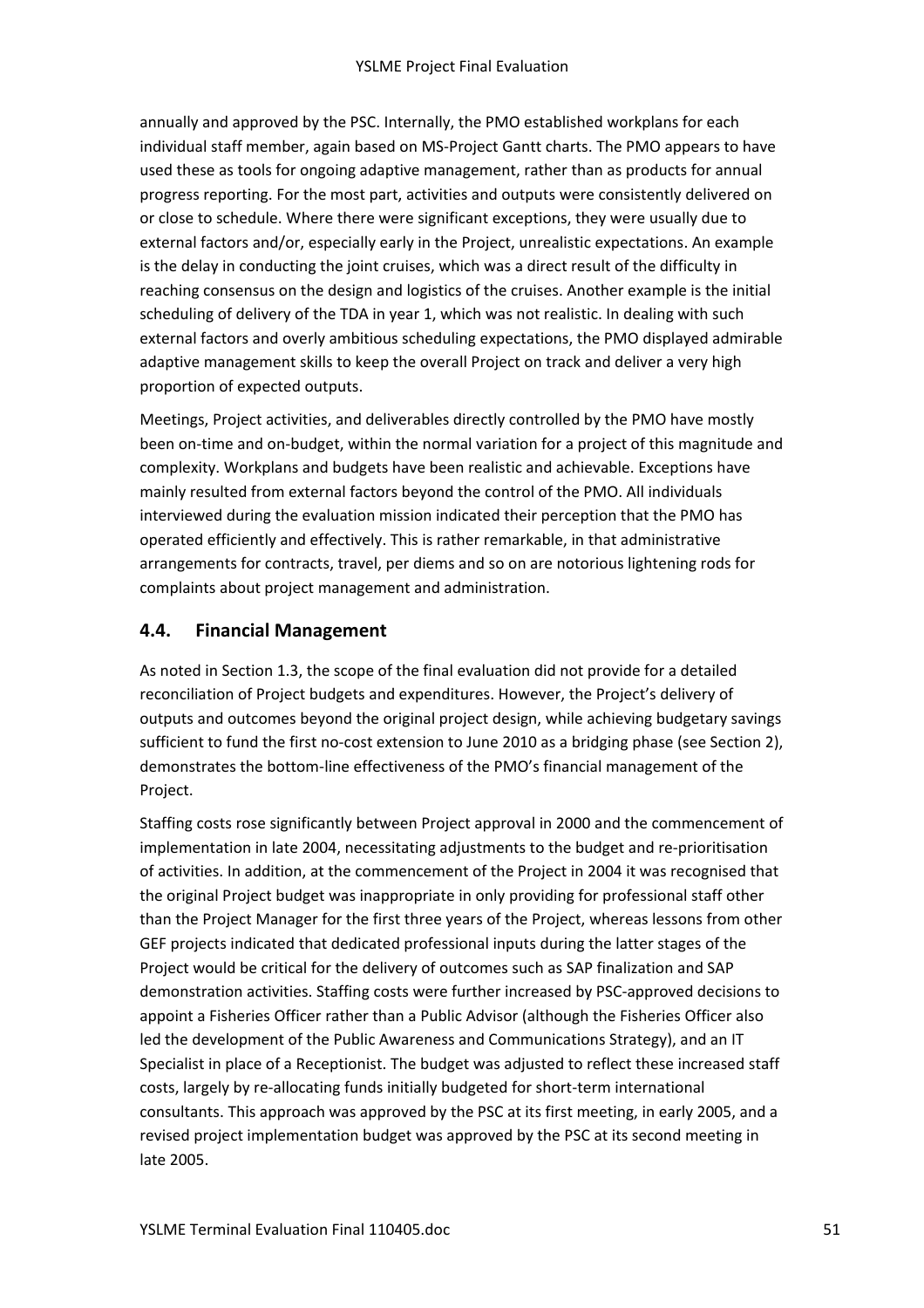The Project, particularly in its first three years, significantly underspent its planned budget. This was primarily due to external factors and not shortcomings in financial management. A major reason for underspending of annual budgets was the difficulty experienced in agreeing and implementing the joint cooperative cruises, so that expenditure for the cruises was pushed back from the original timeline. The Project also frequently experienced delays by contractors in responding to requests for proposals and providing bids, as well as in submitting deliverables required for final payments, resulting in delayed expenditures. In addition, the PSC, at its sixth meeting in November 2009, instructed the PMO to slow expenditure so as to provide for the subsequent bridging period to a possible Phase 2 of the Project.

Throughout the Project, the PMO appears to have conducted effective, adaptive financial management in response to externalities including consultant delivery, economic shifts (e.g., exchange rates, differential economic movements in ROK and China), and most importantly increasing national buy‐in to Project outcomes. An adjusted budget was presented to and approved by the PSC annually, and the Project maintains the series of budget revisions on file. As noted in the MTE, there were some minor budget revisions not directly approved by the PSC, but in the opinion of both the MTE and the final evaluation team these have been financial adjustments that are normal and appropriate in the course of project management, and not substantive changes. All substantive changes to the budget reviewed by the evaluation team were approved by the PSC (including UNOPS and UNDP), and except for minor adjustments expenditures on Project components have been in line with the approved budget (Annex 11).

In terms of the mechanics of financial management, the PMO has complied with UNOPS practices and effectively applied appropriate controls. The internal budgeting and financial management system reconciles line items in the Atlas and IMIS systems to link the UNOPS Atlas system to specific project outcomes and activities. Ongoing administration of the Atlas account shifted from UNOPS to the PMO. The PMO has prepared detailed annual expenditure reports, as well as forward annual workplans and budgets, and reported against those budgets. The Project commissioned an internal audit in October 2007, which scored the Project's financial management as "Satisfactory" (the highest rating available) and concluded that internal controls and risk management practices were adequate and functioning well, with the only high‐priority issue identified by the audit being some discrepancies in between the Atlas system administered at that time by UNOPS and the V‐ Imprest system administered by the PMO in records of disbursements. The PMO promptly rectified this issue as well as a few low‐priority ones identified by the audit.

The MTE asserted that expenditure on administration appeared excessive, with some 50% of the total Project budget approved by the PSC in November 2006 being allocated to the PMO. This figure was very misleading, however, because much of the expenditure allocated to the PMO was in fact directly related to producing substantive outputs. Furthermore, the budget line for the PMO budget included major cross‐component, substantive activities such as meetings of the RSTP and PSC, regional scientific conferences, other regional meetings, scientific equipment, institutional contracts, and expert consultancies. In fact, administration cost represented only a minority of the original PMO budget line. Therefore, it was highly inappropriate to treat the entire PMO budget line as administrative costs.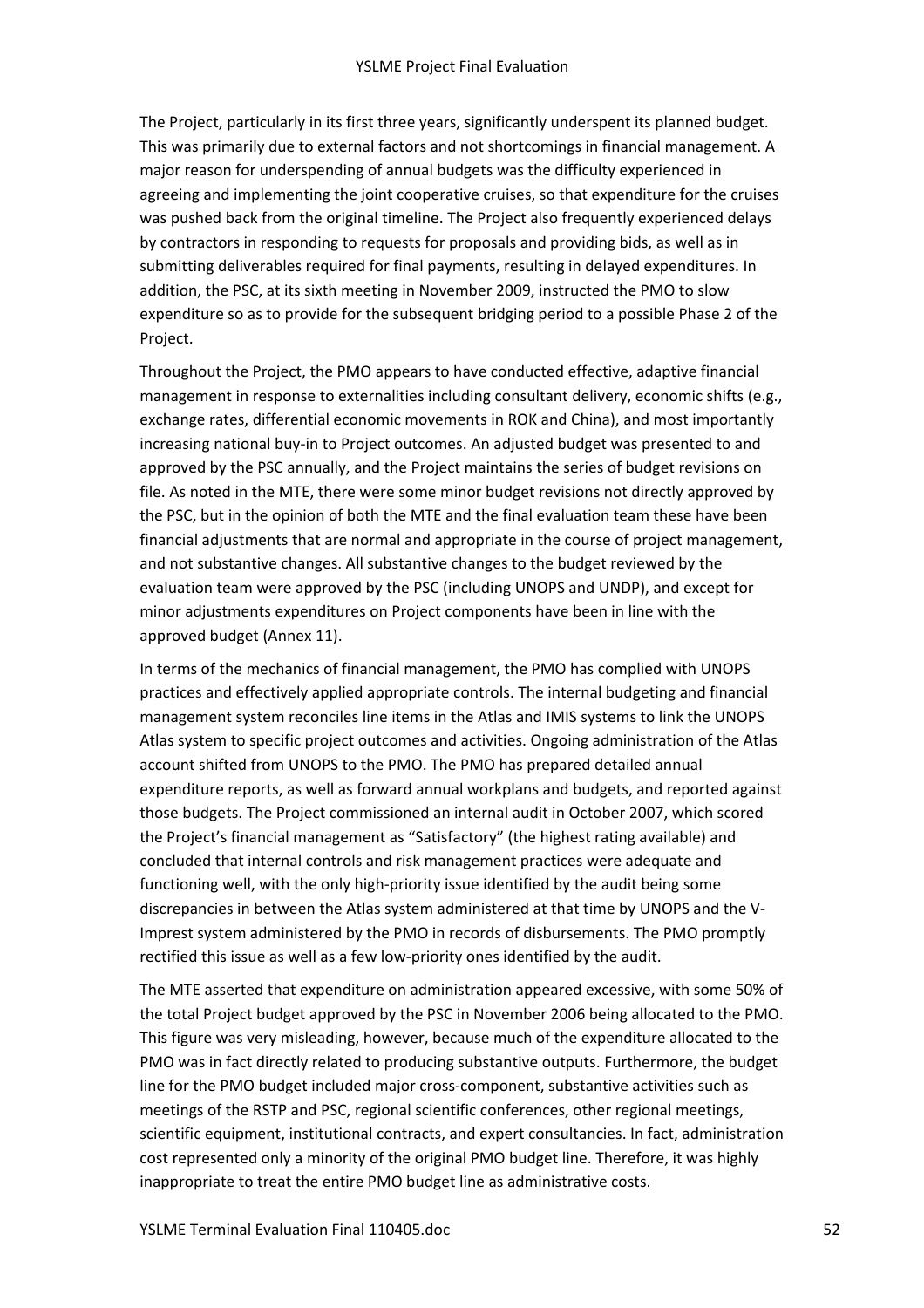This issue was discussed by the PSC in November 2007, and from 2008 the budget presentation was revised to allocate PMO staff time spent on producing substantive activities to the respective budget lines, and to more clearly separate substantive crosscomponent activities from the budget for PMO administrative budget. In the most recent approved Project budget, approved by the PSC in November 2009, PMO costs amount to some 12.9% of the total budget<sup>2</sup>. The PMO plus the 6% UNOPS Project Supporting Cost allocated to the substantive budget components other than the PMO amount to 17.9% of the total Project budget. Even with the revision of the budget to allocate PMO staff time, cross‐component activities, and other expenses to the appropriate budget lines, it should be recognised that neither PMO budget nor the UNOPS Project Supporting Cost can properly be considered administration costs in their entirety. The PMO budget still includes costs (e.g., Project Manager's time in stakeholder consultation/negotiation/consensus building and technical coordination, publications and information dissemination) that cannot properly be considered "administration". Similarly, UNOPS Project Support Cost included the implementation of a number of management tools concerning travel, procurement and staff management to support Project delivery. On this basis, the evaluation team considers the balance between administrative expenditure and expenditure on substantive outputs, though available information does not allow precise quantification of the former, to be appropriate.

# **4.5. Cofinancing and Leveraging**

The approved GEF contribution of US \$14,394,089 has provided the core funding for the Project, in support of investment, scientific and technical analysis, and technical assistance. The Project has been highly successful in using the core GEF funding to leverage cofinancing from the participating governments, whose cofinancing of nearly USD 525 million has greatly exceed their commitment in the original Project Document of about USD 12 million (Annex 11). The Project has also leveraged cofinancing from other sources. The Project management has also involved the DPRK in several activities through cofinancing, without drawing from the core GEF funding.

Two components of cofinancing committed in the Project Document, US \$650,000 from UNDP for marine pollution monitoring in the ROK and US \$600,000 from US‐NOAA for scientific and technical training, did not eventuate, at least in the context of the YSLME Project. In both cases, the cofinancing contributions were tied to projects in the region being undertaken by UND and NOAA. Because of the delay between Project approval and implementation, these projects had been completed when implementation of the YSLME Project commenced, so these sources of cofinancing were not available. This was an unavoidable externality and not a shortcoming of Project implementation.

## **4.6. Monitoring and Evaluation**

In reviewing the YSLME Project's Monitoring and Evaluation (M&E) system, the evaluation team has been cognizant of the 2006 GEF M&E Policy, as well as the 2008 GEF terminal

 $2$  The PMO budget line includes the 6% UNOPS Project Supporting Cost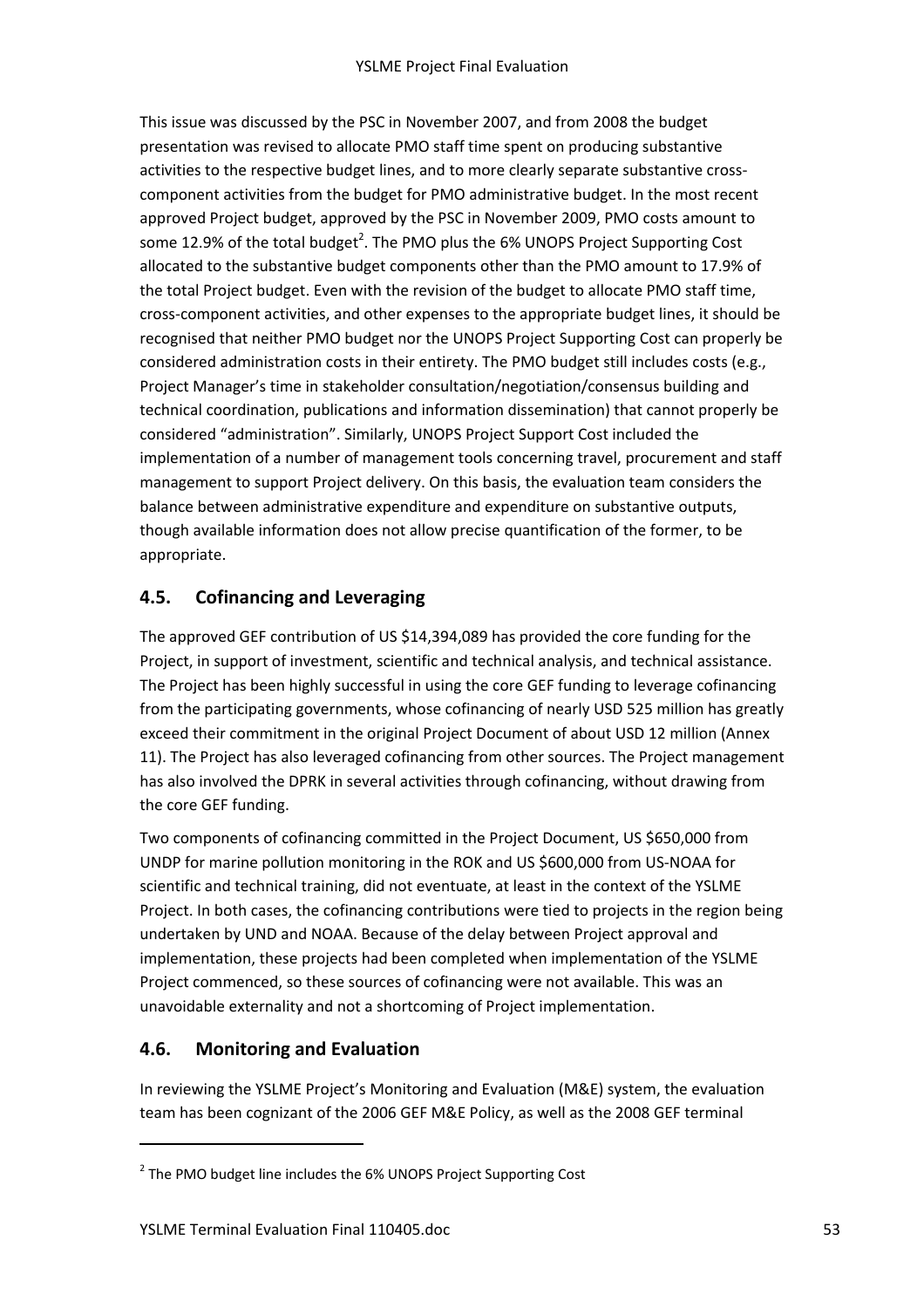evaluation guidelines. Given that the Project Document was approved in 2000, however, the GEF M&E Policy and terminal evaluation guidelines cannot be stringently applied. It should also be noted that, under the GEF guidelines for terminal evaluations, the evaluation of a Project's M&E systems should be based on the implementation of M&E, with the original M&E design and funding for M&E as explanatory variables.

## **4.6.1. M&E Design**

This section refers to the original design of M&E systems for the Project, and not the implementation of M&E. The Project does not have a formal M&E Plan as such, but the Project Document includes many components of M&E Project design specified in the GEF Policy. The Logframe Matrix in the Project Document identifies indicators for both project implementation and results that generally conform to the criteria for SMART indicators in the GEF Policy. In some cases, however, the indicators appear in hindsight to have been unrealistic with respect to time frames or the ability to measure progress. For example, one indicator of Project results specified in the Logframe Matrix was improved water quality for target contaminants by year 5 of the Project. In retrospect, it was unrealistic to expect ecosystem‐scale improvements in water quality within five years of project commencement, and it is clear that water quality monitoring systems in the Yellow Sea are not adequate to measure such changes. Similar considerations apply to a number of other results indicators in the Logframe Matrix. The project implementation indicators were generally realistic. The Project Justification section of the Project Document describes the project baseline, but not explicitly in relation to the indicators in the Logframe Matrix.

The Project Reviews, Reporting and Evaluation section of the Project Document specifies five major M&E mechanisms (in addition to project planning documents prepared at the project design stage):

- Quarterly Operational Reports (QORs)
- Annual Programme/Project Reviews (APRs) and Quarterly Progress Reports
- Annual Tripartite Reviews by the major stakeholders(Governments, UNDP Country Office, UNOPS, UNDP, and Project management)
- Annual Project Implementation Reports (PIRs), using the APRs as the basic document
- Mid‐term and Final evaluations

The Project Implementation Plan includes separate sections on monitoring and evaluation of Project implementation and results, and retains the M&E mechanisms listed above.

The M&E plan for the Project was not fully budgeted. The Project budget included a provision of \$8,000 annually for the Tripartite Reviews, and \$48,000 for both the Mid‐term and Final evaluations. The costs of quarterly and annual reporting, however, are subsumed in general project management costs, primarily staff costs.

The evaluation team rates the M&E Design for the Project as **moderately satisfactory**. The main shortcomings identified are a lack of clearly established baselines for the indicators in the Logframe Matrix, a lack of a complete M&E budget, and a lack of clear indicators for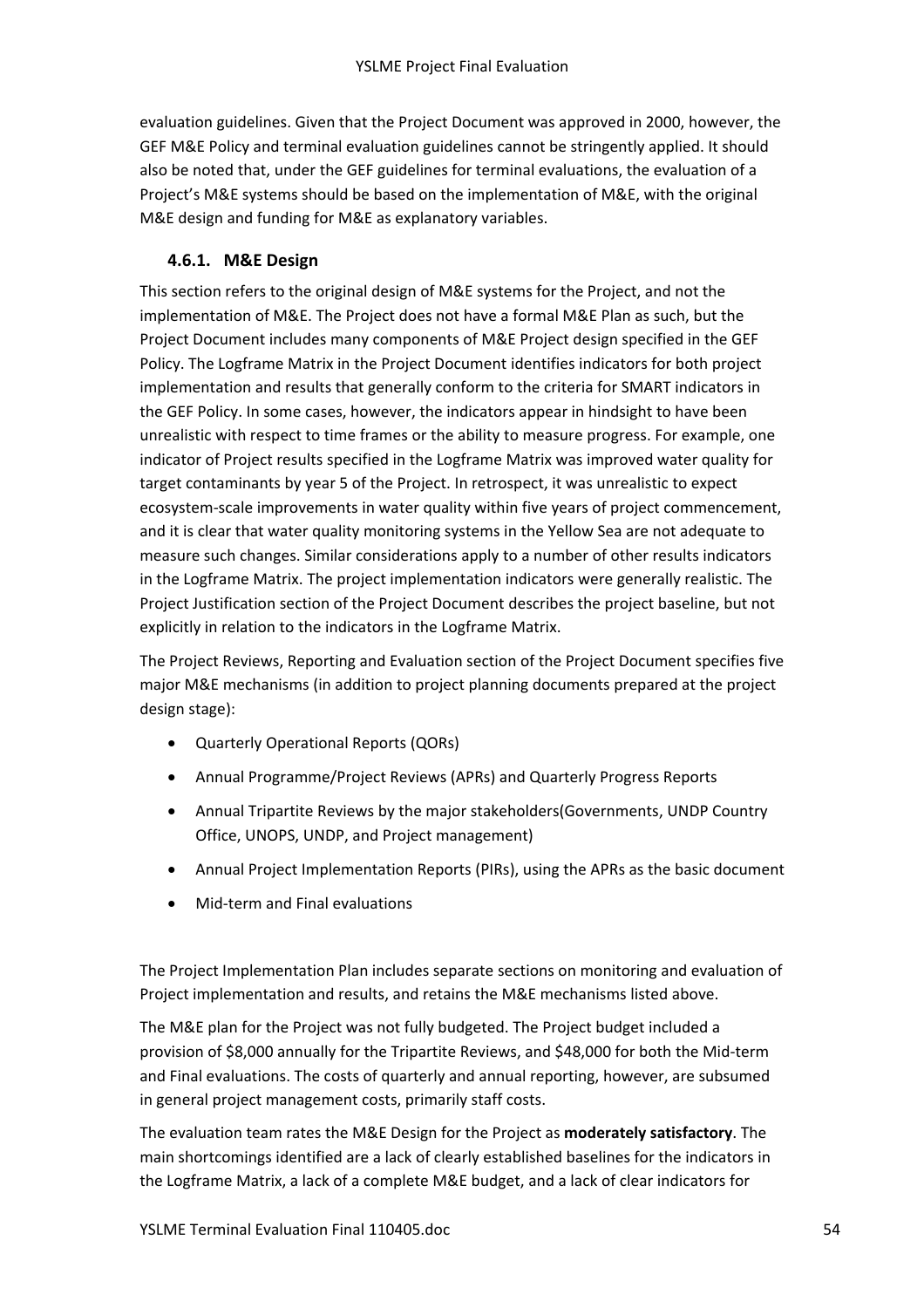Project implementation versus Project results. Again, in assessing the M&E design it should be remembered that the Project design and approval preceded the GEF M&E Policy by six years, and GEF's approach to M&E evolved considerably over that time.

### **4.6.2. M&E Implementation**

The QORs, which were brief narrative descriptions of major technical achievements during the quarter, were delivered on schedule throughout the Project. The Project also delivered more substantive quarterly progress reports, which included:

- General summary of progress and issues
- Detailed outputs and outcomes against the objectives in the Project Logframe Matrix
- Detailed financial report
- Requests for authorisation of upcoming travel
- Staffing and status of employment contracts
- Status of supplier contracts
- Calendar of upcoming events
- Reports and publications

The APR/PIR reports were prepared annually in accordance with the Project Document and GEF procedures. In the first PIR, prepared in 2005, the indicators used for project performance ratings did not explicitly correspond to either the short/medium‐term objectives specified in the Project Document or Project Implementation Plan, or to the indicators specified in the Logframe Matrix, and as a result did not encompass a number of Project components. The 2006 PIR, however, is directly based on the Logframe Matrix indicators, and furthermore explicitly establishes the baseline for each indicator, thus representing a significant improvement in M&E design and implementation.

In 2009 the reporting format for the PIRs was changed from an MS‐Word format to an MS‐ Excel format. As a result, the structure of the M&E criteria was modified somewhat, but sufficient continuity was retained to allow for tracking of progress. In addition, commencing in 2009 more explicit and detailed criteria were established, with baselines, for tracking progress against the long‐term objective of environmentally sustainable management and use of the YSLME. The MS‐Excel based PIRs also separate more explicitly M&E criteria for results and implementation.

The planned annual Tripartite Reviews (TPRs) were never conducted. The TPRs were meant to be policy-level meetings of the parties directly involved in Project implementation, including governments, UNOPS, UNDP (country offices and GEF), the PSC Chair, RSTP Chair, working group Chairs ,and National Project Coordinators. The Project Document noted that the TPRs could be conducted in conjunction with other meetings, such as those of the PSC or RSTP (designated the SMAG in the Project Document, see Section 2.3.1). The TOR for the PSC and project organizational structure were modified in the Project Implementation Plan to strengthen the PSC's role in Project policy and management, and the meetings of the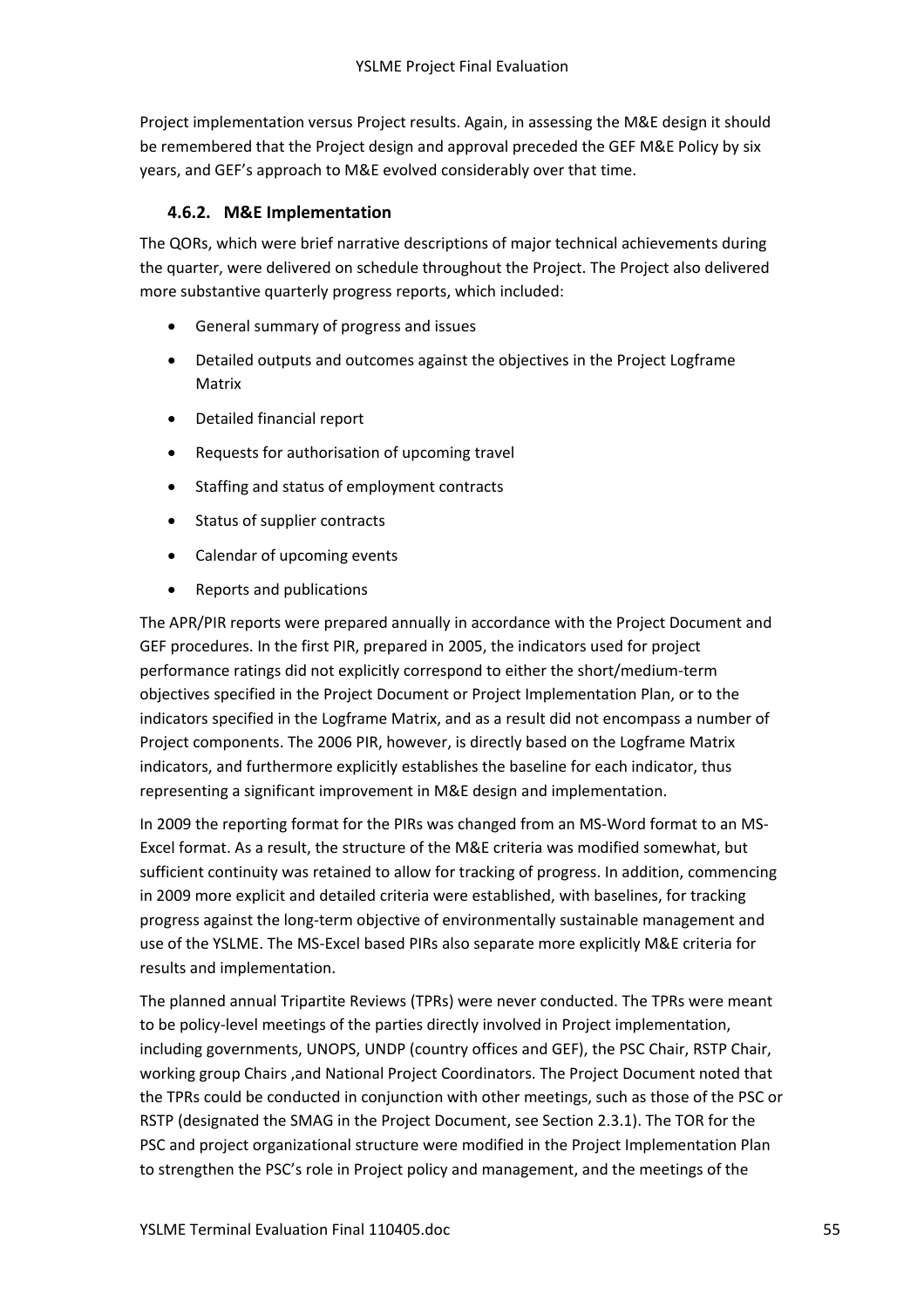RSTP and PSC, which were held in conjunction, included all of the parties intended to participate in the TPR. The Project Manager presented a comprehensive progress report to each RSTP/PSC meeting. Thus, the RSTP/PSC annual meeting served the purpose of the TPR. The evaluation team, however, was unable to locate a formally documented decision to forgo the TPRs and, as noted below, budgetary provisions for TPRs were carried forward throughout the Project even though the TPRs did not occur.

The mid-term and final evaluations were conducted as planned, and designed to cover the main issues.

The evaluation team rates M&E implementation for the Project as **satisfactory**. Improvements were made in implementation over the life of the Project.

## **4.6.3. M&E Funding**

As noted above, quarterly and annual reporting was not explicitly budgeted, but was instead covered under general administration charges. Funding for these activities was presumably adequate, since all reporting was conducted on schedule. The detailed quarterly progress reports and annual PIRs required a significant investment of staff resources, which cannot be directly tracked. Similarly, a number of Project activities, particularly the RSTP and PSC meetings, had important M&E functions that were not separately budgeted. The evaluation team was therefore unable to estimate the proportion of the Project budget devoted to M&E.

Each year's annual budget retained a funding provision for future TPRs, but the Project budget for the following year was revised to show no funds budgeted for the TPR, because there was never any reported expenditure on TPRs did not occur. It is unclear why budget provisions for TPRs were retained for each future year.

The evaluation team rates the budgeting and funding of M&E systems as **moderately satisfactory**, the main shortcoming being lack of explicit, full budgeting for M&E activities.

# **5. Project Performance Ratings**

The TOR for the Final Evaluation (Annex 1) specify the rating of listed criteria on a scale from 1 to 5, as follows:

| 1=Excellent      | (90% -100% achievement) |
|------------------|-------------------------|
| 2=Very Good      | $(75% - 89%)$           |
| 3=Good           | $(60\% - 74\%)$         |
| 4=Satisfactory   | $(50\% - 59\%)$         |
| 5=Unsatisfactory | (49% and below)         |

The performance ratings by the evaluation team, with accompanying comments, are provided in Table 2.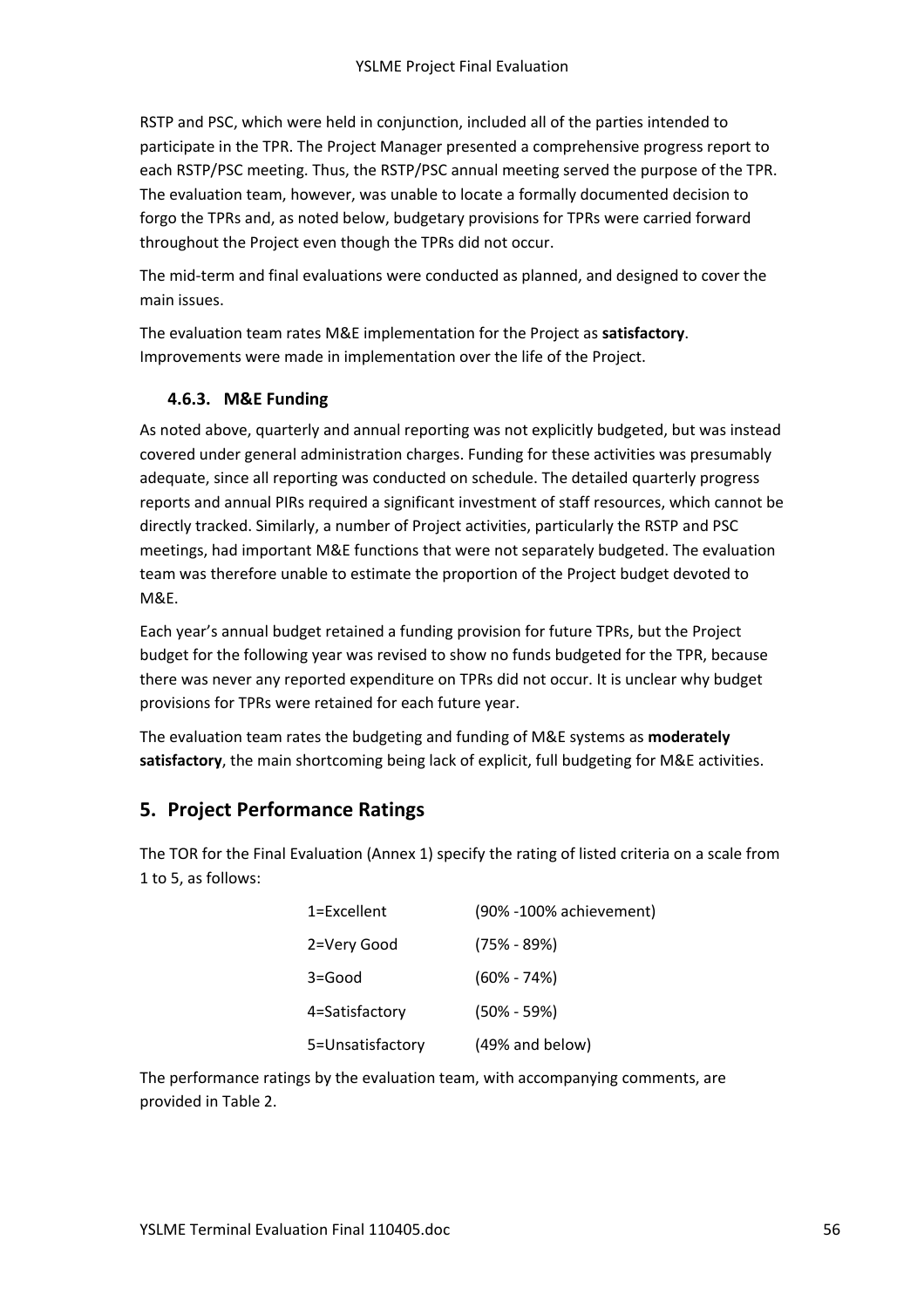## **Table 2 Final evaluation performance ratings**

| <b>Criterion</b>                                 | Rating         | <b>Comments</b>                                                                                                                                                                                                                                                                                                                                                                                                                                                                                                                                                                                                                                                                                                                                                          |
|--------------------------------------------------|----------------|--------------------------------------------------------------------------------------------------------------------------------------------------------------------------------------------------------------------------------------------------------------------------------------------------------------------------------------------------------------------------------------------------------------------------------------------------------------------------------------------------------------------------------------------------------------------------------------------------------------------------------------------------------------------------------------------------------------------------------------------------------------------------|
| Achievement of objectives and<br>planned results | $\mathbf{1}$   | Key objectives of TDA, SAP and SAP implementation<br>achieved to a high standard. Nearly all planned results<br>achieved, and exceptions are largely a result of<br>externalities. In some aspects the Project exceeded the<br>objectives and planned results. The YSLME Project is in<br>several aspect a model for other IW projects. Adaptive<br>management has maintained achievable objectives and<br>expectations.                                                                                                                                                                                                                                                                                                                                                 |
| Attainment of outputs and<br>activities          | $\mathbf{1}$   | Essentially all outputs and activities completed to a<br>satisfactory or highly satisfactory level. Some activities,<br>such as the cooperative cruises, were delayed by factors<br>largely outside of PMO control, but were eventually<br>achieved                                                                                                                                                                                                                                                                                                                                                                                                                                                                                                                      |
| Cost effectiveness                               | 1              | The Project has had achievements beyond those<br>originally planned, and has leveraged cofinancing well<br>beyond what was envisioned in the Project Document.<br>This was accomplished while extending the budget to<br>allow a bridging period to the proposed second phase,<br>including preparation of the PIF for the second phase                                                                                                                                                                                                                                                                                                                                                                                                                                  |
| Impact                                           | $\overline{2}$ | The YSLME Project has had an impact on policy,<br>including China's current 5-year plan. The engagement<br>with parliamentarians has potential for significant future<br>impacts, but to be sustainable will need to be ongoing.<br>Interviews during the evaluation mission indicated<br>significant impact on technical cooperation and public<br>awareness at a local level at sites of Project activities.<br>Impact on internal coordination of national agencies has<br>been modest. Impact on the state of the environment is<br>probably minor, and not measurable. It is unreasonable,<br>however, to expect significant measurable impacts on<br>the state of the environment, environmental<br>management, or governance on the time scale of the<br>Project. |
| Sustainability                                   | 2              | The Project has strong stakeholder support, has<br>provided a number of key management tools and<br>precedents for continued cooperation, increased mutual<br>understanding and trust between countries and among<br>different stakeholder groups, and addressed issues of<br>high relevance in the region, providing a good basis for<br>the sustainability of outcomes. Agreement on the<br>establishment, nature, and structure of a YSLME<br>Commission significantly enhance the prospects for<br>sustainability of Project outcomes.                                                                                                                                                                                                                               |
| Stakeholder participation                        | $\mathbf{1}$   | The various components and activities of the Project<br>have involved a large number of stakeholders cutting<br>across all levels of society in both countries, ranging<br>from school children and community groups to high-<br>level parliamentarians and government officials. Formal<br>stakeholder analysis was done as part of TDA and SAP<br>development. All major relevant stakeholder groups<br>have been included.                                                                                                                                                                                                                                                                                                                                            |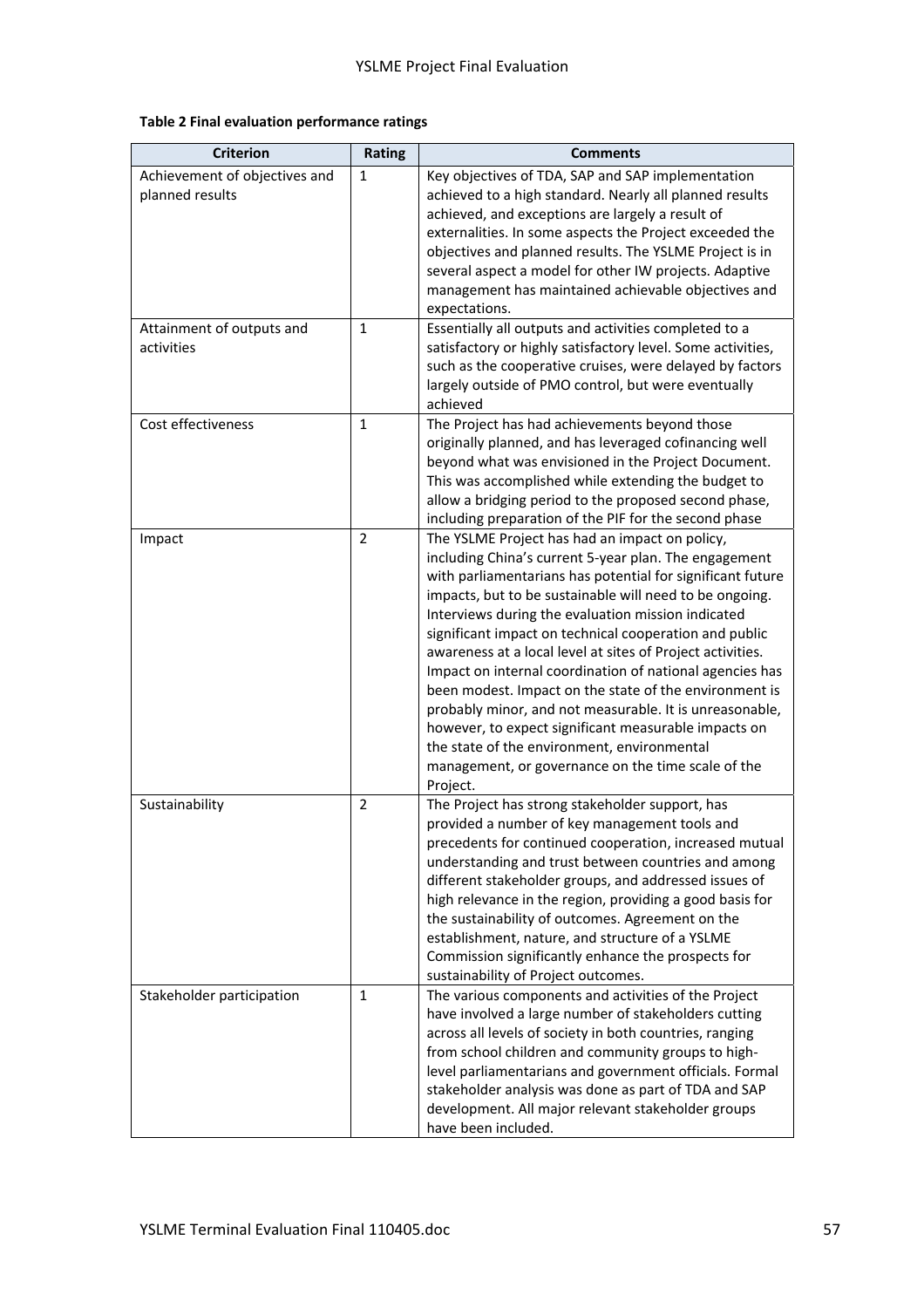## YSLME Project Final Evaluation

| <b>Criterion</b>              | Rating         | <b>Comments</b>                                                                                                                                                                                                                                                                                                                                                                                                                                                                                     |
|-------------------------------|----------------|-----------------------------------------------------------------------------------------------------------------------------------------------------------------------------------------------------------------------------------------------------------------------------------------------------------------------------------------------------------------------------------------------------------------------------------------------------------------------------------------------------|
| Country ownership             | $\mathbf{1}$   | The Project has been strongly country-driven and<br>consistently developed support and ownership by the<br>two participating countries as well as DPRK. Strong<br>country ownership is amply demonstrated by the<br>provision by the ROK of finance to extend the bridging<br>period from June 2010 through March 2011, and<br>especially by the US \$2.5 billion in cofinancing secured<br>for the proposed second phase.                                                                          |
| Implementation approach       | $\mathbf{1}$   | Exemplary balance between delivery of<br>immediate/medium-term results and establishment of<br>fundamental conditions (confidence, cooperation,<br>capacity, etc.) necessary to reach long-term objective,<br>while mindful of national concerns and objectives.<br>Effective efforts to build national government<br>ownership and support, technical capacity, stakeholder<br>ownership and support, and international contributions<br>and recognition.                                          |
| Financial planning            | $\overline{2}$ | The Project regularly adapted the budget throughout<br>implementation in light of changing circumstances, fully<br>complied with all GEF and UNOPS financial procedures,<br>and initiated and internal audit partway through the<br>Project, which confirmed that financial management<br>was sound. There were issues with under-expenditure<br>of budgets, but these were largely due to external<br>factors, as well as money-saving efforts that increased<br>the Project's cost effectiveness. |
| Replicability                 | $\mathbf{1}$   | The parliamentary conferences are the subject of an<br>IW:LEARN Experience note. The methodologies<br>regarding multitrophic mariculture are being transferred<br>to the GCLME, and GEF plans to use the YSLME<br>approach to TDA and SAP development as the model for<br>a project in the East China Sea. GEF-IW and the global<br>LME programme view the YSLME as a benchmark for<br>LME projects.                                                                                                |
| Monitoring and evaluation     | 2              | Under GEF Terminal Evaluation Guidelines, the overall<br>rating of M&E is based on M&E Implementation, with<br>M&E design and funding as explanatory variables. M&E<br>Implementation has conformed to GEF, UNDP, and<br>UNOPS requirements. The TPRs were not implemented,<br>but the PSC meetings fully discharged the functions of<br>the TPRs.                                                                                                                                                  |
| <b>Overall Project Rating</b> | 1              | The PIRs since 2008 evaluate the Project's performance<br>against the criteria listed in the Logframe Matrix of the<br>Project Document, and all ratings since 2008 have been<br>"Highly Satisfactory", with the sole exception of a rating<br>of "Satisfactory" for overall Project Implementation by<br>the UNDP Regional Technical Advisor in 2008. The<br>evaluation team has reviewed the ratings in the PIRs<br>against the Logframe Matrix and concurs with the<br>ratings in the PIRs.      |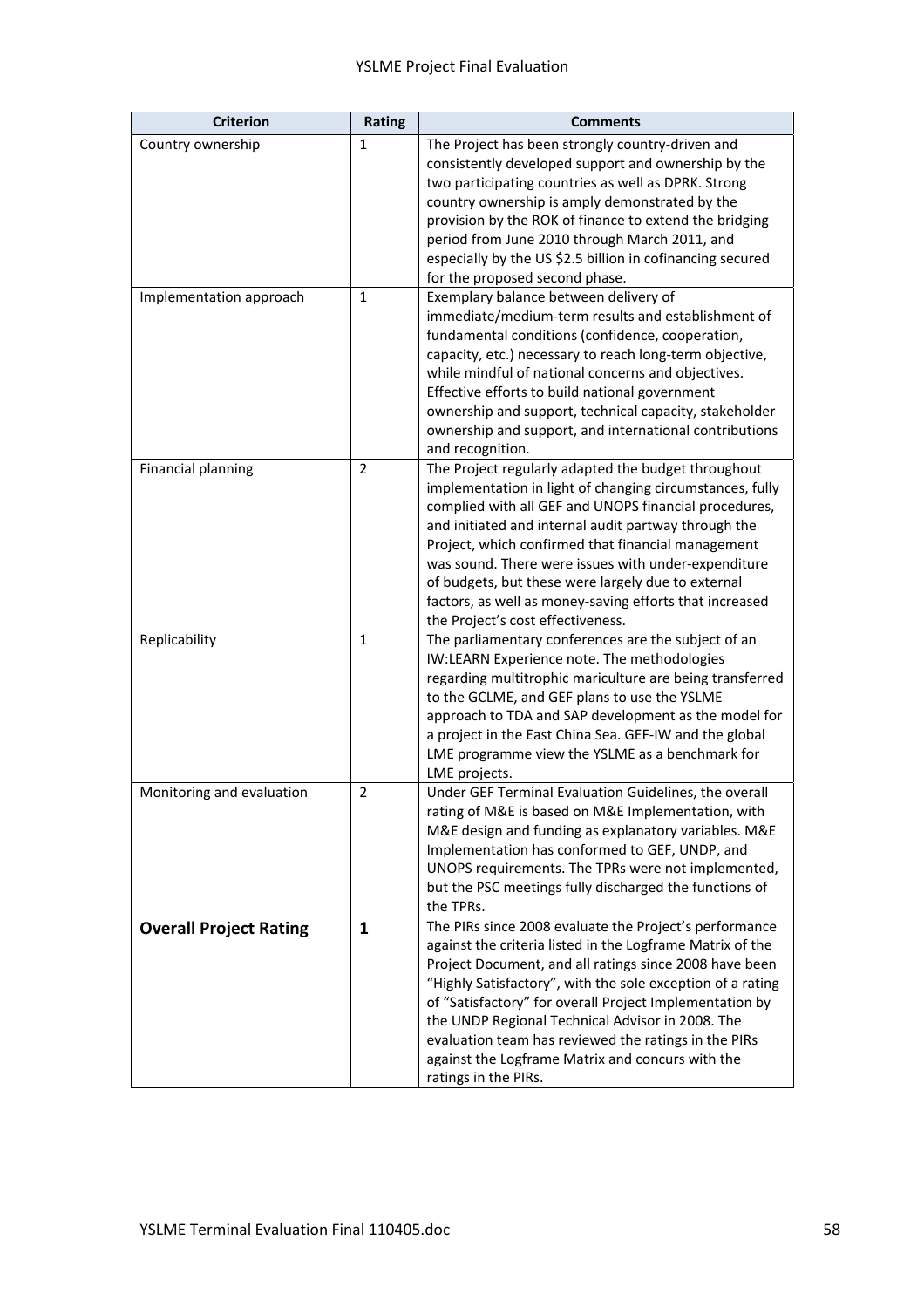## **6. Lessons Learned**

Lessons learned from the Project identified by the evaluation team include:

- The time frame needed to establish new mechanisms for complex technical cooperation in politically and culturally diverse regions, can be substantial and should not be underestimated in Project design. The joint regional cruises and fish stock assessment are examples of this. Underestimating the complexity of establishing technical cooperation created significant risks to Project success, and great effort was required for the YSLME Project to successfully manage these risks and establish the technical cooperation mechanisms. These successes represent breakthroughs that have led to changes in attitudes as well as the involvement of decision makers and a wide range of stakeholders, building a sense of ownership and responsibility to sustain the achievements/results and outcomes.
- Underestimation of the complexity of establishing the joint cruises and fish stock surveys necessitated major adjustments in financial planning, which required considerable flexibility and pragmatism in Project management and control.
- Regular communication between participating countries at various levels of governance is necessary and needs to be enhanced as far as possible. This can create synergistic effects. Synergism can also be created through cooperation in scientific and management initiatives, using mechanisms as workshops, training courses, and conferences.
- Is it necessary to proactively facilitate government involvement in the Project and in the endorsement of regional strategies and action programmes, through political and social acceptance analysis, as was done in obtaining approval of the SAP, as well as in negotiations for the joint cruises and fish stock surveys.
- Involvement of a broad spectrum of stakeholders is required to achieve understanding, participation, ownership, and sustainability. The Yellow Sea Partnership approach, Small Grants Programme, internships, workshops, and training involving local officials, communities and NGOs, addressing socio‐economic needs and local priorities of regional importance, has generated strong involvement, has built capacity, and generated outcomes and sustainability.
- In order to enhance local participation and partnerships with local communities and NGOs, there is a need to use the local language, including the translation of key documentation such as application forms and instructions for applications and report writing on small grants.
- Expert groups are still largely defined by subject areas and associated disciplines. Interdisciplinarity was achieved to some extent through the joint meetings of the RSTP and PSC. Increased efforts to enhance interdisciplinary synergism through exchanges and joint actions would be useful.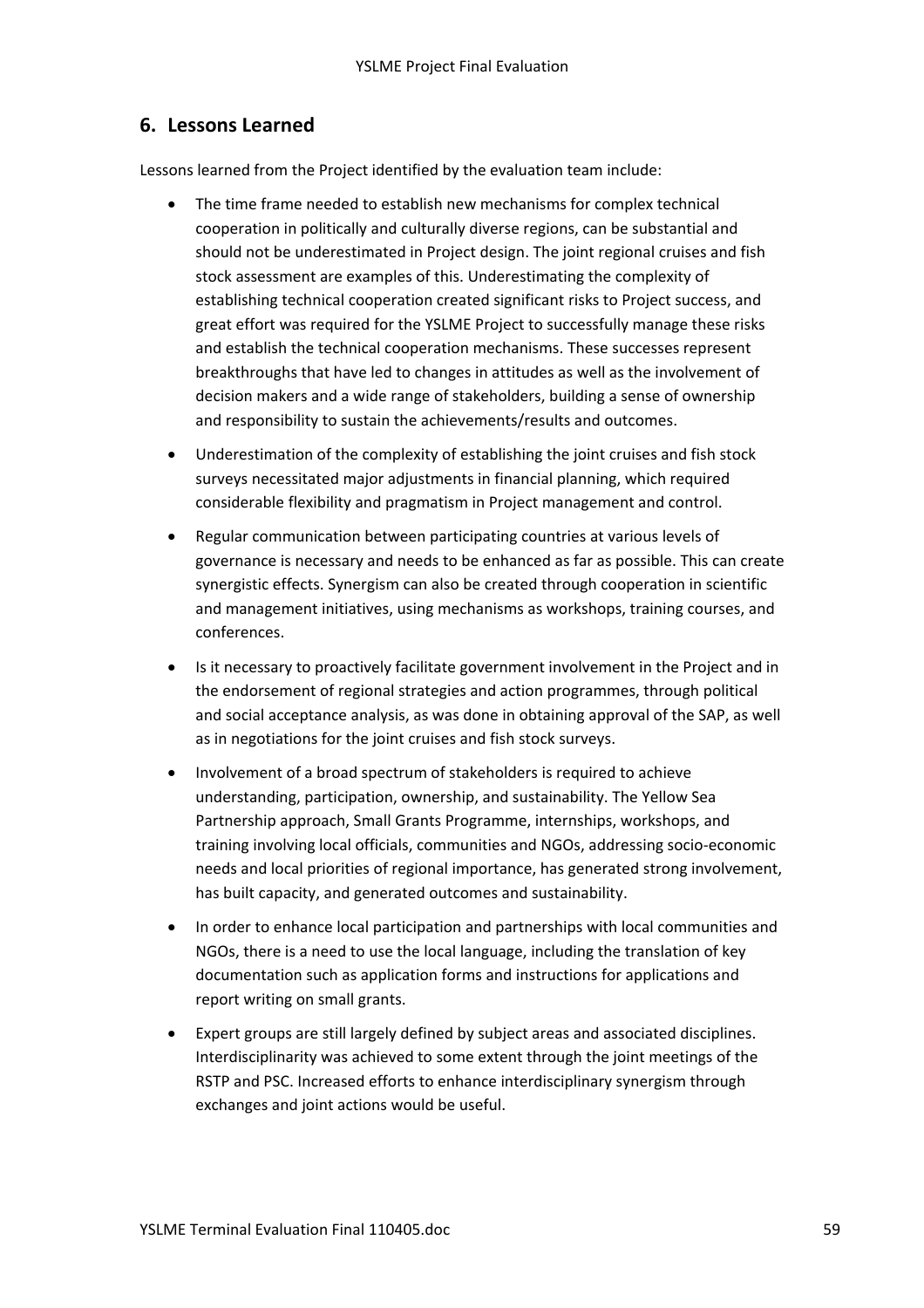- In governance and in implementing management actions, distinguishing immediate causes, underlying causes, and root causes can be difficult, demonstrating the need to clarify the relationships among causes as part of SAP implementation.
- Planning from the Project design phase to include SAP demonstration activities in the first phase of the Project has been a key factor in maintaining momentum and leveraging of cofinancing.
- The requirement for a bridging period from the first phase to a possible second phase of the Project implies the need for flexible budget planning towards the end the first phase, together with efforts to raise cash contributions from the participating countries to partly cover the costs of the bridging period as well as commitments for support to a second phase. The delays in the initiation of the Project created considerable risk of losing momentum and the interest of critical stakeholders, including the scientific community. Similar delays or uncertainties with respect to the confirmation and initiation of a second phase need be avoided as far as possible.

# **7. Recommendations**

The recommendation of the evaluation team are as follows:

- Regional and national coordination and cooperation should continue to be strengthened, including through enhancing participation of representatives from all stakeholder categories and seeking increased continuity in the membership of key Project bodies, including the IMCCs.
- In view of the high level of performance of the Project and its unquestionable success and uniqueness, and the great desirability of ensuring continued multilateral cooperation in the Yellow Sea, it is strongly recommended that the Project be continued into its second phase. There should be appropriate support from GEF in the initial stages, building further trust and cooperation of all partners from the start. Cofinancing from the participating countries has already been secured. GEF support is needed to secure the international, multilateral coordination and cooperation.
- A possible linkage with a potential East China Sea LME Project should be considered, provided this would not significantly delay the initiation of a YSLME second phase.
- Proactive efforts should be made to further pursue public awareness and participation, including building networks of the communities involved, using the Yellow Sea Partnership, maintaining engagement with decision and policy makers, and using the media for appropriate communication.
- The ecosystem‐based management approach should continue to be developed, with clear guidelines for implementation, so that all stakeholders can be fully involved. The importance of ecosystem services and ECC needs be further explained, in particular in economic and human well‐being terms.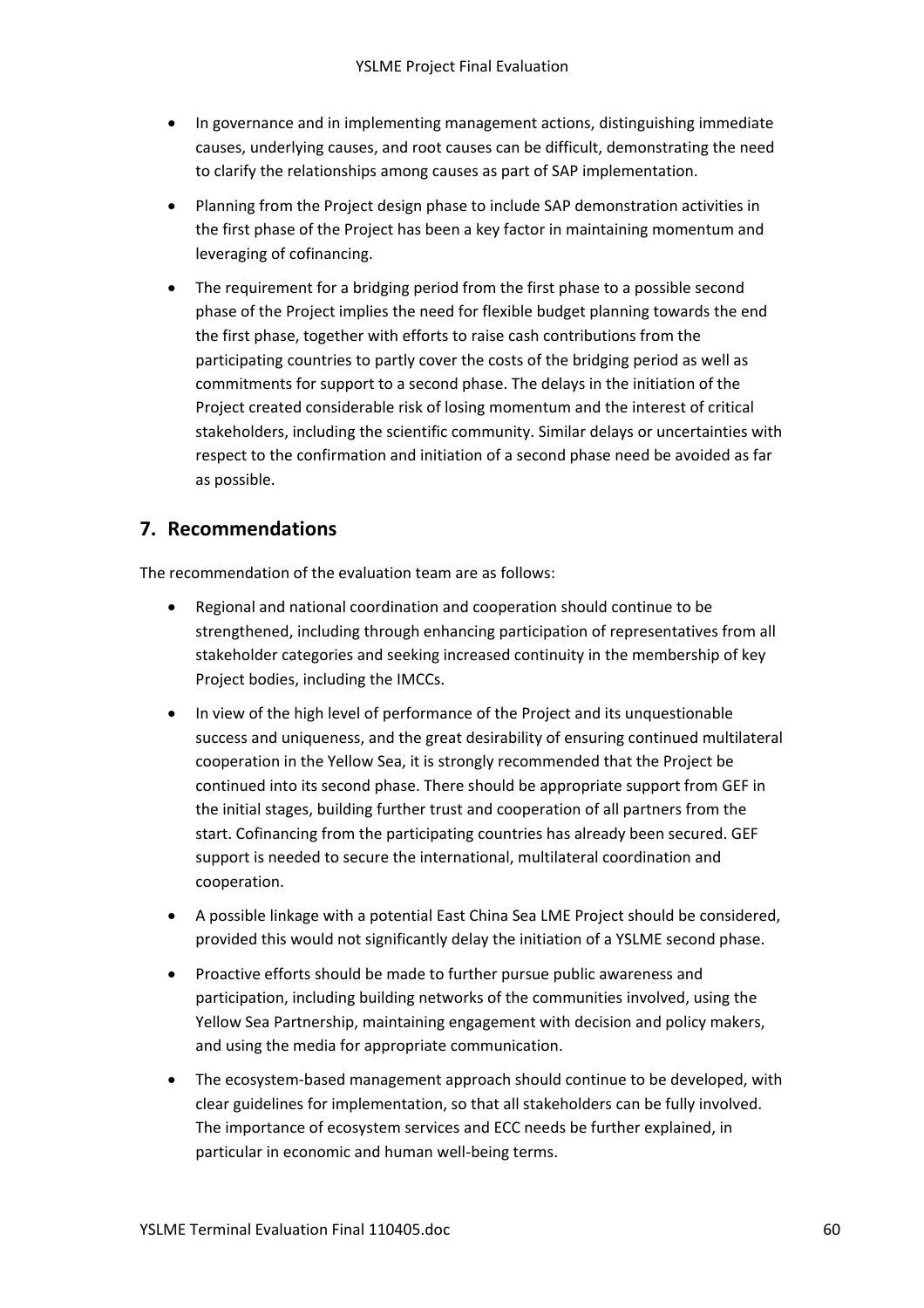- There should be further development of the MPA network in a logical structure related to environmental and oceanographic conditions so as to achieve sufficient coverage, and use of selected sites to establish baselines and test management strategies in each country, with comparisons across the network.
- Enhanced involvement of the private sector should be encouraged, possibly through the Yellow Sea Partnership and building on the positive experiences of the Project in the first phase.
- Stronger efforts for timely publication of scientific findings in scientific journals and on websites are recommended, as well as efforts to stimulate continued involvement of leading scientists.
- It is recommended that the YSLME Project, in its second phase, considers using the partnership/MOU with PEMSEA to function within PEMSEA's political framework, since this framework has been endorsed by all the countries concerned, including the DPRK. This approach would imply that the political endorsement of the countries participating in the YSLME Project is already established for the second phase, and make a separate government endorsement process unnecessary.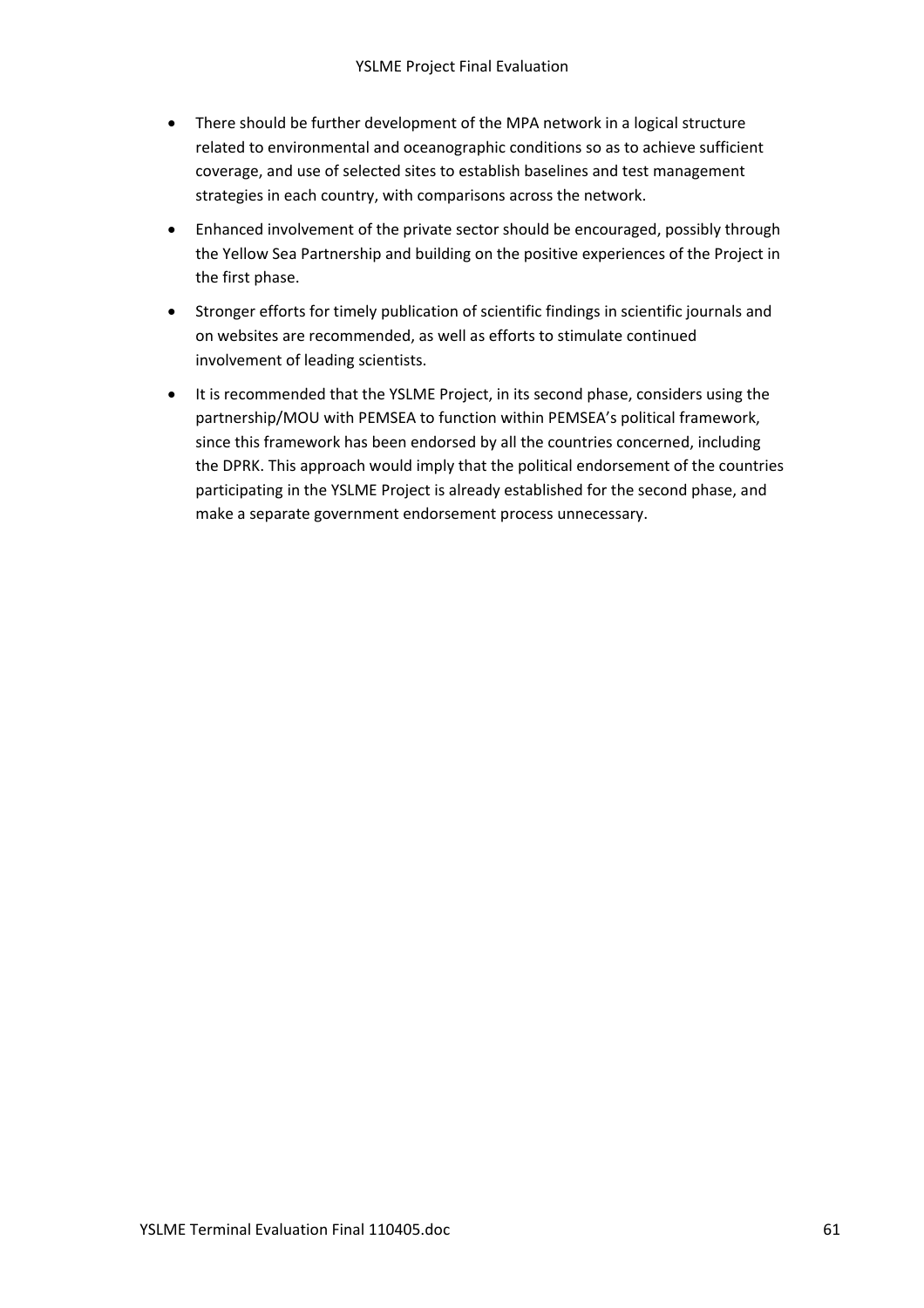## **Annex 1. YSLME PROJECT FINAL EVALUATION TERMS OF REFERENCE**

### **1. PROJECT BACKGROUND**

Among the large marine ecosystems (LMEs) in the world ocean, the Yellow Sea LME has been one of the most significantly affected by human development. Today the Yellow Sea faces serious environmental problems, many of a transboundary nature, that arise from anthropogenic causes. Large population lives in the basins that drain into the Yellow Sea. Large cities near the sea having tens of millions of inhabitants include Qingdao, Tianjin, Dalian, Shanghai, Seoul/Inchon, and Pyongyang-Nampo. People of these large, urban areas are dependent on the Yellow Sea as a source of marine resources for human nutrition, economic development, recreation, and tourism. The Yellow Sea receives industrial and agricultural wastes from these activities.

The Yellow Sea LME is an important global resource. This international waterbody supports substantial populations of fish, invertebrates, marine mammals, and seabirds. Many of these resources are threatened by both land and sea-based sources of pollution and loss of biomass, biodiversity, and habitat resulting from extensive economic development in the coastal zone, and by the unsustainable exploitation of natural resources. Significant changes to the structure of the fisheries have resulted from non-sustainable fisheries, reducing catchper-unit effort. A fisheries recovery plan is essential to the continuation of the exploitation of this important resource. The three littoral countries, with their massive populations living in the Yellow Sea drainage basin, share common problems with pollution abatement and control from municipal and industrial sites in the Yellow Sea basin, as well as contributions from nonpoint source contaminants from agricultural practices. All of the littoral countries are urgently seeking to address problems of reduced fish catch and shifts in species biomass and biodiversity (caused in part by overfishing), red tide outbreaks, degradation of coastal habitats (caused by explosive coastal development), and effects of climate variability on the Yellow Sea Large Marine Ecosystem. The objective of the project is: Ecosystem-based, environmentally-sustainable management and use of the YSLME and its watershed by reducing development stress and promoting sustainable exploitation of the ecosystem from a densely populated, heavily urbanized, and industrialized semi-enclosed shelf sea.

#### **2. PROJECT OBJECTIVES AND EXPECTED OUTPUTS**

The long-term objective of this project is ecosystem-based environmentally-sustainable management and use of the Yellow Sea and its watershed: reducing development stress and promoting sustainable development of the ecosystem from a densely populated heavily urbanized and industrialized semi-enclosed shelf sea.

In order to achieve this objective this project will prepare a Transboundary Diagnostic Analysis (TDA), a regional Strategic Action Programme (SAP) and National Yellow Sea Action Plans (NYSAPs). This project will also initiate and facilitate the implementation of the SAP.

The project is relevant to the GEF Operational Strategy for International Waters, as well as for the Waterbody Based Operational Programme (#8), with relevance to biological diversity.

#### **3. FINAL EVALUATION OBJECTIVES**

The objective of the final evaluation is to enable GEF, UNDP, the Government bodies in the participating countries, and UNOPS to assess the relevance, efficiency, effectiveness, impact and sustainability of the Yellow Sea Large Marine Ecosystem Project. The evaluation will assess achievements of the project against its objectives, including a re-examination of the relevance of the objectives and project design. It will also identify factors that have facilitated or impeded the achievement of the objectives. While a thorough review of the past is in itself very important, the in-depth evaluation is expected to lead to detailed overview and lessons learned for the future.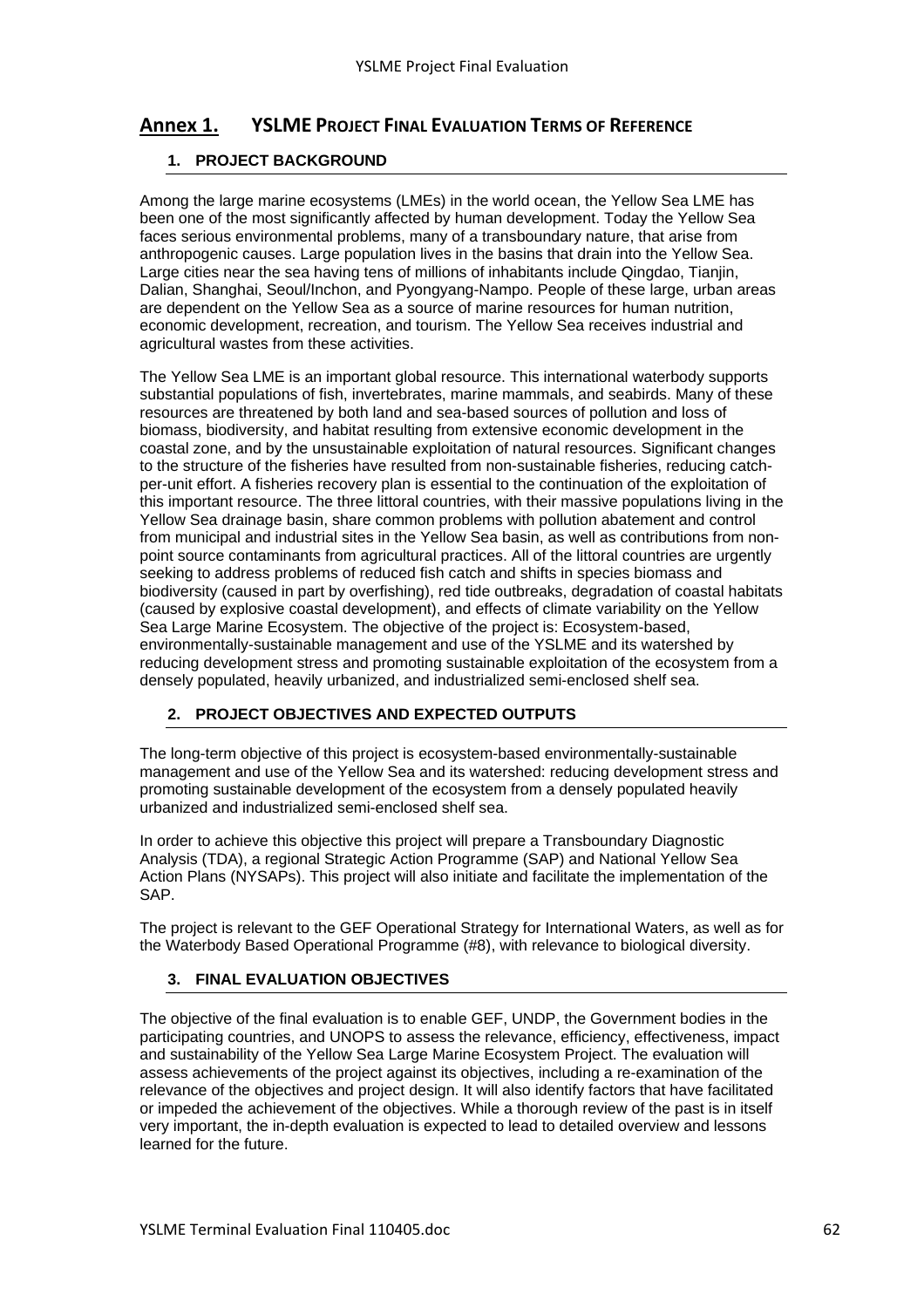#### **4. SCOPE OF THE FINAL EVALUATION**

The scope of the final evaluation will cover all activities undertaken in the framework of the project. The evaluators will compare planned outputs of the project to actual outputs and assess the actual results to determine their contribution to the attainment of the project objectives. It will evaluate the efficiency of project management, including the delivery of outputs and activities in terms of quality, quantity, timeliness and cost efficiency. The evaluation will also determine the likely outcomes and impact of the project in relation to the specified goals and objectives of the project.

The evaluation will comprise the following elements.

- (i) Assess whether the project design is clear, logical and commensurate with the time and resources available;
- (ii) A summary evaluation of the project and all of its major components undertaken and a determination of progress towards achievement of its overall objectives;
- (iii) An evaluation of project performance in relation to the indicators, assumptions and risks specified in the logical framework matrix and the Project Document;
- (iv) An assessment of the scope, quality and significance of the project outputs produced to date in relation to expected results;
- (v) An analysis of the extent of co-operation engendered and synergy created by the project in each of its component activities, between national and regional level activities and the nature and extent of commitment among the countries involved;
- (vi) An assessment of the functionality of the institutional structure established and the role of the Project Steering Committee (PSC), the Regional Scientific and Technical Panel (RSTP), the Regional Working Groups, and national committees and working groups;
- (vii) Identification and, to the extent possible, quantification of any additional outputs and outcomes beyond those specified in the Project Document;
- (viii) Identification of any programmatic and financial variance and/or adjustments made during the project period, and an assessment of their conformity with decisions of the PSC and their appropriateness in terms of the overall objectives of the project;
- (ix) An evaluation of project co-ordination, management and administration provided by the PMO. This evaluation should include specific reference to:
	- Organizational/institutional arrangements for collaboration among the various agencies and institutions involved in project arrangements and execution;
	- The effectiveness of the monitoring mechanisms employed by the PMO in monitoring on a day to day basis, progress in project execution;
	- Administrative, operational and/or technical problems and constraints that influenced the effective implementation of the project and present recommendations for any necessary operational changes; and
	- Financial management of the project, including the balance between expenditures on administrative and overhead charges in relation to those on the achievement of substantive outputs.
- (x) A qualified assessment of the extent to which project outputs have scientific credibility;
- (xi) An assessment of the extent to which scientific and technical information and knowledge have influenced the execution of the project activities;
- (xii) A prognosis of the degree to which the overall objectives and expected outcomes of the project are likely to be met;
- (xiii) Lessons learned during project implementation;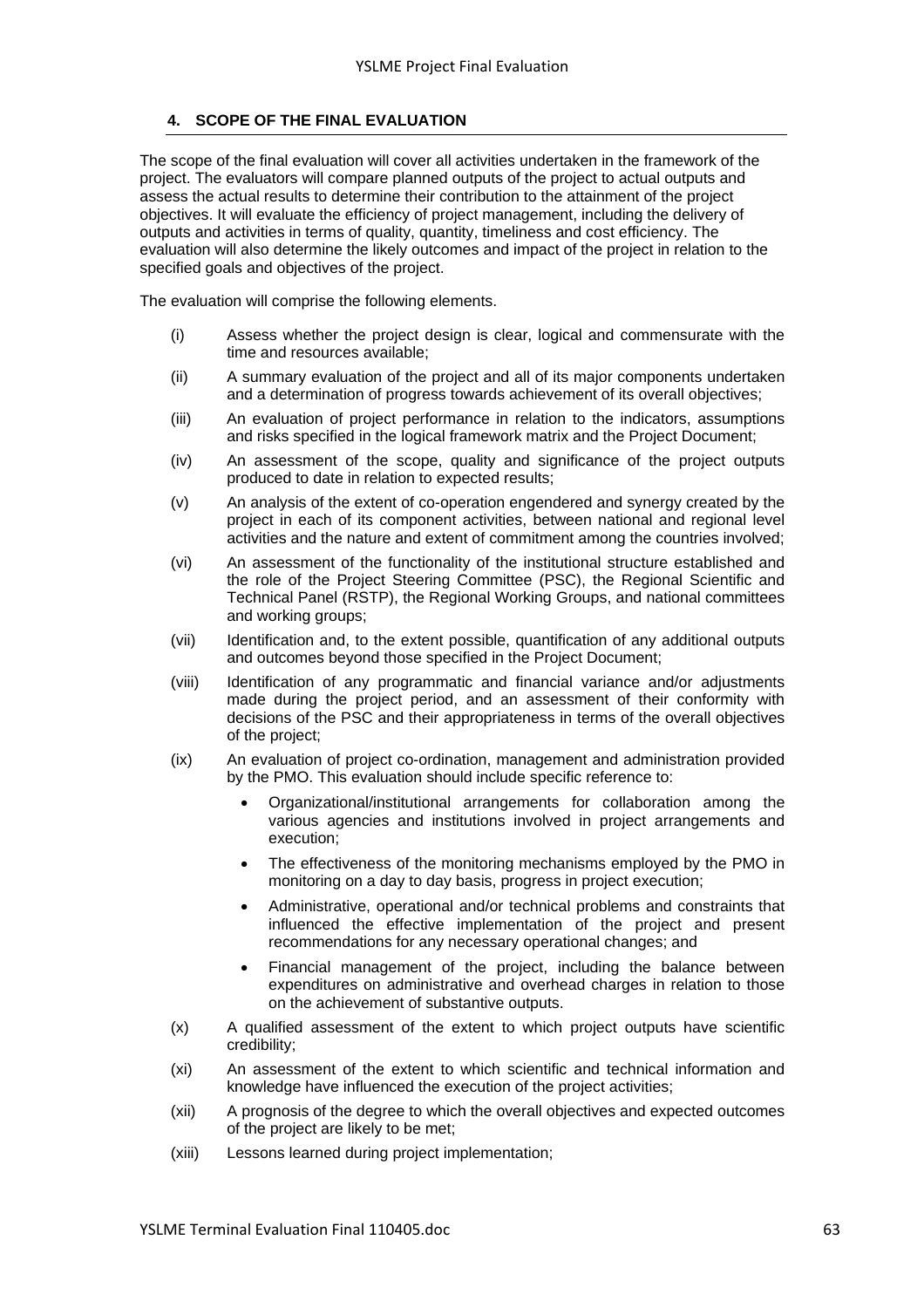(xiv) Recommendations regarding key lessons learned and identify best practices as well as recommendations, based on the experience of this project, for the design and execution of future GEF/UNDP projects

### **5. REVIEW METHODOLOGY**

The Final Evaluation will be conducted in a participatory manner working on the basis that its essential objective is to assess the project implementation and impacts in order to provide basis for improvement in the implementation and other decisions.

An inception report should be produced before field interviews are undertaken to ensure that methods are aligned with the GEF guidelines for final evaluation (available at http://www.thegef.org/gef/sites/thegef.org/files/documents/Policies-TEguidelines7-31.pdf ).

The Mission will start with a desk review of project documentation and also take the following process:-

- (i) Desk review of project document, outputs, monitoring reports (such as Project Inception Report, Minutes of all Steering Committee meetings including other relevant meetings, Project Implementation Report (PIR/APR), Quarterly Operational Reports, quarterly progress reports, mission reports and other internal documents including consultant and financial reports and relevant correspondence);
- (ii) Review of specific products including datasets, management and action plans, publications and other material and reports;
- (iii) Interviews with the Project Manager and other project staff in the Project Management Office (PMO); and
- (iv) Consultations and/or interviews with relevant stakeholders involved, including government representatives in PR China and ROK; local communities, NGOs, private sector, donors, other UN agencies and organizations.

### **6. PROPOSED SCHEDULE**

The evaluation will involve a level of effort of 21 working days, by two consultants to be fully completed by November 2010.

Detailed schedule, including the desk reviewing, countries visiting, and preparing final evaluation report, will prepared in due time by UNDP/GEF, UNOPS, in consultation with the Project Management Office.

### **7. DELIVERABLES**

The Evaluation mission will produce the following deliverables to UNDP/GEF, UNOPS and the Project Steering Committee:

- (i) An executive summary, jointly prepared by the consultants, including findings and recommendations;
- (ii) A detailed evaluation report covering items  $(i) (xiv)$  of 4. Scope of the Final Evaluation with attention to lessons learned and recommendations; and
- (iii) List of Annexes prepared by the consultants, which includes TORs, Itinerary, List of Persons Interviewed, Summary of Field Visits, List of Documents reviewed, Questionnaire used and Summary of results, Cofinancing & Leveraged Resources etc.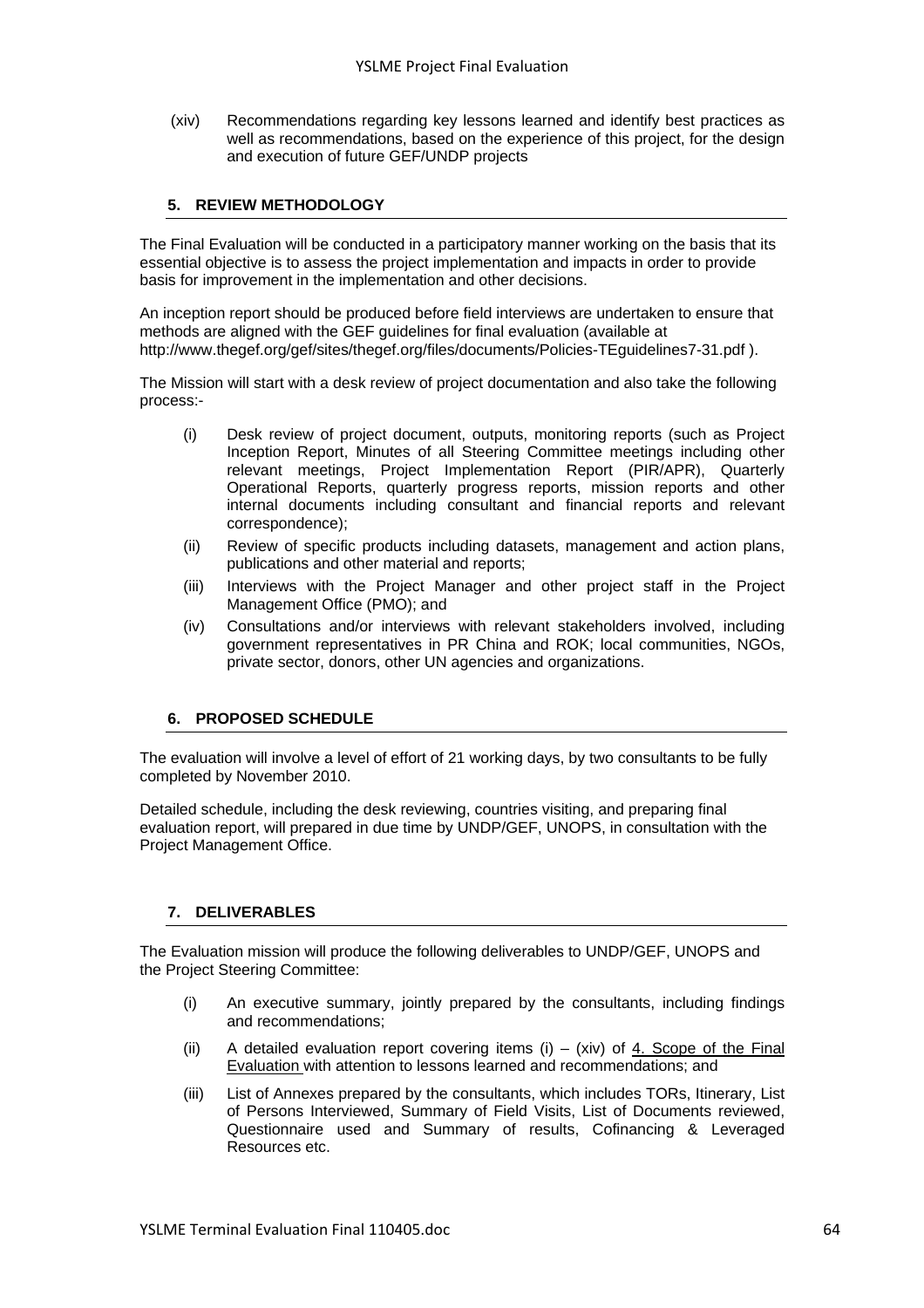The report together with the annexes shall be written in English and shall be presented in electronic form in MS Word format.

### **8. RATING PROJECT SUCCESS**

The evaluators may also consider the form of the rating used in the International Waters Program Monitoring Questionnaire prepared by the GEF Monitoring and Evaluation Unit. This will be provided to the consultants by the Project Manager at the inception of the evaluation.

The evaluation will rate the success of the project on a scale from 1 to 5, with 1 being the highest (most successful) rating and 5 being the lowest. The following items should be considered for rating purposes:

- Achievement of objectives and planned results
- Attainment of outputs and activities
- Cost-effectiveness
- Impact
- **•** Sustainability
- Stakeholders participation
- Country ownership
- Implementation approach
- Financial planning
- **Replicability**
- Monitoring and evaluation

Each of the items should be rated separately with comments and then an overall rating given. The following rating system is to be applied:

| 1=Excellent      | (90 % -100 % achievement) |
|------------------|---------------------------|
| 2=Very Good      | $(75 \% - 89%)$           |
| 3=Good           | $(60 \% - 74%)$           |
| 4=Satisfactory   | $(50 \% - 59%)$           |
| 5=Unsatisfactory | (49 % and below)          |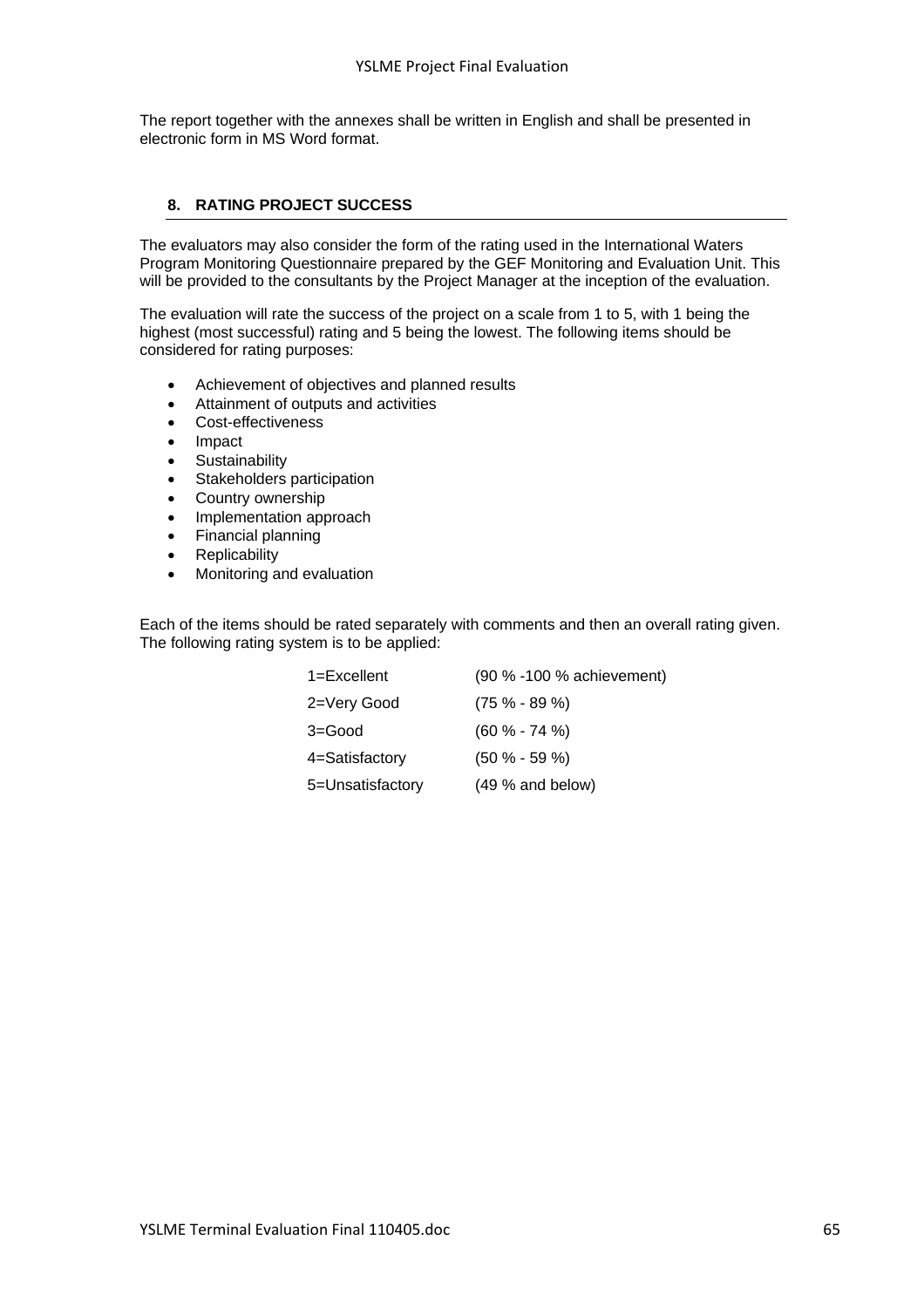#### **9. Education/Experience/Language of REVIEW TEAM**

Two consultants with the following qualifications shall be engaged to undertake the evaluation working concurrently according the to planned schedule, and one of the international consultant will be designated as the team leader who will have the overall responsibility of organizing and completing the review, and submitting the final report.

Qualifications of Team Leader:-

- International/regional consultant with academic and/or professional background in natural resources management and extensive experience in coastal ecosystem, marine science and international water etc. A minimum of 15 years' relevant experience is required:
- Substantive experience in reviewing and evaluating similar technical assistance projects, preferably those involving UNDP/GEF or other United Nations development agencies and major donor;
- Excellent English writing and communication skills; demonstrated ability to assess complex situations in order to succinctly and clearly distill critical issues and draw forward-looking conclusions;
- An ability to assess the institutional capacity and incentives required;
- Understanding of political, economic and institutional issues associated with transboundary water and large marine ecosystem in the Yellow Sea;
- Experience in leading multi-disciplinary and multi-national teams to deliver quality products in high stress an short deadline situations;
- Excellent in human relations, coordination, planning and teamwork.

Qualifications of International Consultant:-

- International/Regional consultant with academic and/or professional background in natural resources management, especially in the areas of coastal ecosystem, marine science and international water etc.
- A minimum of 15 years' relevant experience is required;
- Experience in implementation of technical assistance projects;
- Skills in international water (Large marine ecosystem) assessment techniques;
- Knowledge and experience in coastal ecosystem planning;
- Experience and skills in biological diversity monitoring and information systems;
- Excellent English writing and communication skills;
- Excellent in human relations, coordination, planning and team work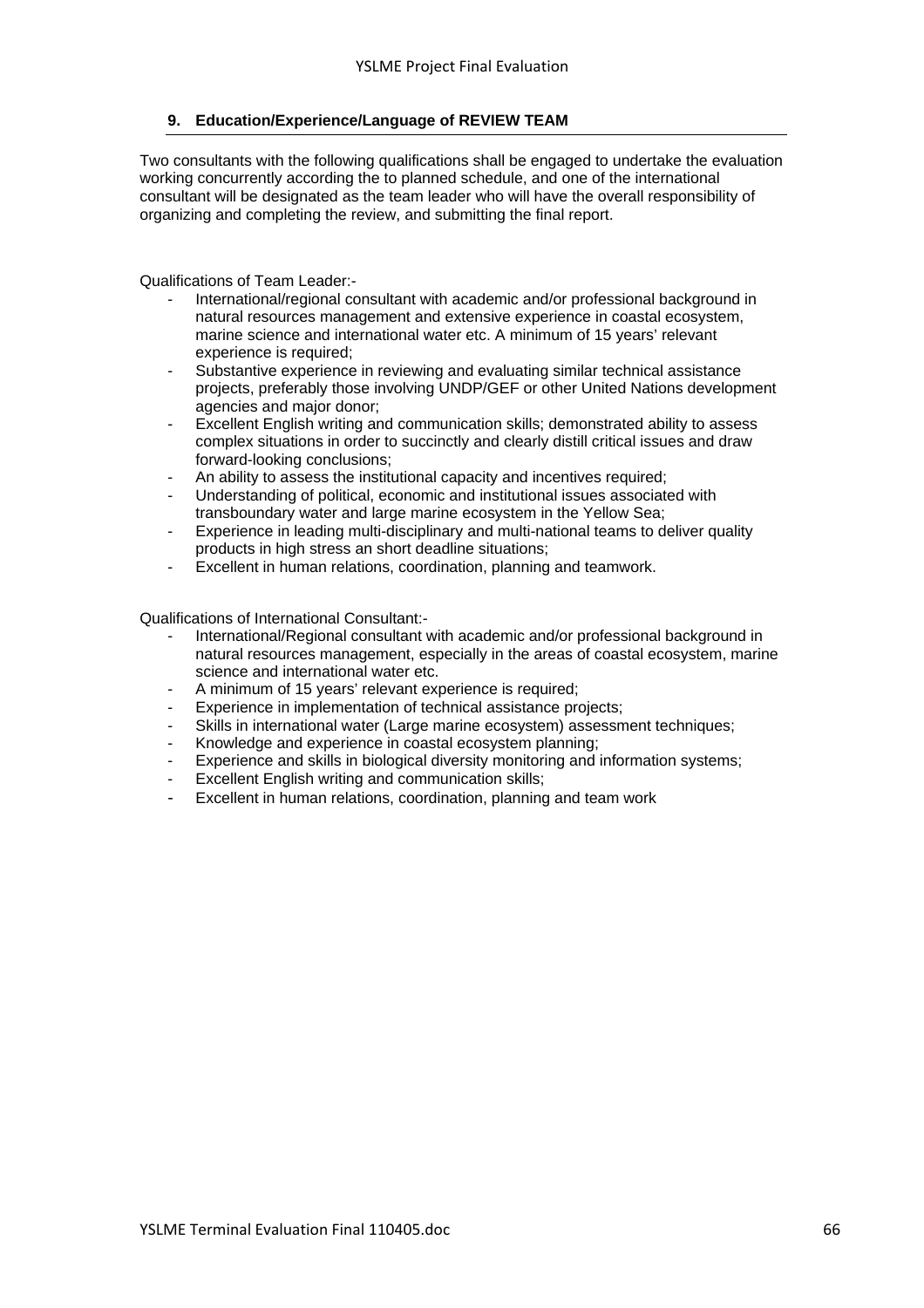## **Annex 2. LIST OF DOCUMENTS REVIEWED**

Anonymous, n.d. Project brief. Project Name: Regional (China, Republic of Korea): Reducing Environmental stress in the Yellow Sea Large Marine Ecosystem.

Bewers, J.M., 2007. UNDP/GEF Project Reducing environmental stress in the Yellow Sea Large Marine Ecosystem. Transboundary diagnostic analysis. 98 pages.

Chung, I., 2007. Joint applied research program for sustainable mariculture in the YSLME region: Review of the existing issues affecting the sustainability of the mariculture industry in the YSLME region. UNDP/GEF/YS/RWG‐F.3/10

Chung, S.‐Y., 2010. Strengthening regional governance to protect the marine environment in Northeast Asia: From a fragmented to an integrated approach. Marine Policy 34:549‐556.

Fox,A. & J.‐E. Ong, 2007. Mid‐Term Evaluation. UNDP/GEF Yellow Sea Large Marine Ecosystem

GEF, 2006. The GEF Monitoring and Evaluation Policy. Global Environment Facility, 3 February 2006.

--- n.d. Responses to GEF Council comments on Yellow Sea Large Marine Ecosystem Project. Reference: GEF/C.15/3 – 7 April 2000.

GEF Evaluation Office, 2008. Guidelines for GEF agencies in conducting terminal evaluations.

GEF/UNDP 2000. Yellow Sea Large Marine Ecosystem. Preliminary Transboundary Diagnostic Analysis. February 2000. Global Environment Facility‐United Nations Development Programme. Project Development Facility (PDF‐B). YSLME TDA Draft 9, 11/11/01.

IAEA‐MEL, 2007. Yellow Sea L. M. E. – 2007. Progress report.

Isao E., M. Walton, S. Chae, & G.‐S. Park, n.d. Estimating benefits of improving water quality in a tidal flat on the west coast of Korea.

Jin, X., X. Shan, & X. Guo, n.d. Report of Demonstration of stock enhancement in the Yellow Sea.

Jin, X., X. Shan, X. Li, B. Zhang, J. Zhu, Q. Wu, n.d. Report of the spring and autumn surveys on Chinese side of the Yellow Sea, 2008.

Kawamura, W., n.d. Summary report of YSLME ocean color workshop I (YOC‐I)

‐‐‐ n.d. Summary report of YSLME ocean color workshop III (YOC‐III)

KORDI, 2006. 1<sup>st</sup> Korea NGOs Yellow Sea Partnership Workshop. Ansan, Korea, 15<sup>th</sup> to 16<sup>th</sup> June 2006. Meeting report. KYSP/YSPW.1/3.

‐‐‐ 2009. A study on National Strategic Action Plan for the Yellow Seas Large Marine Ecosystem (YSLME).

NMEMC, 2009. Final report for demonstration activity on management of recreational waters. National Marine Environmental Monitoring Center, Dalian, China.

‐‐‐ 2009. Final Report of "Demonstration activity on calculation of nutrient loads in Yalu River estuary". National Marine Environmental Monitoring Center (NMEMC), Dalian, China.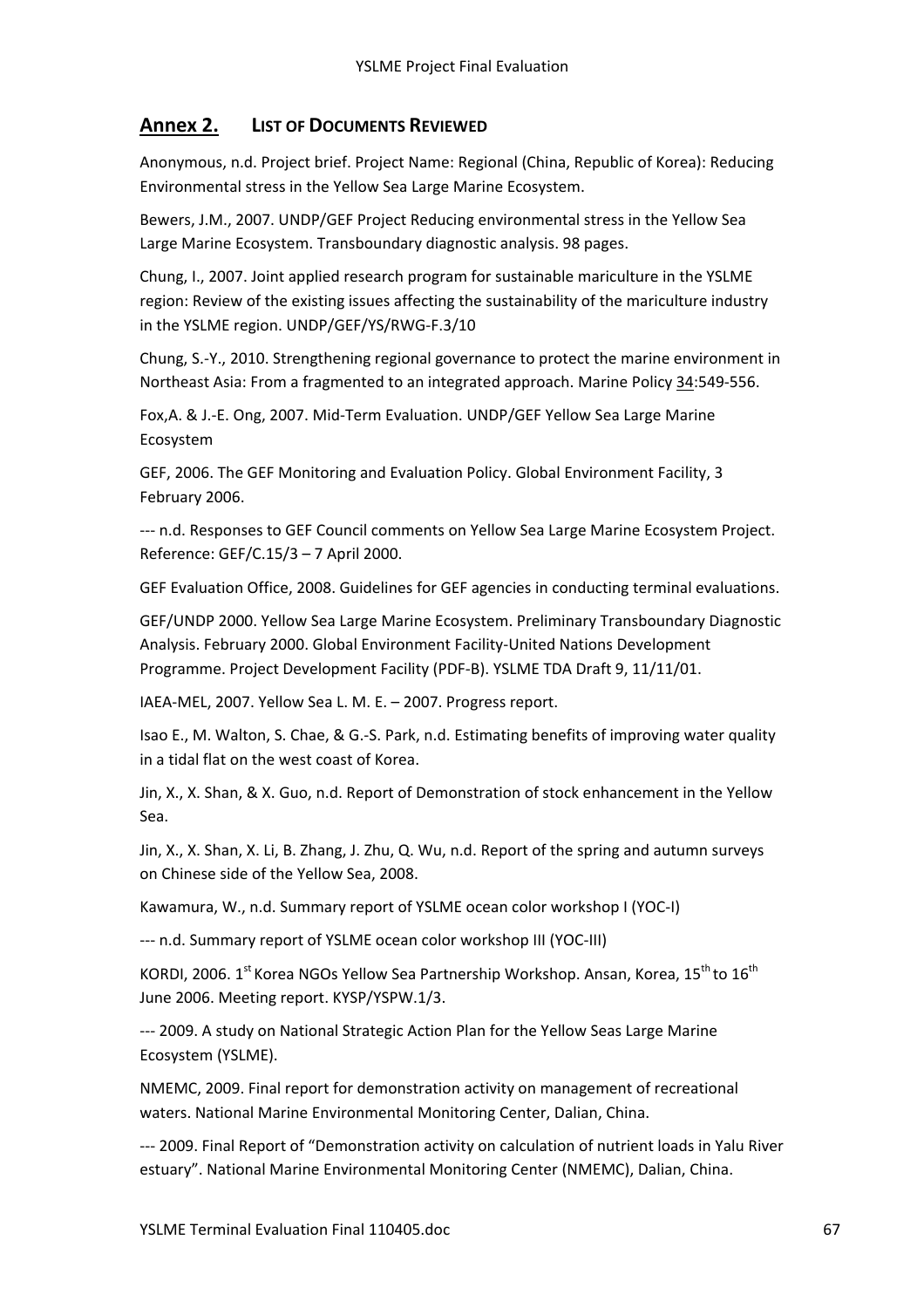Park, H., n.d. Improve management of critical habitats around the Yellow Sea (2009 Final Report)

Park, G.S., S.‐M. Lee, & S.‐M. Lim, 2008. Identification of critical habitats. UNDP/GEF Yellow Sea Large Marine Ecosystem Project. Habitat classification and selection of representative habitats in the west coast of Korea.

Park, G.S., K.‐H. Choi, S.‐M. Lee, & S.‐M. Lim, 2009. Biodiversity survey in the three critical habitats of the west coast of Korea. Report prepared for the UNDP/GEF Project.

Prove, G. & D. Wruck, n.d. Summary report. UNOPS interlaboratory trial for nutrients in seawater. China and Korea. January 2006 ‐ March 2006. Queensland Health Scientific Services.

Prove, G., n.d. Summary report UNOPS interlaboratory trial for nutrients in seawater ‐ Round 2. China and Korea. August 2006 ‐ December 2006. Queensland Health Scientific Services.

‐‐‐ n.d. Summary Report UNOPS interlaboratory trial for nutrients in seawater ‐ Round 3 China and Korea. October 2008 ‐ January 2009. Queensland Health Scientific Services.

Tang, Q., 2009. Changing states of the Yellow Sea Large Marine ecosystem: anthropogenic forcing and climate impacts. Pp. 77‐88 in: Sherman, K., M.C. Aquarone and S. Adams (eds.) Sustaining the World's Large Marine Ecosystems. IUCN, Gland, 140 pp.

UNDP/GEF, 2004. Approved Project Document for UNDP/GEF Project entitled "Reducing Environmental Stress in the Yellow Sea Large Marine Ecosystem. UNDP/GEF/YS/RSTP.1/Inf.4.

‐‐‐ 2005. Reducing environmental stress in the Yellow Sea Large Marine Ecosystem. Report of the first meeting of the Regional Scientific and Technical Panel.UNDP/GEF/YS/RSP.1/3.

‐‐‐ 2005. Reducing environmental Stress in the Yellow Sea Large Marine Ecosystem. Report of the first Regional Technical Meeting on the preparation of the implementation plan for the UNDP/GEF Yellow Sea Project. UNDP/GEF/YS/RSTP.1/3.

‐‐‐ 2005. Reducing environmental Stress in the Yellow Sea Large Marine Ecosystem. Report of the first meeting of the Project Steering Committee (7th to 8th March 2005). UNDP/GEF/YS/PSC.1/3.

‐‐‐ 2005. Reducing environmental stress in the Yellow Sea Large Marine Ecosystem. Report of the second regional technical meeting on the preparation of the implementation plan for the UNDP/GEF Yellow Sea Project. UNDP/GEF/YS/RSTP.2/3.

‐‐‐ 2005. Reducing environmental stress in the Yellow Sea Large Marine Ecosystem. Report of the first meeting of the Regional Working Group for the Biodiversity Component. UNDP/GEF/YS/RWG‐B.1/3.

‐‐‐ 2005. Reducing environmental stress in the Yellow Sea Large Marine Ecosystem, Report of the first meeting of the Regional Working Group for the Ecosystem Component. UNDP/GEF/YS/RWG‐E.1/3.

‐‐‐ 2005. Reducing environmental stress in the Yellow Sea Large Marine Ecosystem, Report of the first meeting of the Regional Working Group for the Investment Component. UNDP/GEF/YS/RWG‐I.1/3.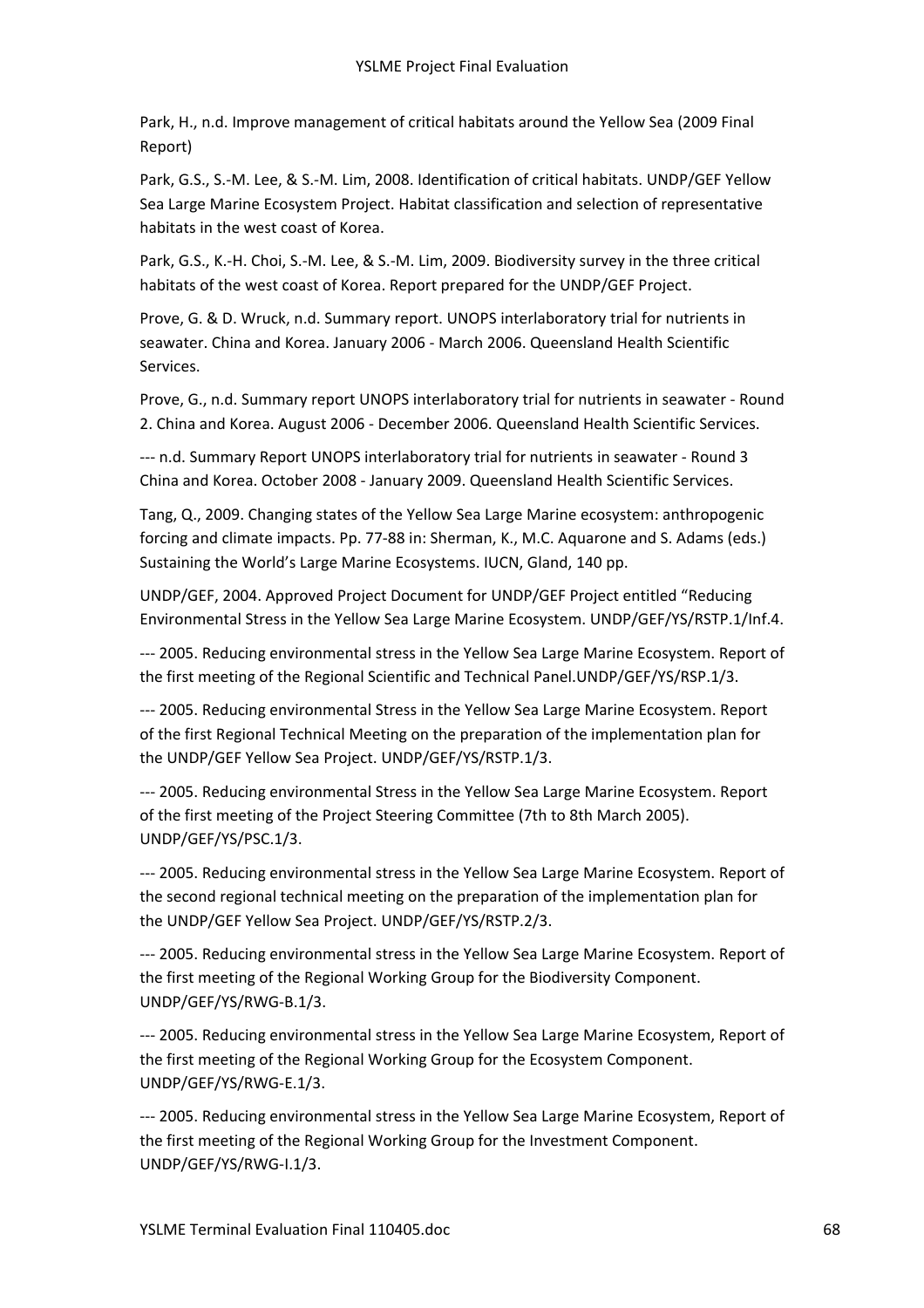‐‐‐ 2005. Implementation Plan for the UNDP/GEF Project Entitled "Reducing Environmental Stress in the Yellow Sea Large Marine Ecosystem." Annex IV, UNDP/GEF/YS/PSC.1/3 and Appendix 1 Activities of the Implementation Plan, UNDP/GEF/YS/PSC.1/4.

‐‐‐ 2005. Annual Project Report (APR/PIR) for UNDP/GEF Projects 2005. '*994\_PIR‐APR 2005 IW\_YSLME ‐ final.doc'*.

‐‐‐ 2006. Reducing environmental stress in the Yellow Sea Large Marine Ecosystem. Report of the second meeting of the Regional Scientific and Technical Panel ( $15<sup>th</sup>$  to  $17<sup>th</sup>$  December 2005). UNDP/GEF/YS/RSP.2/3.

‐‐‐ 2006. Reducing environmental stress in the Yellow Sea Large Marine Ecosystem. Report of the second meeting of the Project Steering Committee  $(19<sup>th</sup>$  to  $20<sup>th</sup>$  December 2005). UNDP/GEF/YS/PSC.2/3.

--- 2006. Reducing environmental stress in the Yellow Sea Large Marine Ecosystem. Report of the second meeting of the Regional Working Group for the Fisheries Component  $(17<sup>th</sup> - 20<sup>th</sup>$ November 2005). UNDP/GEF/YS/RWG‐F 2/3.

--- 2006. Reducing environmental stress in the Yellow Sea Large Marine Ecosystem. Report of the third meeting of the Regional Working Group for the Fisheries Component (25‐28 October 2006). UNDP/GEF/YS/RWG‐F.3/3.

‐‐‐ 2006. Third meeting of the Regional Working Group for the Biodiversity Component. Rongcheng, China, 20 ‐ 23 October 2006. UNDP/GEF/YS/RWG-B.3/3.

‐‐‐ 2006. Third meeting of the Regional Working Group for the Investment Component, Dalian, China, 9‐12 September 2006. Meeting Report. UNDP/GEF/YS/RWG‐I.3/3.

--- 2006. Reducing environmental stress in the Yellow Sea Large Marine Ecosystem. Report of the second meeting of the Regional Working Group for the Ecosystem Component  $(29<sup>th</sup>$ November to 2<sup>nd</sup> December 2005). UNDP/GEF/YS/RWG-E.2/3.

‐‐‐ 2006. Third meeting of the Regional Working Group for the Pollution Component, Dandong, China, 4 ‐ 7 September 2006. Meeting report. UNDP/GEF/YS/RWG‐P.3/3.

--- 2006. Reducing environmental stress in the Yellow Sea Large Marine Ecosystem. Report of the third meeting of the Project Steering Committee  $(23<sup>rd</sup>$  to  $24<sup>th</sup>$  November 2006). UNDP/GEF/YS/PSC.3/3.

--- 2006. Reducing environmental stress in the Yellow Sea Large Marine Ecosystem. Report of the third meeting of the Regional Scientific and Technical Panel. UNDP/GEF/YS/RSP.3/3.

‐‐‐ 2006. Reducing environmental stress in the Yellow Sea Large Marine Ecosystem. Report of the training workshop for local government officers. Coastal development vs. protection of marine environment: How to make a decision?

‐‐‐ 2006. The regional conference on parliamentary roles in protection of marine environment and sustainable use of marine resources in the Yellow Sea. Qingdao, China, 28‐ 30 March 2006. Report of the meeting. UNDP/GEF/YS/PC.1/4.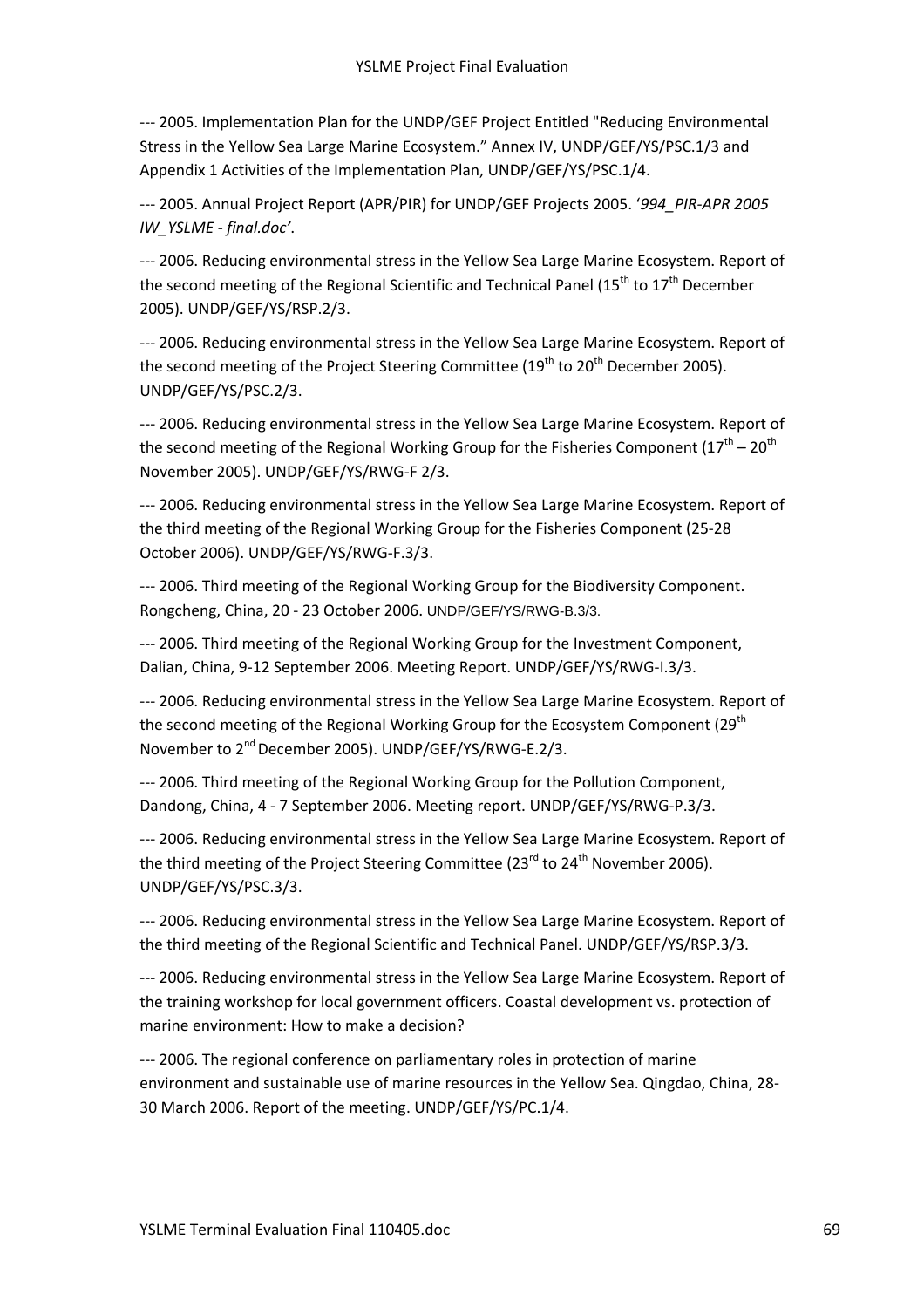‐‐‐ 2006. Report of the yellow sea youth programme. Marine and coastal environment in the Yellow Sea: Environment education programme for youth. Ansan, Republic of Korea, 14‐15, & 22 September 2006, Byunsan, Republic of Korea, 19‐20 October & 2 November, 2006.

‐‐‐ 2006. UNDP GEF APR/PIR 2006 (1 July 2005 to 30 June 2006). Final 7 July 2006 '*994\_YSLME\_PIR\_2006 ‐ Final.doc'*.

‐‐‐ 2007. Reducing environmental stress in the Yellow Sea Large Marine Ecosystem. Report of the fourth meeting of the Regional Working Group for the Fisheries Component (7‐9 November). UNDP/GEF/YS/RWG‐F.4/3.

‐‐‐ 2007. The Yellow Sea: Analysis of environmental status and trends, Volume 1, Part I: National Reports ‐ China. UNDP/GEF Yellow Sea Project, Ansan, Republic of Korea (316 pages).

--- 2007. The Yellow Sea: Analysis of environmental status and trends, Volume 1, Part II: National Reports ‐ China. UNDP/GEF Yellow Sea Project, Ansan, Republic of Korea (304 pages).

‐‐‐ 2007. The Yellow Sea: Analysis of environmental status and trends, Volume 2, Part I: National Reports ‐ Republic of Korea. UNDP/GEF Yellow Sea Project, Ansan, Republic of Korea (382 pages).

‐‐‐ 2007. The Yellow Sea: Analysis of environmental status and trends, Volume 2, Part II: National Reports ‐ Republic of Korea. UNDP/GEF Yellow Sea Project, Ansan, Republic of Korea (336 pages).

--- 2007. The Yellow Sea: Analysis of environmental status and trends, Volume 3: Regional Synthesis Reports. UNDP/GEF Yellow Sea Project, Ansan, Republic of Korea (408 pages).

--- 2007. Reducing environmental stress in the Yellow Sea Large Marine Ecosystem, Report of the fourth meeting of the Project Steering Committee ( $29<sup>th</sup>$  to  $30<sup>th</sup>$  November 2007). UNDP/GEF/YS/PSC.4/3.

‐‐‐ 2007. Reducing environmental stress in the Yellow Sea Large Marine Ecosystem, Report of the fourth meeting of the Regional Scientific and Technical Panel (26th to 28th November 2007). UNDP/GEF/YS/RSP.4/3.

‐‐‐ 2007. Second training workshop for local government officers. Marine spatial planning: How to manage the sea and coast. UNDP/GEF/YS/LG.2/3.

‐‐‐ 2007. The regional conference on protection of the marine environment and sustainable use of marine resources in the Yellow Sea. Incheon, Republic of Korea, 11‐13 October 2007. Report of the meeting. UNDP/GEF/YS/PC.2/3.

‐‐‐ 2007. First Meeting of the Strategic Action Programme *ad‐hoc* working group for the UNDP/GEF Yellow Sea Project Hongchun, Republic of Korea, 10‐12 April 2007. Meeting Report. UNDP/GEF/YS/AWG.1/3.

‐‐‐ 2007. UNDP GEF APR/PIR 2007 – International Waters (1 July 2006 to 30 June 2007). Final 11 Sept 2007. '*994 YSLME PIR 2007.doc'.*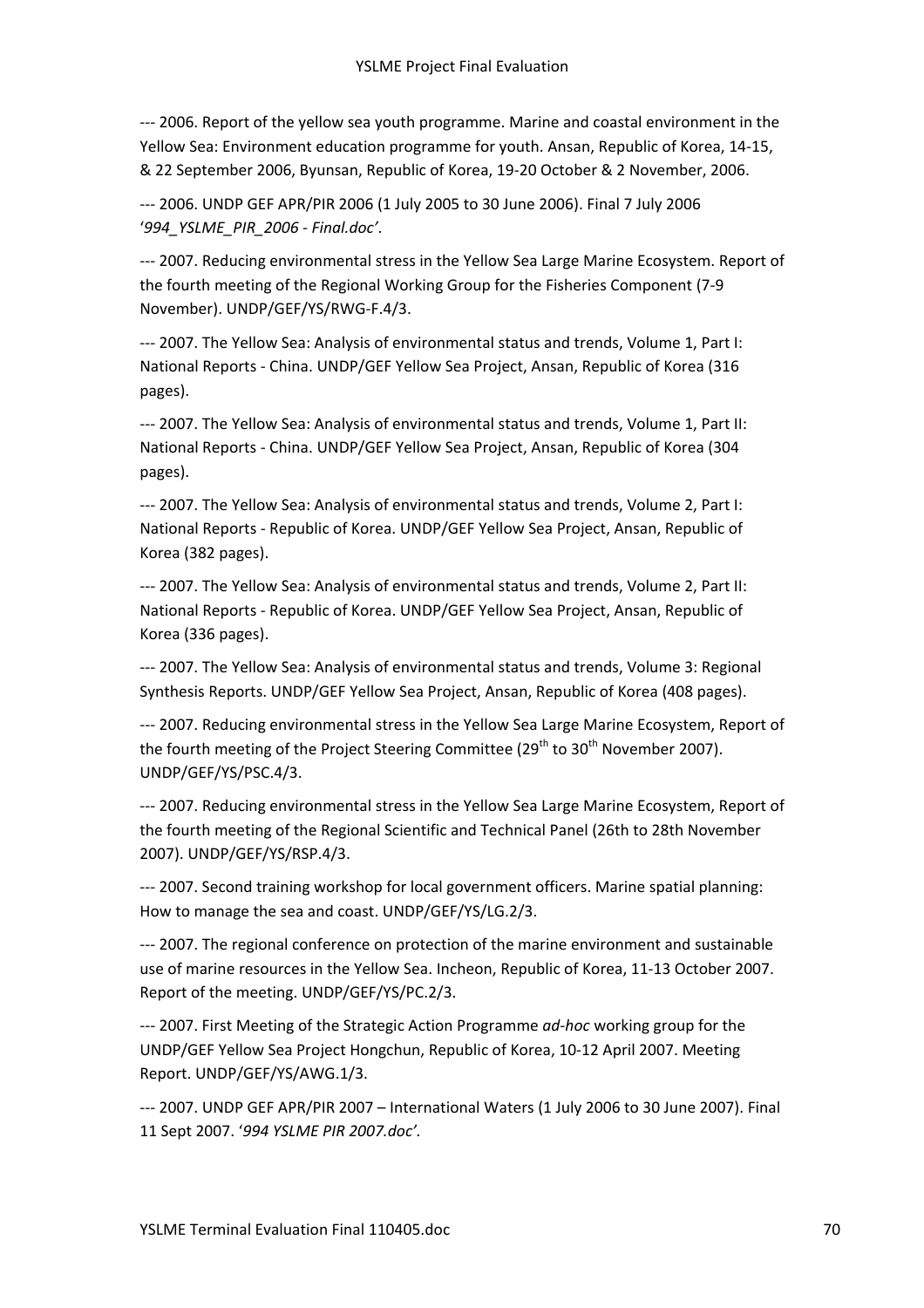‐‐‐ 2008. Reducing environmental stress in the Yellow Sea Large Marine Ecosystem, Report of the fifth meeting of the Regional Working Group for the Fisheries Component. UNDP/GEF/YS/RWG‐F.5/3.

--- 2008. Reducing environmental stress in the Yellow Sea Large Marine Ecosystem. Report of the fifth meeting of the Regional Working Group for the Pollution Component. UNDP/GEF/YS/RWG‐P.5/3.

‐‐‐ 2008. Reducing environmental stress in the Yellow Sea Large Marine Ecosystem. Report of the Fifth Meeting of the Regional Working Group for the Biodiversity Component. UNDP/GEF/YS/RWG‐B.5/3.

‐‐‐ 2008. The Yellow Sea: Governance analysis reports. UNDP/GEF Yellow Sea Project, Ansan, Republic of Korea (334 pages).

--- 2008. Reducing environmental stress in the Yellow Sea Large Marine Ecosystem, Report of the second special meeting of the Project Steering Committee. UNDP/GEF/YS/PSC.2/3. (8 May 2008).

--- 2008. Reducing environmental stress in the Yellow Sea Large Marine Ecosystem, Report of the fifth meeting of the Regional Scientific and Technical Panel. UNDP/GEF/YS/RSP.5/3. (25‐ 26 November 2008).

‐‐‐ 2008. Reducing environmental stress in the Yellow Sea Large Marine Ecosystem, Report of the fifth meeting of the Project Steering Committee. UNDP/GEF/YS/PSC.5/3. (27‐28 November 2008).

--- 2008. Small Grants Programme, Final reports 2006. UNDP/GEF Yellow Sea Project, Ansan, Republic of Korea (88 pages).

‐‐‐ 2008. Small Grants Programme 2007: Final reports. UNDP/GEF Yellow Sea Project, Ansan, Republic of Korea (58 pages).

‐‐‐ 2008. Guideline for economic analyses of environmental management actions for the Yellow Sea. UNDP/GEF YSLME Project, Ansan, Republic of Korea (35 pages).

‐‐‐ 2008. Youth Programme 2008, Buan, ROK, 19‐21 August 2008. Report of the Youth Programme. UNDP/GEF/YS/YP.3/3.

‐‐‐ 2008. UNDP EEG and GEF Annual Performance Report (APR) Project Implementation Review (PIR). 2008 – International Waters. Reporting Period = 1 July 2007 to 30 June 2008. '*994\_YSLME\_PIR\_2006 ‐ Final.doc'.*

‐‐‐ 2009. Reducing environmental stress in the Yellow Sea Large Marine Ecosystem, Report of the sixth meeting of the Regional Scientific and Technical Panel and Project Steering Committee. UNDP/GEF/YS/PSC.6/3.  $(17<sup>th</sup>$  to  $19<sup>th</sup>$  November 2009).

‐‐‐ 2009. Sixth meeting of the Regional Scientific and Technical Panel And Project Steering Committee for the UNDP/GEF Yellow Sea Project. Summary of SAP demonstration activities. UNDP/GEF/YS/RSP‐PSC.6/4b.

‐‐‐ 2009. UNDP/GEF Project: Reducing environmental stress in the Yellow Sea Large Marine Ecosystem. Strategic Action Programme. 56 pages.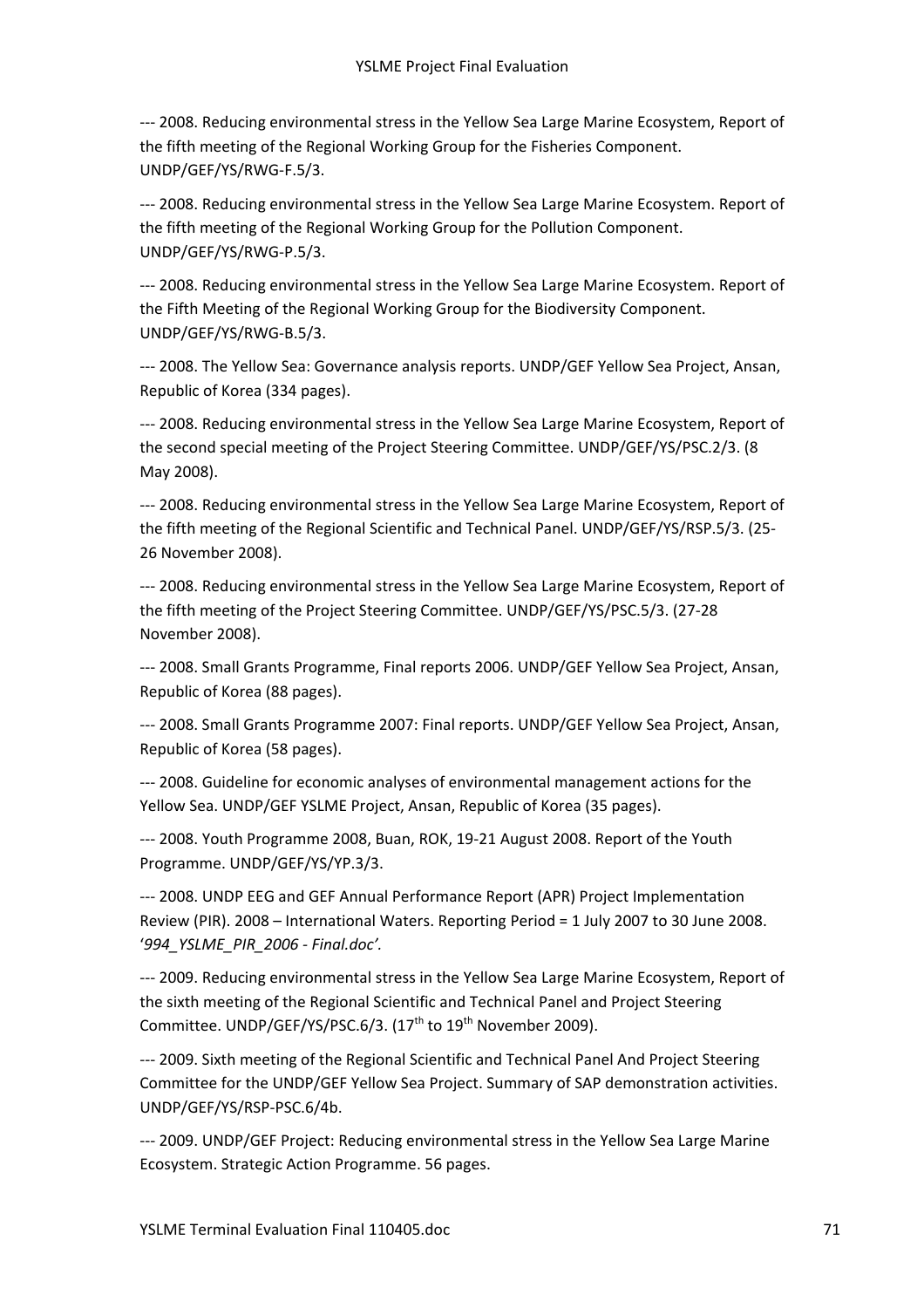‐‐‐ 2009. Toward a Yellow Sea network of MPAs: Meeting report of the First Yellow Sea MPA Network meeting, 20‐21 October 2009

‐‐‐ 2009. SAP demonstration activities to maintain regulating services in the Yellow Sea Ecosystem. Summary report of monitoring and assessing the SAP demonstration activities.  $30<sup>th</sup>$  June to  $2<sup>nd</sup>$  July 2009. Shenyang, Dandong, Zhuanghe, Dalian, China, 12 pp.

‐‐‐ 2009. No Title. *Microsoft Excel spreadsheet graphically badged as:"UNDP/GEF 2009 Annual Performance Report (APR) Project Implementation Review (PIR)*. '*994\_YSLME\_PIR\_2009\_FinalALL.xls*'

‐‐‐ 2010. Small Grants Programme 2008‐2009: Final reports. UNDP/GEF Yellow Sea Project, Ansan, Republic of Korea (144 pages).

‐‐‐ 2010. Workshop for accessing funding: Basics and approaches to financial sustainability. Qingdao, China, 21‐23 July 2010. UNDP/GEF/YS/SIW.1/3

--- 2010. UNDP/GEF Yellow Sea Project's co-operative study cruises activity. Regional cruise report (Draft). July 5, 2010.

‐‐‐ 2010. International Symposium on Marine Ecosystem Assessment: Systematic design and requirements, Dalian, China, 8 November 2010. Workshop on regional network for ecosystem monitoring and assessment, Dalian, China, 9‐10 November 2010. Report of the Meetings. UNDP/GEF/YS/EMA.1/3.

‐‐‐ 2010. No Title. *Microsoft Excel spreadsheet graphically badged as:" UNDP/GEF 2010 Annual Performance Report (APR) Project Implementation Review (PIR)*. '*994\_YSLME\_PIR\_2009\_FinalALL.xls*'

‐‐‐ n.d. UNDP/GEF Yellow Sea Project. First Yellow Sea Regional Science Conference. Ecosystem carrying capacity of the Yellow Sea: Scientific approaches for marine environment management. 14<sup>th</sup> to 16<sup>th</sup> August 2007, Hangzhou, China.

--- n.d. UNDP/GEF Yellow Sea Project. Second Yellow Sea Regional Science Conference. Towards a science-driven ecosystem approach to management.  $24<sup>th</sup>$  to  $26<sup>th</sup>$  February 2010, Xiamen, China.

‐‐‐ n.d. YSLME Regional Mariculture Conference, 9‐11 September 2008, Yellow Sea Fisheries Research Institute, Qingdao, China.

--- n.d. 3rd Technical Meeting for the co-operative study cruise  $11^{th}$  to  $12^{th}$  July 2006 Ansan, Republic of Korea. Summary Report.

--- n.d.  $4^{th}$  Technical meeting for the co-operative cruise. 22<sup>nd</sup> to 23<sup>rd</sup> November 2007, Yantai, China. Summary Report.

‐‐‐ n.d. First session of the Project Phase 2 Working Group For the UNDP/GEF Yellow Sea Project. Dalian, China, 26‐28 August 2008. Report of First Working Session.

‐‐‐ n.d. Public awareness activity for youth group (1). Concept paper of "Model UN". '*Model UN\_concept paper\_ie.doc'. [N.B.: working documents and presentations for "Model UN" were also reviewed]*.

UNOPS, 2007. Report on internal audit. YSLME Project.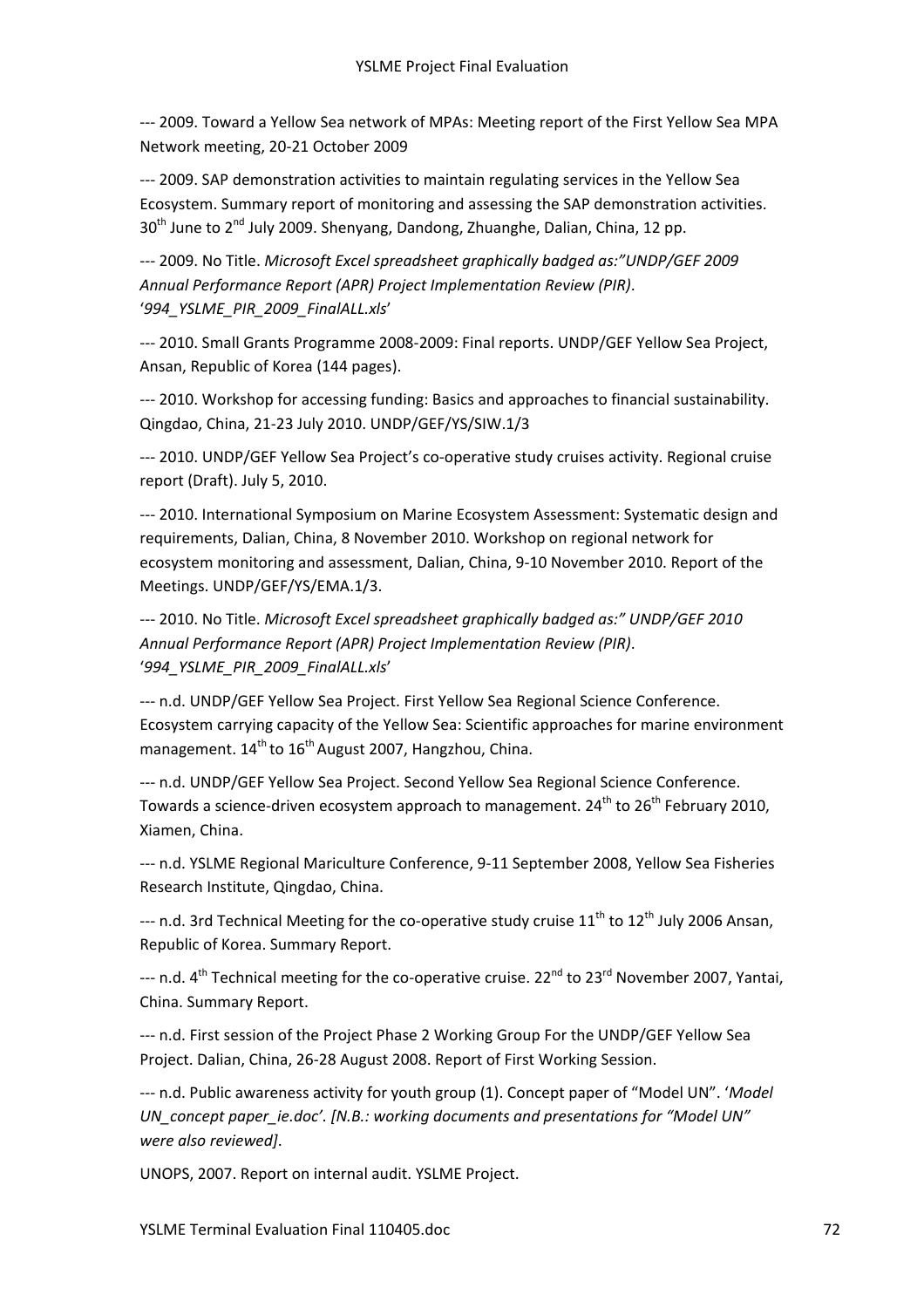Villeneuve, J.‐P. & J. Oh, 2008. Second round of analytical performance study for Yellow Sea Large Marine Ecosystem: determination of chlorinated pesticides and petroleum hydrocarbons in sediment and biota samples.

Walton, M. & Y. Jiang, 2009. Some considerations of fisheries management in the Yellow Sea Large Marine Ecosystem. Pp. 89‐99 in: Sherman, K., M.C. Aquarone & S. Adams (eds.) Sustaining the World's Large Marine Ecosystems. IUCN, Gland, 140 pp.

Wang, L., Z. Cui, & L. Song, 2009. The genetic diversity of shrimp *Fenneropenaeus chinensis* in the Yellow Sea. Research Report for YSLME and IOCAS.

Wang, Z., n.d. Assessing impacts of N:P:Si ratio change on the Yellow Sea ecosystem (Final report).

--- 2006. Yellow Sea Partnership Workshop, Beijing, China, 15<sup>th</sup> to 16<sup>th</sup> March 2006. Meeting Summary. YSP/YSPW.1/6.

Yellow Sea Partnership. 2006. Yellow Sea public awareness and communications strategy. YSP/YSPACS 9/3 2006.

Yeon, I., H.‐J. Kim, H.‐J. Hwang, S.‐D. Hwang, D. Kwon, J. Kim, M.‐H. Sohn, K.‐H. Choi, K. Y.‐J. Im, Y.‐U. Kim, & W. Park, 2009. Final report of the stock assessment survey for YSLME‐ Korean side.

Zhang, X., 2009. Identification of critical habitats: habitat classification, selection and assessment of representative habitats in the Yellow Sea coast of China.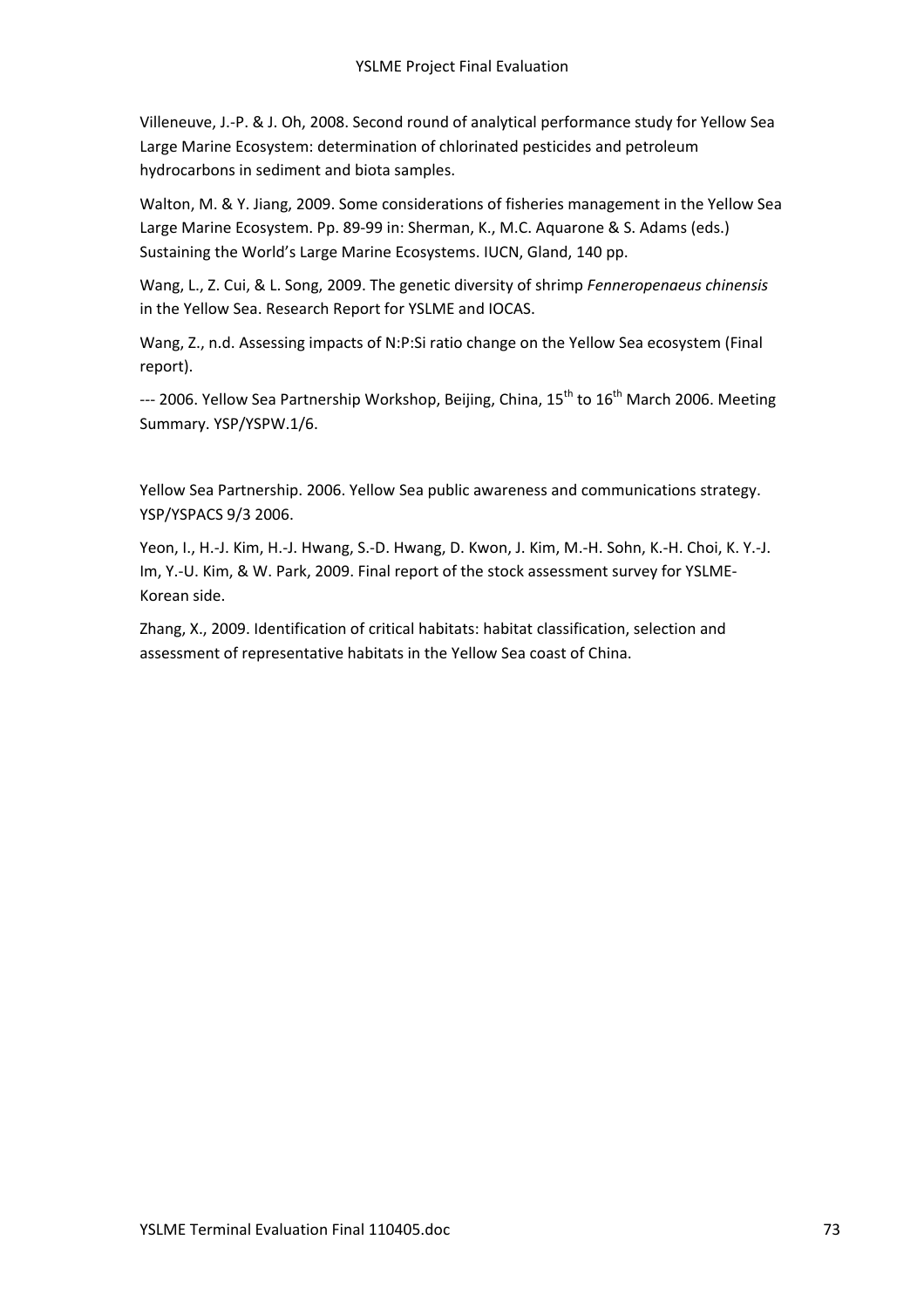# **Annex 3. ITINERARY AND LIST OF PERSONS INTERVIEWED**

| Thursday 4 November - Sunday 7 November 2010 (Xiamen, China)                               |
|--------------------------------------------------------------------------------------------|
| World Ocean Week (4-6 November)                                                            |
| International Academic Advisory Committee (7 November)                                     |
| <b>Persons Interviewed:</b>                                                                |
| Stephen B. Olsen                                                                           |
| Director                                                                                   |
| <b>Coastal Resources Center</b>                                                            |
| University of Rhode Island                                                                 |
| Narragansett, Rhode Island, USA                                                            |
| Chua Thia-Eng                                                                              |
| Chairman                                                                                   |
| <b>PEMSEA Council</b>                                                                      |
| Quezon City, The Philippines                                                               |
| Rafael Lotilla                                                                             |
| <b>Executive Director</b>                                                                  |
| <b>PEMSEA Council</b>                                                                      |
| Quezon City, The Philippines                                                               |
| Monday 8 November 2010 (Dalian, China)                                                     |
| International Symposium on Marine Ecosystem Assessment: Systematic Design and Requirements |
| National Marine Environmental Monitoring Center                                            |
| <b>State Oceanic Administration</b>                                                        |
| People's Republic of China                                                                 |
|                                                                                            |
| <b>Tuesday 9 November 2010</b>                                                             |
| YSLME Regional Workshop on Regional Network for Ecosystem Monitoring and Assessment        |
| Xinghai Golf Hotel                                                                         |
| Dalian, China                                                                              |
|                                                                                            |
| <b>Persons Interviewed:</b>                                                                |
| Yihang Jiang                                                                               |
| Project Manager                                                                            |
| <b>UNDP/GEF Yellow Sea Project</b>                                                         |
| Ansan, Republic of Korea                                                                   |
| Mingyuan Zhu                                                                               |
| Professor                                                                                  |
| First Institute of Oceanography                                                            |
| <b>State Oceanic Administration</b>                                                        |
| Qingdao, China                                                                             |
| Sinjae Yoo                                                                                 |
| Korea Ocean Research & Development Institute                                               |
| Ansan, Republic of Korea                                                                   |
| Alexander Tkalin                                                                           |
| Coordinator                                                                                |
| NOWPAP regional Coordinating Unit                                                          |
| Busan, Republic of Korea                                                                   |
| Juying Wang                                                                                |
| SOA Key Laboratory of Coastal Ecosystem and Environmental Research                         |
| National Marine Environment Monitoring Center                                              |
| Dalian, China                                                                              |
| Jae-Ryong Oh                                                                               |
| Head, Marine Environmental Studies Laboratory                                              |
| IAEA - Marine Environmental Laboratories                                                   |
| Monaco                                                                                     |
| Niambin Wang                                                                               |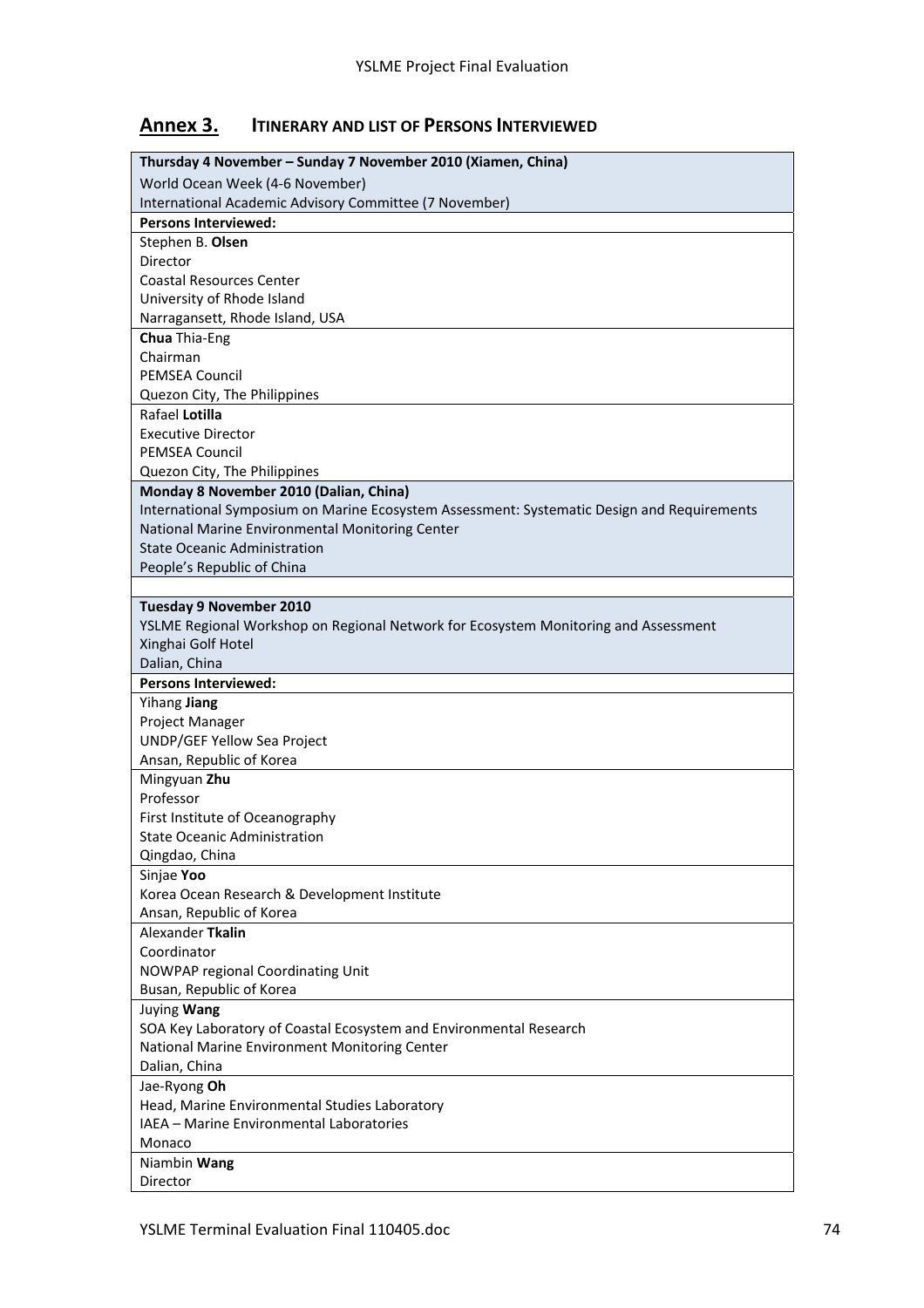| Ocean Environment                                                |
|------------------------------------------------------------------|
| Liaoning Ocean and Fisheries Science Research Institute          |
| Dalian, China                                                    |
| Wednesday 10 November 2010 (Dalian, China)                       |
| <b>Persons Interviewed:</b>                                      |
| <b>Ouan Wen</b>                                                  |
| <b>Chief Scientist</b>                                           |
| SOA Key Laboratory of Coastal Ecosystem and Environment Research |
| Senior Scientist                                                 |
|                                                                  |
| National Marine Environmental Monitoring Center<br>Dalian, China |
|                                                                  |
| Yihang Jiang                                                     |
| Project Manager                                                  |
| UNDP/GEF Yellow Sea Project                                      |
| Ansan, Republic of Korea                                         |
| Thursday 11 November 2010 (Dalian, China)                        |
| <b>Persons Interviewed:</b>                                      |
| Suh-Yong Chung                                                   |
| Division of International Studies                                |
| Korea University                                                 |
| Seoul, Republic of Korea                                         |
| Thursday 11 November 2010 (Beijing, China)                       |
| <b>Persons Interviewed:</b>                                      |
| Liang Fengkui                                                    |
| Director, Division of International Organization                 |
| Department of International Cooperation                          |
| <b>State Oceanic Administration</b>                              |
| Beijing, China                                                   |
| Zheng Wei                                                        |
| <b>Ecosystem Center</b>                                          |
| First Institute of Oceanography                                  |
| <b>State Oceanic Administration</b>                              |
| Quingdao, China                                                  |
| <b>Shan Xiujuan</b>                                              |
| Yellow Sea Fisheries Research Institute                          |
| Chinese Academy of Fisheries Science                             |
| Quingdao, China                                                  |
| <b>Wang Shouqiang</b>                                            |
| Project Assistant                                                |
| Department of International Cooperation                          |
| <b>State Oceanic Administration</b>                              |
| Beijing, China                                                   |
| Haiqing Li                                                       |
| Director-General                                                 |
| Department of General Affairs and Finance                        |
| <b>State Oceanic Administration</b>                              |
| Beijing, China                                                   |
| Saturday 13 November 2010                                        |
| <b>Persons Interviewed:</b>                                      |
| <b>Jiang Yihang</b>                                              |
| Project Manager                                                  |
| <b>UNDP/GEF Yellow Sea Project</b>                               |
| Ansan, Republic of Korea                                         |
| Isao Endo                                                        |
| <b>Environmental Economics Officer</b>                           |
| UNDP/GEF Yellow Sea Project                                      |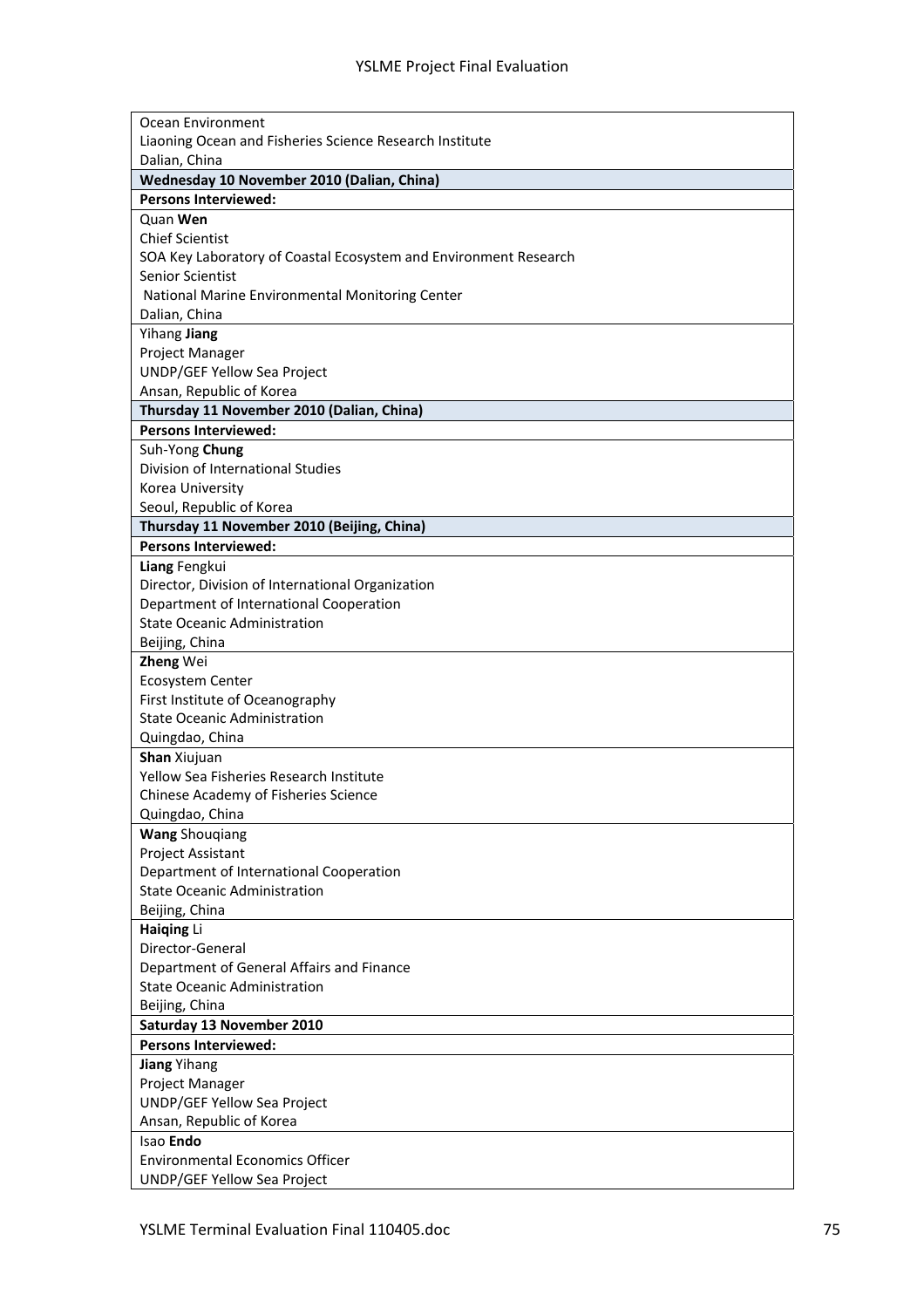| Ansan, Republic of Korea                                                      |
|-------------------------------------------------------------------------------|
| <b>Helen Davies</b>                                                           |
| Marine Environment Officer                                                    |
| <b>UNDP/GEF Yellow Sea Project</b>                                            |
| Ansan, Republic of Korea                                                      |
| Sungjun Park                                                                  |
| Finance & Administrative Officer                                              |
| UNDP/GEF Yellow Sea Project                                                   |
| Ansan, Republic of Korea                                                      |
| Monday 15 November 2010 (Ansan, Republic of Korea)                            |
| <b>Persons Interviewed:</b>                                                   |
| Jong Geel Je                                                                  |
| Councilor, Office of Policy Research                                          |
| Korea Ocean Research & Development Institute                                  |
| Ansan, Republic of Korea                                                      |
| (Former Korean parliamentarian who participated in Parliamentary Conferences) |
| Kye Sook Lee                                                                  |
| President                                                                     |
| Marine Environmental Education Center                                         |
| Ansan, Republic of Korea                                                      |
| <b>Jiang Yihang</b>                                                           |
| Project Manager                                                               |
| UNDP/GEF Yellow Sea Project                                                   |
| Ansan, Republic of Korea                                                      |
| Responses to Interview Questionnaire by correspondence                        |
| Ministry of Land, Transport and Maritime Affairs (MLTM)                       |
| Korea                                                                         |
| Ministry of Foreign Affairs and Trade (MOFAT)                                 |
| Korea                                                                         |
| Ministry of Unification                                                       |
| Korea                                                                         |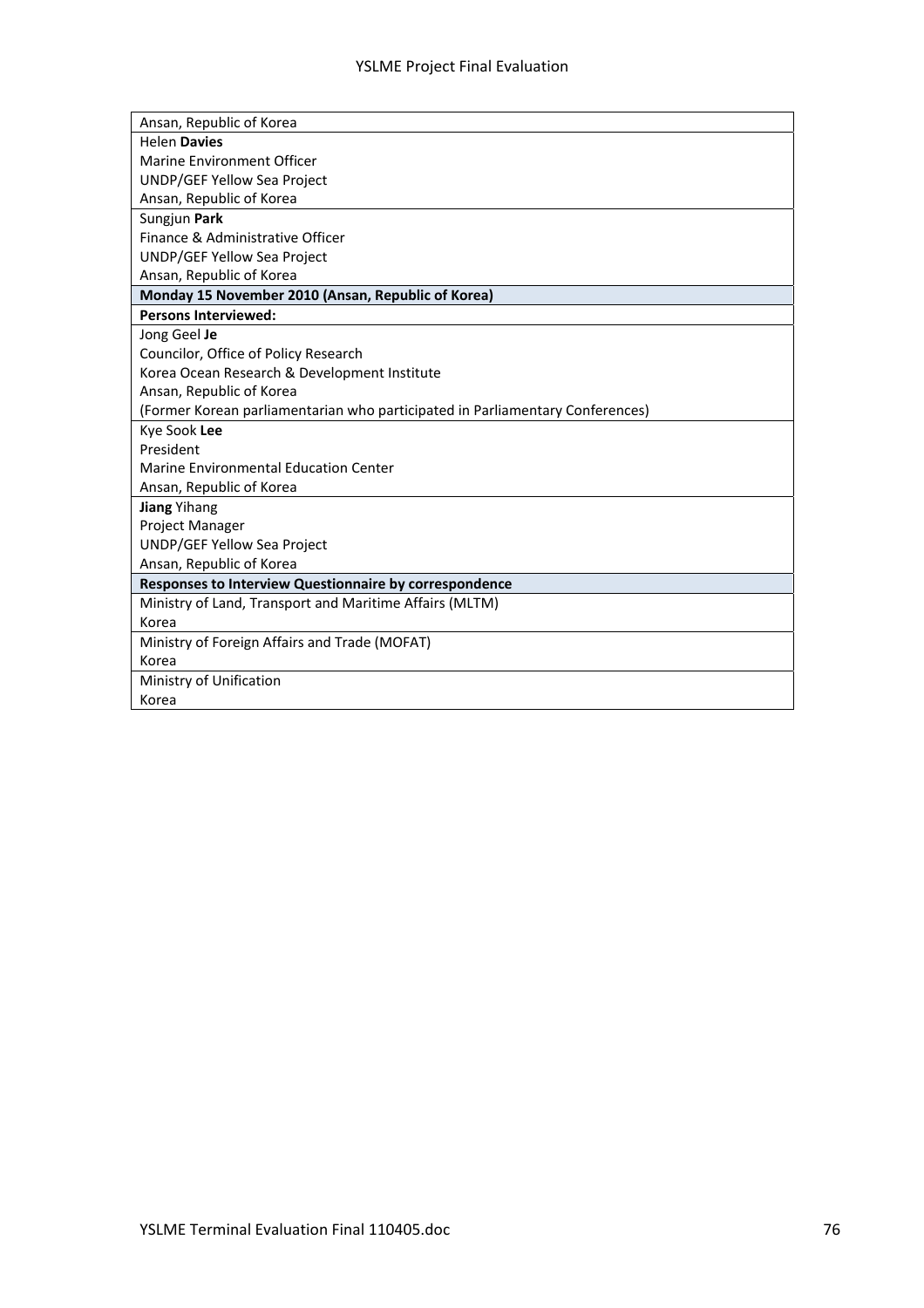### **Annex 4. INTERVIEW QUESTIONNAIRE**

How long have you been involved in the YSLME project?

Please describe the nature of your involvement in the project.

#### Results/Outcomes

How do you rate the socio-economic and environmental value of the results of this project?

How would you rate the project in terms of the following:

Relevance and significance

#### Effectiveness

Scientific credibility

Do you see any enhancement of national capabilities, strengthening of institutions, more cooperation and coordination as a result of this project?

Do you see any possible long-term changes, such as joint research, joint regional monitoring, cooperation in capacity building, dialogue and data exchange as a result of the project? Any lessons learned?

What is your view of the extent to which project outcomes have been mainstreamed into national and local governance and management processes and structures?

#### Investment/Management

Do you think there is country ownership, readiness for continuation, and stakeholder participation to drive continuation of the project?

How do you think the involvement of politicians, parliamentarians, and government officials be strengthened or made more useful?

Do you think the use of marine protected areas or zones of no take for fisheries is a realistic tool for environmental management in the region?

What is your view of the project's approach to partnership with the private sector, including cofinancing from that sector? Do you see ways in which it could have been improved?

Has cooperation with and involvement of NGOs been satisfactory? Any advice on how it could have been strengthened?

Has the project been effective in generating cofinancing and in‐kind support? Can it be continued?

Is/was the financial planning valid/good? Any lessons learned?

Are project's results matching expectations and investments?

What is your view of the effectiveness and relevance of project activities?

How do you rate the project management in terms of efficiency, effectiveness, and communication with stakeholders? Can you identify any gaps or lessons learned?

Relevance of project and outcomes: do you think stakeholders in general consider the project and its outcomes of relevance for their human well‐being?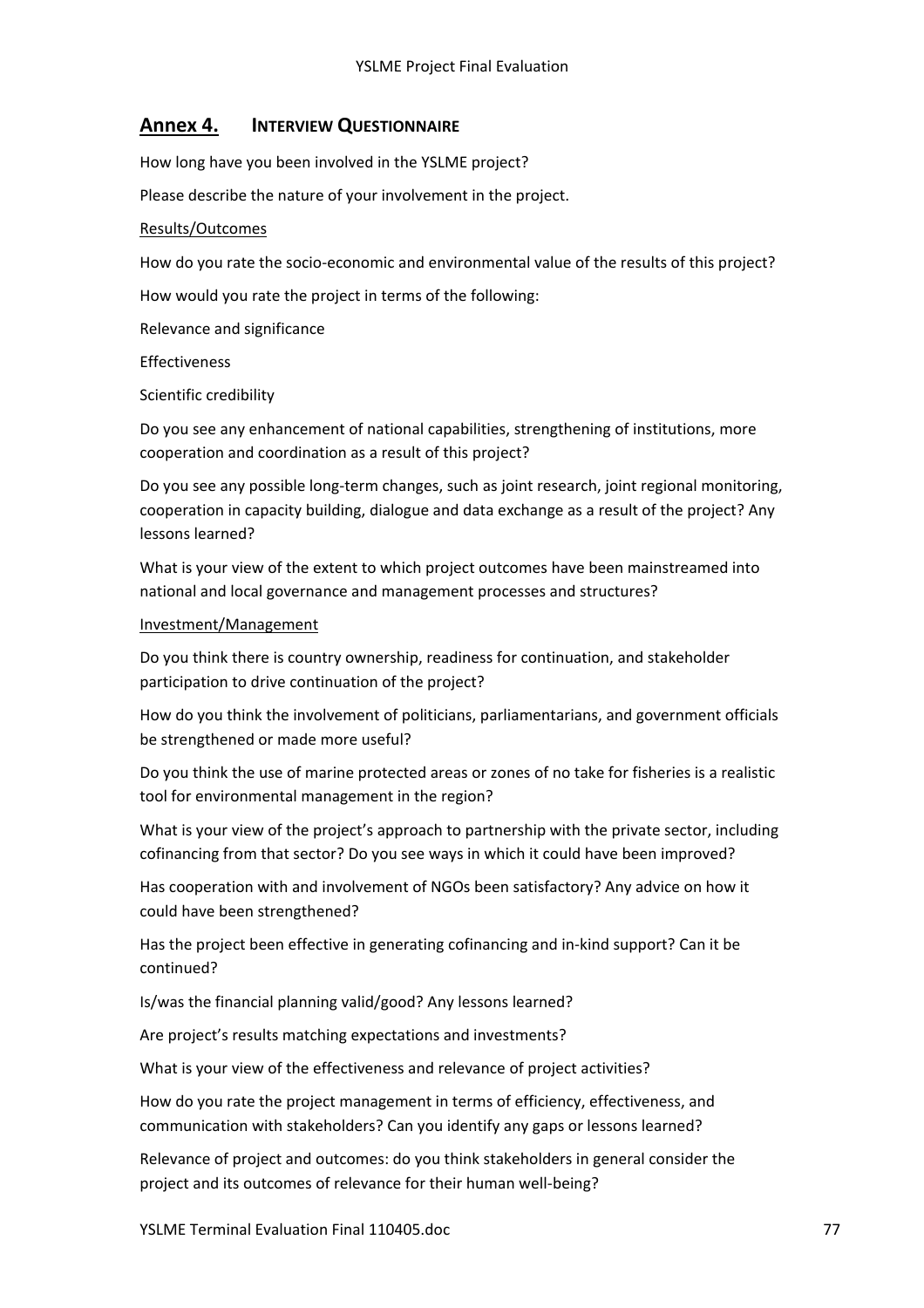What would you suggest could have improved the outcomes or the continued implementation to achieve the end‐goal? Do you know what the long‐term objective is and do you agree with that goal?

How do you judge or see the Monitoring and Evaluation process?

Has there been sufficient dialogue with stakeholders? Has there been sufficient transparency? Any lessons learned?

#### Risks

Are there any financial risks that may affect/impact the sustainability of project outcomes? What is the likelihood of financial resources not being available after GEF and UNDP support ends?

Are there any social or political risks that may affect sustainability of project outcomes?

What is the risk that the level of stakeholder ownership, including by governments, will be insufficient to allow the project outcomes/benefits to be sustained?

Do you think the important stakeholders see that it is in their interest that the benefits of the project continue to flow?

How do you rate the project's effectiveness with regard to public awareness and communication? Is there sufficient public awareness to support achieving the project's long‐ term objective?

Institutional and governance risks: do legal frameworks, policies, governance structures and institutional processes within which the project operates pose risks that may jeopardize sustainability of project benefits? What about systems for accountability and transparency?

Environmental risks: are there any environmental risks that may jeopardize sustainability of project outcomes? Are there any particular activities that may pose a threat to the sustainability of the project outcomes‐like construction, land‐reclamation and habitats destruction?

How would you rate these risks: No or negligible risks? Moderate risks? Significant or severe risks?

Do you have any advice for the next phase of the project? What role could/would you play if there is a second phase?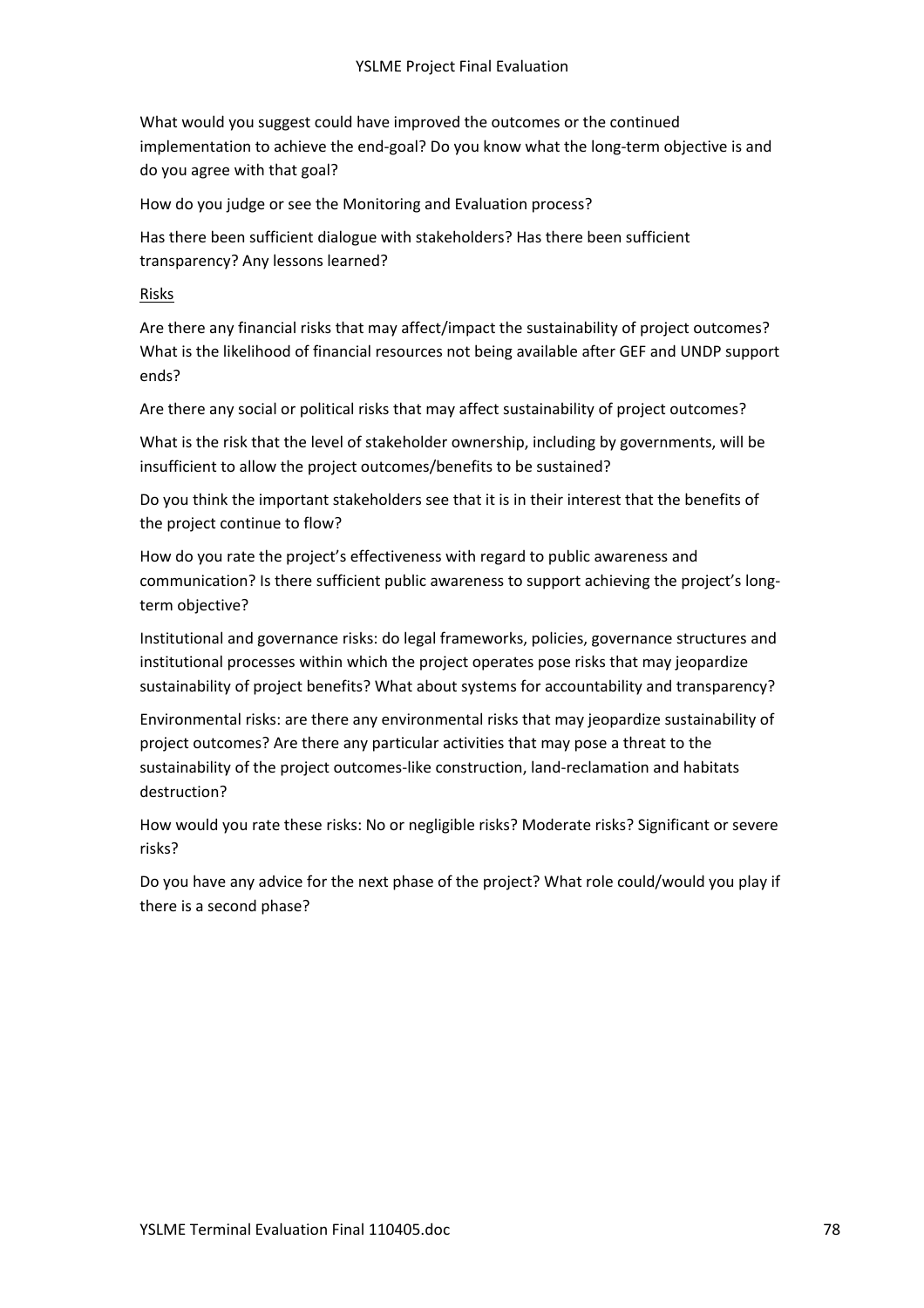## **Annex 5. SUMMARY OF INTERVIEW RESULTS**

The interviews included participants‐representatives from national and local governments, authorities and ministry officials, politicians; local stakeholders and users; scientific community; NGOs and other partners, including from international organizations; staff at the PMO; all interviews were face to face.

The summary reflects the statements from all the interviews. This means there may be apparent repetitions since similar views have been expressed in different contexts/questions. The layout of the list of questions is followed in the summary but the sources are not identified. This was not cleared with the participants.

### Project Results

The Project has been very efficient, effective and highly relevant for the Region; has initiated multi‐lateral cooperation, identified data and information gaps, the need for more and quality controlled data and information for reliable assessment. Such was obtained through the joint cruise and joint fish stocks surveys.

The Project could not have been done better, with very high efficiency and effectiveness in achieving the objectives; the PMO is efficient, very correct, and played crucial role in facilitating the actions, given the mandate of the Project; used most economic approach, efficient ways, cost-efficiency has been very high.

The Project has brought the countries together in cooperation, this would not have happened without the Project. The high relevance is related to the economic and cultural value of the Yellow Sea, and that the Project has addressed priorities as pollution and fisheries issues.

The scientific credibility is good with the scientific community and leading scientists involved from the initiation, back into the last century. The TDA is however based on historic, existing data and those are not all of good quality. New data were also used for the SAP. Efficiency in relation to release of the joint cruise results was not high, all the data were not released in November 2010. Furthermore methods were not all the same so all data are not compatible. Inter-comparison exercises have addressed this and are very useful. However overall not much benefit for the best laboratories. The regional scientific conferences were very useful.

The Project has been very successful in generating and getting agreement on the SAP, and in ensuring that national SAPs have been developed, representing all very significant outputs.

The Project has been good for local governments and authorities through training, education, awareness creation of the public and users; these will now participate in and better understand the governance and management actions.

The PMO has been very efficient in achieving regional cooperation, organizing the actions, budgets and work‐plans time planning, reporting to the PSC with full transparency and meeting agreed time schedules. The governance analysis is very useful in bringing out the legal conditions, existing treaties and rules.

Capacity building of long‐standing value has been achieved, including through the inter‐ comparisons, provision of standard reference material and links to outside reference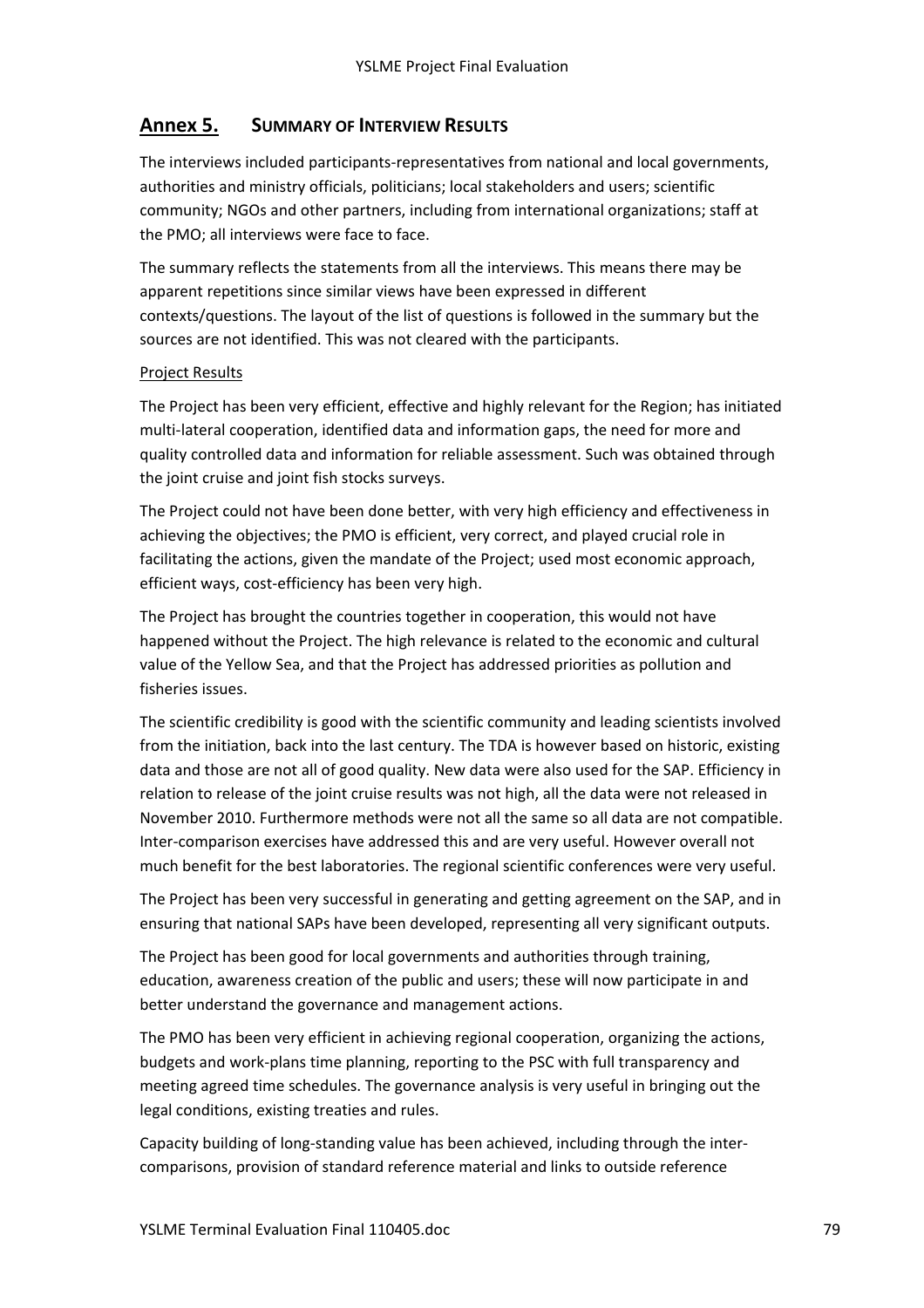laboratories as the IAEA Monaco Laboratory. Long‐term changes have also been achieved through the training and education and involvement of officials/managers, and involvement of a wide range of stakeholders, including parliamentarians, creating exchanges, dialogues across borders and disciplines. This will continue, be maintained, also through the networking, experiences and trust which has been gained. The concepts of TDA and SAP provide a very useful solid basis at national level, giving a lasting legacy and helping maintain international cooperation. This includes the operational activities, monitoring and assessment. Thus a long‐term capacity building mechanism has been made available, involving also international laboratories.

Mainstreaming of Project outcomes and SAP is ensured through the demonstrations, the involvement of all relevant stakeholders, outreach to ministries, and the process of preparation with extensive consultations and partnerships developments. The progress is reflected in the new 5 year plan of China having reference to the SAP, and the existence of the national SAPs. Government attitudes and ideas have changed, also ensuring ownership of the SAP.

Environmental knowledge has increased at national and local government level, but governments still do not know how to protect the environment. The Project is the only community driven mechanism at regional level, and it is very important that geographical coverage extends, that DPRK becomes fully involved as a partner.

The economic valuation efforts are very important; the ECC can be understood if it can provide economic values of ecosystem services, but these must be more explained.

Cooperation has been ensured with other regional mechanisms from the start; and a solid science base ensured, with practical results for management, including data quality assurance.

#### Investment and Management

Strong ownership has been established with national and local governments and other stakeholders; the country ownership is confirmed, and the countries are ready to continue the action. In the case of ROK all is prepared and funds have been allocated, also for the bridging period. The Project is needed in the region and is highly relevant.

Stakeholders have been involved, the outcomes are very relevant, including for local governments, authorities, users as fishermen; the mechanism has reached a wide range of stakeholders, including the private sector, but this involvement needs be enhanced.

Communication between countries, governments is well established. Integration between different institutions is still a problem, and there is a need for increasing understanding for ecosystem based management and the ECC approach.

The Project has involved the DPRK in many activities, including in the PSC meetings. There is a need to ensure its full participation in next phase.

Synergism has been achieved through the cooperation and partnership mechanism, including in capacity building and demonstration activities. Involvement of NGOs is limited partly because these are not as yet much involved in marine affairs. Cooperation with WWF, local NGO and MPA networking has been achieved. Some NGOs also think there is too much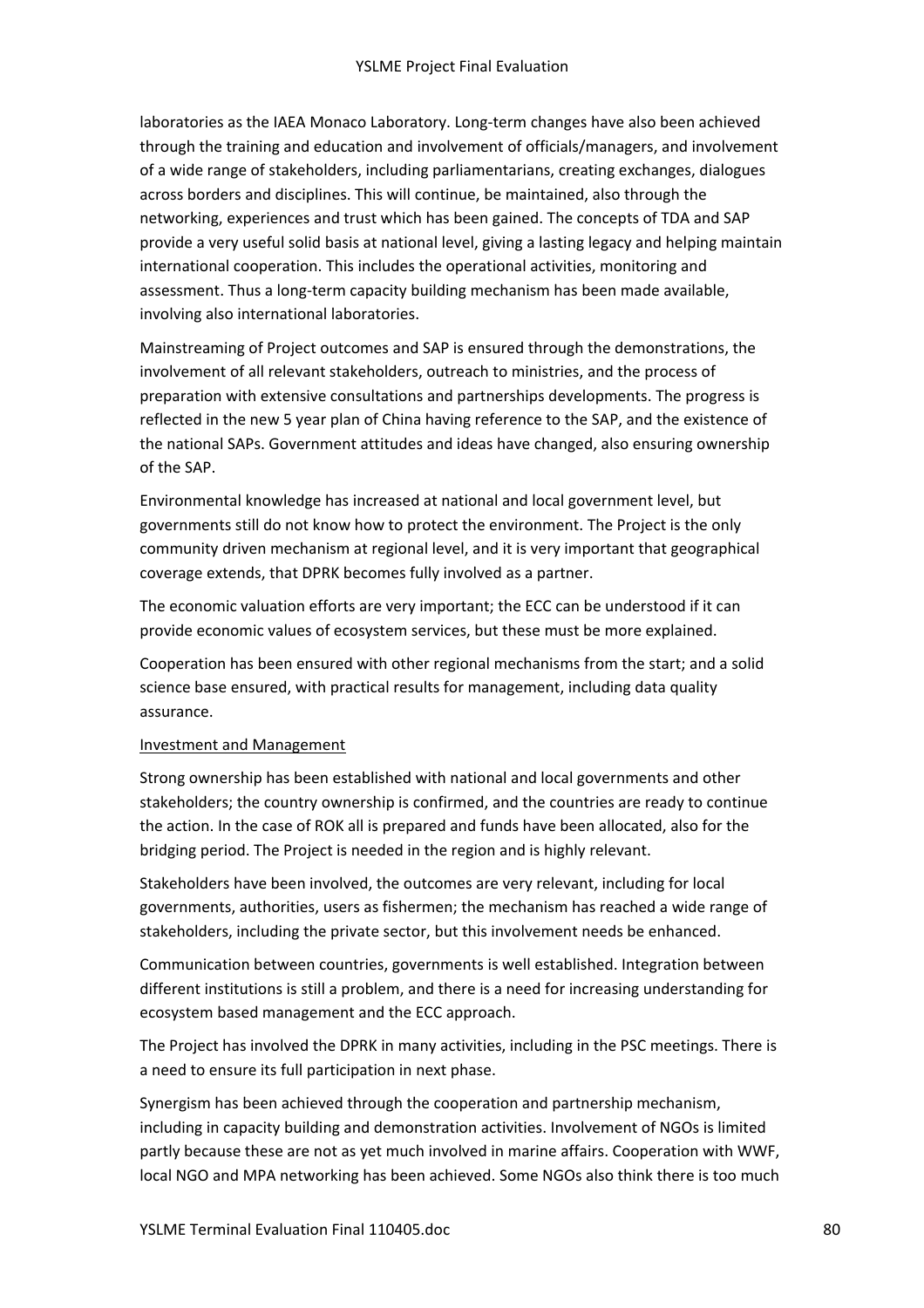science in the Project. The Project has developed interdisciplinary exchanges, dialogues and these will continue; we can see inputs from the Project to policy and thinking in governments and local authorities. However, there is a need also to involve more high level people from governments and find a way to connect to all relevant ministries.

There has been a bit too much stress and funds on the development of the TDA and the SAP; and not enough support for ground work which could have enhanced outputs. Further economic evaluation for the YSLME is required which could help the Project in the 2<sup>nd</sup> phase. Networks of NGOs need be strengthened including at national level, and the private sector needs become more involved.

Local, national language should be used for work at local level and with NGOs. Guidelines and reporting and application formats for small grants need be in national-local language.

Project management has been overall very efficient, with reporting, evaluation, monitoring to and for the PSC very satisfactory. The PMO has facilitated actions, and addressed certain political issues which needed much time. Manager spent much time dealing with these with successful results. The PMO applied flexible and adaptive management when needed. In some cases budget allocations were not sufficient; small grants and internships could have been given a bit more, and funding was also raised. Funds allocated for the preparation of national SAP were not sufficient. The situation in the region is complicated, difficult. The PMO organised special PSC meetings to address urgent, difficult issues, which turned out to be a very good approach.

Scientific efficiency could have been enhanced through more association with scientific bodies from outside the region. Small grants and demonstration sites could have been more advertised. All results from the joint cruise and fish surveys need come out. The progress in the pollution component was delayed due the delay of the joint cruise.

Co‐financing with the private sector and NGO has been achieved, and cooperation established through the Project. NGO has been involved through the small grants for local people, this has worked well, including co‐financing in association with WWF. However, NGOs only recently started addressing marine issues. Associations of fisheries, seaports, local governments have become partners through the small grants support from the Project; with the small grants bridging as seed funds to other sources. This shows relevance of the Project for livelihoods, local governments, enterprises. The fisheries associations also help in awareness creation.

The SAP preparations involved local governments with dialogue and feedback; a combination of bottom‐up and top‐down approach. The effectiveness and relevance is demonstrated through many local actions, also involving DPRK. The YSLME is the only community-driven mechanism with national, local governments involved and with economic valuations, which is very important. We now understand the issues of the open Yellow Sea much more, through the systematic approach of the YSLME Project. We agree with the longterm goal of this effort.

### Risks

Financial risks are not significant. ROK is ready to proceed, with funding for a bridging period. So far there has been parliamentary discussions with governments on co-financing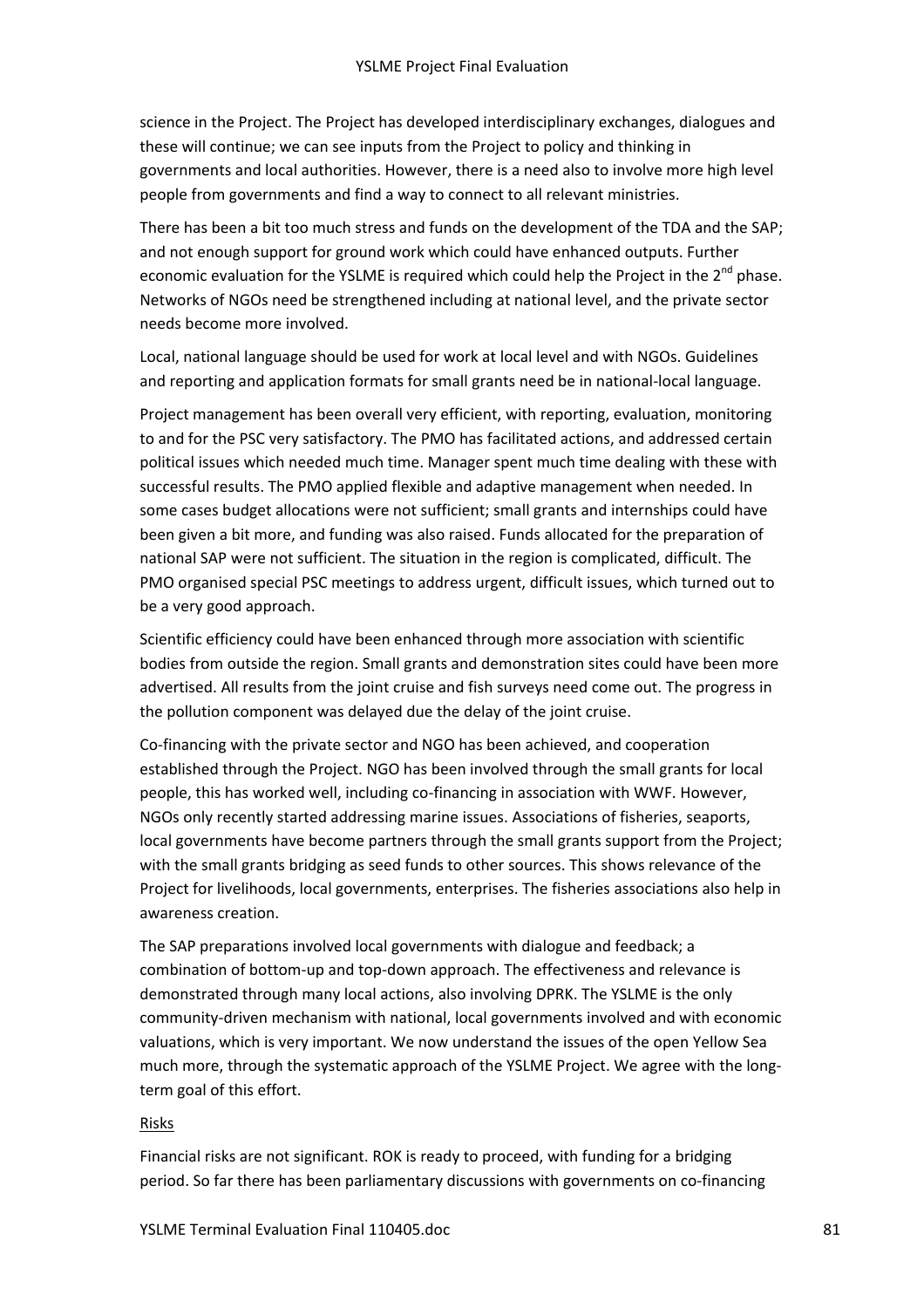next phase; there may be a risk if government changes. The risk of sustainability may also depend upon the status of the countries. ROK is now a donor country while China is not. It is nevertheless expected that China can provide support at same level as ROK after end of 2<sup>nd</sup> phase.

Socio‐political risks can depend upon non‐acceptance of management measures if stakeholders are not sufficiently involved, delays in delivering results‐benefits or in start of 2<sup>nd</sup> phase, change of government and loss of progress so far made or loss of momentum. Quick results are needed from SAP implementation, e.g. on litter, pollution, mariculture. National, local languages need be used.

The geographical coverage is a problem. The participation of DPRK as full partner can be achieved, it is a matter of time, although the policy of the DPRK is not known. However, the DPRK has been significantly involved in the Project, including so as to understand the approach of the TDA and SAP. Socio‐political risks may also be associated with weak law enforcement and some lack of rule of law. Hence a non‐legally binding, soft law YSLME Commission seems best approach at this stage, as a first-ever in the region.

Cooperation as initiated will continue but a regional monitoring network will only develop gradually. The bridging period needs show some good results first, including evaluation of ecosystem services and demonstrating cost‐benefits of ecosystem recovery. Economic valuation is very important.

The China fisheries sector is worried about environmental data exchange since they export much fish; pollution is number one priority, followed by over-fishing as number two, from socio-political point of view. The results on new mariculture techniques are very good and will be used in policy. The stakeholders are convinced and the ownership confirmed, as is the country ownership. The Project has indeed addressed the key areas as pollution, fisheries, ecosystem, and the main stakeholders are involved and committed. They want to continue to see the benefits flow, and they see the Project as very relevant for the region. Ownership at local level is also confirmed, the locals are prepared. The NGO community is also involved.

The science base for the SAP implementation is available, the scientific community is involved and governments are supporting it (the SAP). The people are more aware and are seeing the need for the Project, there is sufficient ownership to sustain the outcomes, all stakeholders are interested in that. Although public awareness has been much enhanced this needs continued efforts. The Project partnership plan needs more follow‐up.

Institutional and governance risks are associated with the necessity to ensure involvement of all relevant ministries, and there are problems in this context, in both ROK and China, for instance with respect to areas of responsibility. The splitting of MOMAF in ROK may lead to problems since funding is divided, cooperation is new and the new organization is not research oriented. The risk is related to coordination between the different ministries. In ROK the Ministry of Foreign Affairs is working on facilitating cooperation and it looks good for the continuation of the Project. We need more cooperation between the ministries. In China we seek to establish such interagency collaboration through a protocol involving the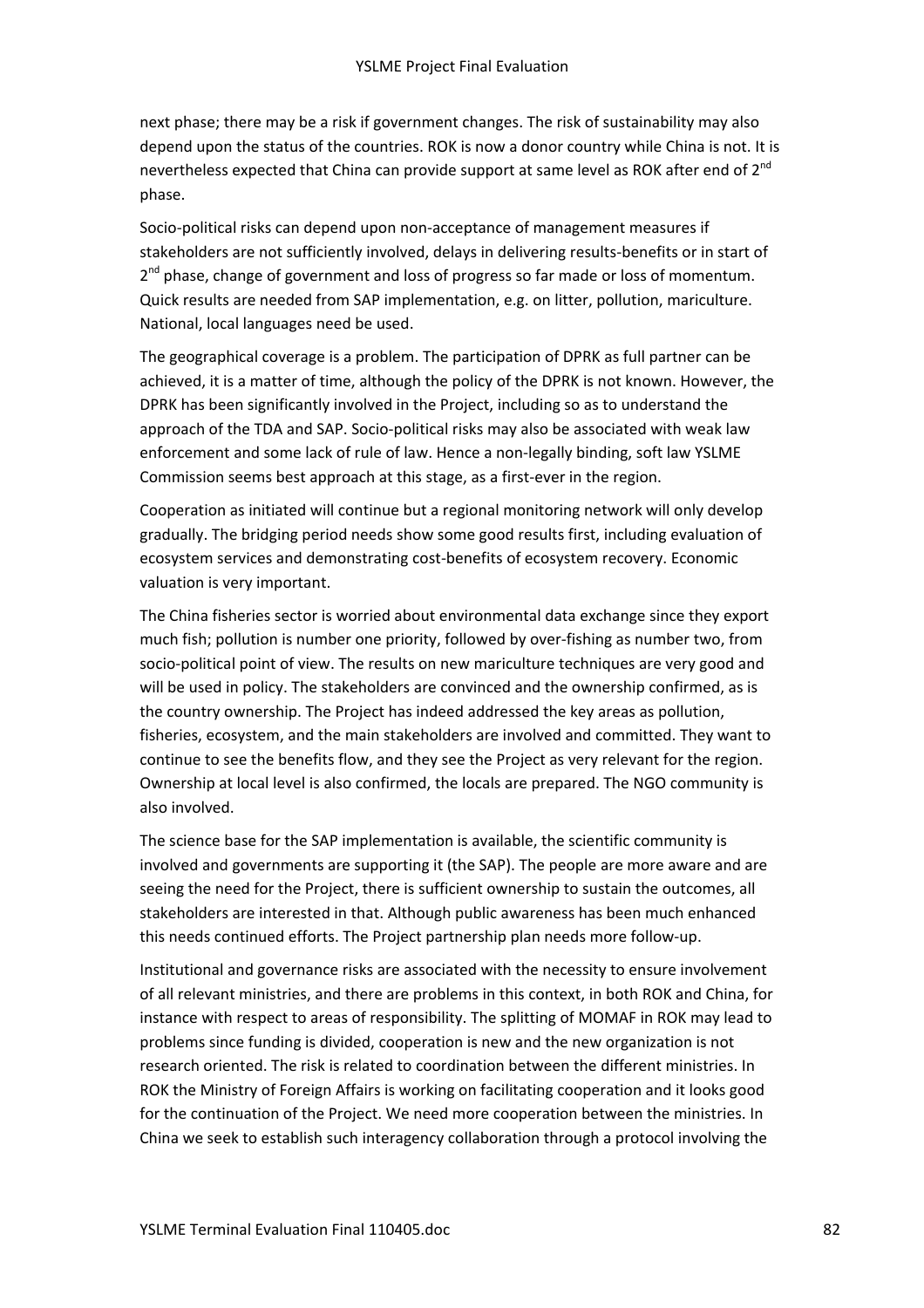relevant ministries. The structure of the YSLME Project is very good, has worked well and solved many issues, as the joint cruise, the fish stock surveys.

Environmental risks are linked to control of land reclamation, verification of agreed management actions and goals, natural hazards, pollution incidents, and possibly climate change impacts. However, awareness is rising and it is good to focus on the ecological system, an eco-civilization, including the ECC approach.

Risks are related to data exchange and information sharing, where objections can come also from the military. We need a scientific basis for data, but data exchange is not critical, we can do with products as maps, trends, time series analyses. Verification can be done through reference stations, using standards and ecological health criteria as indicators. We should not force the issue of raw data exchange. The Project is not a scientific one but a management one.

*Written responses to the questionnaire were received in early January 2011 from three ROK ministries, MLTM, MOFAT and Ministry of Unification. These responses are summarised separately.*

### Results

The Project is of high socio‐economic values, but public awareness for conservation and sustainable fisheries need be enhanced in second phase with the implementation of SAP generating more direct outputs.

The Project is significant and of high relevance, providing an international framework, enhancing international cooperation and addressing issues of critical importance for the Yellow Sea. The Project has significantly contributed to the development of the National Maritime Protection Plan and strengthened cooperation within the Government through the IMCC. The preparation of the SAP involved many stakeholders, building a regional network, but strengthening of institutions and cooperation among stakeholders need further enhancement.

Joint research and regional monitoring efforts have been achieved through the Project and this cooperation will continue leading to long‐term changes.

#### Investment and management

There is strong support from ROK, including for continuation of the Project, with country ownership. However, financial and political support are needed from PR China and GEF.

The Project has attracted attention of politicians and governance officials, but the Project management needs maintain the momentum for the Project to benefit.

There has been satisfactory involvement of the NGO mechanism, and efforts should continue to widen this involvement. However, it will take more time and efforts to enhance the participation and support from the private sector. The management of the Project and the results fully matches expectations, and the long‐term objective is fully supported. There is need for continued effective management which can help generate agreements between different opinions, with regular monitoring and evaluation.

### Risks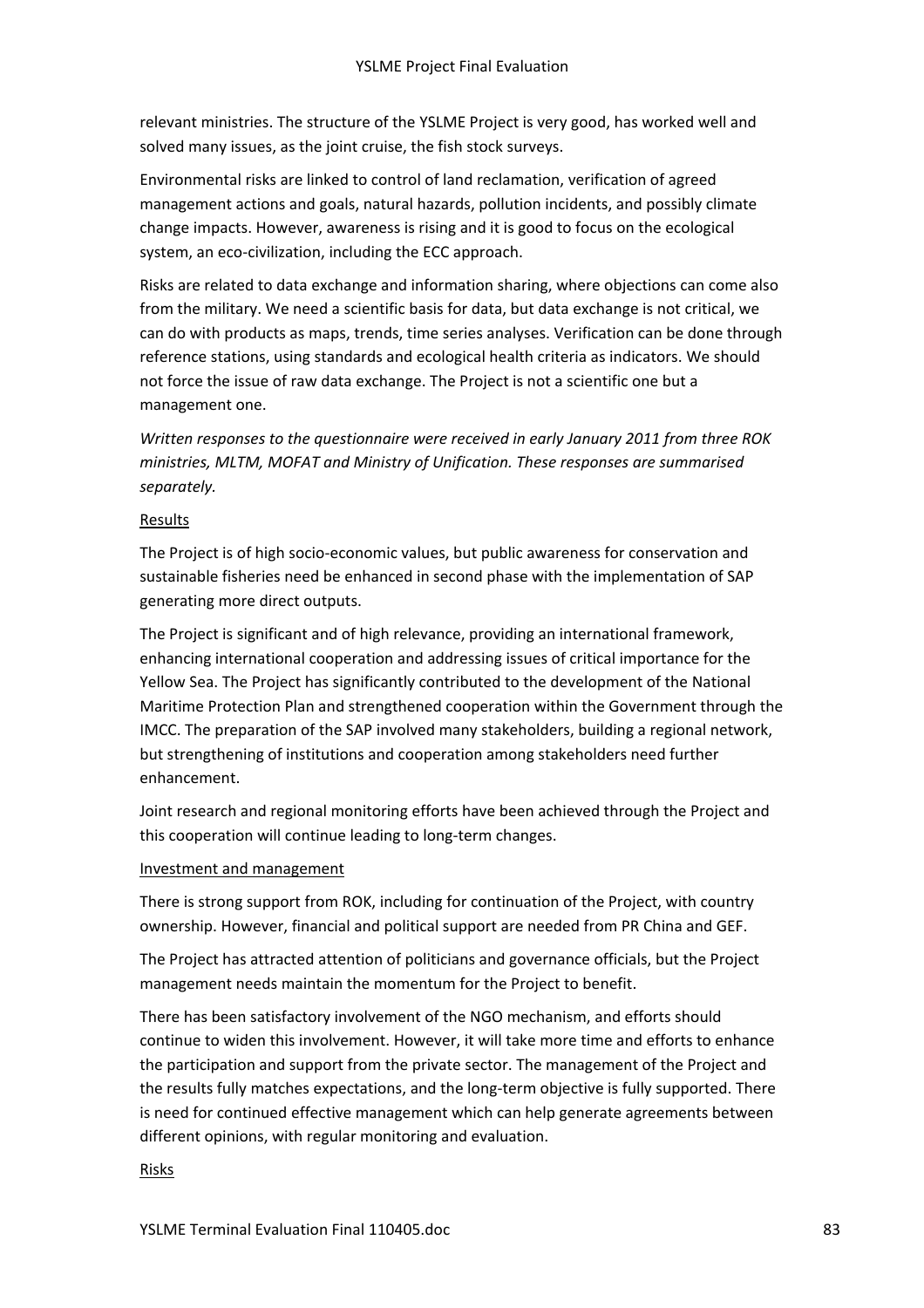Financial and political risks are significant, but can be overcome. There is need for continued support from GEF for 2<sup>nd</sup> phase; an unbalanced increase in obligation from ROK constitutes a risk. The political and international tension in the region can effect the continuation of the Project. Environmental risks may be related to land reclamation.

Public support can be expected, the public understanding for the environment has been enhanced, even if this needs continued efforts to be maintained. Important stakeholders feel ownership of the Project and are involved.

The present management structure of the Project has worked well, but there may be need for an adjusted management structure for the continuation.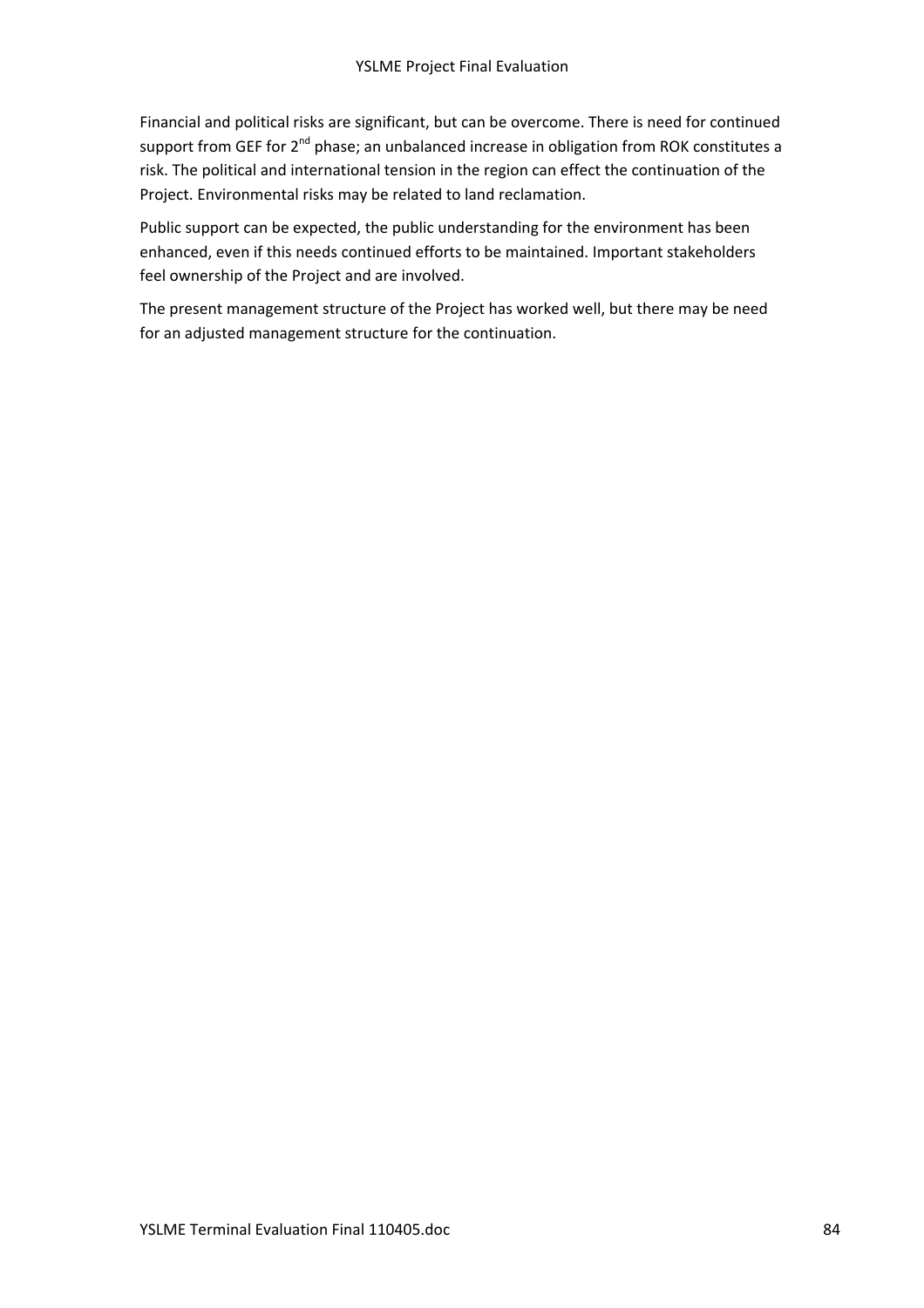# **Annex 6. PROJECT ACTIVITIES DEFINED IN THE PROJECT DOCUMENT**

| Objective I. Regional Strategies for Sustainable Management of Fisheries, and Mariculture                                                                       |                            |                                                                        |
|-----------------------------------------------------------------------------------------------------------------------------------------------------------------|----------------------------|------------------------------------------------------------------------|
| <b>IA. Stock assessment</b>                                                                                                                                     |                            |                                                                        |
| <b>Activities:</b>                                                                                                                                              | <b>Responsible Parties</b> | <b>Associated Partners</b>                                             |
| Activity 1. Review of existing<br>data and diagnosis of condition of<br>stocks.                                                                                 | <b>Fisheries WG</b>        | FAO                                                                    |
| Activity 2. Perform demonstration<br>of a Regional Survey.                                                                                                      | <b>Fisheries WG</b>        | <b>FAO</b>                                                             |
| Activity 3. Develop common<br>methodology for joint regional<br>stock assessment and perform<br>initial joint regional stock<br>assessment.                     | <b>Fisheries WG</b>        | FAO                                                                    |
| Activity 4. Perform initial joint<br>regional stock assessment                                                                                                  | <b>Fisheries WG</b>        | <b>FAO</b>                                                             |
| Activity 5. Create mechanism for<br>regional annual multi-species<br>stock assessment, by introducing<br>legal/policy changes to overcome<br>existing barriers. | <b>Fisheries WG</b>        | <b>FAO</b>                                                             |
| IB. Carrying capacity                                                                                                                                           |                            |                                                                        |
| Activity 1. Review of existing<br>state-of-knowledge and<br>preliminary carrying capacity<br>analysis (retrospective) and define<br>gaps                        | <b>Fisheries WG</b>        | <b>FAO</b><br>Contaminant Control WG<br>Ecosystem Management WG        |
| Activity 2. Fill the knowledge<br>gaps for carrying capacity<br>analysis.                                                                                       | <b>Fisheries WG</b>        | <b>FAO</b><br><b>Contaminant Control WG</b><br>Ecosystem Management WG |
| Activity 3. Perform iterative series<br>of analysis of carrying capacity                                                                                        | <b>Fisheries WG</b>        | <b>FAO</b><br><b>Contaminant Control WG</b><br>Ecosystem Management WG |
| Activity 4. Annual carrying<br>capacity determination                                                                                                           | <b>Fisheries WG</b>        | <b>FAO</b><br>Contaminant Control WG<br>Ecosystem Management WG        |
| <b>IC. Mariculture Production</b>                                                                                                                               |                            |                                                                        |
| Activity 1. Review existing status<br>and trends of mariculture.                                                                                                | Fisheries WG               | <b>FAO</b>                                                             |
| Activity 2. Develop joint applied<br>research program for sustainable<br>mariculture.                                                                           | <b>Fisheries WG</b>        | <b>FAO</b>                                                             |
| Activity 3. Pilot demonstration<br>projects in mariculture                                                                                                      | Fisheries WG               | <b>FAO</b>                                                             |
| Activity 4. Assist region to<br>implement mariculture<br>techniques.                                                                                            | <b>Fisheries WG</b>        | <b>FAO</b>                                                             |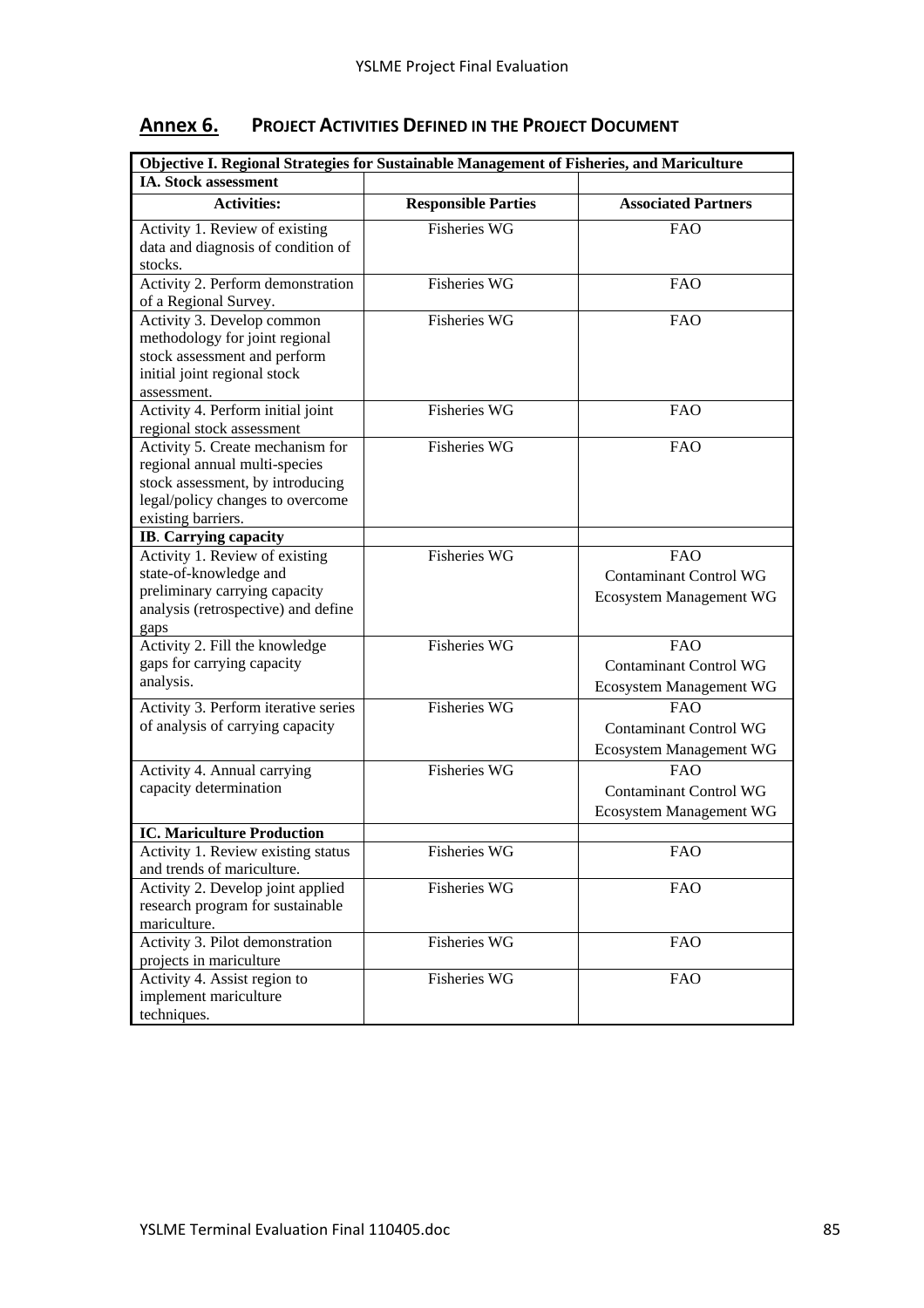| <b>ID. Disease in Mariculture</b>                                              |                        |                               |
|--------------------------------------------------------------------------------|------------------------|-------------------------------|
| Activity 1. Review existing state                                              | Fisheries WG           | FAO                           |
| of knowledge of disease in                                                     |                        | <b>Contaminant Control WG</b> |
| mariculture, particularly                                                      |                        | Ecosystem Management WG       |
| emphasizing emergent diseases.                                                 |                        |                               |
| Activity 2. Joint development and                                              | <b>Fisheries WG</b>    | FAO                           |
| demonstration of new methods for                                               |                        | <b>Contaminant Control WG</b> |
| diagnosis, prevention, and control.                                            |                        | Ecosystem Management WG       |
| Activity 3. Facilitate                                                         | <b>Fisheries WG</b>    | FAO                           |
| communication about new                                                        |                        | Ecosystem Management WG       |
| diseases, diagnoses, and control                                               |                        |                               |
| techniques.                                                                    |                        |                               |
| <b>I E. Regional Agreements and</b>                                            |                        |                               |
| <b>National Laws</b>                                                           |                        |                               |
| Activity 1. Review existing                                                    | <b>Fisheries WG</b>    | <b>FAO</b>                    |
| national laws and regulations on                                               |                        |                               |
| fisheries and mariculture, and                                                 |                        |                               |
| pertinent international agreements                                             |                        |                               |
| Activity 2. Develop regional                                                   | <b>Fisheries WG</b>    | <b>FAO</b>                    |
| agreement for sustainable use of                                               |                        |                               |
| fisheries resources.                                                           |                        |                               |
| Activity 3. Propose measures for                                               | <b>Fisheries WG</b>    | <b>FAO</b>                    |
| strengthening laws and                                                         |                        |                               |
| regulations,                                                                   |                        |                               |
| <b>IF. Management Plan</b>                                                     |                        |                               |
| Activity 1. Development of                                                     | Fisheries WG and PCU   | <b>FAO</b>                    |
| Regional fisheries                                                             |                        | Ecosystem Management WG       |
| management/implementation                                                      |                        |                               |
| plans, including regional recovery                                             |                        |                               |
| programme.                                                                     | Fisheries WG and PCU   | <b>FAO</b>                    |
| Activity 2. Implementation of                                                  |                        |                               |
| Regional Fisheries and ecosystem<br>Management/Implementation                  |                        | Ecosystem Management WG       |
| Plans, including regional recovery                                             |                        |                               |
| programme.                                                                     |                        |                               |
| <b>Objective II Effective Regional Initiatives for Biodiversity Protection</b> |                        |                               |
| <b>IIA. Habitat Conservation</b>                                               |                        |                               |
| Activity 1. Review existing                                                    | <b>Biodiversity WG</b> |                               |
| national practices of coastal                                                  |                        |                               |
| habitat use, conservation, and                                                 |                        |                               |
| restoration.                                                                   |                        |                               |
| Activity 2. Develop regionally                                                 | <b>Biodiversity WG</b> |                               |
| coordinated strategies of                                                      |                        |                               |
| conservation and restoration of                                                |                        |                               |
| habitats.                                                                      |                        |                               |
| Activity 3. Implement Regional                                                 | <b>Biodiversity WG</b> |                               |
| Strategy for Conservation Areas.                                               |                        |                               |
| <b>IIB. Vulnerable Species</b>                                                 |                        |                               |
| Activity 1. Conduct national                                                   | <b>Biodiversity WG</b> | CBD, IUCN                     |
| review of status of vulnerable                                                 |                        |                               |
| species and vulnerable trophic                                                 |                        |                               |
| linkages.                                                                      |                        |                               |
| Activity 2. Develop regionally-                                                | <b>Biodiversity WG</b> | CBD, IUCN                     |
| coordinated strategies for                                                     |                        |                               |
| protection of vulnerable species.                                              |                        |                               |
| Activity 3. Implementation of                                                  | <b>Biodiversity WG</b> | CBD, IUCN                     |
| regionally coordinated strategies                                              |                        |                               |
| for protection of vulnerable                                                   |                        |                               |
| species.                                                                       |                        |                               |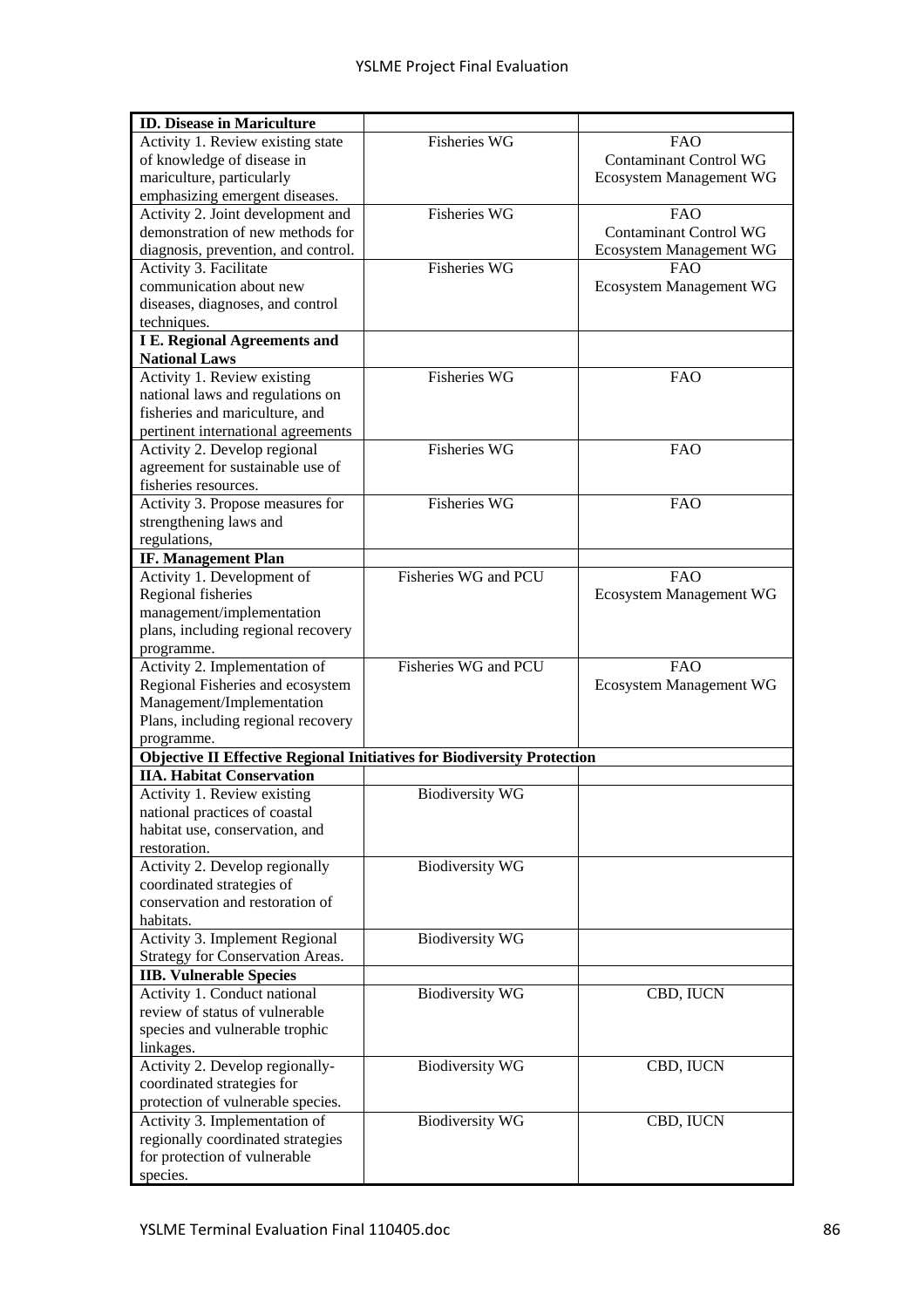| <b>IIC. Genetic Diversity</b>                                                                                              |                               |                               |
|----------------------------------------------------------------------------------------------------------------------------|-------------------------------|-------------------------------|
| Activity 1. Determine situations                                                                                           | <b>Biodiversity WG</b>        |                               |
| of genetic degradation of                                                                                                  |                               |                               |
| important bio-resources.                                                                                                   |                               |                               |
| Activity 2. Develop regional                                                                                               | <b>Biodiversity WG</b>        | <b>CBD</b>                    |
| consensus on the requirements for                                                                                          |                               |                               |
| conservation of gene                                                                                                       |                               |                               |
| Activity 3. Prepare                                                                                                        | <b>Biodiversity WG</b>        | <b>CBD</b>                    |
| recommendations for conservation                                                                                           |                               |                               |
| measures                                                                                                                   |                               |                               |
| <b>IID.</b> Introduced Species                                                                                             |                               |                               |
| Activity 1. Document introduced                                                                                            | <b>Biodiversity WG</b>        | IMO, CBD                      |
| exotic species and their pathways,                                                                                         |                               |                               |
| assess impacts and risks.                                                                                                  |                               |                               |
| Activity 2. Develop proposals for                                                                                          | <b>Biodiversity WG</b>        | IMO, CBD                      |
| regulation and control of exotic                                                                                           |                               |                               |
| species.                                                                                                                   |                               |                               |
| Activity 3. Implement strategies                                                                                           | <b>Biodiversity WG</b>        | IMO, CBD                      |
| for regulation and control of                                                                                              |                               |                               |
| introduction of exotic species,                                                                                            |                               |                               |
| including necessary legal, policy,                                                                                         |                               |                               |
| and institutional reforms at                                                                                               |                               |                               |
| national and regional levels.                                                                                              |                               |                               |
| <b>IIE.</b> Regulations                                                                                                    |                               |                               |
| Activity 1. Review national                                                                                                | <b>Biodiversity WG</b>        | <b>CBD</b>                    |
| regulations and effectiveness of                                                                                           |                               |                               |
| protection measures.                                                                                                       |                               |                               |
| Activity 2. Develop regionally                                                                                             | <b>Biodiversity WG</b>        | <b>CBD</b>                    |
| coordinated strategies                                                                                                     |                               |                               |
| <b>IIF. Regional Assessment and</b>                                                                                        |                               |                               |
|                                                                                                                            |                               |                               |
| <b>Regional Biodiversity Plan</b>                                                                                          |                               |                               |
|                                                                                                                            |                               | <b>CBD</b>                    |
| Activity 1. Coordinate above                                                                                               | <b>Biodiversity WG</b>        |                               |
| activities into biodiversity                                                                                               |                               |                               |
| assessment, regional Action Plan,<br>and investment strategy.                                                              |                               |                               |
|                                                                                                                            |                               |                               |
| <b>OBJECTIVE III Actions to Reduce Stress to the Ecosystem, Improve Water Quality &amp; Protect</b><br><b>Human Health</b> |                               |                               |
| <b>IIIA.</b> Stressors to Ecosystem                                                                                        |                               |                               |
| Activity 1. Identify and rank                                                                                              | <b>Contaminant Control WG</b> |                               |
| stresses on the ecosystem; identify                                                                                        | Ecosystem Management WG       |                               |
| data and information gaps                                                                                                  |                               |                               |
| Activity 2. Identify corrective                                                                                            | <b>Contaminant Control WG</b> |                               |
| measures to minimize the human-                                                                                            | Ecosystem Management WG       |                               |
| induced stress.                                                                                                            |                               |                               |
|                                                                                                                            | Contaminant Control WG        |                               |
| Activity 3. Identify policies and<br>legal measures to reduce the                                                          | Ecosystem Management WG       |                               |
| stress.                                                                                                                    |                               |                               |
|                                                                                                                            | Contaminant Control WG        |                               |
| Activity 4. Develop strategy to                                                                                            |                               |                               |
| identify long-term sustainable                                                                                             | Ecosystem Management WG       |                               |
| investments to improve the<br>YSLME.                                                                                       |                               |                               |
|                                                                                                                            | Contaminant Control WG        |                               |
| Activity 5. Implement corrective<br>measures to minimize the human-                                                        |                               |                               |
| induced stress.                                                                                                            | Ecosystem Management WG       |                               |
|                                                                                                                            |                               |                               |
| <b>IIIB.</b> Carrying Capacity of                                                                                          |                               |                               |
| Ecosystem<br>Activity 1. Assess the carrying                                                                               | Ecosystem Management WG       | <b>Contaminant Control WG</b> |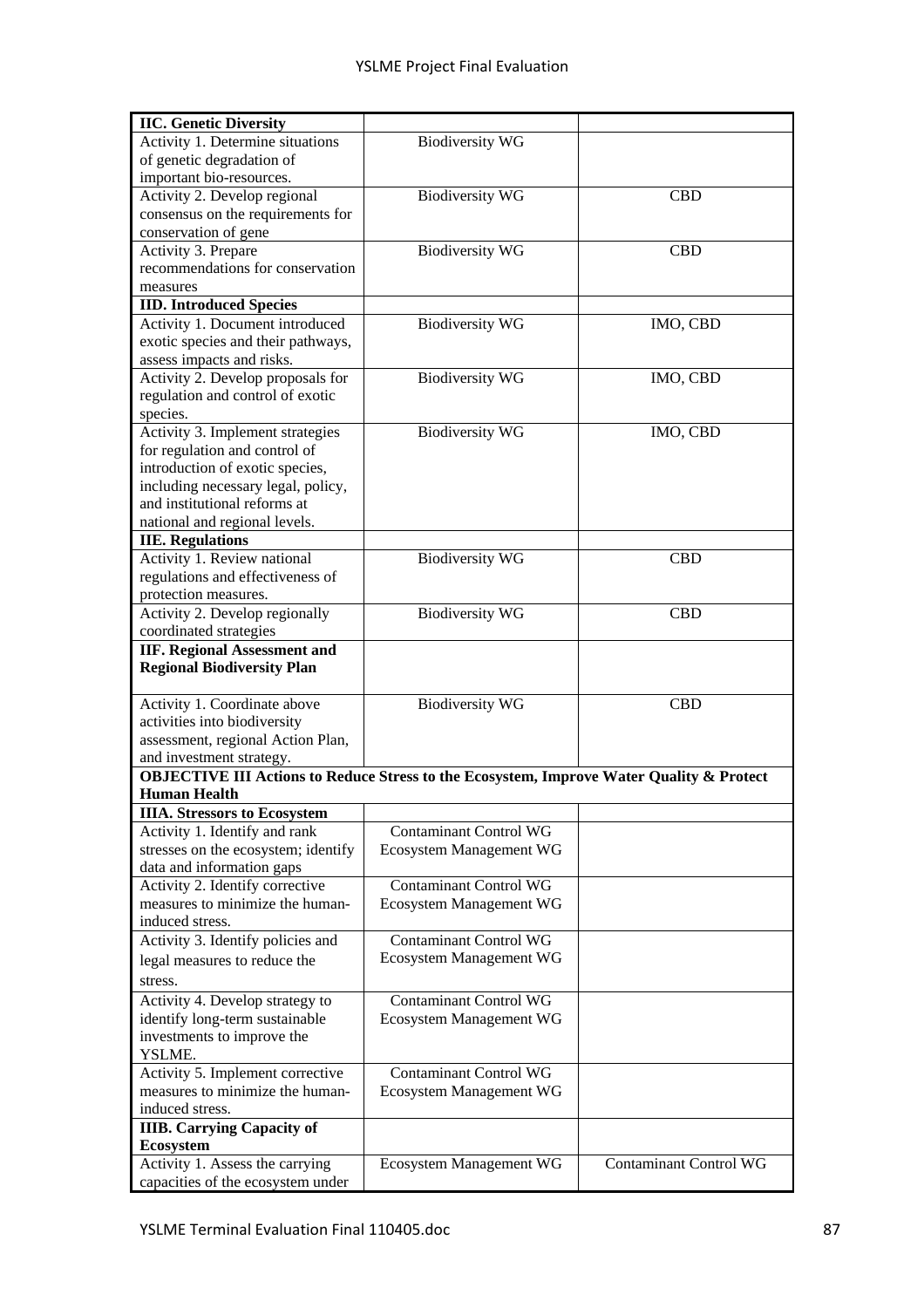| changing human-induced and                                       |                               |                                                 |
|------------------------------------------------------------------|-------------------------------|-------------------------------------------------|
| natural variability; identify data                               |                               |                                                 |
| and information gaps: including                                  |                               |                                                 |
| demonstration of new and                                         |                               |                                                 |
| innovative technologies.                                         |                               |                                                 |
| Activity 2. Identify information                                 | Ecosystem Management WG       | <b>Contaminant Control WG</b>                   |
| gaps                                                             |                               |                                                 |
| Activity 3. Develop strategies for                               | Ecosystem Management WG       | <b>Contaminant Control WG</b>                   |
| monitoring changing status of<br>ecosystem and its transboundary |                               |                                                 |
| impacts.                                                         |                               |                                                 |
| Activity 4. Prepare state-of-                                    | Ecosystem Management WG       | <b>Contaminant Control WG</b>                   |
| ecosystem reviews and reports.                                   |                               |                                                 |
| Activity 5. Facilitate                                           | Ecosystem Management WG       | <b>Contaminant Control WG</b>                   |
| implementation of strategies for                                 |                               |                                                 |
| improving the ecosystem status.                                  |                               |                                                 |
| <b>IIIC.</b> Contaminant Inputs                                  |                               |                                                 |
| Activity 1. Assess and monitor the                               | <b>Contaminant Control WG</b> |                                                 |
| contaminant and nutrient levels.                                 |                               |                                                 |
| Activity 2. Develop regional                                     | <b>Contaminant Control WG</b> | Ecosystem Management WG                         |
| priorities and strategies to reduce                              |                               |                                                 |
| contaminant and nutrients levels                                 |                               |                                                 |
| Activity 3. Facilitate                                           | <b>Contaminant Control WG</b> | <b>Investment WG</b>                            |
| implementation of these                                          |                               |                                                 |
| strategies; investment promotion                                 |                               |                                                 |
| activities including                                             |                               |                                                 |
| transfer/development new                                         |                               |                                                 |
|                                                                  |                               |                                                 |
| technologies.<br><b>IIID.</b> Contaminant Levels                 |                               |                                                 |
|                                                                  |                               |                                                 |
|                                                                  |                               |                                                 |
| Activity 1. Develop baseline data                                | <b>Contaminant Control WG</b> |                                                 |
| and summarize contaminant and                                    |                               |                                                 |
| nutrient levels in the YSLME.                                    |                               |                                                 |
| Activity 2. Develop regional                                     | <b>Contaminant Control WG</b> |                                                 |
| monitoring network strategy.                                     |                               |                                                 |
| Activity 3. Develop funding                                      | <b>Contaminant Control WG</b> | Ecosystem Management WG<br><b>Investment WG</b> |
| mechanism to implement the<br>monitoring strategy.               |                               |                                                 |
| <b>IIIE. HABs and Emerging</b>                                   |                               |                                                 |
| <b>Diseases</b>                                                  |                               |                                                 |
| Activity 1. Undertake comparative                                | Ecosystem Management WG       | Contaminant Control WG                          |
| analysis of causes and impacts of                                |                               |                                                 |
| HABs and Emerging Diseases on                                    |                               |                                                 |
| bio-resources and human health.                                  |                               |                                                 |
| <b>Activity 2. Monitor HABs</b>                                  | Ecosystem Management WG       | <b>Contaminant Control WG</b>                   |
| Activity 3. Develop management                                   | Ecosystem Management WG       | <b>Contaminant Control WG</b>                   |
| and mitigation strategies                                        |                               |                                                 |
| Activity 4. Facilitate regional                                  | Ecosystem Management WG       | <b>Contaminant Control WG</b>                   |
| management and mitigation                                        |                               |                                                 |
| implementation.                                                  |                               |                                                 |
| <b>IIIF. Critical Spot Analysis</b>                              | <b>Contaminant Control WG</b> |                                                 |
| Activity 1. Determine and rank<br>critical spot sources of water |                               |                                                 |
| quality degradation.                                             |                               |                                                 |
| Activity 2. Develop procedures                                   | <b>Contaminant Control WG</b> |                                                 |
| for remediation                                                  |                               |                                                 |
| Activity 3. Develop investment<br>strategies                     | <b>Contaminant Control WG</b> |                                                 |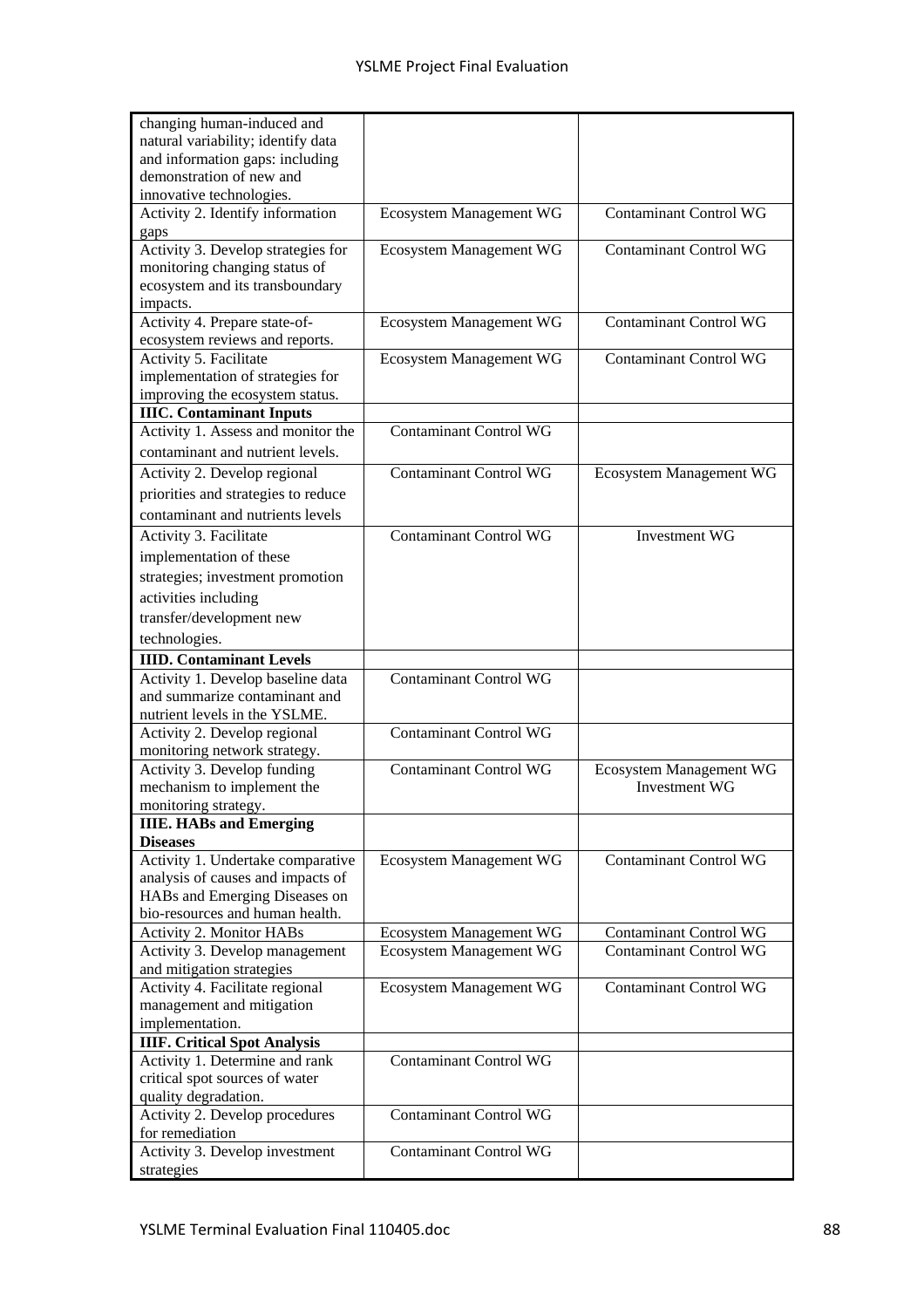| Activity 4. Facilitate                                                  | <b>Contaminant Control WG</b> |                             |
|-------------------------------------------------------------------------|-------------------------------|-----------------------------|
| implementation of procedures for                                        |                               |                             |
| re-mediation and prevention.                                            |                               |                             |
| <b>IIIG.</b> Emergency Planning and                                     |                               |                             |
| <b>Preparedness</b>                                                     |                               |                             |
| Activity 1. Assess national                                             | <b>Contaminant Control WG</b> |                             |
| emergency and contingency                                               |                               |                             |
| capabilities for transboundary                                          |                               |                             |
| contaminants.                                                           |                               |                             |
| Activity 2. Develop strategies for                                      | Contaminant Control WG        |                             |
| rapid and long-term regional                                            |                               |                             |
| responses to catastrophic causes                                        |                               |                             |
| of pollution.                                                           |                               |                             |
| Activity 3. Facilitate regional                                         | <b>Contaminant Control WG</b> |                             |
| actions to enable contingency                                           |                               |                             |
| planning.                                                               |                               |                             |
| Activity 4. Harmonize customs,                                          | <b>Contaminant Control WG</b> |                             |
| training.                                                               |                               |                             |
| <b>IIIH.</b> Legal and Regulatory                                       |                               |                             |
| Activity 1. Review and compare                                          | Ecosystem Management WG       |                             |
| national regulations and laws on                                        | <b>Contaminant Control WG</b> |                             |
| water quality and pollution                                             |                               |                             |
| control, develop proposals.                                             |                               |                             |
| Activity 2. Facilitate coordinated                                      | Ecosystem Management WG       |                             |
|                                                                         | <b>Contaminant Control WG</b> |                             |
| actions to improve regional water                                       |                               |                             |
| quality legislation and regulation                                      |                               |                             |
| <b>III</b> i. Analysis of the Fate and                                  |                               |                             |
| <b>Transport of Contaminants to</b>                                     |                               |                             |
| <b>Facilitate SAP Analysis</b>                                          |                               |                             |
| Activity 1. Review existing                                             | Ecosystem Management WG       |                             |
| understanding of fate and                                               | <b>Contaminant Control WG</b> |                             |
| transport of contaminants.                                              |                               |                             |
| Activity 2. Develop regional                                            | Ecosystem Management WG       |                             |
| assessment strategies                                                   | <b>Contaminant Control WG</b> |                             |
| Activity 3. Perform fate and                                            | Ecosystem Management WG       |                             |
| transport analyses for                                                  | <b>Contaminant Control WG</b> |                             |
| management and policy                                                   |                               |                             |
| development, including EIA                                              |                               |                             |
| process, ICZM.                                                          |                               |                             |
| Activity 4. Develop regional                                            | Ecosystem Management WG       |                             |
| training activities for                                                 | <b>Contaminant Control WG</b> |                             |
| environmental risk assessment;                                          |                               |                             |
| facilitate use of risk assessment in                                    |                               |                             |
| investment decisions.                                                   |                               |                             |
| <b>OBJECTIVE IV Development of Regional Institutions and Capacities</b> |                               |                             |
| <b>IVA.</b> Stakeholders                                                |                               |                             |
| Activity 1. Identify stakeholders                                       | <b>PCU</b>                    | <b>NPC</b>                  |
| and asses their capacities for                                          |                               | All WGs                     |
| contributing to environmental                                           |                               |                             |
| management and decision-                                                |                               |                             |
| making.                                                                 |                               |                             |
| Activity 2. Strengthen stakeholder                                      | <b>PCU</b>                    | NPC, All WGs                |
| capacities                                                              |                               |                             |
| Activity 3. Encourage stakeholder                                       | PCU                           | $\ensuremath{\mathsf{NPC}}$ |
| involvement in environmental and                                        |                               | All WGs                     |
| resource management and                                                 |                               |                             |
| decision-making.                                                        |                               |                             |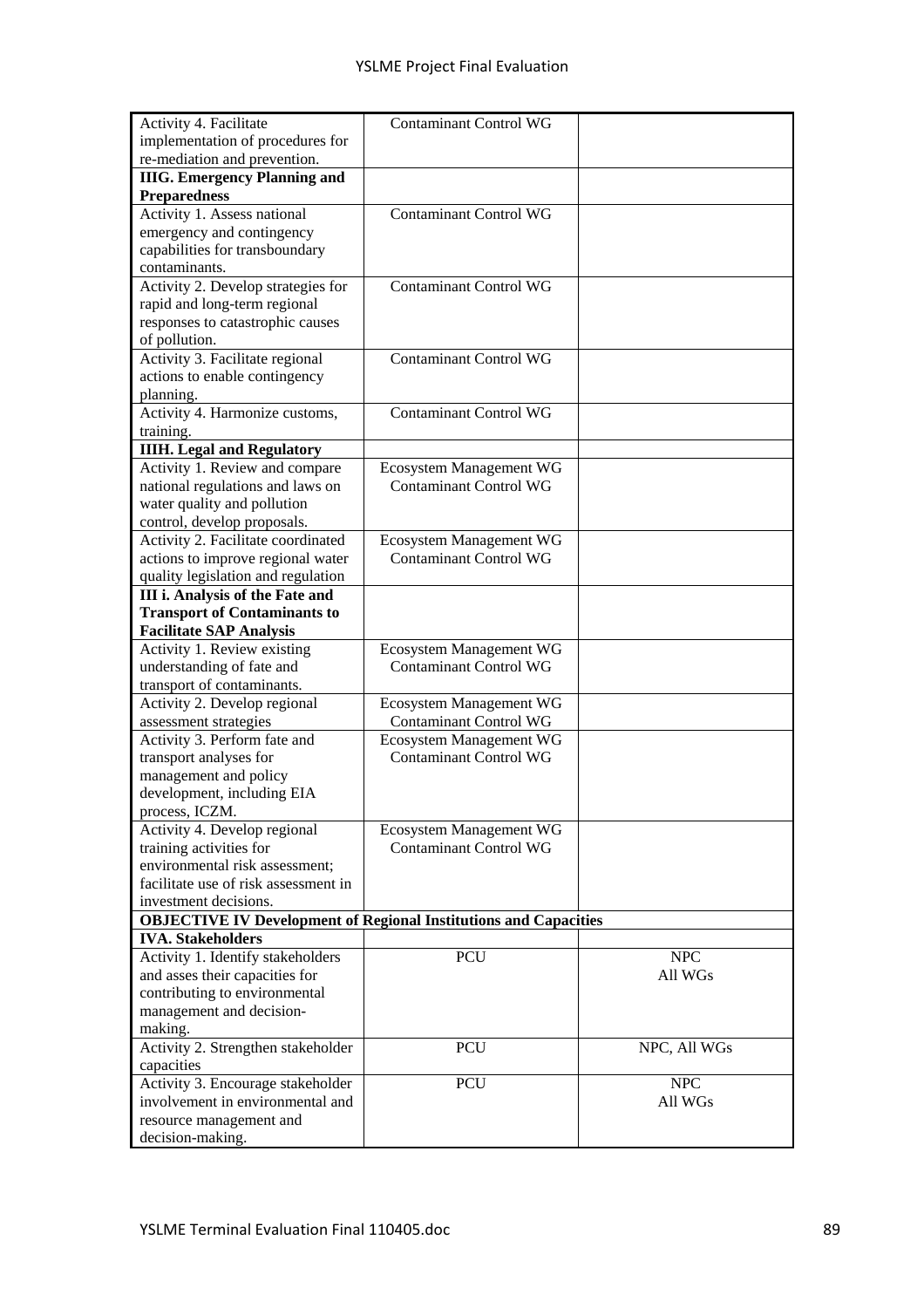| <b>IVB. Regional Coordination</b>                                 |                      |                   |
|-------------------------------------------------------------------|----------------------|-------------------|
| Activity 1. Create a functioning                                  | <b>PCU</b>           | <b>SMAG, NFPs</b> |
| regional coordination mechanism                                   |                      |                   |
| to carry out the YSLME Project                                    |                      |                   |
| Activity 2. Identify modes to                                     | PCU                  | SMAG, NFPs,       |
| sustain the regional coordination                                 |                      |                   |
| mechanism.                                                        |                      |                   |
| Activity 3. Assist the Region in                                  | <b>PCU</b>           | SMAG, NFPs        |
| maintaining an effective regional                                 |                      |                   |
| coordination mechanism for the                                    |                      |                   |
| YSLME.                                                            |                      |                   |
| <b>IVC. National Institutions</b>                                 |                      |                   |
| Activity 1. Strengthen capacity to                                | <b>NFPs</b>          | SMAG, PCU         |
| contribute to environmental                                       |                      |                   |
| management and decision-making                                    |                      |                   |
| Activity 2. Facilitate ongoing<br>management.                     | <b>NFPs</b>          | SMAG, PCU         |
| <b>IVD. Financial Instruments</b>                                 |                      |                   |
| Activity 2. Provide training in                                   | <b>Investment WG</b> |                   |
| environmental project                                             |                      |                   |
| identification and preparation.                                   |                      |                   |
| Activity 3. Provide funding for                                   | <b>Investment WG</b> |                   |
| pre-feasibility studies of                                        |                      |                   |
| promising technologies and                                        |                      |                   |
| industries to help achieve the                                    |                      |                   |
| goals of the YSLME, to create an                                  |                      |                   |
| investment portfolio (Priority                                    |                      |                   |
| Investment Portfolio).                                            |                      |                   |
| Activity 4. Identify a mechanism                                  | <b>Investment WG</b> |                   |
| for participation by international                                |                      |                   |
| development banks to learn of                                     |                      |                   |
| investment opportunities in the                                   |                      |                   |
| YSLME.                                                            |                      |                   |
| <b>IVE.</b> Data and Information                                  |                      |                   |
| <b>Management</b>                                                 |                      |                   |
| Activity 1. Determine regional                                    | <b>PCU</b>           | <b>GRID</b>       |
| data and information management                                   |                      |                   |
| capabilities.                                                     |                      |                   |
| Activity 2. Develop an effective<br>regional DIM strategy to help | PCU                  | GRID              |
| achieve the goals of the YSLME.                                   |                      |                   |
| Activity 3. Implement the regional                                | PCU                  | <b>GRID</b>       |
| DIM strategy, including                                           |                      |                   |
| equipment, facilities, and                                        |                      |                   |
| communications                                                    |                      |                   |
| <b>IVF. Public Awareness and</b>                                  |                      |                   |
| Participation                                                     |                      |                   |
| Activity 1. Develop a public                                      | PCU, Investment WG   | NPC, All WGs      |
| awareness campaign                                                |                      |                   |
| Activity 2. Demonstrate regional                                  | PCU, Investment WG   | NPC, All WGs      |
| public awareness/participation                                    |                      |                   |
| campaign.                                                         |                      |                   |
| Activity 3. Encourage ongoing                                     | PCU, Investment WG   | NPC, All WGs      |
| public awareness and participation                                |                      |                   |
| activities to help achieve the goals                              |                      |                   |
| of the YSLME.                                                     |                      |                   |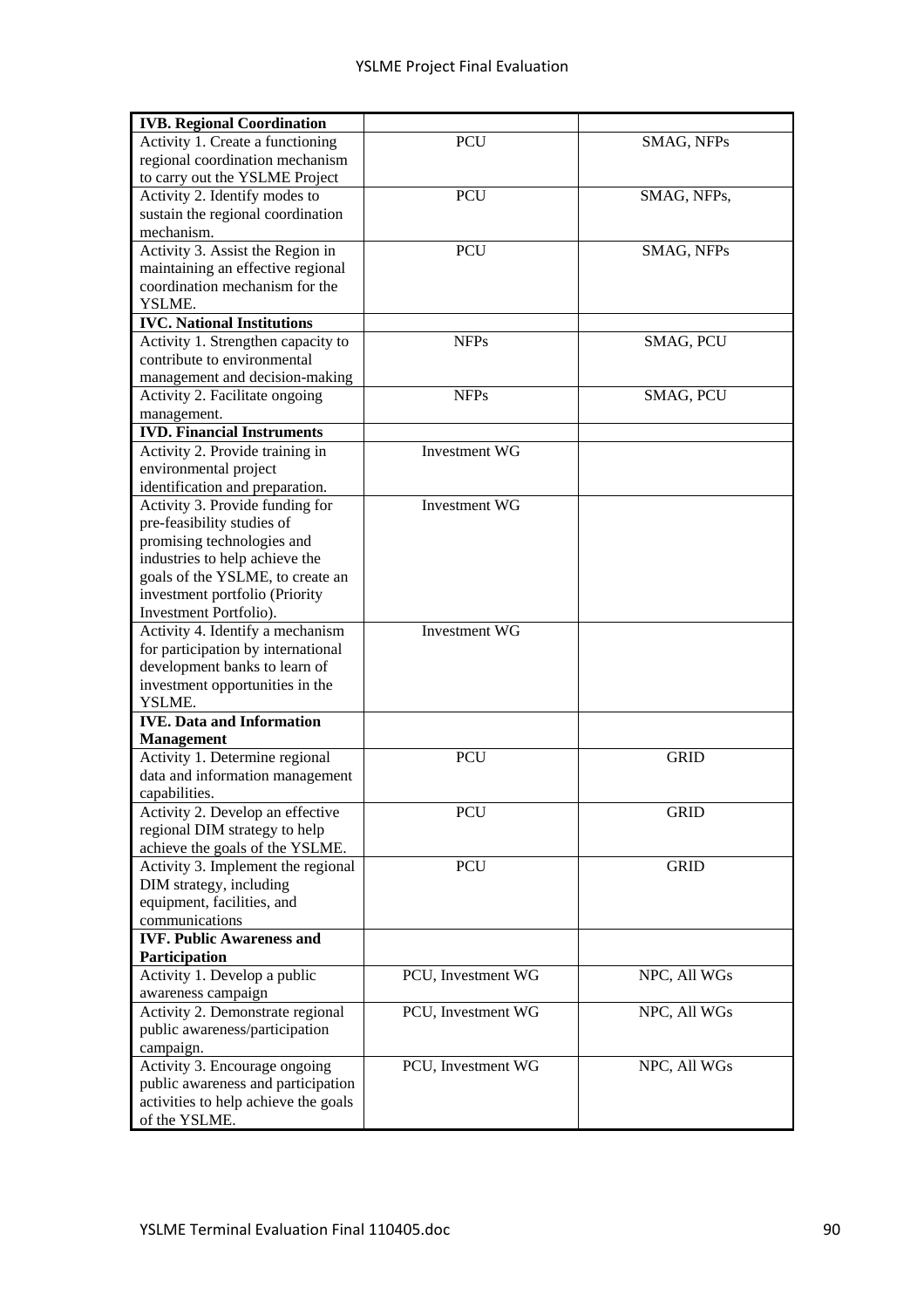| <b>ACTIVITIES DEFINED IN THE PROJECT IMPLEMENTATION PLAN</b><br>Annex 7. |  |
|--------------------------------------------------------------------------|--|
|--------------------------------------------------------------------------|--|

| <b>Objective I. Fisheries &amp; Mariculture</b>                          |                                                                 |
|--------------------------------------------------------------------------|-----------------------------------------------------------------|
| <b>Activities Agreed</b>                                                 | <b>Actions to be taken</b>                                      |
| IA. Stock assessment                                                     |                                                                 |
| Activity 1. Review of existing data (review of                           | Contract to relevant national institution(s) for data and info. |
| historical data commercial fisheries and                                 | Revise national data and info                                   |
| research results)                                                        | Inputs to final TDA                                             |
| Activity 2. Diagnosis of stock conditions                                | Regional WG meeting 1                                           |
|                                                                          | Finalisation of data and info. WG meeting 3                     |
| Activity 3. Develop common methodology for                               | Gathering existing methods & prepare suggested                  |
| joint regional stock assessment and perform                              | methods(consultant)                                             |
| initial joint regional stock assessment                                  | Discuss & Modify the methods (WG meeting 1)                     |
|                                                                          | Revise the regional methods (consultant)                        |
|                                                                          | finalise the method (WG meeting 2)                              |
| Activity 4. Perform demonstration of a                                   | Prepare guidelines for survey (consultant)                      |
| <b>Regional Survey</b>                                                   | Accept guidelines (WG meeting 1)                                |
|                                                                          | Equipment                                                       |
|                                                                          | Ship rental for Regional Survey (sub-contract)                  |
|                                                                          | Analyse survey result (consultant)                              |
|                                                                          | Publish survey result (printing)                                |
| Activity 5. Perform initial joint regional stock                         | Prepare a plan for the stock assessment                         |
| assessment                                                               | Technical discussion on the plan (WG meeting 3)                 |
|                                                                          | implement the regional stock assessment (contracts)             |
|                                                                          | Discuss the results of assessment (WG meeting 4)                |
|                                                                          | Additional assessment if necessary (contracts)                  |
|                                                                          | Accept the assessment result (WG meeting 5)                     |
|                                                                          | Publication of assessment results (printing)                    |
| Activity 6. Create mechanism for regional                                | Identify major barriers in stock assessment WG meeting 2)       |
| annual multi-species stock assessment, by                                | Identify the species to be assessed (WG meeting 2)              |
| introducing legal/policy changes to overcome                             | Prepare draft mechanism for annual assessment (PMO)             |
| existing barriers                                                        | Discuss the draft mechanism (WG meeting 3)                      |
|                                                                          | Revise the draft mechanism (consultant)                         |
|                                                                          | Finalisation of the mechanism (WG meeting 5)                    |
| IB. Carrying capacity                                                    |                                                                 |
| Activity 1. Review existing state-of-knowledge                           | Contract to relevant national institution(s) for assessing      |
| and preliminary carrying capacity analysis                               | information                                                     |
| (retrospective) and define gaps                                          | Regional WG meeting 1                                           |
|                                                                          | Revise national state of knowledge                              |
|                                                                          | Finalisation of Report (WG meeting 3)                           |
|                                                                          | Inputs to final TDA                                             |
| Activity 2. Fill the knowledge gaps for carrying                         | Prepare guidelines for carrying capacity (consultant)           |
| capacity analysis.                                                       | Reg Training course on carrying capacity (Training 1)           |
| Activity 3. Perform iterative series of analysis<br>of carrying capacity | Prepare workplan for the analysis (consultant)                  |
|                                                                          | discuss and agree on the workplan (WG meeting 3)                |
|                                                                          | Implement the workplan (contracts to national focal points)     |
| Activity 4. Annual carrying capacity                                     | Gathering results of the analysis (PMO)                         |
| determination                                                            | Scientific seminar (together with WG meeting 5). (Meetings)     |
|                                                                          | Annual carrying capacity determination (scientific seminar)     |
|                                                                          | Publication of regional carrying capacity                       |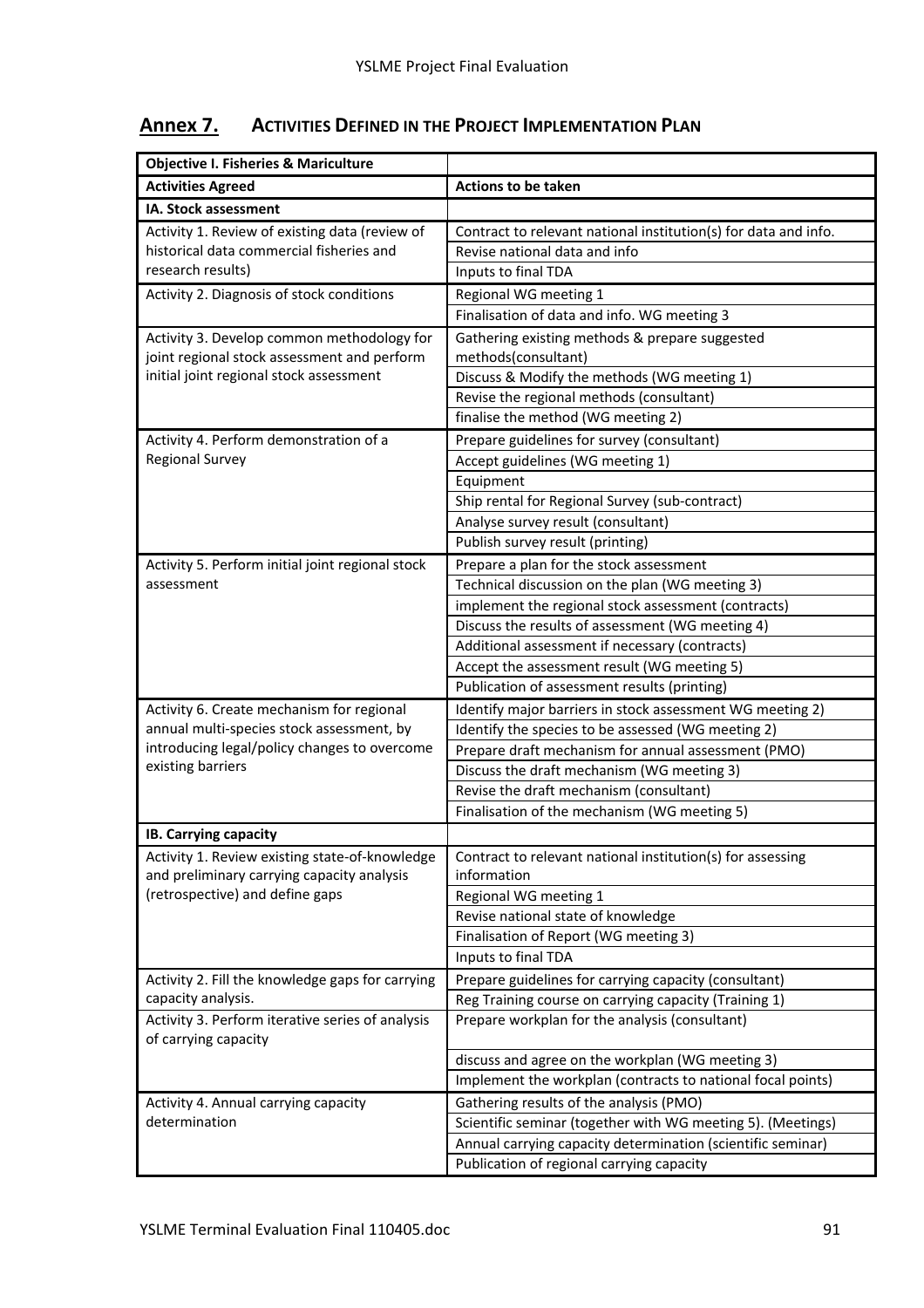| IC. Mariculture Production                                  |                                                                    |
|-------------------------------------------------------------|--------------------------------------------------------------------|
| Activity 1. Review existing status and trends of            | Contract to relevant national institution(s) for assessing         |
| mariculture                                                 | information                                                        |
|                                                             | Regional WG meeting 1                                              |
| Activity 2. Develop joint applied research                  | Prepare a draft joint research plan (consultant)                   |
| program for sustainable mariculture                         | Present draft to the WG meeting 2                                  |
|                                                             | Revise the draft according to the agreement                        |
|                                                             | Finalise the plan in WG meeting 3                                  |
|                                                             | Prepare technical guidelines (consultant)                          |
|                                                             | Training course on mariculture techniques                          |
| Activity 3. Pilot demonstration projects in                 | Selection sites for pilot, WG meeting 3                            |
| mariculture                                                 | Implementation of the pilot activities (contract)                  |
|                                                             | Present results to WG meeting 5                                    |
|                                                             | Publication of the results (printing)                              |
| Activity 4. Facilitate communication about                  | Establish a regional network on information sharing and quick      |
| new diseases, diagnoses, and control                        | response (PMO)                                                     |
| techniques                                                  | Agreement at WG meeting 3                                          |
|                                                             | Prepare technical guidelines (consultant)                          |
|                                                             | Training course on disease diagnosis, prevention and control       |
| ID. Regional Agreements and National Laws & Management Plan |                                                                    |
| Activity 1. Review existing national laws and               | Contract to relevant national institution(s) to assess information |
| regulations on fisheries and mariculture, and               | on national laws & regulation, and national responsibility of      |
| pertinent international agreements                          | regional and Int'l conventions                                     |
|                                                             | Publication of the existing knowledge together with analysis and   |
|                                                             | suggestions                                                        |
| Activity 2. Develop regional agreement for                  | Feasibility study on regional agreement, in particular to          |
| sustainable use of fisheries resources                      | implement the FAO code of conduct for responsible fisheries        |
|                                                             | Prepare draft regional agreement (consultant)                      |
|                                                             | Discuss the regional agreement WG meeting 4                        |
|                                                             | Revise the draft (PMO)                                             |
|                                                             | Discussion WG meeting 5                                            |
|                                                             | Repeat the actions if necessary                                    |
|                                                             | Finalise the agreement and propose to the respective               |
|                                                             | governments for approval                                           |
| Activity 3. Propose measures for                            | Enforcement will be considered together with Activity 2            |
| strengthening laws and regulations                          |                                                                    |
| Activity 4. Development of Regional fisheries               | Identify regional requirements and target for regional SAP         |
| management/implementation plans, including                  | (consultant)                                                       |
| regional recovery programme                                 | Prepare national SAP (contract to focal points)                    |
|                                                             | Discuss draft national SAP (WG meeting 3)                          |
|                                                             | Revise national SAP                                                |
|                                                             | Finalise national SAP                                              |
|                                                             | Discuss framework of Regional SAP (WG meeting 3)                   |
|                                                             | Prepare draft regional SAP (consultant)                            |
|                                                             | Discuss and revise (WG meetings 4, 5, 6)                           |
|                                                             | Implement reg'l management plan                                    |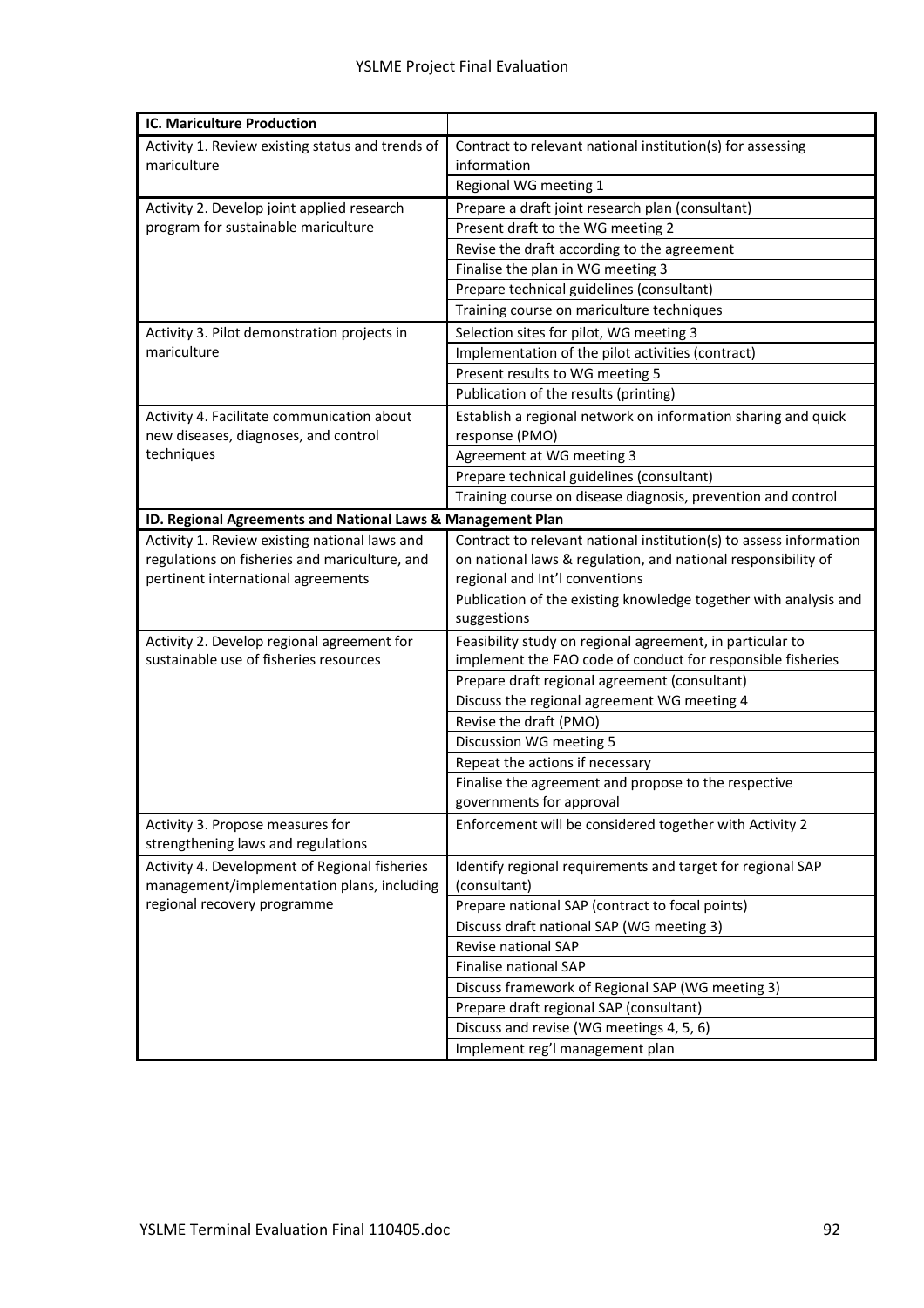| <b>Activities Agreed</b><br><b>Actions to be taken</b><br>IIA. Habitat Conservation & Vulnerable Species<br>Contract to relevant national institution(s)<br>Activity 1.<br>Review existing national practices of coastal<br>[Invite relevant government agencies and local govt to provide<br>inputs] [Communicate with DIM management consultant]<br>habitat use, conservation, restoration, status<br>of vulnerable species, and trophic linkages<br>Present outcomes of national assessment in WG meeting 1<br>(including keystone species), and analyse and<br>Consider joint meetings with Pollution and Ecosystem WGs to<br>prioritise gaps of regional importance;<br>discuss trophic linkage outcomes relevant to the other WGs<br>Identify capacity gaps, and prioritise training<br>Prepare a regional synthesis (consultant)<br>needs<br>Finalise national outputs and synthesis (WG meeting 2)<br>(IIA. Habitat Conservation)<br>Publish the outcomes (printing)<br>Activity 1. Review existing national practices<br>Inputs to final TDA<br>of coastal habitat use, conservation, and<br>restoration |
|-------------------------------------------------------------------------------------------------------------------------------------------------------------------------------------------------------------------------------------------------------------------------------------------------------------------------------------------------------------------------------------------------------------------------------------------------------------------------------------------------------------------------------------------------------------------------------------------------------------------------------------------------------------------------------------------------------------------------------------------------------------------------------------------------------------------------------------------------------------------------------------------------------------------------------------------------------------------------------------------------------------------------------------------------------------------------------------------------------------------|
|                                                                                                                                                                                                                                                                                                                                                                                                                                                                                                                                                                                                                                                                                                                                                                                                                                                                                                                                                                                                                                                                                                                   |
|                                                                                                                                                                                                                                                                                                                                                                                                                                                                                                                                                                                                                                                                                                                                                                                                                                                                                                                                                                                                                                                                                                                   |
|                                                                                                                                                                                                                                                                                                                                                                                                                                                                                                                                                                                                                                                                                                                                                                                                                                                                                                                                                                                                                                                                                                                   |
|                                                                                                                                                                                                                                                                                                                                                                                                                                                                                                                                                                                                                                                                                                                                                                                                                                                                                                                                                                                                                                                                                                                   |
|                                                                                                                                                                                                                                                                                                                                                                                                                                                                                                                                                                                                                                                                                                                                                                                                                                                                                                                                                                                                                                                                                                                   |
|                                                                                                                                                                                                                                                                                                                                                                                                                                                                                                                                                                                                                                                                                                                                                                                                                                                                                                                                                                                                                                                                                                                   |
|                                                                                                                                                                                                                                                                                                                                                                                                                                                                                                                                                                                                                                                                                                                                                                                                                                                                                                                                                                                                                                                                                                                   |
|                                                                                                                                                                                                                                                                                                                                                                                                                                                                                                                                                                                                                                                                                                                                                                                                                                                                                                                                                                                                                                                                                                                   |
|                                                                                                                                                                                                                                                                                                                                                                                                                                                                                                                                                                                                                                                                                                                                                                                                                                                                                                                                                                                                                                                                                                                   |
|                                                                                                                                                                                                                                                                                                                                                                                                                                                                                                                                                                                                                                                                                                                                                                                                                                                                                                                                                                                                                                                                                                                   |
| (IIB. Vulnerable Species)<br>Activity 1. Conduct national review of status                                                                                                                                                                                                                                                                                                                                                                                                                                                                                                                                                                                                                                                                                                                                                                                                                                                                                                                                                                                                                                        |
| of vulnerable species and vulnerable trophic                                                                                                                                                                                                                                                                                                                                                                                                                                                                                                                                                                                                                                                                                                                                                                                                                                                                                                                                                                                                                                                                      |
| linkages                                                                                                                                                                                                                                                                                                                                                                                                                                                                                                                                                                                                                                                                                                                                                                                                                                                                                                                                                                                                                                                                                                          |
| Activity 2.<br>Prepare draft regional strategy (consultant)                                                                                                                                                                                                                                                                                                                                                                                                                                                                                                                                                                                                                                                                                                                                                                                                                                                                                                                                                                                                                                                       |
| Develop regionally coordinated strategies of<br>Discuss & modify the draft (WG meeting High) (including                                                                                                                                                                                                                                                                                                                                                                                                                                                                                                                                                                                                                                                                                                                                                                                                                                                                                                                                                                                                           |
| conservation and restoration of habitats and<br>approaches to improve management for protected areas,                                                                                                                                                                                                                                                                                                                                                                                                                                                                                                                                                                                                                                                                                                                                                                                                                                                                                                                                                                                                             |
| for protection of vulnerable species<br>developing a regional network of well managed protected areas,                                                                                                                                                                                                                                                                                                                                                                                                                                                                                                                                                                                                                                                                                                                                                                                                                                                                                                                                                                                                            |
| (IIA. Habitat Conservation)<br>developing a regional monitoring system for biodiversity, include                                                                                                                                                                                                                                                                                                                                                                                                                                                                                                                                                                                                                                                                                                                                                                                                                                                                                                                                                                                                                  |
| Activity 2. Develop regionally coordinated<br>selected vulnerable species action plans)                                                                                                                                                                                                                                                                                                                                                                                                                                                                                                                                                                                                                                                                                                                                                                                                                                                                                                                                                                                                                           |
| strategies of conservation and restoration of<br>Revise the draft accordingly                                                                                                                                                                                                                                                                                                                                                                                                                                                                                                                                                                                                                                                                                                                                                                                                                                                                                                                                                                                                                                     |
| habitats<br>Finalise strategy (WG meeting 3)                                                                                                                                                                                                                                                                                                                                                                                                                                                                                                                                                                                                                                                                                                                                                                                                                                                                                                                                                                                                                                                                      |
| (IIB. Vulnerable Species)<br>Inputs to Regional SAP<br>Activity 2. Develop regionally-coordinated                                                                                                                                                                                                                                                                                                                                                                                                                                                                                                                                                                                                                                                                                                                                                                                                                                                                                                                                                                                                                 |
| strategies for protection of vulnerable species                                                                                                                                                                                                                                                                                                                                                                                                                                                                                                                                                                                                                                                                                                                                                                                                                                                                                                                                                                                                                                                                   |
| Activity 3. Implement Regional Strategy for<br>Prepare draft implementation plan (consultant)<br>Conservation Areas and for protection of<br>vulnerable species                                                                                                                                                                                                                                                                                                                                                                                                                                                                                                                                                                                                                                                                                                                                                                                                                                                                                                                                                   |
| Activity 4. Implement Regional Strategy for<br>Adopt implementation plan (WG meeting 4)                                                                                                                                                                                                                                                                                                                                                                                                                                                                                                                                                                                                                                                                                                                                                                                                                                                                                                                                                                                                                           |
| <b>Conservation Areas</b>                                                                                                                                                                                                                                                                                                                                                                                                                                                                                                                                                                                                                                                                                                                                                                                                                                                                                                                                                                                                                                                                                         |
| Implement the strategy (Contract to Nat'l focal points)<br>Activity 5. Implementation of regionally<br>coordinated strategies for protection of<br>vulnerable species                                                                                                                                                                                                                                                                                                                                                                                                                                                                                                                                                                                                                                                                                                                                                                                                                                                                                                                                             |
| <b>IIB. Genetic Diversity</b>                                                                                                                                                                                                                                                                                                                                                                                                                                                                                                                                                                                                                                                                                                                                                                                                                                                                                                                                                                                                                                                                                     |
| Prepare draft of current status of genetic degradation of<br>Activity 1. Determine situations of genetic                                                                                                                                                                                                                                                                                                                                                                                                                                                                                                                                                                                                                                                                                                                                                                                                                                                                                                                                                                                                          |
| degradation of important bio-resources<br>important bio-resources, including a list of species, and current                                                                                                                                                                                                                                                                                                                                                                                                                                                                                                                                                                                                                                                                                                                                                                                                                                                                                                                                                                                                       |
| activities which address 'genetic degradation', and identify and                                                                                                                                                                                                                                                                                                                                                                                                                                                                                                                                                                                                                                                                                                                                                                                                                                                                                                                                                                                                                                                  |
| prioritise gaps [Communicate with DIM management consultant]                                                                                                                                                                                                                                                                                                                                                                                                                                                                                                                                                                                                                                                                                                                                                                                                                                                                                                                                                                                                                                                      |
| Discuss & finalise the current status (WG meeting High) Deliver                                                                                                                                                                                                                                                                                                                                                                                                                                                                                                                                                                                                                                                                                                                                                                                                                                                                                                                                                                                                                                                   |
| data to DIM consultants                                                                                                                                                                                                                                                                                                                                                                                                                                                                                                                                                                                                                                                                                                                                                                                                                                                                                                                                                                                                                                                                                           |
| Inputs to TDA                                                                                                                                                                                                                                                                                                                                                                                                                                                                                                                                                                                                                                                                                                                                                                                                                                                                                                                                                                                                                                                                                                     |
| Activity 2. Develop regional consensus on the<br>Prepare a draft list on conservation of genetic diversity                                                                                                                                                                                                                                                                                                                                                                                                                                                                                                                                                                                                                                                                                                                                                                                                                                                                                                                                                                                                        |
| requirements for conservation of genetic<br>(Consultant)<br>diversity?<br>Training Course on genetic techniques                                                                                                                                                                                                                                                                                                                                                                                                                                                                                                                                                                                                                                                                                                                                                                                                                                                                                                                                                                                                   |
| Agree on the list of genes (WG meeting 2)                                                                                                                                                                                                                                                                                                                                                                                                                                                                                                                                                                                                                                                                                                                                                                                                                                                                                                                                                                                                                                                                         |
| Prepare a plan for the conservation (consultant)                                                                                                                                                                                                                                                                                                                                                                                                                                                                                                                                                                                                                                                                                                                                                                                                                                                                                                                                                                                                                                                                  |
| Finalise the plan (WG meeting 3)                                                                                                                                                                                                                                                                                                                                                                                                                                                                                                                                                                                                                                                                                                                                                                                                                                                                                                                                                                                                                                                                                  |
| Input to SAP                                                                                                                                                                                                                                                                                                                                                                                                                                                                                                                                                                                                                                                                                                                                                                                                                                                                                                                                                                                                                                                                                                      |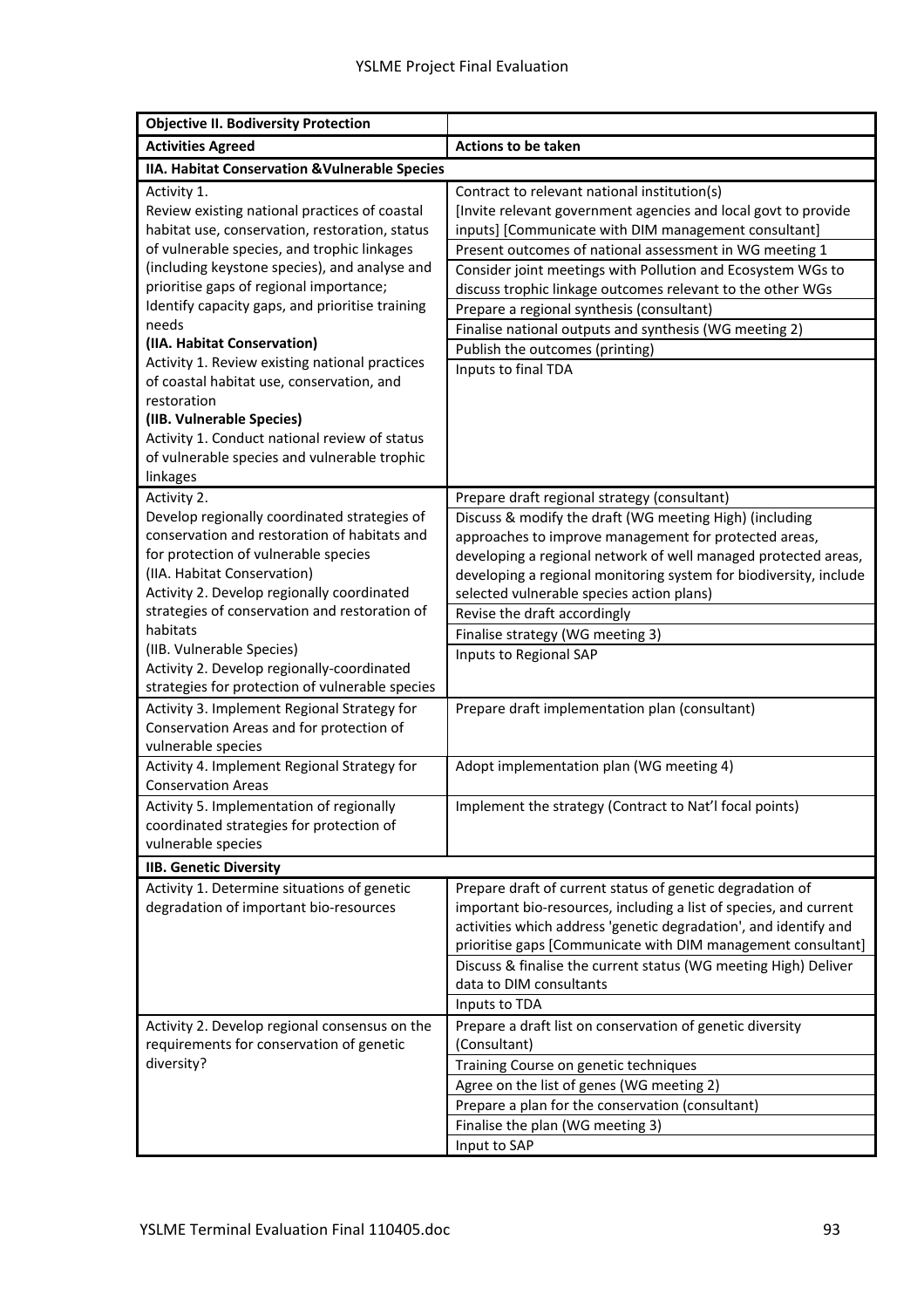| Activity 3. Prepare recommendations for                             | The activities will be incorporated into Activity 2                 |  |
|---------------------------------------------------------------------|---------------------------------------------------------------------|--|
| conservation measures                                               |                                                                     |  |
| <b>IIC. Introduced Species</b>                                      |                                                                     |  |
| Activity 1. Document introduced exotic                              | Contract to relevant national institution(s) [Communicate with      |  |
| species and their pathways, assess impacts                          | DIM management consultant]                                          |  |
| and risks                                                           | Discuss & modify the draft (WG meeting 1)                           |  |
|                                                                     | Revise the draft accordingly                                        |  |
|                                                                     | Finalise strategy (WG meeting 2)                                    |  |
|                                                                     | Inputs to Regional SAP                                              |  |
| Activity 2. Develop proposals for regulation                        | Prepare draft regulation to control exotic species (consultant)     |  |
| and control of exotic species                                       | Discuss the draft (WG meeting 3)                                    |  |
|                                                                     | Training course on implementation of the regulation                 |  |
|                                                                     | Revise the draft accordingly                                        |  |
|                                                                     | Finalise strategy (WG meeting 4)                                    |  |
|                                                                     | Submit for approval of governments                                  |  |
|                                                                     | Inputs to Regional SAP                                              |  |
|                                                                     |                                                                     |  |
| Activity 3. Implement strategies for regulation                     | Upon approval, prepare an implementation plan (consultant)          |  |
| and control of introduction of exotic species,                      |                                                                     |  |
| including necessary legal, policy, and                              | Implement the regulation                                            |  |
| institutional reforms at national and regional<br>levels            | Inputs to Regional SAP                                              |  |
|                                                                     |                                                                     |  |
| IID. Synthesis of reviews and development of coordinated strategies |                                                                     |  |
| Activity 1. Synthesise reviews from IIA, B, and                     | Consultant to synthesise output from activity High of IIA, IIB, and |  |
| C                                                                   | <b>IIC</b>                                                          |  |
|                                                                     | [Ensure the consultant works with the WG for synergies and          |  |
|                                                                     | compatibility]                                                      |  |
|                                                                     | Inputs to final TDA                                                 |  |
| Activity 2. Develop a coordinated strategy for                      | Synthesise 3 regional strategies and 3 implementation plans to      |  |
| biodiversity protection                                             | prepare a coordinated regional SAP (consultant)                     |  |
|                                                                     | Discuss and prioritise actions in regional SAP (WG meeting 4)       |  |
|                                                                     | Revise the draft accordingly                                        |  |
|                                                                     | Finalise strategy (WG meeting 5)                                    |  |
|                                                                     | Inputs to Regional SAP                                              |  |
|                                                                     | Accept the Regional SAP                                             |  |
|                                                                     | Submit for approval of governments                                  |  |
| <b>Objective III. Ecosystem &amp; Water Quality</b>                 |                                                                     |  |
| <b>Activities Agreed</b>                                            | <b>Actions to be taken</b>                                          |  |
| <b>IIIA. Status of Ecosystem</b>                                    |                                                                     |  |
| Activity 1. Prepare state-of-ecosystem reviews                      | Contract to relevant national institution(s)                        |  |
| and reports.(including long-term and recent                         | Establish a regional editorial group /or use the WG                 |  |
| changes)                                                            | Prepare a draft report (consultant)                                 |  |
|                                                                     |                                                                     |  |
|                                                                     | Discuss the draft (WG meeting 1)                                    |  |
|                                                                     | Revise the draft report (consultant                                 |  |
|                                                                     | Finalise the draft report (WG meeting 2)                            |  |
| Activity 2. Identify data and information gaps                      | Prepare synthesis of the national assessment, and identify the      |  |
| and develop strategies for monitoring                               | info gaps (consultant)                                              |  |
| changing status of ecosystem and its                                | Prepare draft strategy, including: parameters, analysis,            |  |
| transboundary impacts                                               | intercalibration, data exchange, etc.                               |  |
|                                                                     | Discuss the draft (WG meeting 2)                                    |  |
|                                                                     |                                                                     |  |
|                                                                     | Revise the draft<br>Finalise the strategy (WG meeting 3)            |  |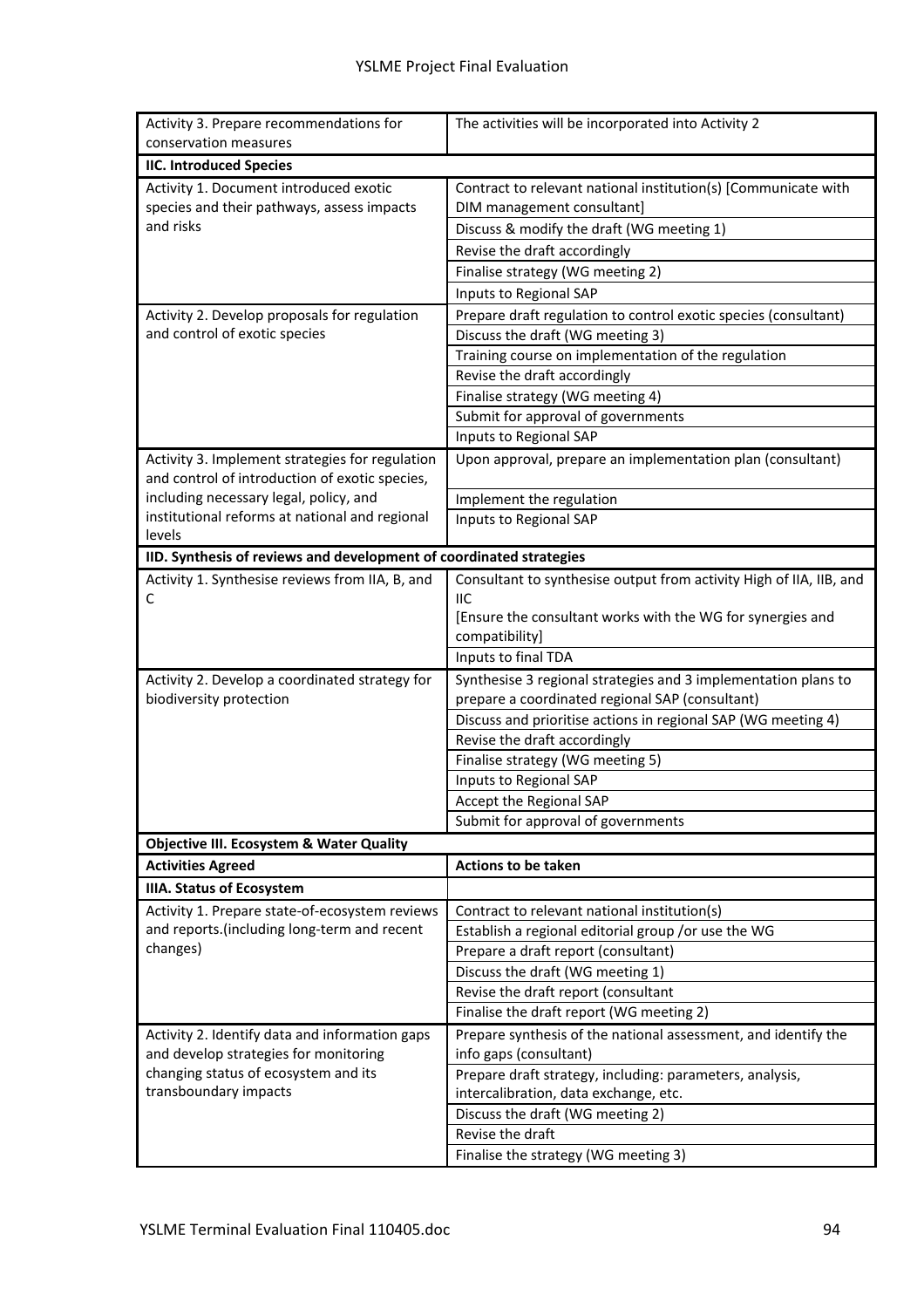| Activity 3. Demonstration of new and                                         | Contract to relevant national institution(s)                    |
|------------------------------------------------------------------------------|-----------------------------------------------------------------|
| innovative technologies for monitoring                                       | Regional workshop on remote sensing                             |
|                                                                              | Application of remote sensing                                   |
|                                                                              | Ship-of-opportunities monitoring                                |
|                                                                              | Molecular probes                                                |
| <b>IIIB. Carrying Capacity of Ecosystem</b>                                  |                                                                 |
| Activity 1. Establish the logistical and data                                | Contract to relevant national institution(s)                    |
| requirements of estimating carrying capacity                                 | Discuss and coordinate with fisheries WG (joint workshop)       |
|                                                                              | Decide on the assessment methods of carrying capacity           |
|                                                                              | Training on carrying capacity                                   |
| Activity 2. Conduct a basin-scale survey on<br>lower-trophic level ecosystem | Conduct a basin-scale survey on lower-trophic level ecosystem   |
| Activity 3. Assess the carrying capacities of the                            | Prepare a regional synthesis (consultant)                       |
| ecosystem under changing human-induced                                       | Finalise national outputs and synthesis                         |
| and natural variability                                                      | Publish the outcomes (printing)                                 |
| <b>IIIC. Stressors to Ecosystem</b>                                          |                                                                 |
| Activity 1. Identify and rank stresses on the                                | Contract to relevant national institution(s)                    |
| ecosystem; identify data and information gaps                                | Present outcomes of ranking, data and info in WG meeting 1      |
|                                                                              | Prepare a regional synthesis (consultant)                       |
|                                                                              | Finalise national outputs and synthesis (WG meeting 2)          |
|                                                                              | Publish the outcomes (printing)                                 |
|                                                                              | Inputs to final TDA                                             |
| Activity 2. Identify corrective measures to                                  | Identify major human induced stresses (contract)                |
| minimize human-induced stress                                                | Causal chain analysis (contract)                                |
|                                                                              | Identify measures to address the root causes (WG meeting 3)     |
|                                                                              | Inputs to final TDA                                             |
| Activity 3. Develop strategy to identify long-                               | Prepare a format for national strategy (PMO)                    |
| term sustainable investments to improve the                                  | Prepare nat'l strategy (contract)                               |
| <b>YSLME</b>                                                                 | Discuss nat'l strategy (WG meeting 4)                           |
|                                                                              | Revise nat'l strategy (contract)                                |
|                                                                              | Prepare regional draft strategy (consultant)                    |
|                                                                              | Finalise nat'l strategy (WG meeting 5)                          |
|                                                                              | Discuss reg'l strategy (WG meeting 5)                           |
|                                                                              | Finalise reg'l strategy (WG meeting 6)                          |
|                                                                              | Inputs to nat'l & reg'l SAP                                     |
| <b>Objective IV. Pollution component</b>                                     |                                                                 |
| <b>IVA. Critical Spots</b>                                                   |                                                                 |
| Activity 1. Determine and rank critical spot                                 | Review previous and ongoing monitoring system and assess        |
| sources of water quality degradation                                         | methodologies and/or technical guidelines (including target     |
|                                                                              | contaminants, QA/QC, intercalibration exercises, data exchange, |
|                                                                              | etc.)                                                           |
|                                                                              | Develop technologies for monitoring contaminants and nutrients  |
|                                                                              | Present outcomes of ranking, data and info in WG meeting 1      |
|                                                                              | Prepare a regional synthesis (consultant)                       |
|                                                                              | Finalise national outputs and synthesis (WG meeting 2)          |
|                                                                              | Publish the outcomes (printing)                                 |
|                                                                              | Inputs to final TDA                                             |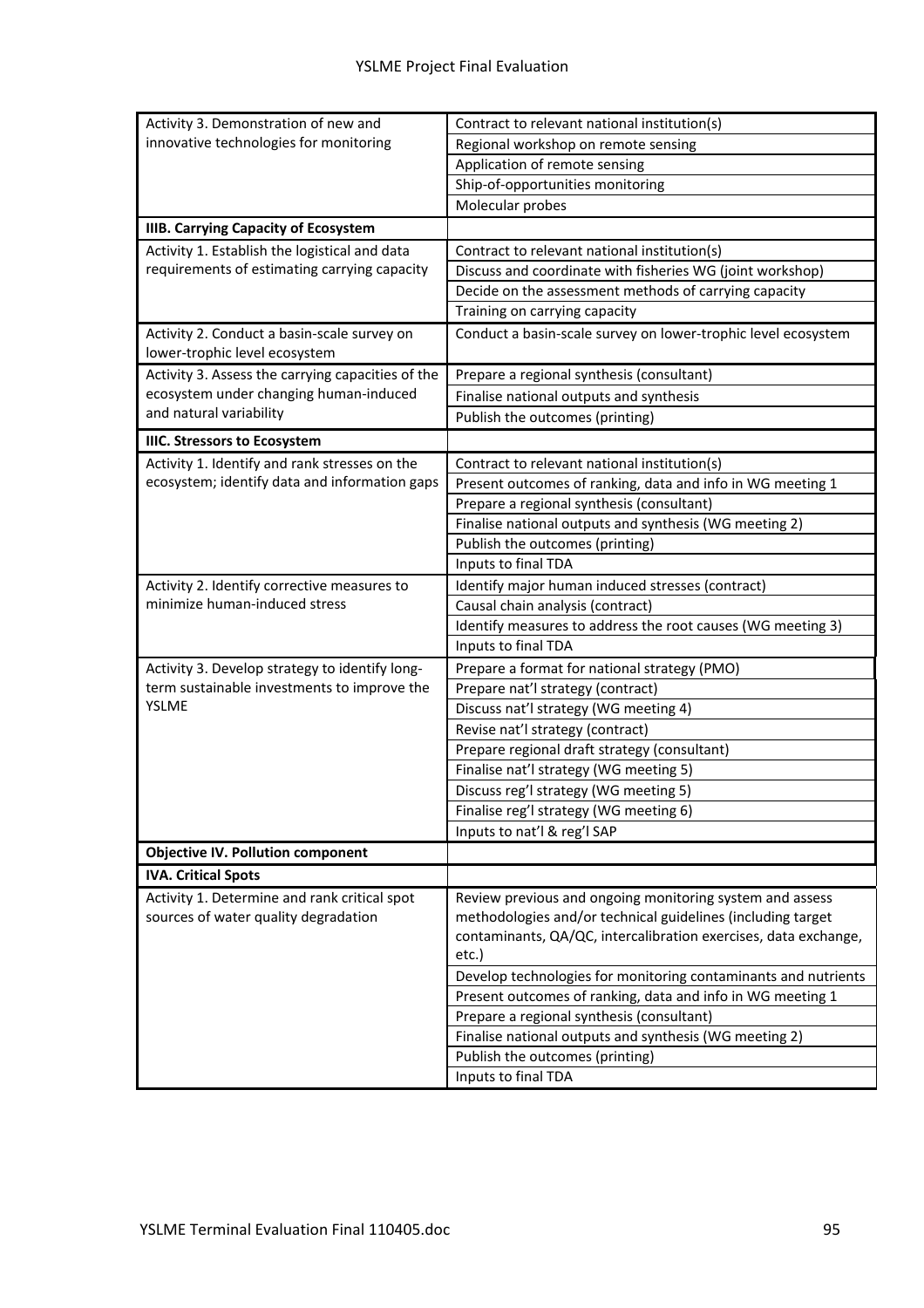| <b>IVB. Contaminant Levels</b>                                                     |                                                                   |
|------------------------------------------------------------------------------------|-------------------------------------------------------------------|
| Activity 1. Develop baseline data and                                              | Review existing data & info on contaminant levels                 |
| summarize contaminant and nutrient levels in                                       | Data quality control for baseline data                            |
| the YSLME                                                                          | Present outcomes of ranking, data and info in WG meeting 1        |
|                                                                                    | Environmental Survey with other working groups (if not, need      |
|                                                                                    | ship time)                                                        |
|                                                                                    | Prepare a regional synthesis (consultant)                         |
|                                                                                    | Finalise national outputs and synthesis (WG meeting 2)            |
|                                                                                    | Inputs to final TDA                                               |
| Activity 2. Develop regional monitoring                                            | Establish a monitoring network / or use the existing ones (PMO)   |
| network strategy                                                                   | Draft Monitoring guidelines / standards (consultant)              |
|                                                                                    | Agree on the guidelines / standards (WG meeting 3)                |
|                                                                                    | Intercalibration exercise of participating labs (Contract)        |
|                                                                                    | Development of indicators to assess the implementation of         |
|                                                                                    | relevant international conventions                                |
| Activity 3. Determine and rank critical spot                                       | Prepare format for data & info collection (PMO), no need to rank  |
| sources of water quality degradation                                               | the spots                                                         |
|                                                                                    | Identification of hot spots                                       |
|                                                                                    | Contract to relevant national institution(s) to collect hot spots |
|                                                                                    | data and information (contract to Nat'l focal points)             |
|                                                                                    | Discussion & further requirements (WG meeting 1)                  |
|                                                                                    | Revise the hot spots data & info                                  |
|                                                                                    | Inputs to final TDA                                               |
| IVC. Analysis of the Fate and Transport of Contaminants to Facilitate SAP Analysis |                                                                   |
| Activity 1. Review existing understanding of                                       | Review existing understanding                                     |
| fate and transport of contaminants and                                             | Present outcomes of reviewing from national outputs in WG         |
| nutrients                                                                          | meeting 1                                                         |
|                                                                                    | Prepare a regional synthesis (consultant)                         |
|                                                                                    | Finalise national outputs and synthesis (WG meeting 2)            |
|                                                                                    | Practice & intercalibration of the procedure                      |
|                                                                                    | Publish the outcomes (printing)                                   |
|                                                                                    | Inputs to final TDA                                               |
| Activity 2. Perform fate and transport                                             | Analysis for fate and transport of contaminants and nutrients     |
| analyses of contaminants and nutrients for                                         | ICM actions for controlling discharge of contaminants and         |
| management and policy development,                                                 | nutrients                                                         |
| including EIA process, ICZM                                                        | Impact prediction of impact of discharged contaminants and        |
|                                                                                    | nutrients on the environment                                      |
| <b>IVD. Regional Strategy for Pollution Control</b>                                |                                                                   |
| Activity 1. Review and compare national                                            | Contract to relevant national institution(s)                      |
| regulations and laws on water quality and                                          | Regional review (WG meeting 3)                                    |
| pollution control, develop proposals                                               | Regional analysis and suggestion on harmonisation                 |
|                                                                                    | Publish review report                                             |
|                                                                                    | Inputs to national and regional SAP                               |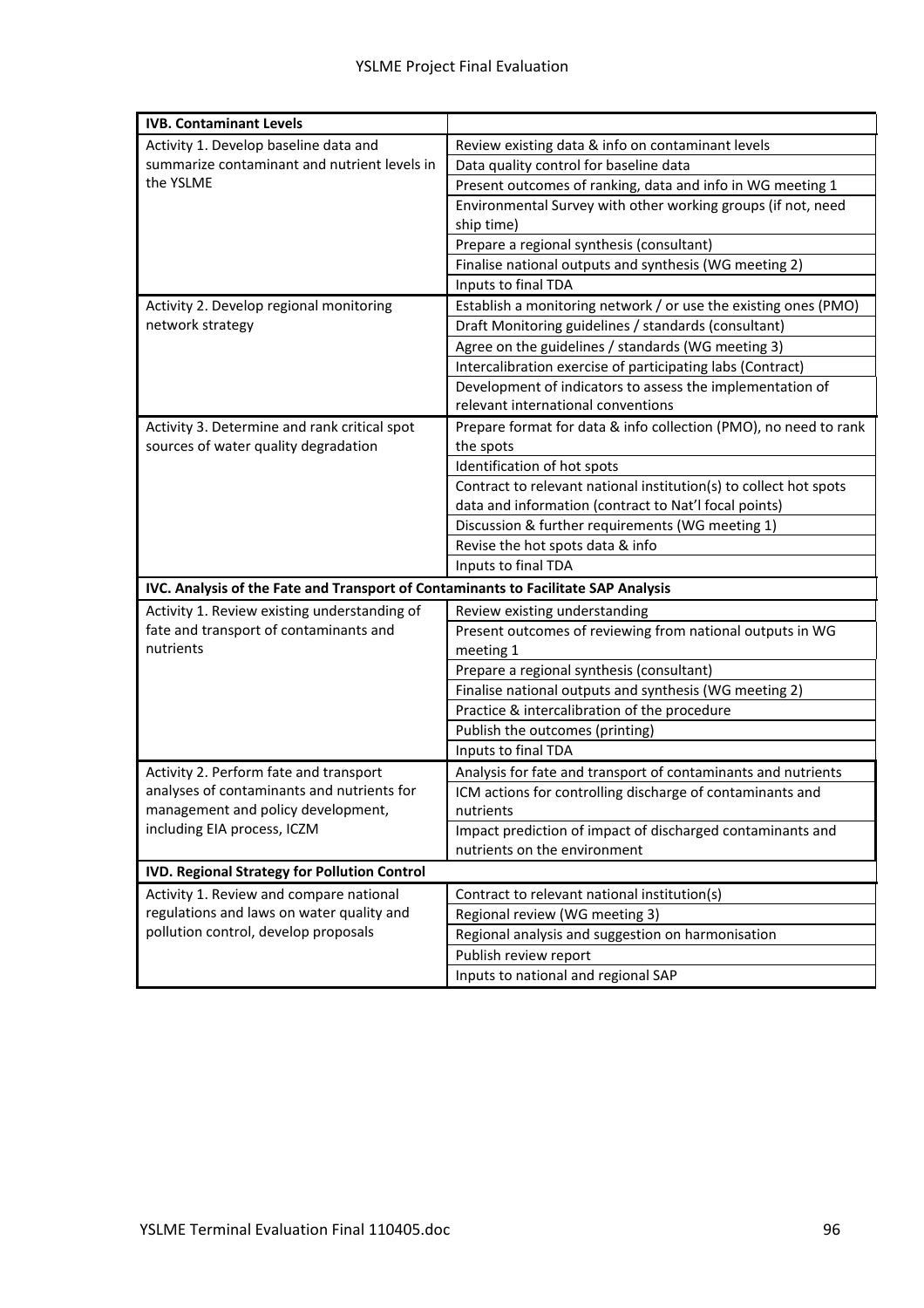| Activity 2. Develop investment strategies                              | Economic valuation of hot spots, & identify the opportunities |
|------------------------------------------------------------------------|---------------------------------------------------------------|
| Activity 3. Develop funding mechanism to                               | (Consultant)                                                  |
| implement the regional strategy                                        | Identify hot spots in both source, and impact (WG meeting 4)  |
| Activity 4. Develop regional priorities and                            | Prepare draft strategy (consultant)                           |
| strategies to reduce contaminant and nutrient                          | Discuss the draft (WG meeting 5)                              |
| levels                                                                 | Revise the draft (Consultant)                                 |
|                                                                        | Finalise the investment strategy (WG meeting 6)               |
|                                                                        | Publish the investment strategy                               |
|                                                                        | Inputs to regional SAP                                        |
|                                                                        | Prepare an implementation plan (consultant)                   |
|                                                                        | Agree on the implementation plan (WG meeting 4)               |
|                                                                        | Contracts for implementation                                  |
|                                                                        | Root cause analysis for contaminants                          |
|                                                                        | Discuss the draft (WG meeting 2)                              |
|                                                                        | Revise the draft                                              |
|                                                                        | Finalise the strategy (WG meeting 3)                          |
|                                                                        | Input to SAP                                                  |
| <b>OBJECTIVE V Development of Regional Institutions and Capacities</b> |                                                               |
| <b>Activities Agreed</b>                                               | Actions to be taken                                           |
| <b>VA. Stakeholders</b>                                                |                                                               |
| Activity 1. Identify stakeholders and assess                           | Contract to institutions(experts)(Contract)                   |
| their capacities for contributing to                                   | Produce a regional list (PMO)                                 |
| environmental management and decision-                                 |                                                               |
| making                                                                 |                                                               |
| Activity 2. Strengthen stakeholder capacities                          | Prepare training materials for all stakeholders (contract)    |
|                                                                        | Training for decision makers (Training 1)                     |
|                                                                        | Training for community trainers (Training 2)                  |
|                                                                        | Training for local governmental officers (training 3)         |
|                                                                        | Intern programme                                              |
|                                                                        | Site visits by local governmental officials                   |
|                                                                        | "The Yellow Sea and Youth"                                    |
| Activity 3. Encourage routine and effective                            | Publish newsletters of the project                            |
| involvement of stakeholders in environmental                           | Printing newsletters                                          |
| and resource management and decision-                                  | Regular stakeholders conference (1/yr)                        |
| making                                                                 |                                                               |
| <b>VB. Regional Coordination</b>                                       |                                                               |
| Activity 1. Create a functioning regional                              | Programme Coordinator                                         |
| coordination mechanism to carry out the                                | Economist                                                     |
| <b>YSLME Project</b>                                                   | Scientific Officer                                            |
|                                                                        | Public Advisor                                                |
|                                                                        | Local Staff at PMO:                                           |
|                                                                        | Secretary                                                     |
|                                                                        | <b>Driver</b>                                                 |
|                                                                        | Administrative Assistant                                      |
|                                                                        | Administrative Officer                                        |
|                                                                        | IT Supporting staff                                           |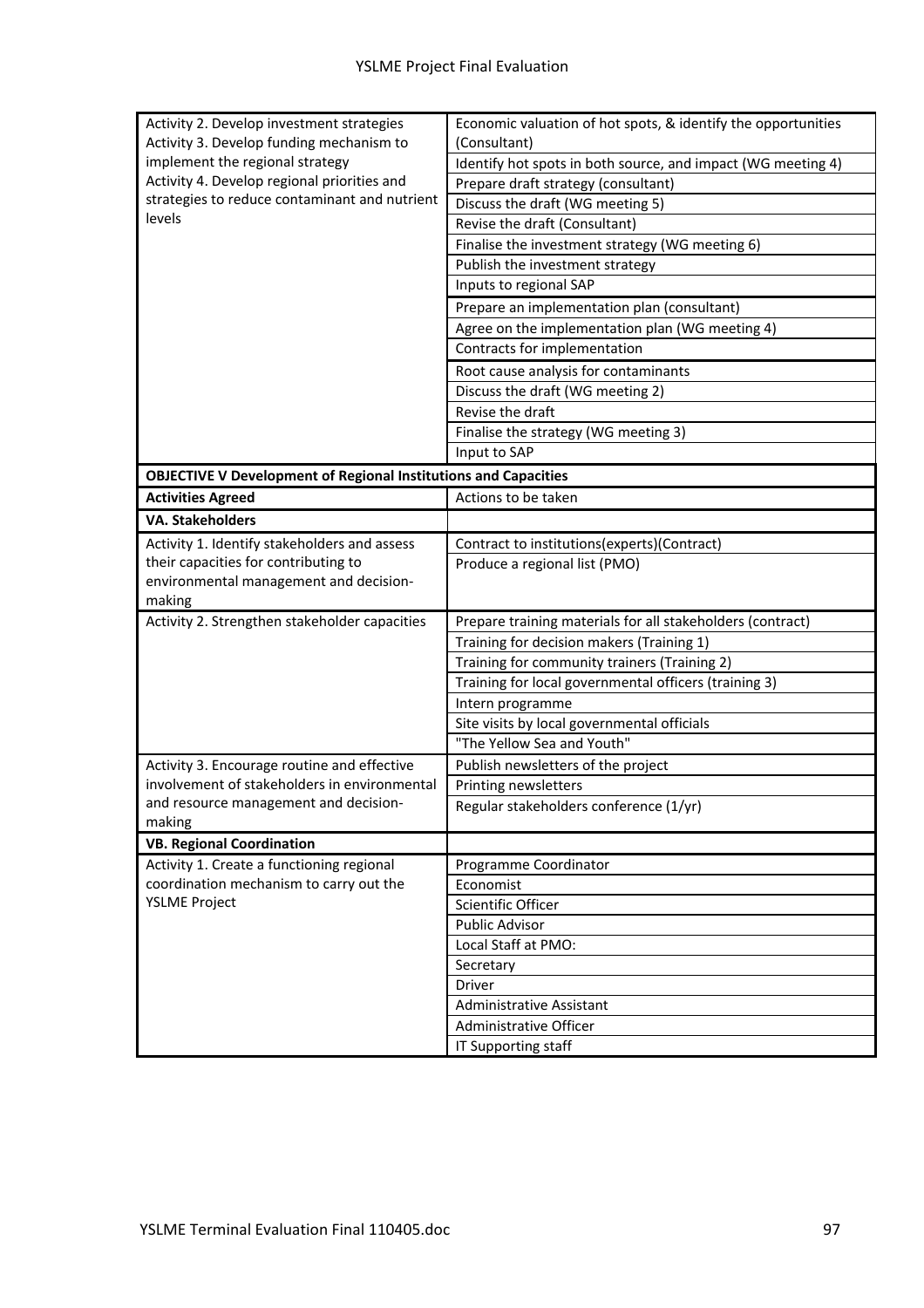| Activity 2. Prepare TDA                            | Review preliminary TDA, and suggest improvements (consultant)    |
|----------------------------------------------------|------------------------------------------------------------------|
|                                                    | Discuss draft, and decide new format (WG meeting 1)              |
|                                                    | Gathering data & info from national review report on the project |
|                                                    | components (PMO)                                                 |
|                                                    | Second draft of TDA (consultant)                                 |
|                                                    | 2nd discussion on the draft (WG meeting 2)                       |
|                                                    | Revise the TDA                                                   |
|                                                    | Finalise TDA (WG meeting 3)                                      |
|                                                    | Printing the final TDA                                           |
| Activity 3. Prepare nat'l SAP                      | Assess all national information & prepare for a framework of     |
|                                                    | NYSAP (contract)                                                 |
|                                                    | National meetings-1 on NYSAP                                     |
|                                                    | <b>Revise NYSAP</b>                                              |
|                                                    | <b>Finalise NYSAP</b>                                            |
|                                                    | Print NYSAP                                                      |
| Activity 4. Prepare Regional SAP                   | Review NYSAPs & identify regional priorities and actions         |
|                                                    | (consultant)                                                     |
|                                                    | Prepare a draft regional SAP (consultant)                        |
|                                                    | Discuss the draft at the WG meeting 3                            |
|                                                    | Revise the draft SAP & prepare version #2                        |
|                                                    | Discuss version #2, & finalise the regional SAP (WG meeting 4)   |
|                                                    | Revise the draft SAP, & prepare version #3                       |
|                                                    | Discuss version #2, & finalise the regional SAP (WG meeting 5)   |
|                                                    | Printing regional SAP                                            |
| <b>VC. National Institutions</b>                   |                                                                  |
| Activity 1. Review and assess national             | Contract to nat'l focal points (Contract)                        |
| institutions to support YSLME                      | Finalise the review report (WG meeting 2)                        |
|                                                    | WG meeting 6                                                     |
| Activity 2. Facilitate national institutions to be | Enhance communications                                           |
| effective stewards of the YSLME.                   | Provision of necessary equipment                                 |
|                                                    | Provide technical trainings                                      |
|                                                    | Local travel                                                     |
|                                                    | local staff: coordination                                        |
| Activity 3. Facilitate national institutions to be | PSC to discuss                                                   |
| effective stewards of the YSLME                    |                                                                  |
| Activity 4. Establish National Coordination        | To be carried out by National institutions                       |
| Unit within existing framework to assure           | National Co-ordinating Mechanism                                 |
| intersectoral coordination in TDA/NYSAP/SAP        |                                                                  |
| process                                            |                                                                  |
| Activity 5. Develop proposals to strengthen        | Together with Activity 3                                         |
| national institutions to enhance their ability     |                                                                  |
| to contribute to environmental management          |                                                                  |
| and decision-making                                |                                                                  |
| <b>VD. Financial Instruments</b>                   |                                                                  |
| Activity 1. Review status and potential for        | Contract to national focal point (contract)                      |
| financial sustainability of YSLME regional         | Discuss & finalise the review report (WG meeting 2)              |
| institutional framework                            |                                                                  |
| Activity 2. Provide training in environmental      | Identify the training needs (WG meeting 1)                       |
| project identification and preparation             | Training #1 Project document preparation                         |
|                                                    | Training #2 Fund raising                                         |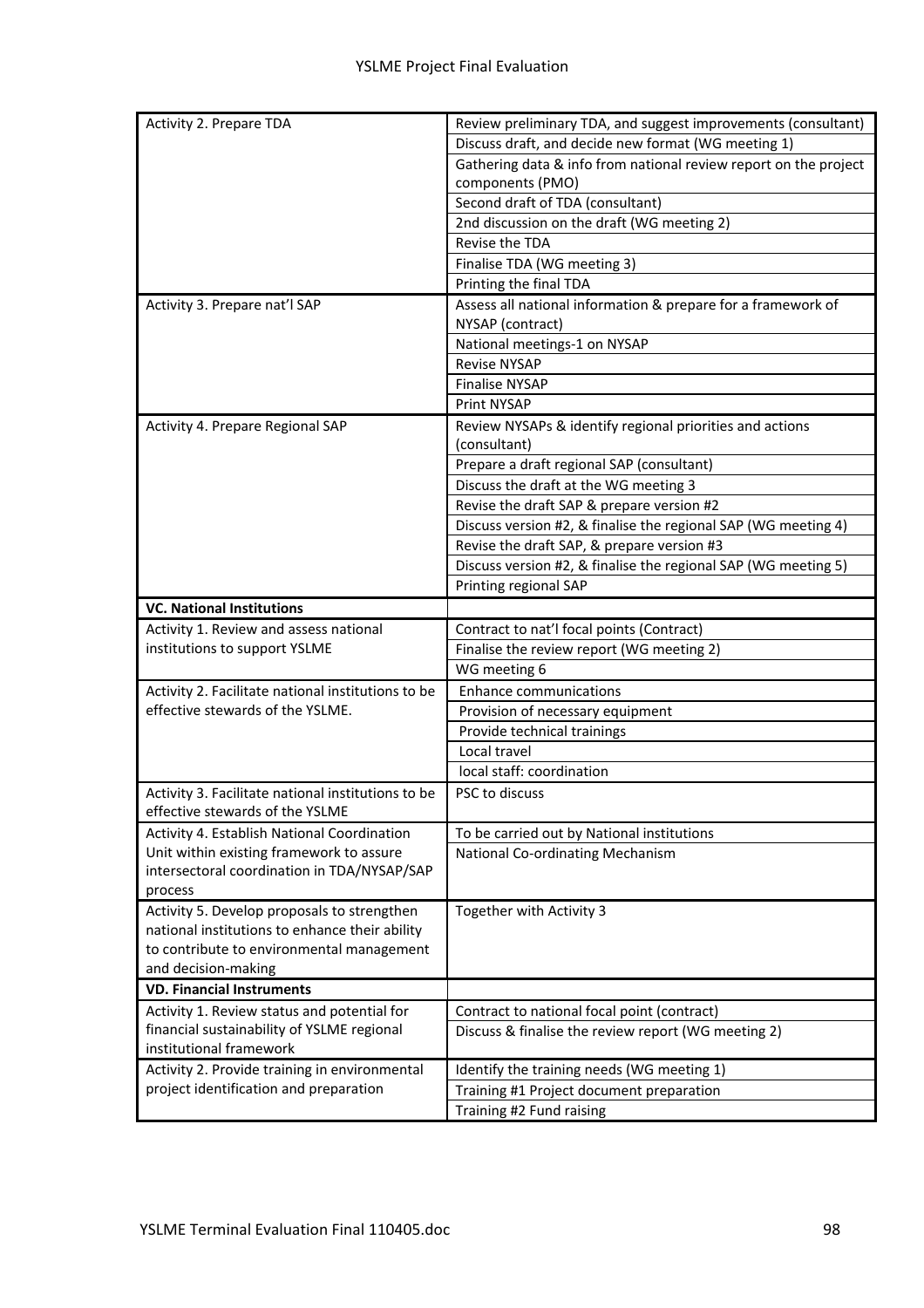| Activity 3. Assist and encourage the            | Prepare draft proposal (consultant)                               |
|-------------------------------------------------|-------------------------------------------------------------------|
| continuation of project preparation and         | PSC to discuss                                                    |
| feasibility studies for long-term               |                                                                   |
| environmental investment to implement the       |                                                                   |
| SAP and NYSAPs                                  |                                                                   |
| Activity 4. Provide matched fund for small      | Identify the topics of small grant project (PMO)                  |
| grant project                                   | Provide matched funds for the approved projects (contracts)       |
|                                                 | Matched grants                                                    |
| Activity 5. Provide funding for pre-feasibility | Prepare pre-feasibility studies (consultant)                      |
| studies of promising technologies and           | Discuss & finalise pre-feasibility study(WG meeting 3)            |
| industries to help achieve the goals of the     | Submit to PSC for approval                                        |
| YSLME, to create an investment portfolio        | Demonstration projects (contracts)                                |
| (Priority Investment Portfolio)                 |                                                                   |
| VE. Data and Information Management             |                                                                   |
| Activity 1. Determine regional data and         | Review regional data & info systems, i.e. regional data centre,   |
| information management capabilities             | NEAR-GOOS, NOWPAP DINRAC, (consultant)                            |
|                                                 | Prepare a proposal for DIM (consultant)                           |
| Activity 2. Develop an effective regional DIM   | Discuss and approve DIM proposal (WG meeting 1)                   |
| strategy to help achieve the goals of the       | Equipment                                                         |
| <b>YSLME</b>                                    | Training on DIM                                                   |
|                                                 | Operation of DIM                                                  |
| Activity 3. Implement the regional DIM          | To identify sustainable means for the DIM                         |
| strategy, including equipment, facilities, and  |                                                                   |
| communications                                  |                                                                   |
| VF. Public Awareness and Participation          |                                                                   |
| Activity 1. Develop a public awareness          | Prepare public awareness campaign (PMO)                           |
| campaign                                        | Agree on the campaign (WG meeting 1)                              |
| Activity 2. Demonstrate regional public         | Organise public awareness conferences (contracts)                 |
| awareness/participation campaign                | Prepare public awareness materials (Contracts)                    |
|                                                 | Produce multi-media, e.g. project pins, mouse pads, posters, etc. |
|                                                 | Public awareness training-twice                                   |
| Activity 3. Encourage ongoing public            |                                                                   |
| awareness and participation activities to help  |                                                                   |
| achieve the goals of the YSLME                  |                                                                   |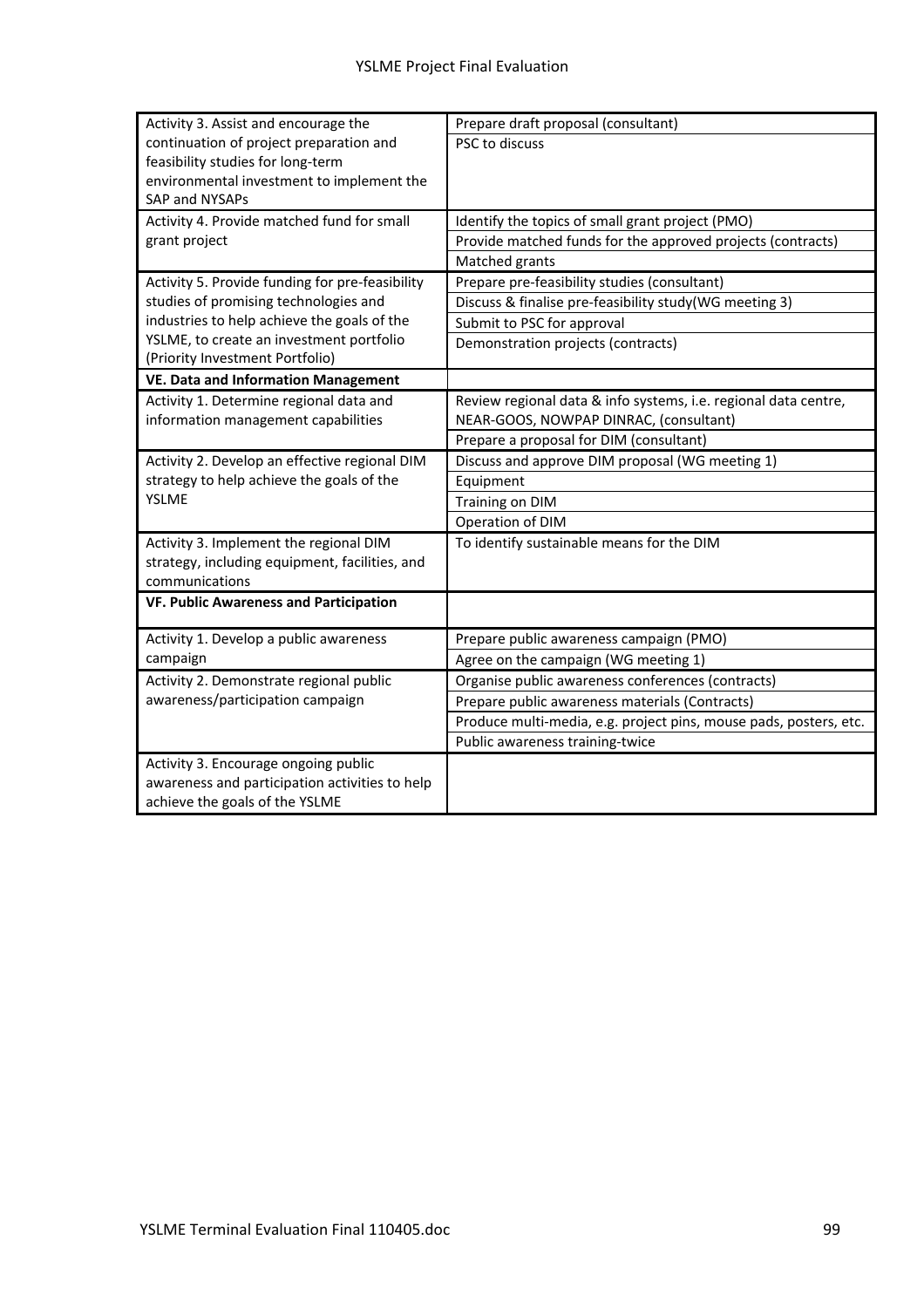## **Annex 8. MEETINGS, WORKSHOPS, CONFERENCES, AND TRAINING COURSES CONDUCTED BY THE YSLME PROJECT**

YSLME Terminal Evaluation Final 110405.doc **100** and 100

|              |                                    |                 | Length of          | <b>Number of participants</b> |                |                |                |
|--------------|------------------------------------|-----------------|--------------------|-------------------------------|----------------|----------------|----------------|
| Component    | <b>Activity</b>                    | <b>Date</b>     | activity<br>(days) | China                         | <b>ROK</b>     | <b>Others</b>  | <b>Total</b>   |
| Regional     | PSC <sub>1</sub>                   | 7-8 Mar. 2005   | $\overline{2}$     | 9                             | 12             | 5              | 26             |
| coordination | PSC <sub>2</sub>                   | 19-20 Dec. 2005 | $\overline{2}$     | 6                             | 4              | $\overline{2}$ | 12             |
|              | PSC <sub>3</sub>                   | 23-24 Nov. 2006 | $\overline{2}$     | 5                             | 5              | 3              | 13             |
|              | PSC <sub>4</sub>                   | 29-30 Nov. 2007 | $\overline{2}$     | 8                             | $\overline{7}$ | 3              | 18             |
|              | PSC <sub>5</sub>                   | 27-28 Nov. 2008 | $\overline{2}$     | 8                             | 10             | $\overline{2}$ | 20             |
|              | PSC/RSTP 6                         | 17-19 Nov. 2009 | 3                  | 6                             | 12             | 5              | 23             |
|              | Special PSC (Co-operative cruises) | 25 Apr. 2006    | $\mathbf{1}$       | $\overline{7}$                | 3              | $\mathbf 0$    | 10             |
|              | Special PSC (SAP)                  | 8 May 2008      | $\mathbf{1}$       | $\overline{7}$                | $\overline{7}$ | $\mathbf{0}$   | 14             |
|              | RTM <sub>1</sub>                   | 14-16 Dec. 2004 | 3                  | 11                            | $\overline{7}$ | 3              | 21             |
|              | RTM <sub>2</sub>                   | 3-5 Mar. 2005   | 3                  | 6                             | 21             | 3              | 30             |
|              | RSTP <sub>1</sub>                  | 4-6 Jul. 2005   | 3                  | 9                             | 4              | 4              | 17             |
|              | RSTP <sub>2</sub>                  | 15-17 Dec. 2005 | 3                  | 6                             | 5              | 4              | 15             |
|              | RSTP <sub>3</sub>                  | 20-22 Nov. 2006 | 3                  | 5                             | $\overline{7}$ | 4              | 16             |
|              | RSTP <sub>4</sub>                  | 26-28 Nov. 2007 | 3                  | 9                             | 5              | $\overline{2}$ | 16             |
|              | RSTP <sub>5</sub>                  | 25-26 Nov. 2008 | $\overline{2}$     | 6                             | 9              | $\mathbf{1}$   | 16             |
| Regional     | SAP consultation meeting           | 6-8 Feb. 2007   | 3                  | 10                            | 6              | $\mathbf 0$    | 16             |
| cross        | SAP ad-hoc 1                       | 10-12 Apr. 2007 | 3                  | 5                             | $\overline{7}$ | $\mathbf{1}$   | 13             |
| component    | SAP ad-hoc 2                       | 18-20 Aug. 2007 | 3                  | 15                            | 9              | $\mathbf{0}$   | 24             |
|              | SAP ad-hoc 3                       | 6-7 May 2008    | $\overline{2}$     | 8                             | 11             | $\Omega$       | 19             |
|              | SAP drafting 1                     | 5-9 Jan. 2008   | 5                  | $\overline{2}$                | $\overline{2}$ | $\mathbf{0}$   | 4              |
|              | SAP drafting 2                     | 13-15 Mar. 2008 | 3                  | $\overline{2}$                | $\overline{2}$ | $\mathbf 0$    | $\overline{4}$ |
|              | TDA/SAP intro workshop             | 21-22 Aug 2008  | $\overline{2}$     | $\mathbf{1}$                  | $\mathbf 0$    | $\mathbf 0$    | $\mathbf{1}$   |
|              | Cruise techincal meetings 1        | 17-18 Oct. 2005 | $\overline{2}$     | 8                             | 4              | $\mathbf 0$    | 12             |
|              | Cruise techincal meetings 2        | 26-27 Apr. 2006 | $\overline{2}$     | 8                             | 5              | $\mathbf{0}$   | 13             |
|              | Cruise techincal meetings 3        | 11-12 Jul. 2006 | $\overline{2}$     | $\overline{3}$                | $\overline{7}$ | $\mathbf 0$    | 10             |
|              | Cruise techincal meetings 4        | 22-23 Nov. 2007 | $\overline{2}$     | 6                             | 6              | $\Omega$       | 12             |
|              | Cruise techincal meetings 5        | 10-12 Jun. 2008 | 3                  | 9                             | $\overline{7}$ | $\pmb{0}$      | 16             |
|              | Cruise summary workshop 1          | 17-18 Jun. 2009 | $\overline{2}$     | 5                             | 12             | $\mathbf 0$    | 17             |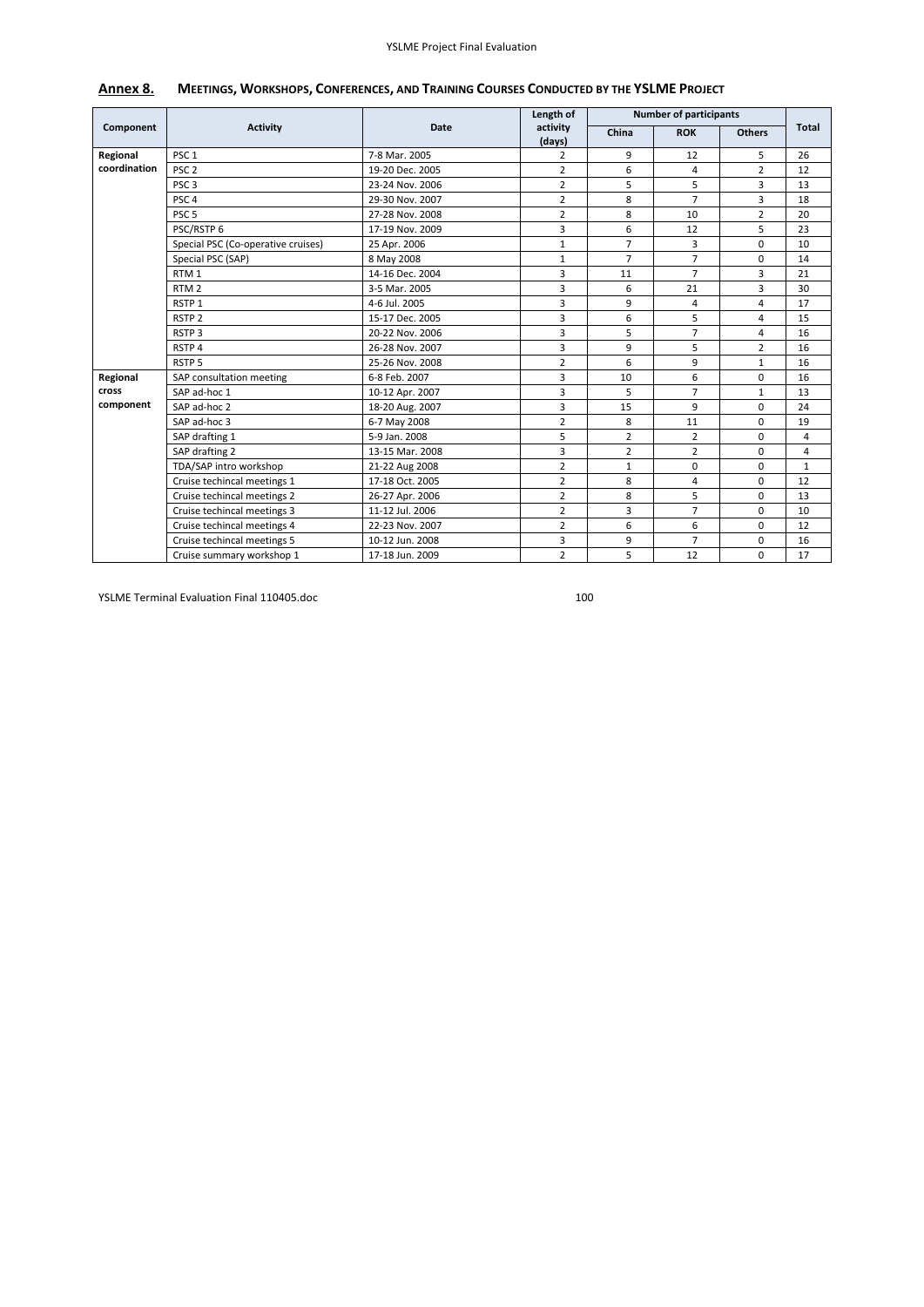|              |                                                   |                        | Length of               | <b>Number of participants</b> |                |                |                |
|--------------|---------------------------------------------------|------------------------|-------------------------|-------------------------------|----------------|----------------|----------------|
| Component    | <b>Activity</b>                                   | <b>Date</b>            | activity<br>(days)      | China                         | <b>ROK</b>     | <b>Others</b>  | <b>Total</b>   |
|              | Cruise summary workshop 2                         | 9-10 May 2010          | $\overline{2}$          | 5                             | 4              | 0              | 9              |
|              | Science conference 1                              | 14-16 Aug. 2007        | 3                       | 28                            | 18             | 8              | 54             |
|              | Science conference 2                              | 24-26 Feb. 2010        | 3                       | 28                            | 26             | 4              | 58             |
|              | EAS congress 1                                    | 12-16 Dec. 2006        | 5                       | $\mathbf 0$                   | $\mathbf{1}$   | $\overline{7}$ | 8              |
|              | EAS congress 2                                    | 23-27 Nov. 2009        | 5                       | 4                             | $\overline{2}$ | 3              | 9              |
|              | Phase II working session 1                        | 26-28 Aug. 2008        | $\overline{\mathbf{3}}$ | 5                             | 5              | 0              | 10             |
|              | Phase II working session 2                        | 5-6 Oct. 2008          | $\overline{2}$          | 4                             | 5              | $\mathbf{1}$   | 10             |
|              | Monitoring & assessment symposium<br>and workshop | 8-10 Nov. 2010         | $\overline{3}$          | 30                            | $\overline{7}$ | 9              | 46             |
|              | Summary book preparation                          | 11 Nov. 2011           | $\mathbf{1}$            | $\overline{2}$                | $\overline{2}$ | $\mathbf 0$    | 4              |
| <b>RWG-B</b> | RWG <sub>1</sub>                                  | 19-22 Apr. 2005        | 4                       | $\boldsymbol{6}$              | 3              | $\overline{2}$ | 11             |
|              | RWG <sub>2</sub>                                  | 9-12 Nov. 2005         | 4                       | 3                             | 10             | 3              | 16             |
|              | RWG <sub>3</sub>                                  | 20-23 Oct. 2006        | 4                       | $\overline{7}$                | 4              | 3              | 14             |
|              | RWG4                                              | 17-19 Sep. 2007        | 3                       | 3                             | 6              | $\overline{2}$ | 11             |
|              | RWG 5                                             | 2-4 Sep. 2008          | 3                       | 5                             | 5              | $\overline{2}$ | 12             |
|              | Genepool workshop                                 | 14-15 May 2008         | $\overline{2}$          | 6                             | 8              | 0              | 14             |
|              | MPA network 1                                     | 20-21 Oct. 2009        | $\overline{2}$          | $\overline{7}$                | 12             | 5              | 24             |
|              | MPA network 2                                     | 5-9 Sep. 2010          | 5                       | 16                            | 8              | 5              | 29             |
| <b>RWG-E</b> | RWG <sub>1</sub>                                  | 10-13 May 2005         | 4                       | 3                             | $\overline{7}$ | 0              | 10             |
|              | RWG <sub>2</sub>                                  | 29 Nov. - 2 Dec. 05    | 4                       | 10                            | 5              | $\overline{0}$ | 15             |
|              | RWG <sub>3</sub>                                  | 18-21 Sep. 2005        | 4                       | $\overline{2}$                | 5              | $\mathbf{1}$   | 8              |
|              | RWG 4                                             | 3-5 Oct. 2007          | 3                       | 4                             | 5              | $\mathbf 0$    | 9              |
|              | RWG <sub>5</sub>                                  | 23-25 Sep. 2008        | 3                       | 4                             | 5              | $\Omega$       | 9              |
|              | Ocean colour algorithm 1                          | 3-4 Jun. 2007          | $\overline{2}$          | $\mathbf{1}$                  | 4              | $\overline{2}$ | $\overline{7}$ |
|              | Ocean colour algorithm 2                          | 31 Aug., 1-2 Sep. 2007 | $\overline{3}$          | $\mathbf{1}$                  | 3              | 6              | 10             |
|              | Ocean colour algorithm 3                          | 21-22 Jan. 2008        | $\overline{2}$          | $\overline{2}$                | 3              | 4              | 9              |
|              | Ocean colour algorithm 4                          | 22 May 2008            | $\mathbf{1}$            | $\overline{2}$                | 4              | 6              | 12             |
|              | Ocean colour algorithm 5                          | 15 Dec. 2008           | $\mathbf{1}$            | $\mathbf 1$                   | 3              | 4              | 8              |
|              | Ocean colour algorithm 6                          | 12 Dec. 2009           | 1                       | $\pmb{0}$                     | $\overline{2}$ | $\overline{7}$ | 9              |
|              | Co-operative cruise (Winter)                      | 17 - 31Jan. 2008       | 15                      | 20                            | 20             | 0              | 40             |

YSLME Terminal Evaluation Final 110405.doc **100 and 120 and 101** and 101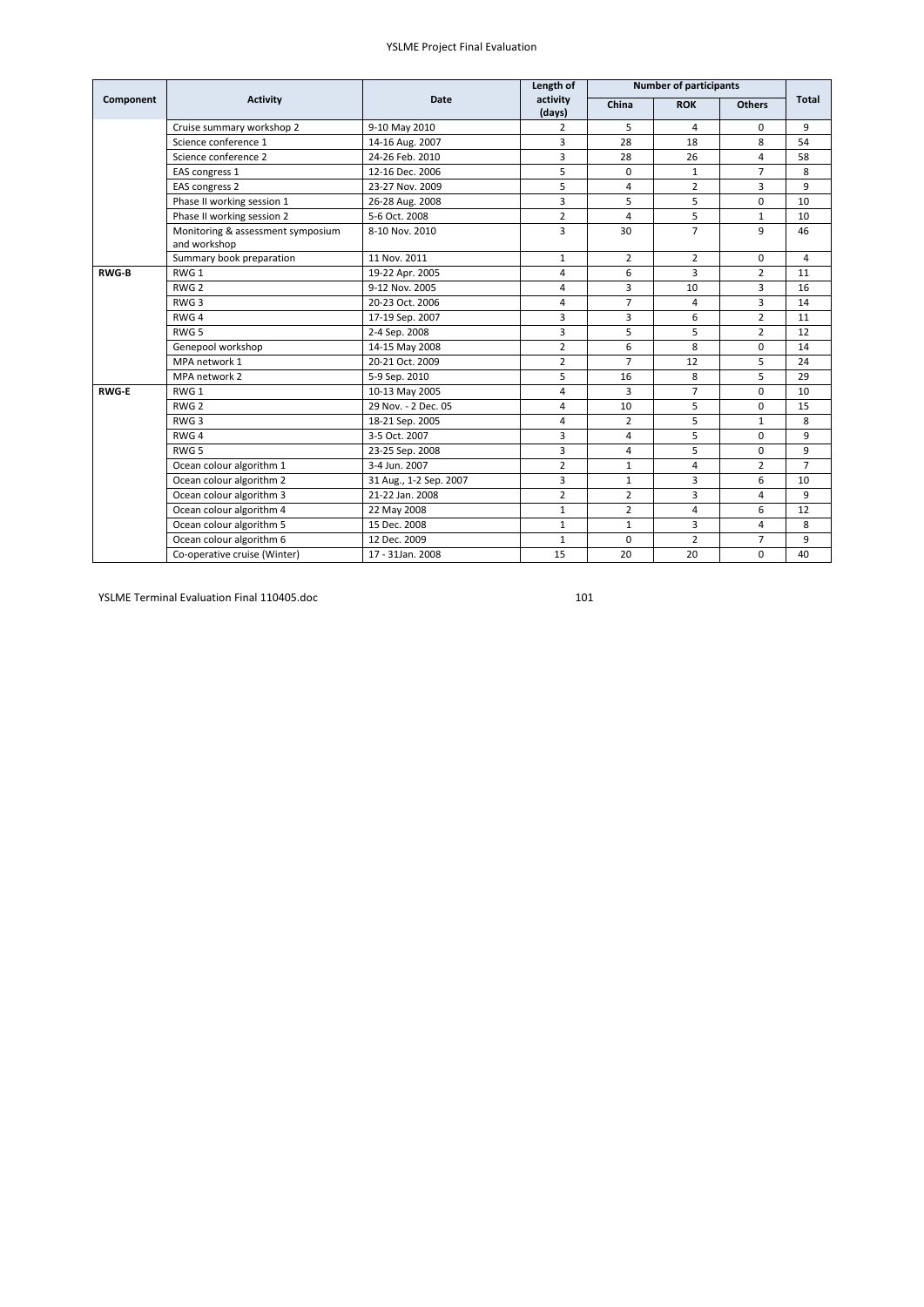|              |                                                       |                                | Length of          | <b>Number of participants</b> |                |                |                |
|--------------|-------------------------------------------------------|--------------------------------|--------------------|-------------------------------|----------------|----------------|----------------|
| Component    | <b>Activity</b>                                       | <b>Date</b>                    | activity<br>(days) | China                         | <b>ROK</b>     | <b>Others</b>  | <b>Total</b>   |
|              | Co-operative cruise (Summer)                          | 2 - 13Aug. 2008                | 12                 | 19                            | 19             | $\Omega$       | 38             |
|              | Macroalgae regional project                           | 24-27 Feb. 2009                | 4                  | 45                            | 8              | $\Omega$       | 53             |
| <b>RWG-F</b> | RWG <sub>1</sub>                                      | 11-14 Apr. 2005                | 4                  | 8                             | 3              | $\mathbf{1}$   | 12             |
|              | RWG <sub>2</sub>                                      | 17-20 Nov. 2005                | 4                  | $\overline{3}$                | 8              | $\Omega$       | 11             |
|              | RWG <sub>3</sub>                                      | 25-28 Oct. 2006                | 4                  | 4                             | 6              | $\mathbf 0$    | 10             |
|              | RWG 4                                                 | 7-9 Nov. 2007                  | $\overline{3}$     | $\overline{4}$                | 4              | $\Omega$       | 8              |
|              | RWG 5                                                 | 23-25 Sep. 2008                | 3                  | 4                             | 5              | $\Omega$       | 9              |
|              | Stock assess workshop 1                               | 14-16 Apr. 2008                | 3                  | 4                             | $\overline{3}$ | $\Omega$       | $\overline{7}$ |
|              | Stock assess workshop 2                               | 19-20 Aug. 2008                | $\overline{2}$     | 4                             | 5              | $\Omega$       | 9              |
|              | Stock assess workshop 3                               | 14-15 Apr. 2009                | $\overline{2}$     | 4                             | 4              | $\mathbf 0$    | 8              |
|              | Stock assess surveys (Spring)                         | 4-6, 24 May 2008               | 4                  | 4                             | $\overline{7}$ | $\Omega$       | 11             |
|              | Stock assess surveys (Autumn)                         | 29, 31 Oct.; 1 Nov. 2008       | 3                  | 4                             | $\overline{7}$ | $\Omega$       | 11             |
|              | Carrying capacity workshop                            | 4-6 Sep. 2007                  | $\overline{3}$     | $\overline{7}$                | $\overline{7}$ | $\Omega$       | 14             |
|              | Sustainable mariculture symposium                     | 18-20 Jun. 2007                | 3                  | 8                             | 12             | $\Omega$       | 20             |
|              | Mariculture disease workshop                          | 15-17 Oct. 2007                | 3                  | 8                             | 8              | $\Omega$       | 16             |
|              | Special session, World Aquaculture<br>Society meeting | 20-23 May 2008                 | 4                  | 5                             | 4              | 0              | 9              |
|              | Mariculture conference 1                              | 9-11 Sep. 2008                 | 3                  | 16                            | 15             | $\mathbf 0$    | 31             |
|              | Mariculture conference 2                              | 16-18 Jun. 2009                | 3                  | 14                            | 17             | $\Omega$       | 31             |
|              | Mariculture conference 3                              | 27-29 Apr. 2010                | 3                  | 18                            | 13             | 1              | 32             |
| <b>RWG-I</b> | RWG <sub>1</sub>                                      | 17-20 May 2005                 | 4                  | 4                             | 3              | $\Omega$       | $\overline{7}$ |
|              | RWG <sub>2</sub>                                      | 14-17 Nov. 2005                | 4                  | 3                             | 3              | $\mathbf 0$    | 6              |
|              | RWG <sub>3</sub>                                      | 9-12 Sep. 2006                 | 4                  | $\overline{7}$                | $\overline{3}$ | $\overline{2}$ | 12             |
|              | RWG 4                                                 | 16-18 Oct. 2007                | 3                  | 6                             | 4              | $\mathbf 0$    | 10             |
|              | RWG 5                                                 | 14-16 Oct. 2008                | 3                  | $\overline{7}$                | 5              | $\Omega$       | 12             |
|              | Youth programme 1                                     | 14, 15, 19, 20, & 22 Sep. 2006 | 5                  | $\pmb{0}$                     | 6              | $\mathbf 0$    | 6              |
|              | Youth programme 2                                     | 11-12 Aug. 2007                | $\overline{2}$     | 15                            | 0              | 33             | 48             |
|              | Youth programme 3                                     | 19-21 Aug. 2008                | 3                  | $\overline{4}$                | 4              | 3              | 11             |
|              | YSP workshop 1                                        | 15-16 Mar. 2006                | $\overline{2}$     | $\mathbf 0$                   | $\overline{2}$ | 10             | 12             |
|              | YSP workshop 2                                        | 1 Oct. 2007                    | $\mathbf{1}$       | $\mathbf 0$                   | 0              | 10             | 10             |

YSLME Terminal Evaluation Final 110405.doc **1008** and 102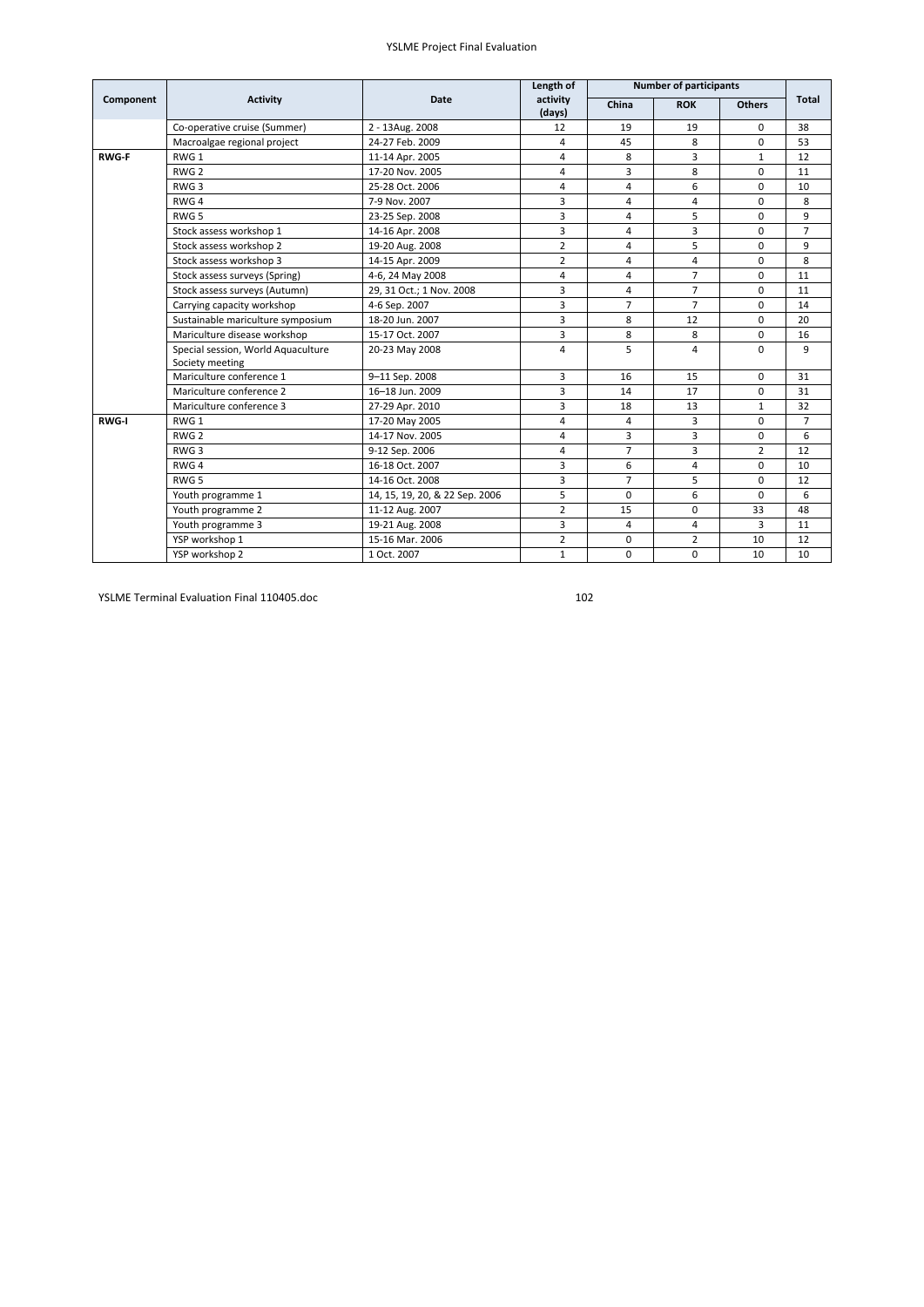|              |                                          |                                        | Length of          | <b>Number of participants</b> |                |                |                |
|--------------|------------------------------------------|----------------------------------------|--------------------|-------------------------------|----------------|----------------|----------------|
| Component    | <b>Activity</b>                          | <b>Date</b>                            | activity<br>(days) | China                         | <b>ROK</b>     | <b>Others</b>  | <b>Total</b>   |
|              | YSP workshop 3                           | 2 Nov. 2008                            | 1                  | 3                             | $\overline{2}$ | 23             | 28             |
|              | NGO workshop 1                           | 15-16 Jun. 2006                        | $\overline{2}$     | $\pmb{0}$                     | 4              | 18             | 22             |
|              | NGO workshop 2                           | 28-29 Jul. 2006                        | $\overline{2}$     | 0                             | 3              | 33             | 36             |
|              | VIP 1 (Seoul, Incheon, ROK)              | 17 Sep., 11-13 Oct., & 26 Oct.<br>2007 | 5                  | $\overline{2}$                | $\overline{2}$ | $\overline{2}$ | 6              |
|              | VIP 2 (MUN1)                             | 14-16 Feb. 2008                        | 3                  | $\overline{2}$                | $\overline{2}$ | $\overline{2}$ | 6              |
|              | VIP 3 (MUN2)                             | 10-13 Feb. 2009                        | 3                  | $\overline{2}$                | $\overline{2}$ | $\overline{2}$ | 6              |
|              | VIP 4 (MUN3)                             | 2-5 Feb. 2010                          | 4                  | $\overline{2}$                | $\overline{2}$ | $\overline{2}$ | 6              |
|              | Associate expert/intern programme        | 2006-2010                              | $3 - 6$<br>months  | 4                             | $\overline{3}$ | $\mathbf 0$    | $\overline{7}$ |
|              | Local government training 1              | 25-27 Sep. 2006                        | 3                  | $\overline{7}$                | 12             | $\mathbf 0$    | 19             |
|              | Local government training 2              | 10-12 Jul. 2007                        | 3                  | 16                            | 10             | 0              | 26             |
|              | Parliamentary conference 1               | 28-30 Mar. 2006                        | 3                  | 27                            | 18             | $\Omega$       | 45             |
|              | Parliamentary conference 2               | 11-13 Oct. 2007                        | 3                  | 8                             | 11             | $\mathbf{1}$   | 20             |
|              | Political and social acceptance analysis | 2008                                   | 1                  | 14                            | 11             | 14             | 39             |
|              | Regional valuation guideline             | 2006                                   | $\mathbf{1}$       | $\overline{7}$                | $\mathbf{1}$   | $\overline{7}$ | 15             |
|              | Proposal and report writing workshop     | 22-23 Oct. 2007                        | $\overline{2}$     | 10                            | 8              | $\Omega$       | 18             |
|              | Fund-raising workshop                    | 21-23 Jul. 2010                        | $\overline{3}$     | 8                             | 3              | 4              | 15             |
|              | Technical workshop on GIS databases      | 23-24 Aug. 2008                        | $\overline{2}$     | $\boldsymbol{9}$              | 4              | 8              | 21             |
| <b>RWG-P</b> | RWG 1                                    | 6-9 Apr. 2005                          | 4                  | 9                             | 3              | $\Omega$       | 12             |
|              | RWG <sub>2</sub>                         | 7-10 Nov. 2005                         | 4                  | $\overline{4}$                | 5              | $\mathbf{1}$   | 10             |
|              | RWG <sub>3</sub>                         | 4-7 Sep. 2006                          | 4                  | $\overline{7}$                | 5              | $\overline{2}$ | 14             |
|              | RWG4                                     | 11-13 Oct. 2007                        | 3                  | $\overline{4}$                | 3              | $\Omega$       | $\overline{7}$ |
|              | RWG <sub>5</sub>                         | 8-10 Oct 2008                          | 3                  | 9                             | 3              | $\Omega$       | 12             |
|              | Inter-calibration exercise (Nutrients)   | 16-20 Jun. 2008                        | 5                  | $\overline{3}$                | $\mathbf{1}$   | $\mathbf{0}$   | 4              |
|              | Inter-calibration exercise (Metals)      | 2-6 Jun. 2008                          | 2.5                | 3                             | 3              | 0              | 6              |
|              | Inter-calibration exercise (Organics)    | 2-6 Jun. 2008                          | 2.5                | 3                             | $\overline{3}$ | 0              | 6              |
|              | Inter-calibration summary workshop       | 8-10 Oct. 2007                         | 3                  | 9                             | 8              | $\overline{2}$ | 19             |
|              | Fate & transport workshop                | 31 Aug.-2 Sep. 2006                    | 3                  | 5                             | 4              | $\mathbf 0$    | 9              |
|              | Visiting scientist (SSI)                 | 20 Nov.-3 Dec. 2006                    | 14                 | $\mathbf 1$                   | 0              | $\mathbf 0$    | $\mathbf{1}$   |

YSLME Terminal Evaluation Final 110405.doc **1008** and 103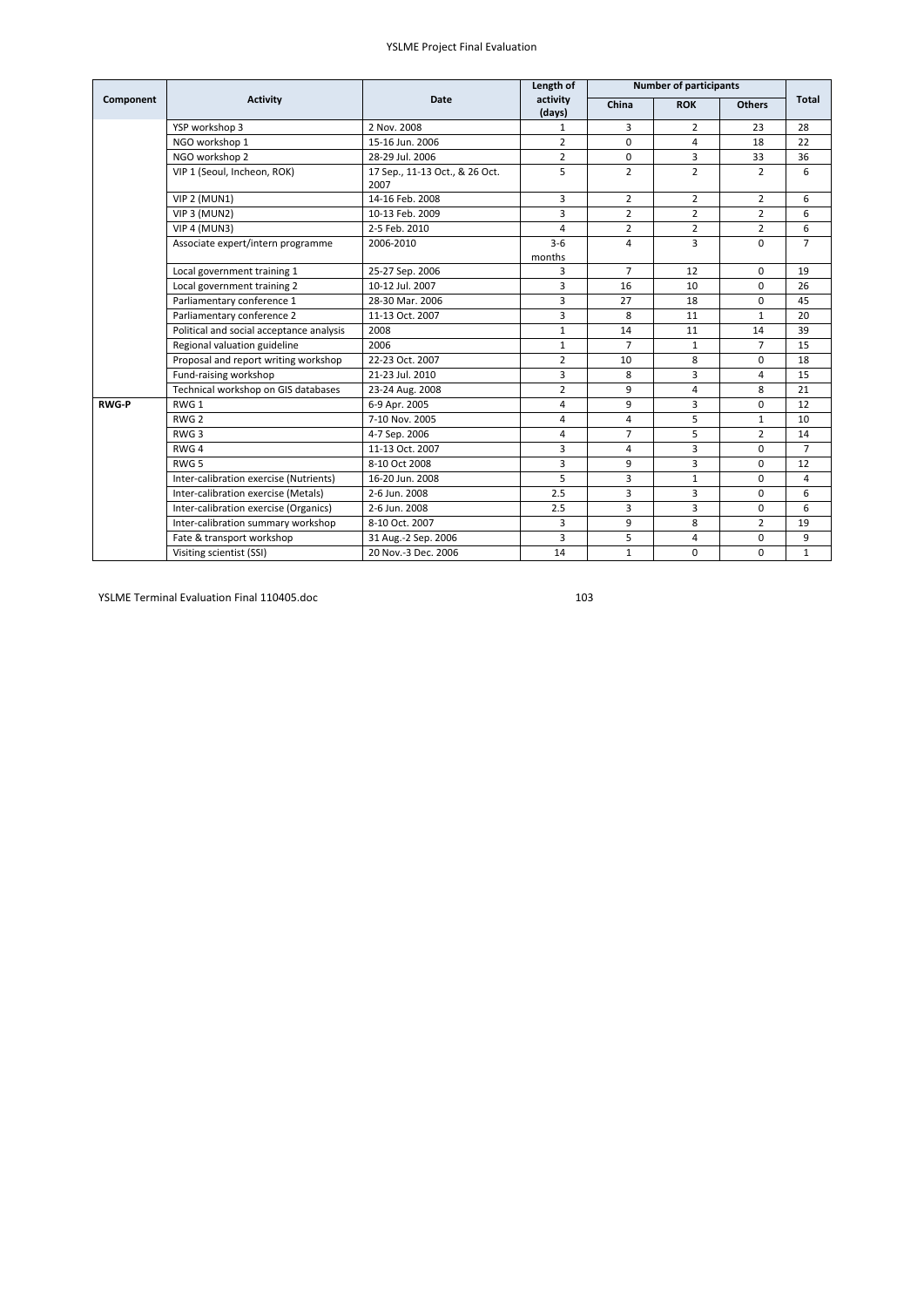|              |                                                 |                  | Length of          |              | <b>Number of participants</b> |               |              |
|--------------|-------------------------------------------------|------------------|--------------------|--------------|-------------------------------|---------------|--------------|
| Component    | <b>Activity</b>                                 | <b>Date</b>      | activity<br>(days) | <b>China</b> | <b>ROK</b>                    | <b>Others</b> | <b>Total</b> |
|              | Monitoring and assessment workshop              | 2-4 Jun. 2008    |                    | 9            |                               | ь             | 23           |
|              | Co-operative cruise (Winter)                    | 17 - 31Jan. 2008 | 15                 | 15           | 15                            | 15            | 45           |
|              | Co-operative cruise (Summer)                    | 2 - 13Aug. 2008  | 12                 | 15           | 15                            | 15            | 45           |
|              | Capacity building for marine envt<br>assessment | 4-8 Mar. 2008    |                    | 14           | 14                            | 14            | 42           |
| <b>Total</b> |                                                 |                  |                    | 859          | 761                           | 357           | 1977         |

YSLME Terminal Evaluation Final 110405.doc **104** and 104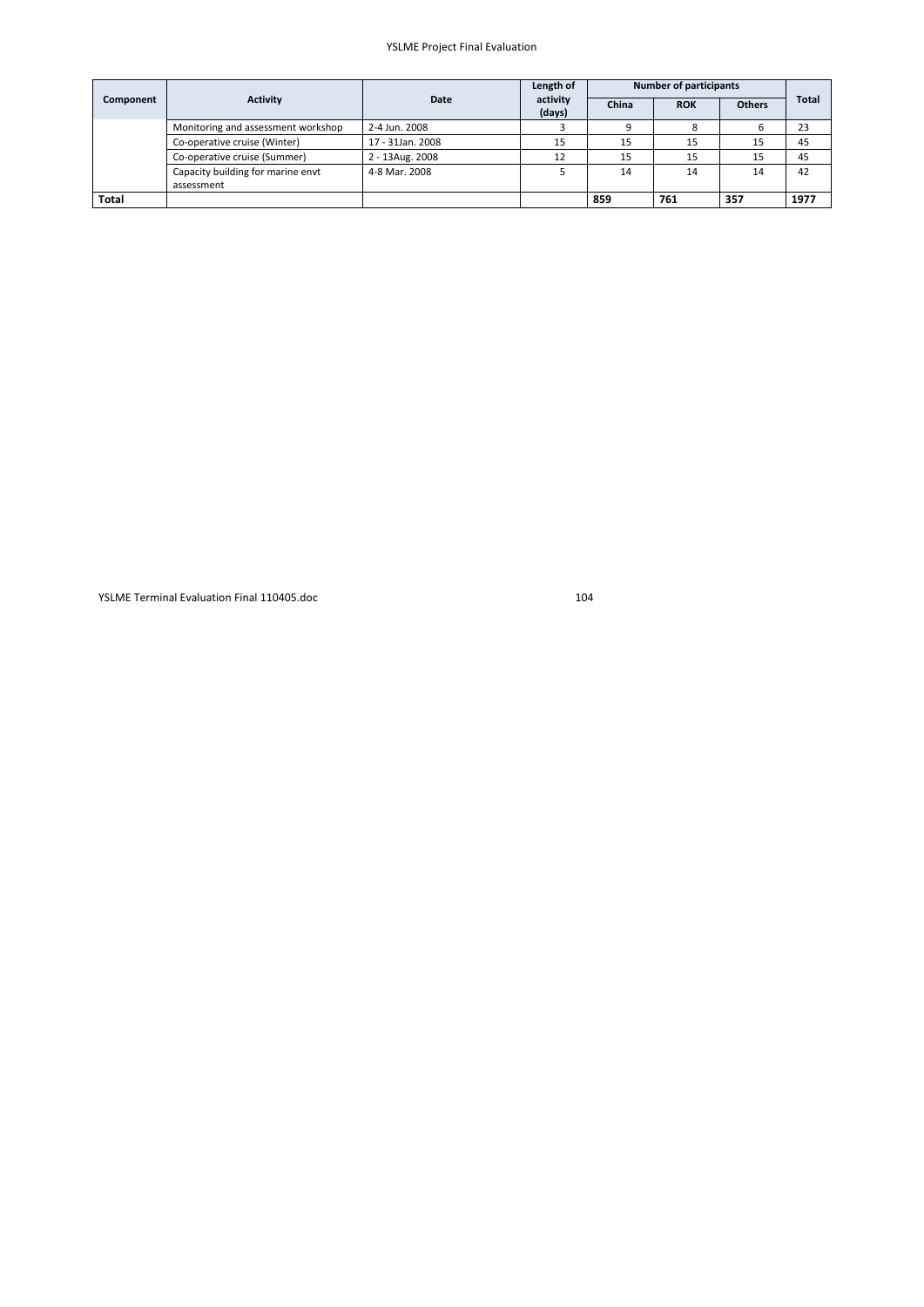| Annex 9. | <b>SAP IMPLEMENTATION DEMONSTRATION ACTIVITIES</b> |
|----------|----------------------------------------------------|
|----------|----------------------------------------------------|

| Location              | <b>Activity</b>                                    | <b>Contractor</b>                           |
|-----------------------|----------------------------------------------------|---------------------------------------------|
| <b>Central Yellow</b> | Monitoring Jellyfish Bloom in the Yellow Sea       | National Fisheries Research                 |
| Sea                   |                                                    | and Development Institute,                  |
|                       |                                                    | <b>ROK</b>                                  |
| Qingdao, China        | Assessing impacts of N:P:Si change on the Yellow   | First Institute of                          |
|                       | Sea ecosystem                                      | Oceanography, China                         |
| Qingdao, China        | Assessing and Monitoring the Impacts of Climate    | First Institute of                          |
|                       | Change on the Yellow Sea Ecosystem                 | Oceanography, China                         |
| Qingdao, China        | Management of Recreational Waters                  | <b>National Marine</b>                      |
|                       |                                                    | <b>Environment Monitoring</b>               |
|                       |                                                    | Center, China                               |
| Dalian &              | Monitoring and Assessing Atmospheric               | <b>National Marine</b>                      |
| Northern Yellow       | Deposition of Pollutants                           | <b>Environment Monitoring</b>               |
| Sea, China            |                                                    | Center, China                               |
| Yalu River            | Calculation of Nutrient Loads in Hot Spot Areas    | <b>National Marine</b>                      |
| Estuary, China        |                                                    | <b>Environment Monitoring</b>               |
| Zhuanghe, China       | Monitoring Assessing Sea-Based Sources of          | Center, China<br>Liaoning Ocean & Fisheries |
|                       | <b>Nutrients</b>                                   | Science Research Institute,                 |
|                       |                                                    | China                                       |
| Rongcheng,            | Environmentally Friendly Mariculture: Integrated   | <b>Yellow Sea Fisheries</b>                 |
| China                 | Multi-Trophic Aquaculture                          | Research Institute, China                   |
| Rongcheng,            | Improved Biodiversity Management in Rongcheng      | Rongcheng Ocean and                         |
| China                 | Seagrass beds                                      | Fishery Bureau, China                       |
| Weihai, China         | Stakeholder Training in Critical Habitat of the    | Shandong University at                      |
|                       | Rongcheng Seagrass Beds                            | Weihai, China                               |
| Weihai, China         | Improved Public Awareness of the Benefits of       | <b>Association of Emeritus</b>              |
|                       | Biodiversity Conservation at the Rongcheng         | Professionals Weihai, China                 |
|                       | Seagrass Beds                                      |                                             |
| China                 | Effectiveness of Closed Fishing Areas/Season in    | <b>Yellow Sea Fisheries</b>                 |
|                       | Reducing Fishing Effort                            | Research Institute, China                   |
| China                 | Effectiveness of Stock Enhancement in Rebuilding   | <b>Yellow Sea Fisheries</b>                 |
|                       | <b>Fish Stocks</b>                                 | Research Institute, China                   |
| Taean, ROK            | Environmentally Friendly Mariculture: Limited      | West Sea Mariculture                        |
|                       | Water Exchange Shrimp Culture                      | Research Center, ROK                        |
| <b>ROK</b>            | Assessment of the Effectiveness of Improved        | Pukyong National University,                |
|                       | <b>Fisheries Management</b>                        | <b>ROK</b>                                  |
| Ganghwa Island,       | Improved Biodiversity Management of the Tidal      | Aqualab, ROK                                |
| <b>ROK</b>            | Mudflats South of Ganghwa Island                   |                                             |
| Ganghwa Island,       | Stakeholder Training in Critical Habitat of the    | Aqualab, ROK                                |
| <b>ROK</b>            | Tidal Mudflats South of Ganghwa Island             |                                             |
| Ganghwa Island,       | Improved Public Awareness of the Benefits of       | Aqualab, ROK                                |
| <b>ROK</b>            | Biodiversity Conservation for the Ganghwa Tidal    |                                             |
|                       | Mudflat                                            |                                             |
| Southern              | Managing Pollution in Critical Habitats around the | Academy-Industry                            |
| Ganghwa, ROK          | <b>Yellow Sea</b>                                  | Cooperation Foundation,                     |
|                       |                                                    | <b>ROK</b>                                  |
| Ganghwa Island,       | Economic Analysis of the SAP Demonstration         | <b>YSLME Project</b>                        |
| <b>ROK</b>            | Activity in Ganghwa                                |                                             |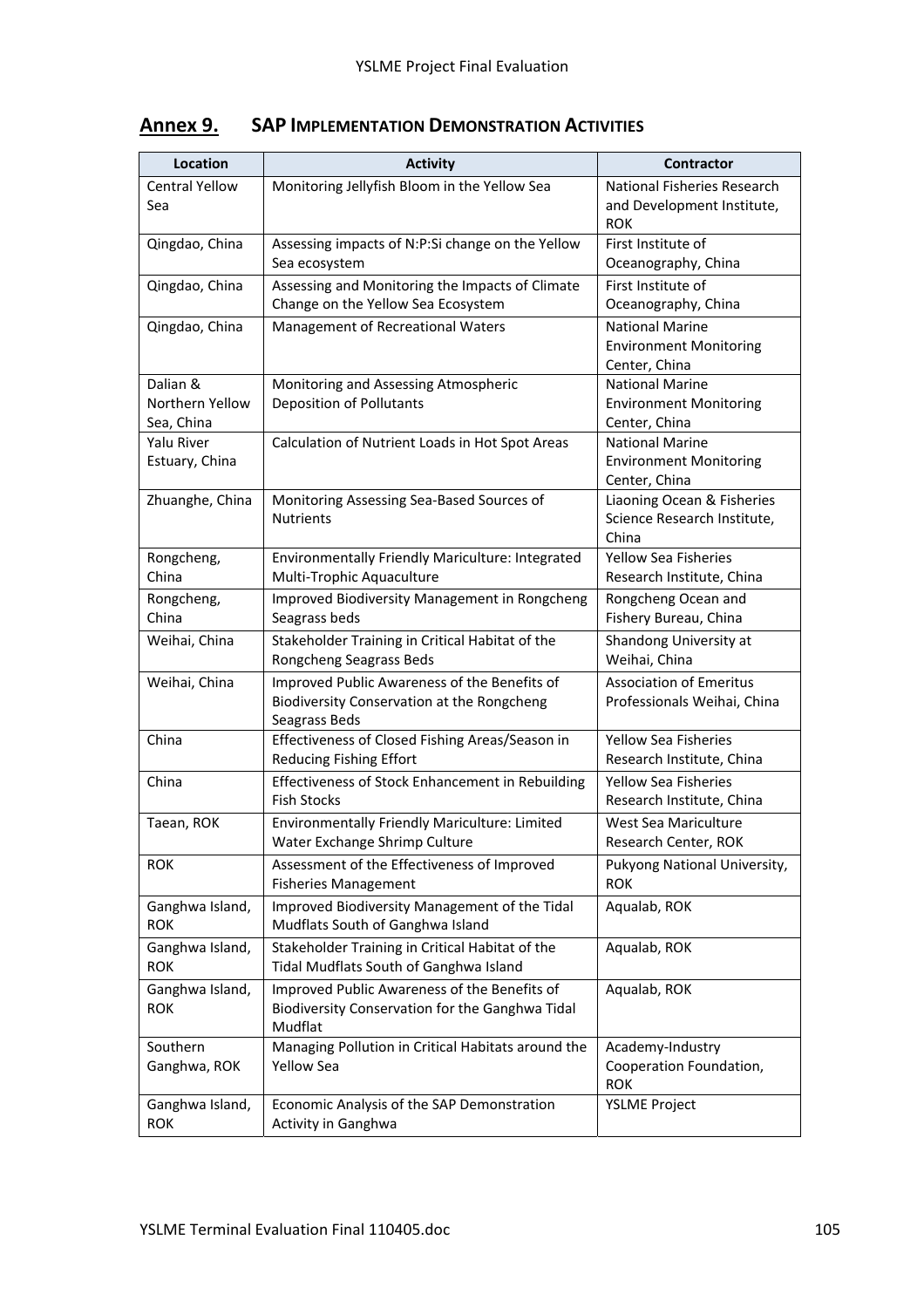| Location        | <b>Activity</b>                                                               | <b>Contractor</b>   |
|-----------------|-------------------------------------------------------------------------------|---------------------|
| Shandong        | Cost-benefit Analyses of Strategic Action                                     | First Institute of  |
| Province, China | Programme Demonstration Activities:<br>Improvement of Sustainable Mariculture | Oceanography, China |
|                 | Techniques                                                                    |                     |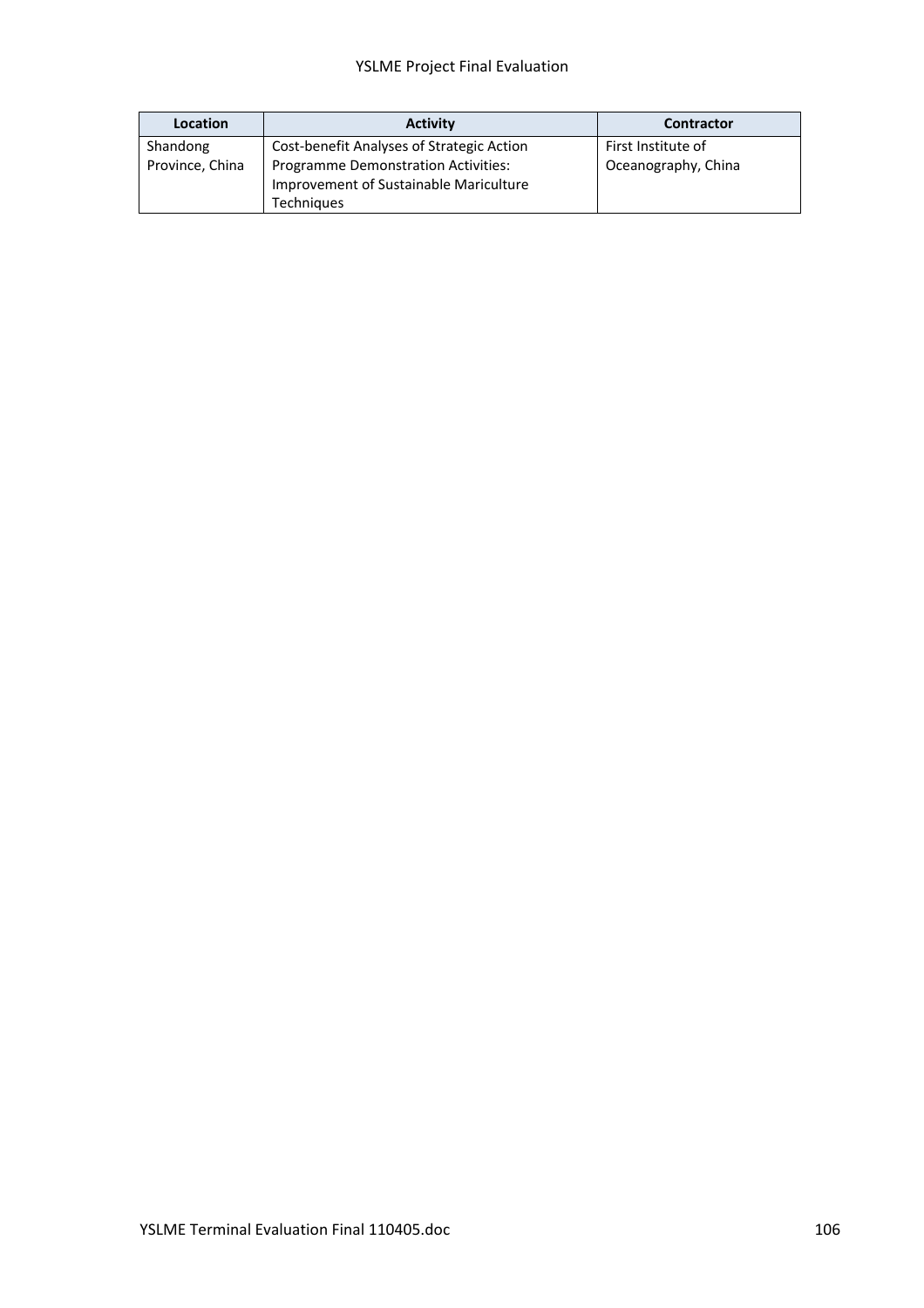# **Annex 10. OVERVIEW OF RESULTS IN RELATION TO GEF INDICATORS**

| <b>NATIONAL</b>                                   | <b>REGIONAL</b>                                  |
|---------------------------------------------------|--------------------------------------------------|
| National policy and institutional reforms         | Regional syntheses of component conditions       |
| National evaluations of marine pollution,         | Regional syntheses of governance and             |
| fisheries and mariculture, biodiversity, habitats | stakeholders                                     |
| and marine ecosystem conditions, national         |                                                  |
| governance issues                                 |                                                  |
| National marine environment management and        | Regional environmental management tools          |
| protection tools                                  | concerning pollution (nutrients), fisheries and  |
|                                                   | mariculture, habitats and ecosystem protection,  |
|                                                   | monitoring network, regular assessments,         |
|                                                   | economic valuation and cost-benefit analyses     |
| National Inter-ministry Coordinating Committee    | Regional mechanism for estimation of primary     |
| and national focal point and working groups       | production and suspended matter in euphotic      |
| established                                       | zone established and validated                   |
|                                                   | Regional mechanisms for cooperation, including   |
|                                                   | the Regional working Groups, Regional Scientific |
|                                                   | and Technical Panel, Project Steering Committee  |
|                                                   | Regional network of MPAs                         |
|                                                   | Regional YSLME Partnership for cooperation       |

#### **PROCESS INDICATORS**

#### **STRESS REDUCTION INDICATORS**

| Habitat protection and management with improvements                                             |
|-------------------------------------------------------------------------------------------------|
| Demonstration sites for water quality improvements, nutrient input reductions, flood reductions |
| Demonstration of need to protect genetic diversity and improve wild prawn stock through         |
| appropriate management, control and enforcement actions                                         |
| Demonstration of poly-culture and hetero-culture in marine farming, with marine environment     |
| improvement through pollution reduction, and improvement of quality of output products          |
| Demonstration of need to enhance regulations, control, enforcements and compliance              |
| Demonstration of socio-economic benefits for fishermen and coastal communities through enhanced |
| production, improved environmental quality and livelihoods                                      |
| Biodiversity protection and restoration initiated                                               |
| Information and data gaps on distribution of phytoplankton, zooplankton, benthos, fish eggs,    |
| spawning areas, harmful algal blooms covered through joint cruises and surveys with associated  |
| analyses                                                                                        |

Data quality control and validation enhanced, and environmental stress indicators developed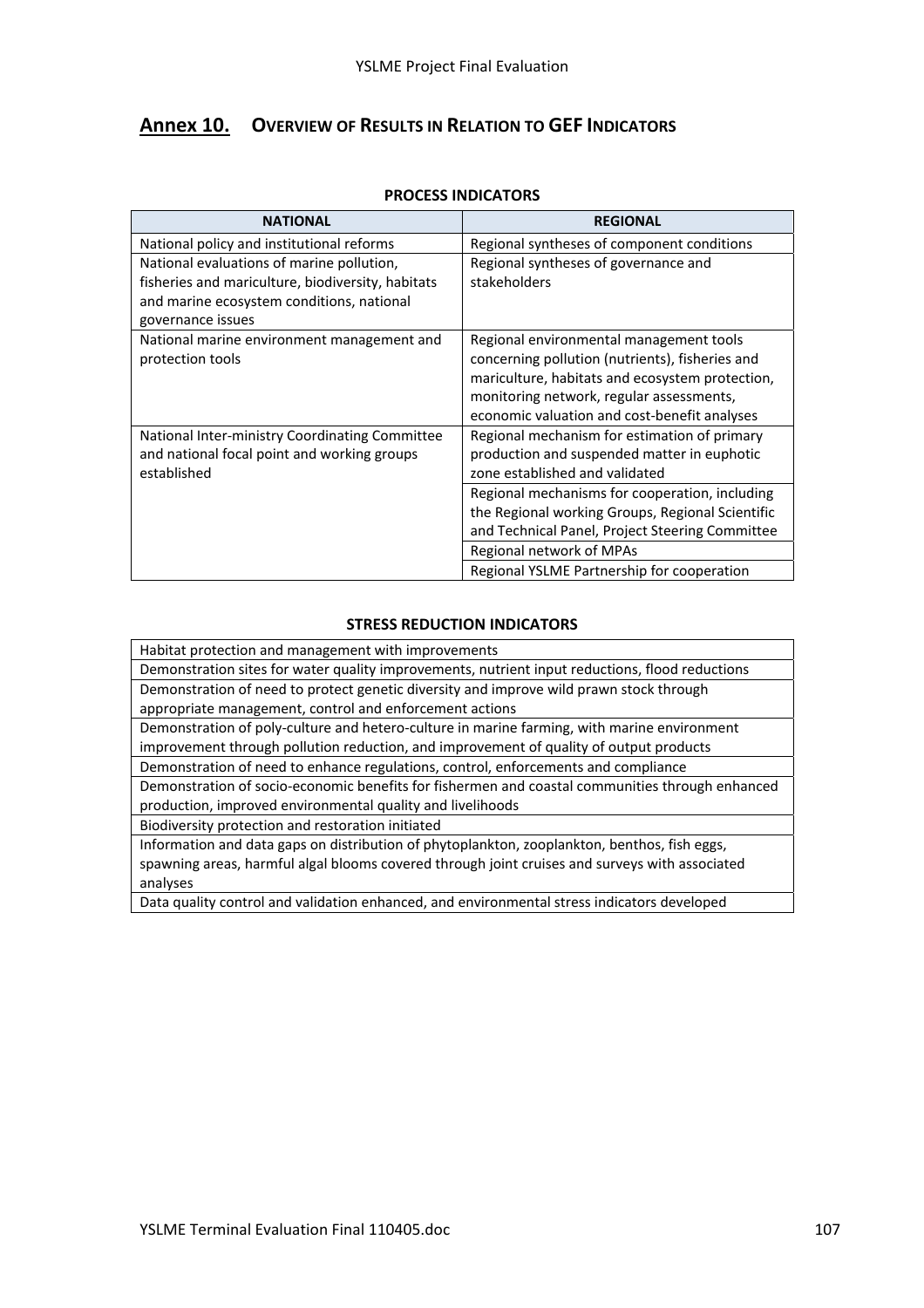#### **ENVIRONMENTAL STATUS INDICATORS**

Improvements in management of pollution sources, hotspots, habitats, biodiversity Multi‐stakeholders involvement through partnerships Socio‐economic benefits generated Community participation and community concerns addressed, as coastal water quality, sanitation and land-based pollution control, clean-up of beaches and handling of sea-based sources of pollution, enhanced biological including fish production Improved mariculture production technology, including addressing the related sea‐based pollution by toxic and other material Increased awareness about the Yellow Sea conditions over wide range of stakeholders and greater understanding for the need to address the environmental and ecosystem issues Assessment methodologies for biodiversity, fish stocks, pollution, habitat protection, genetic diversity and ecosystem conditions established Enhanced governance at local and provincial level, and changes in perception and attitudes with respect to the need for marine environmental protection and sustainable use of coastal and marine resources of the Yellow Sea

Proven ability to respond to hazards and accidents of environmental nature (e.g., oil spillS, plankton blooms)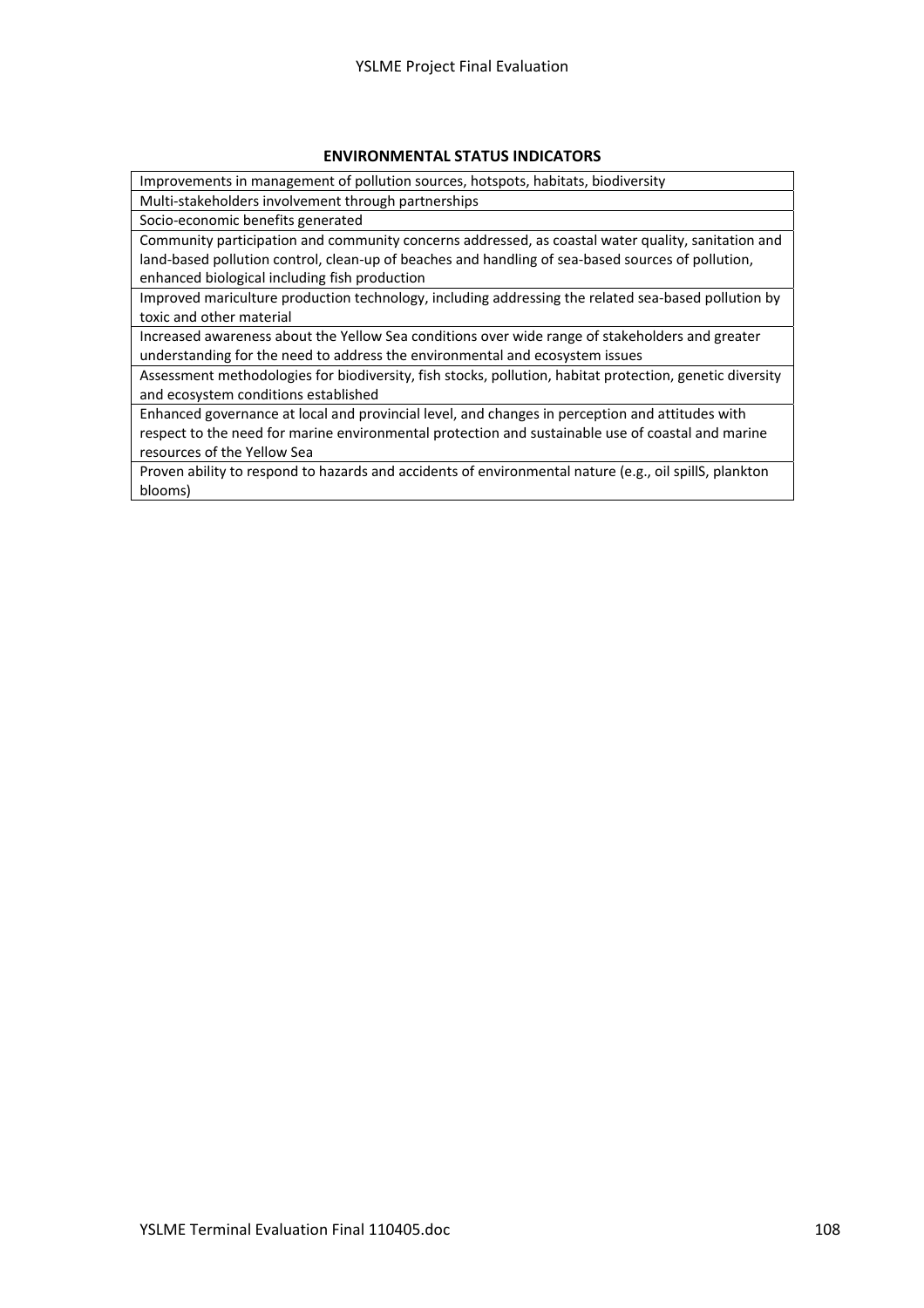## **Annex 11. REQUIRED PROJECT IDENTIFICATION AND FINANCIAL DATA**

#### **I. Project Identification**

GEF Project ID: 790

GEF Agency Project ID: 994

Countries: People's Republic of China and Republic of Korea

Project Title: Reducing Environmental Stress in the Yellow Sea Large Marine Ecoystem

GEF Agency: UNDP (Implementing Agency); UNOPS (Executing Agency)

Sources:

GEF project details (http://gefonline.org/projectDetailsSQL.cfm?projID=790)

#### Project Document

#### **II. Dates**

| Milestone                  | Expected date <sup>a</sup> | Actual date       |
|----------------------------|----------------------------|-------------------|
| <b>CEO</b>                 |                            | 1 May 2000        |
| endorsement/approval       |                            |                   |
| Agency approval date       | ns <sup>b</sup>            | 12 April 2004     |
| Implementation start       | ns <sup>b</sup>            | 15 September 2004 |
| Midterm evaluation         | Year 3 (2007)              | 31 August 2007    |
| Project completion         | Year 5 (2009)              | 31 March 2011     |
| <b>Terminal evaluation</b> | Year 5 (2009)              | February 2011     |
| completion                 |                            |                   |
| Project closing            | End Year 5 (2009)          | 30 April 2011     |

a: Expected dates per the expectations at the point of CEO endorsement.

b: Not specified in Project Document at the time of CEO endorsement.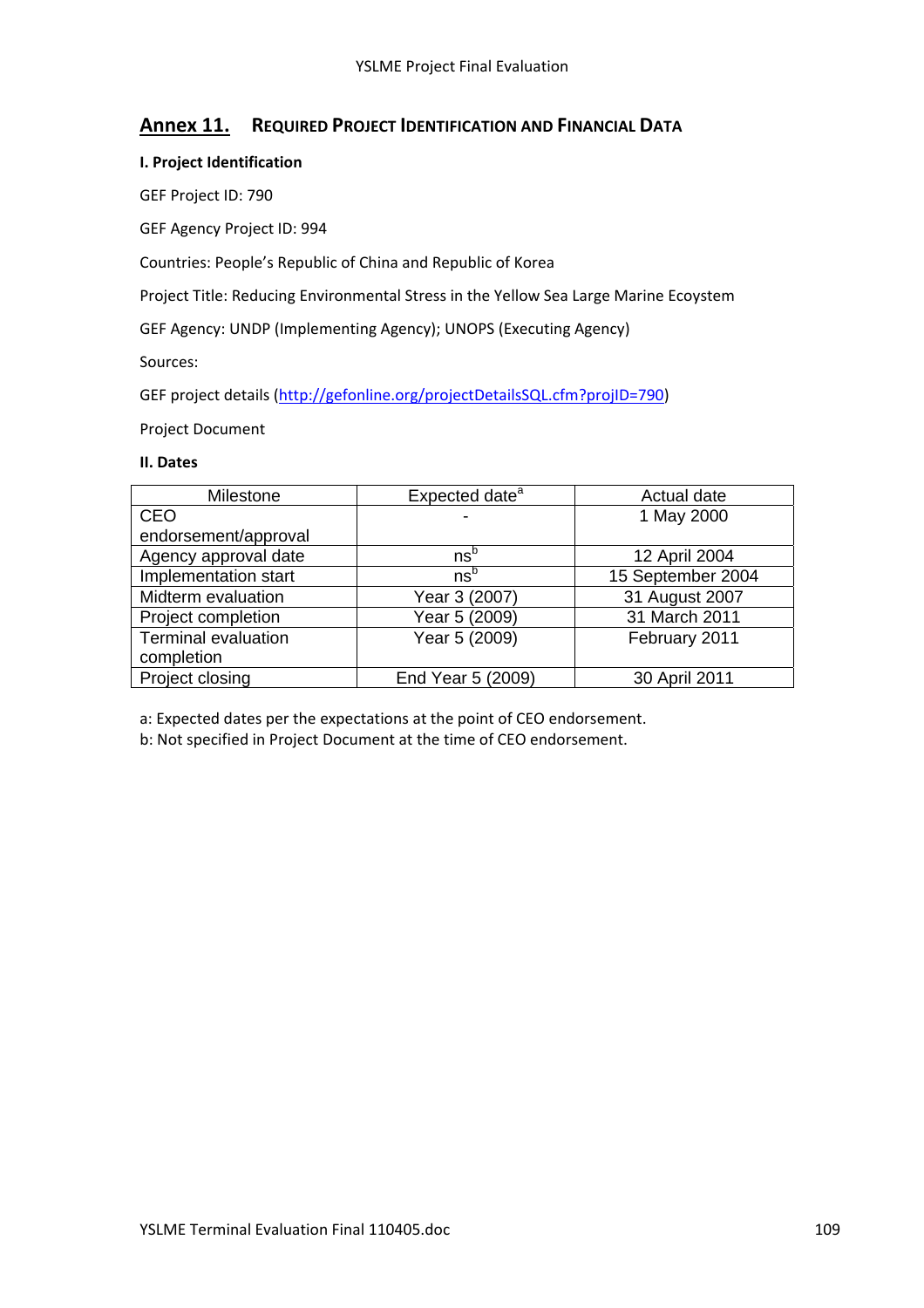#### **III. Project Framework**

|                        |                            | GEF financing (US\$) |                     | Cofinancing (US\$)    |                      |                |                |
|------------------------|----------------------------|----------------------|---------------------|-----------------------|----------------------|----------------|----------------|
| Project                |                            |                      |                     |                       | Actual (China        |                |                |
| component              | Activity type <sup>a</sup> | Approved             | Actual <sup>b</sup> | Promised <sup>c</sup> | $+$ ROK <sup>d</sup> | Actual (Other) | Actual (Total) |
| 1. Fisheries           | , S, T                     | 2,774,527            | 2,784,102           | 2,901,348             | 48,398,661           | 274,399        | 48,673,060     |
| 2. Biodiversity        | S, T                       | 860,873              | 829,278             | 977,523               | 1,200,060            | 687,905        | 1,887,965      |
| 3. Ecosystem           | S, T                       | ,434,202             | 1,387,529           | 1,377,523             | 1,754,430            | 360,245        | 2,114,675      |
| 4. Pollution           | , S, T                     | ,391,839             | 1,351,805           | 1,377,523             | 463,699,147          | 718,519        | 464,417,666    |
| 5. Investment          | S, T                       | 2,549,718            | 2,591,115           | 977,523               | 725,842              | 291,481        | 1,017,323      |
| 6. Cross               |                            |                      |                     |                       |                      |                |                |
| component <sup>e</sup> | S, T                       | 3,522,687            | 3,477,484           | 977,523               | 4,237,393            | 846,850        | 5,084,242      |
| 7. Project             |                            |                      |                     |                       |                      |                |                |
| management             | S, T                       | 1,860,243            | 1,972,776           | 55,000                | 106,004              | 0              | 106,004        |
| Total                  |                            | 14,394,089           | 14,394,089          | 8,643,963             | 520,121,536          | 3,179,399      | 523,300,935    |

Notes:

 $a: I =$  investment,  $S =$  scientific and technical analysis,  $T =$  technical assistance

b: Source: Budget for 2011 (UNDP/GEF/YS/RSP-PSC.7/7b) as approved at 7<sup>th</sup> meeting of the Project Steering Committee, 23-25 February 2011.

c: Promised cofinancing refers to the amount indicated at the point of CEO endorsement.

d: Actual amount includes National management activities.

e: Cross component consists of regional coordination, regional cross component activities, national coordination, national cross component activities, and national working group activities.

YSLME Terminal Evaluation Final 110405.doc **110** and 110